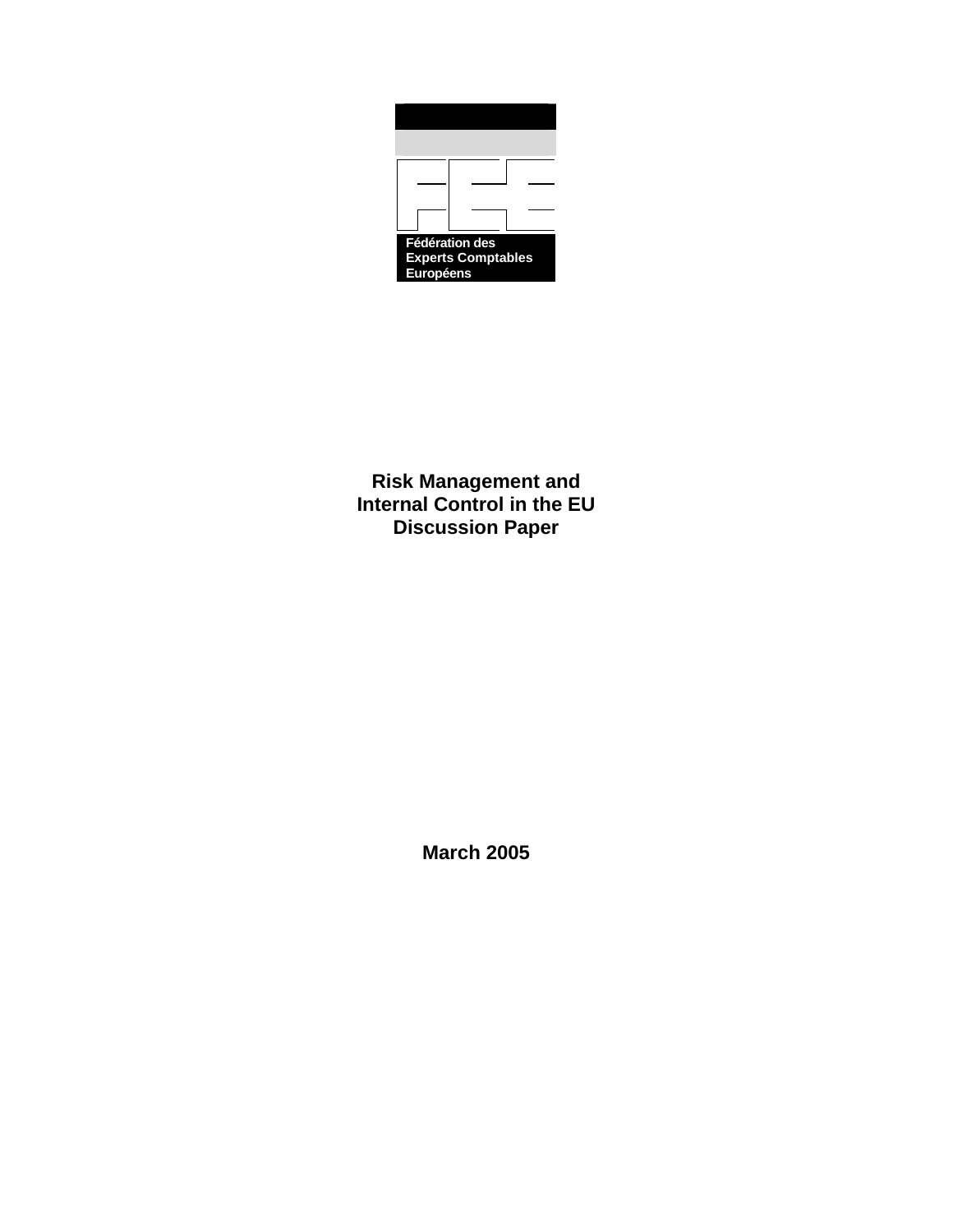# **CONTENTS**

 $\overline{\phantom{a}}$ 

| 2.             |                                                                                   |  |
|----------------|-----------------------------------------------------------------------------------|--|
|                |                                                                                   |  |
|                |                                                                                   |  |
|                |                                                                                   |  |
|                |                                                                                   |  |
|                |                                                                                   |  |
| 3.             |                                                                                   |  |
|                |                                                                                   |  |
|                |                                                                                   |  |
|                |                                                                                   |  |
|                |                                                                                   |  |
|                |                                                                                   |  |
|                |                                                                                   |  |
|                |                                                                                   |  |
| $\mathbf{4}$ . |                                                                                   |  |
|                |                                                                                   |  |
|                |                                                                                   |  |
|                |                                                                                   |  |
|                |                                                                                   |  |
|                |                                                                                   |  |
| 5.             |                                                                                   |  |
|                |                                                                                   |  |
|                |                                                                                   |  |
|                |                                                                                   |  |
|                |                                                                                   |  |
|                |                                                                                   |  |
|                |                                                                                   |  |
|                |                                                                                   |  |
| 6.             |                                                                                   |  |
|                |                                                                                   |  |
|                | 6.2. Role of the external auditor in the proposed Directive on Statutory Audit 29 |  |
|                |                                                                                   |  |
|                |                                                                                   |  |
|                |                                                                                   |  |
|                |                                                                                   |  |
|                |                                                                                   |  |
|                |                                                                                   |  |
|                |                                                                                   |  |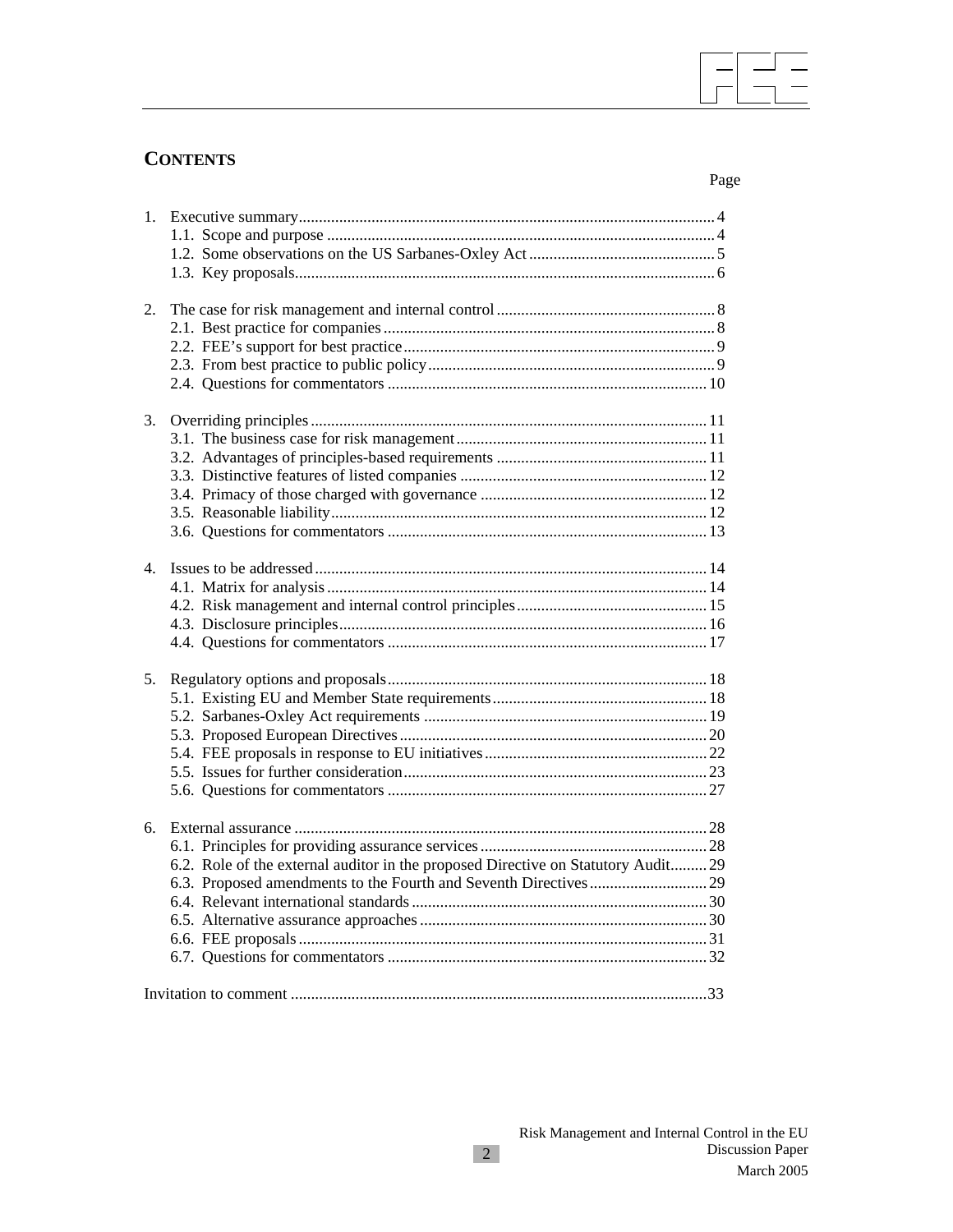# Appendices

| T              |                                                                     |  |
|----------------|---------------------------------------------------------------------|--|
| $_{\rm II}$    |                                                                     |  |
| Ш              | Summary of risk management and internal control in the EU and US 39 |  |
| <b>IV-XXII</b> |                                                                     |  |
| IV             |                                                                     |  |
| V              |                                                                     |  |
| VI             |                                                                     |  |
| VII            |                                                                     |  |
| <b>VIII</b>    |                                                                     |  |
| IX             |                                                                     |  |
| X              |                                                                     |  |
| XI             |                                                                     |  |
| XII            |                                                                     |  |
| <b>XIII</b>    |                                                                     |  |
| <b>XIV</b>     |                                                                     |  |
| <b>XV</b>      |                                                                     |  |
| <b>XVI</b>     |                                                                     |  |
| <b>XVII</b>    |                                                                     |  |
| <b>XVIII</b>   |                                                                     |  |
| <b>XIX</b>     |                                                                     |  |
| XX.            |                                                                     |  |
| <b>XXI</b>     |                                                                     |  |
| <b>XXII</b>    |                                                                     |  |
|                |                                                                     |  |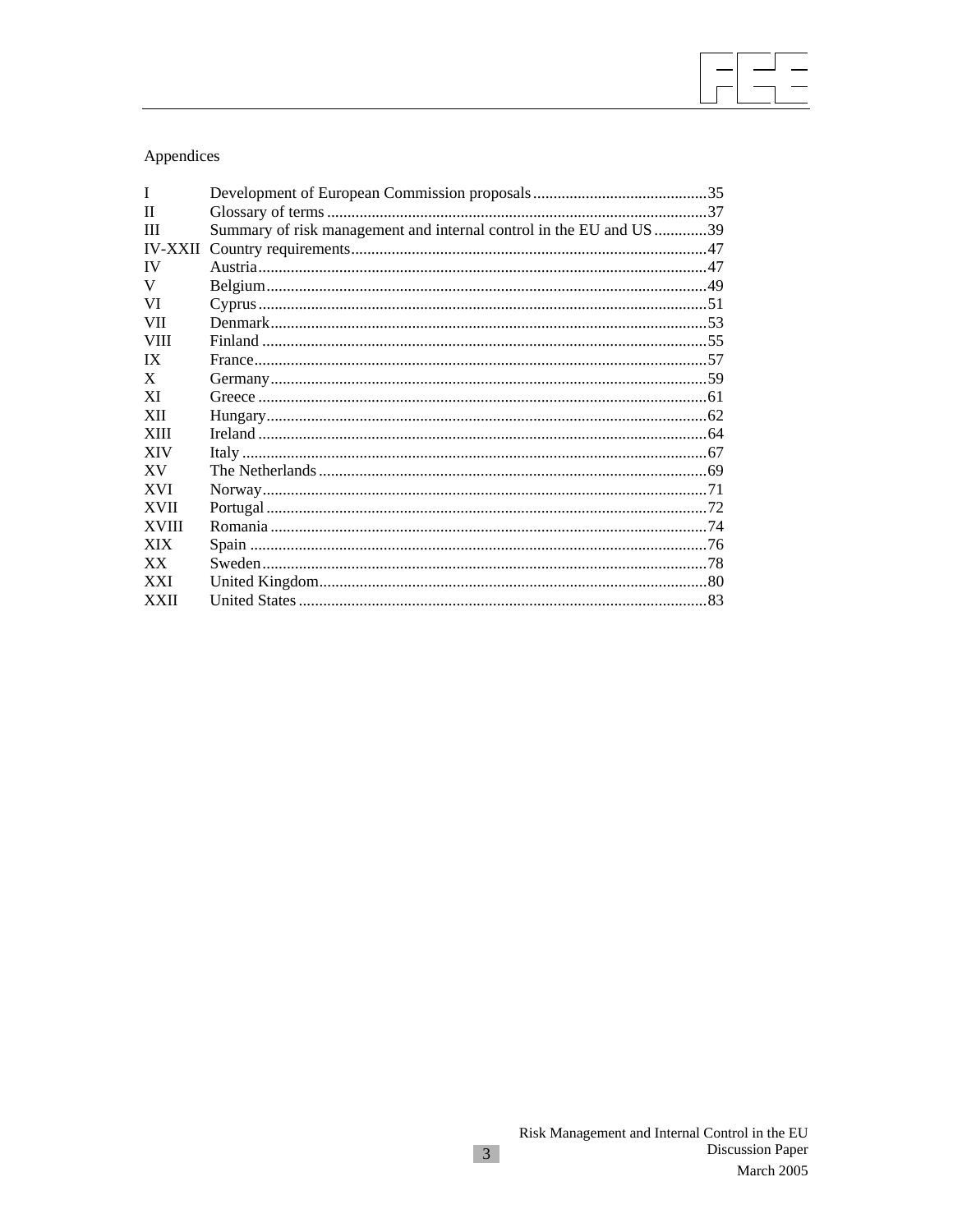# **1. EXECUTIVE SUMMARY**

#### *1.1. Scope and purpose*

This discussion paper sets out the views of the Fédération des Experts Comptables Européens (FEE) the representative body of the European accounting profession – on:

- The case for listed companies in Europe to exercise risk management and internal control in the interests of shareholders; and
- How regulators in the EU and its Member States might encourage improvements in risk management and internal control, without imposing disproportionate regulatory burdens.

FEE does not make presumptions about a need for increased regulation. Good risk management and internal control make business sense and businesses should not be subjected to regulatory intervention without good cause and a proper consideration of the costs and benefits. Moreover, if regulation is necessary, then disclosure of information should be the preferred regulatory tool because it puts power in the hands of shareholders and markets rather than leaving it entirely with regulators.

Although it is envisaged that the discussion paper will primarily be of importance to listed companies, the paper approaches risk management and internal control in a way that is relevant to a wider range of public interest and other organisations. It does this by seeing risk management and internal control from a corporate governance point of view as part of the accountability of a company's board and management to stakeholders. In the context of a listed company it focuses on accountability to the company's shareholders rather than the requirements issued and enforced by a securities market regulator.

The paper responds to a commitment made in FEE's July 2003 Discussion Paper on corporate governance that "FEE is at present undertaking a new project on internal control with an aim to develop a position on how management and those charged with governance and external auditors can responsibly report on companies' systems of internal control in ways that serve the public interest." In FEE's view, there is a need to promote discussion involving investors, business and regulators to inform the development of thinking within the EU on risk management and internal control.

This discussion paper is aimed at those charged with the governance of listed companies, as well as their shareholders, managements and auditors, and related representative bodies, regulators and legislators. The paper's proposals have been shared informally with a wide range of EU stakeholders and bring together four main pieces of work:

- An understanding of current best practice amongst companies in risk management and internal control;
- A review of recent regulatory developments in response to financial scandals in the United States and Europe;
- Recent European Commission thinking and related proposals on corporate governance; and
- A survey of regulatory requirements on risk management and internal control in certain EU Member States applicable outside regulated financial services.

In financial services industries, there are generally wide-ranging requirements in relation to systems and controls which are the subject of internal reporting arrangements involving financial institutions, regulators and external auditors. This paper is not concerned with such industry-specific requirements

4

 $\overline{\phantom{a}}$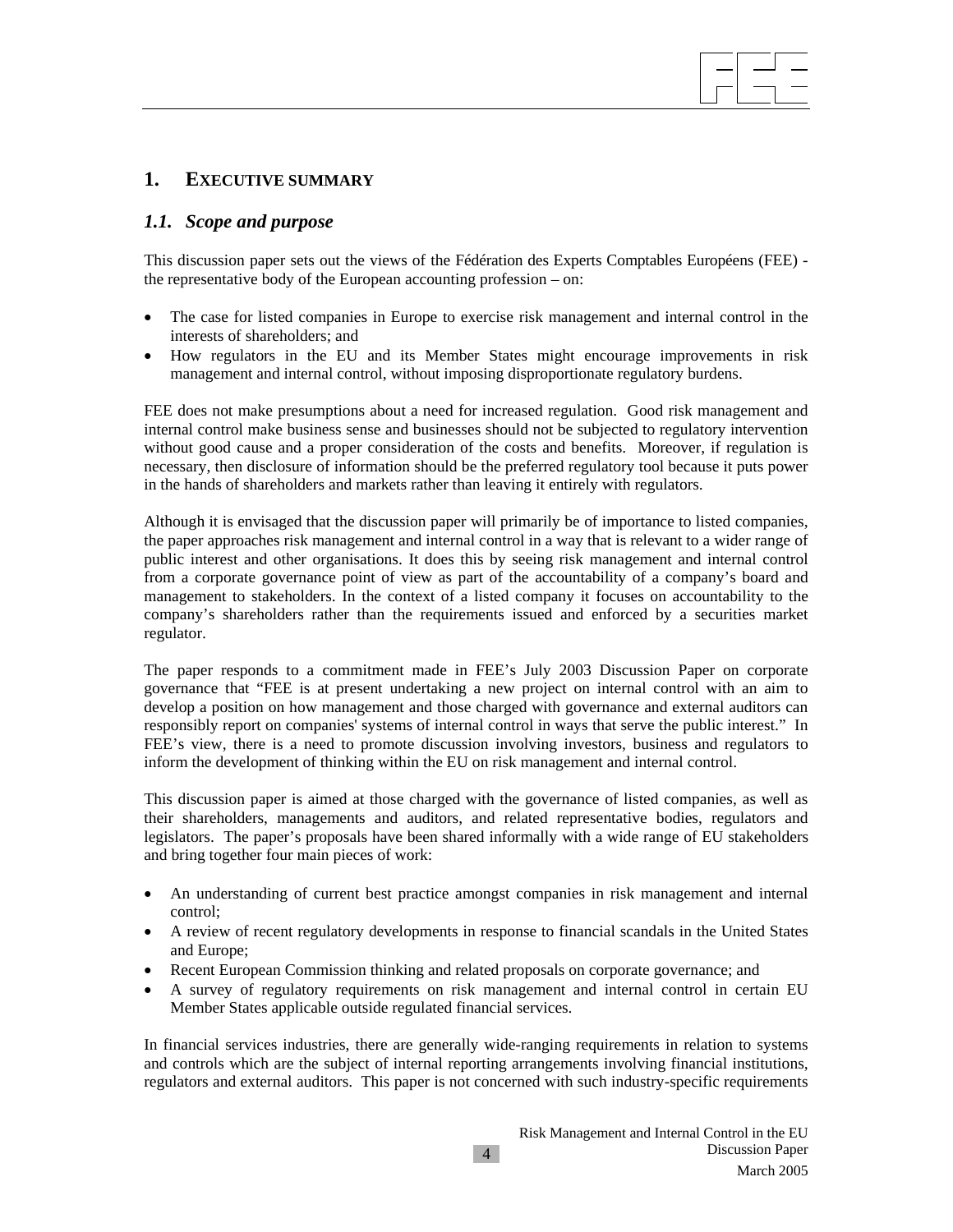

nor does it address public sector entities. Nevertheless, issues and proposals discussed in this paper may be of wider relevance to these sectors.

In addition, whilst it is recognised that serving the long-term interests of shareholders involves having regard to the interests of other stakeholders, this paper does not specifically address the risk management needs of such stakeholders.

Recent financial scandals in the United States and Europe demonstrate the need for those charged with governance of listed companies to manage risk effectively and to be seen to do so if they are to reinforce confidence in capital markets and create sustainable value. The aim is over time to establish securities markets in Europe where all listed companies are expected to:

- Manage their risks actively;
- Assess how effective they are in doing so; and
- Make appropriate related disclosures to shareholders.

The paper sets out various proposals as to how European regulators can build on what the best companies are already doing. However, the introduction of any requirements should be based on evidence that the likely benefits to companies and their shareholders will exceed the costs involved.

#### *1.2. Some observations on the US Sarbanes-Oxley Act*

The Sarbanes-Oxley Act should be viewed in the context of the US legislative framework and the limited rights of shareholders in the United States. Company law in Europe generally gives shareholders powers to act which are not generally available to US shareholders under US state corporation law, and the further strengthening of shareholders' rights is high on the European Commission's agenda.

European shareholders do not therefore necessarily need to look to a European equivalent of US federal securities legislation, such as the Sarbanes-Oxley Act, to bring about improvements in risk management and internal control. There are already viable mechanisms in Member States where shareholders have effective power through company law to bring about change and influence those charged with governance.

This discussion paper nevertheless outlines the relevant requirements of two sections of the Sarbanes-Oxley Act which deal with different types of internal control. Section 404 which covers internal control over financial reporting, and the less high profile Section 302 which covers disclosure controls for information in reports that are filed with the Securities and Exchange Commission (SEC).

Section 302 and its related SEC rules contain a number of requirements related to SEC-required disclosures. Two senior executives of the company are required to maintain, and regularly report publicly on their evaluation of, disclosure controls and procedures that ensure that the information required to be included in reports filed under the Securities and Exchange Act (1934) is recorded, processed, summarised and reported on a timely basis. These two senior executives, primarily the CEO and the CFO, are required to certify the information contained in the quarterly (for US domestic registrants of the SEC) and annual reports. The officers also make further certifications about controls over reporting processes. In particular, they are required to certify that they are responsible for establishing, maintaining and regularly evaluating the effectiveness of the company's disclosure controls and procedures; have made certain disclosures about internal controls to the company's audit committee and its auditors; and have included information in the quarterly and annual reports filed with the SEC about their evaluation.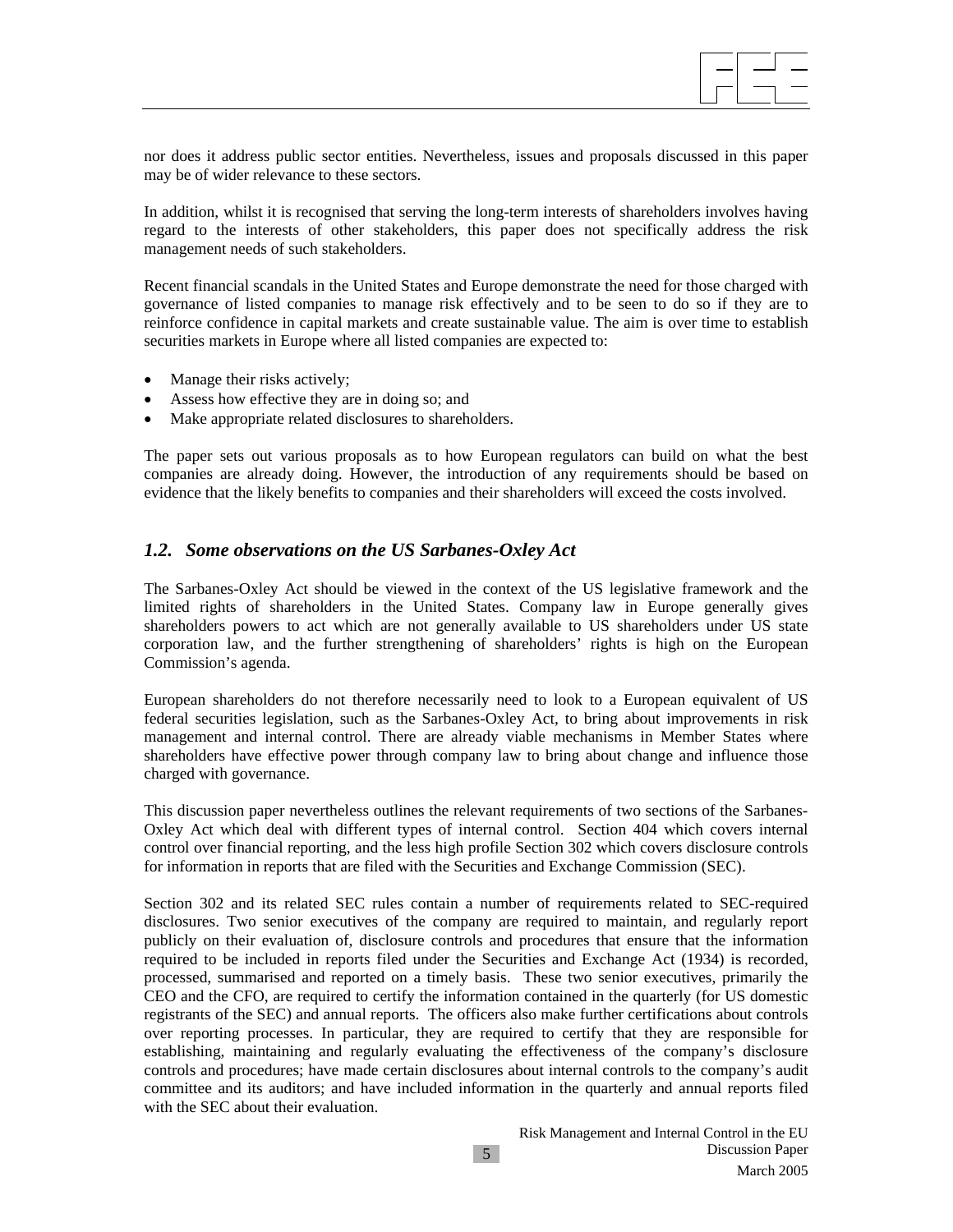

Section 404 and its related SEC rules cover financial reporting controls and require management to publicly state their responsibility for establishing and maintaining adequate controls over financial reporting together with an assessment of their effectiveness at the end of the most recent fiscal year. External auditors, as required by Auditing Standard Number 2 issued by the US Public Company Accounting Oversight Board (PCAOB), must perform detailed work that will enable them to provide three audit opinions on:

- The financial statements of the company;
- Management's assessment of the company's internal control over financial reporting; and;
- The auditor's own opinion on the company's internal control over financial reporting.

FEE is supportive of the objectives of board accountability for the preparation of information to shareholders and that companies should establish and maintain effective systems of risk management and internal control to safeguard shareholders' investment.

FEE also recognises that there are substantial differences between the methods for realising such objectives in the United States within its legislative and regulatory framework and the way that these principles can be achieved via a European framework of company law and codes of corporate governance, including shareholder rights which enable shareholders to bring about change.

FEE is currently not convinced about the idea of introducing across the EU an equivalent requirement to Section 404 of the Sarbanes-Oxley Act as to whether or not internal control over financial reporting is effective. Nevertheless, FEE is keen to understand the views of commentators, to learn from experience of implementing Section 404 and from consultations with company and investor groups carried out across EU Member States. Experience of implementing Section 404 should include an assessment of whether the benefits to shareholders exceed the costs of complying with all the requirements related to Section 404. This assessment should then be viewed in the context of the existing requirements of company law and corporate governance frameworks in the EU and its Member States.

# *1.3. Key proposals*

- Emphasis should be placed on an overall need for more research and learning from experience to direct developments in risk management and internal control appropriately. It also needs to be widely recognised that profits are, in large part, the reward for successful risk-taking. Therefore the purpose of risk management and internal control is to manage risk, including upside risk, appropriately rather than to eliminate it. (Sections 2.3 and 3.1)
- There is a need for principles to underpin any regulatory developments in risk management and internal control. (Section 2.3)
- It would be appropriate to reflect existing Member State requirements by introducing a basic EU requirement for all companies to maintain accounting records that support information included in published financial statements. (Section 5.4)
- Phasing of the introduction of the proposed internal control-related requirements in the Eighth and the Fourth and Seventh Directives would be sensible to recognise that some companies and some Member States may face implementation challenges that will take time to resolve. (Section 5.4)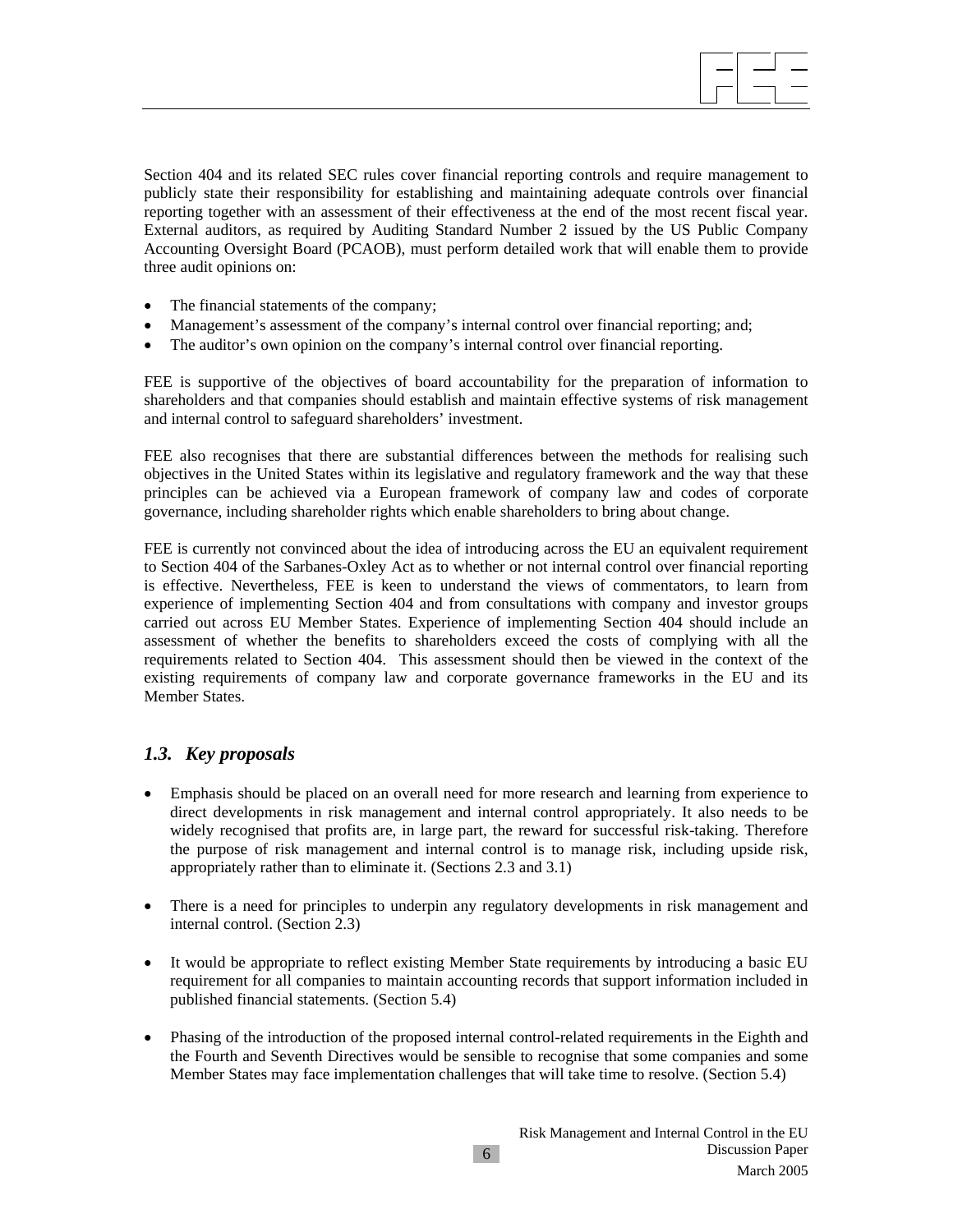

- Proposals as included in the Fourth and Seventh Directives amendments for a description of internal control and risk management systems presuppose the identification of high level criteria for use by companies in order to facilitate consistent reporting (Section 5.4)
- In improving risk management and internal control, companies should follow an evolutionary path over a number of years that recognises the challenges that are involved. (Section 5.5)
- Listed companies operate in securities markets where pressure to adopt more demanding standards of risk management and disclosure can be reflected through various mechanisms that are proportionate and cost-effective and that can be effective in bringing about real changes in behaviour. Detailed and prescriptive legal requirements may be less appropriate for this aspect of corporate governance. These mechanisms include:
	- Policies adopted voluntarily by companies;
	- The demands of retail customers of investment institutions;
	- Dialogue with shareholders;
	- Voluntary or required 'comply or explain' reporting against voluntary codes; and
	- Ratings applied by external organisations. (Section 5.5)
- FEE is currently not convinced about the usefulness of introducing across the EU published effectiveness conclusions on internal control over financial reporting as required by Section 404 of the Sarbanes-Oxley Act. However, it will be important to take account of the views of investors and companies and forthcoming evidence about the usefulness, costs and benefits of such conclusions to investors as Section 404 of the Sarbanes-Oxley Act is implemented. (Section 5.5)
- External auditors' provision of assurance services in respect of risk management and internal control cannot exceed the responsibilities assumed by those charged with governance. (Section 6.1)
- Auditors should initially work with those charged with governance to identify useful forms of private assurance reporting on risk management and internal control (Section 6.6)
- In line with FEE's proposed formalisation of the requirement to maintain accounting records that support financial information, auditors carrying out a statutory financial statement audit should be able to conclude from the audit of the financial statements that such records have been maintained. (Section 6.6)
- Further work should be done by the auditing profession to consider how to apply ISAE 3000 to provide external assurance on internal control reporting separate from the financial statement audit. (Section 6.6)
- It is essential that auditors' liability fairly and reasonably relates to the consequences of unsatisfactory audit and assurance performance. (Section 6.6)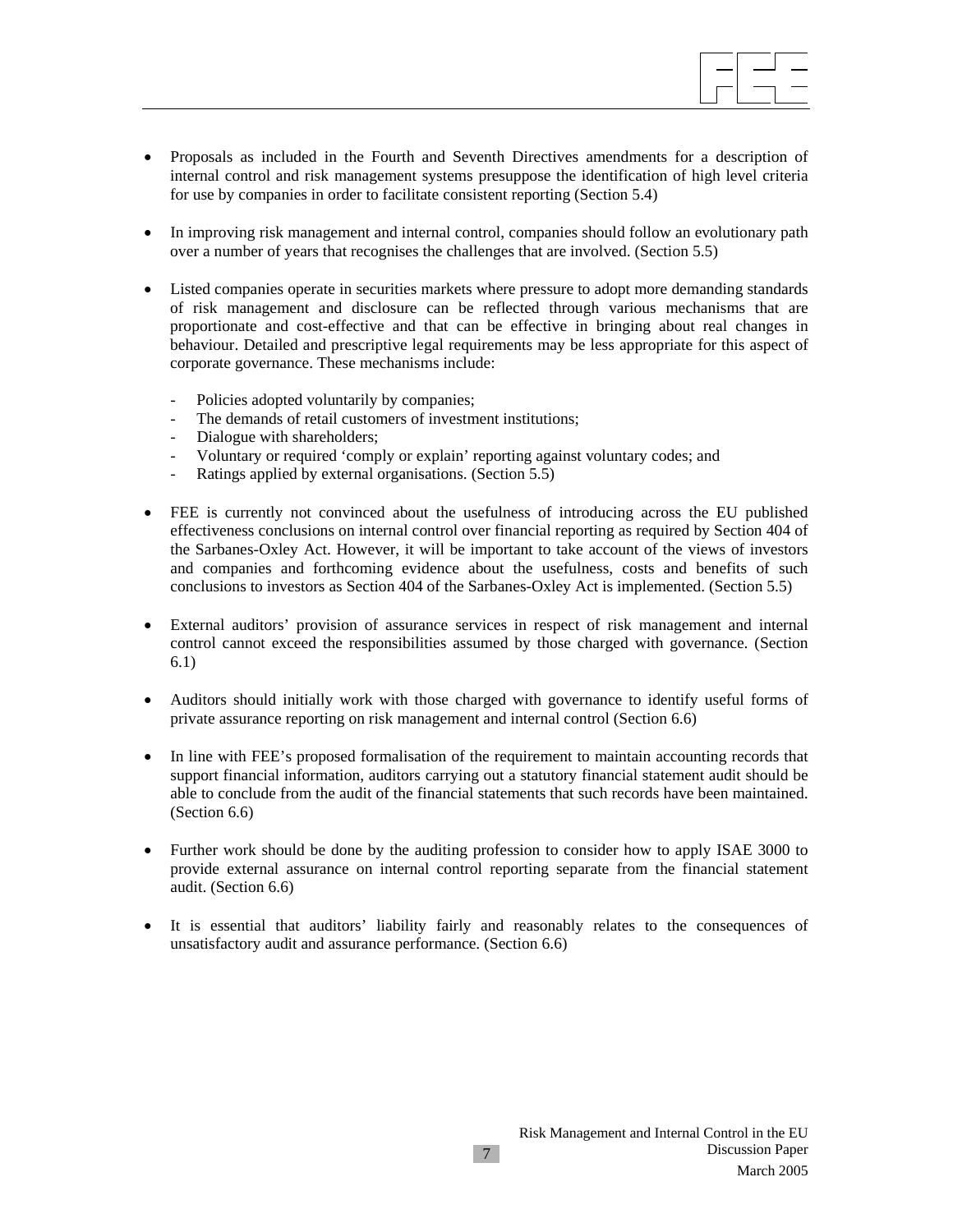

# **2. THE CASE FOR RISK MANAGEMENT AND INTERNAL CONTROL**

#### *2.1. Best practice for companies*

In the wake of major financial scandals in the United States and Europe, public confidence in capital markets and listed companies has been damaged. Companies need to address these concerns and reinforce public trust in capital markets by acting responsibly, creating value for their shareholders and being seen to do so.

Those charged with governance of a company are expected to act in the interests of shareholders and identify, evaluate and respond to the company's risks. These risks encompass risks related to strategy and business operations as well as risks related to compliance with laws and regulations and financial reporting. Shareholders expect those charged with governance of the company to inform them about the risks the company they invested in is facing and also to put controls in place to deal with such risks.

There are a number of definitions of internal control in various guidance documents such as the COSO (USA), Turnbull (UK) and CoCo (Canada) frameworks. Whilst there are some differences in these definitions essentially, internal control is a "process" established, operated and monitored by those charged with governance and management of a company to provide reasonable assurance regarding the achievement of the company's objectives. "Process" is used in a broad sense; it goes beyond procedures and also includes elements such as corporate culture, systems, structure, policies and tasks. It is upon this process approach that much of the guidance in EU countries on internal control is now concentrated.

A definition of risk management is identified in the COSO Enterprise Risk Management (ERM) – Integrated Framework as follows: Enterprise risk management is a process, effected by an entity's board of directors, management and other personnel, applied in strategy setting and across the enterprise, designed to identify potential events that may affect the entity, and manage risk to be within its risk appetite, to provide reasonable assurance regarding the achievement of entity objectives. However, there are other definitions of risk management and consequently this definition is not uncontroversial.

COSO ERM – Integrated Framework defines internal control as a subset of risk management as risk management is concerned with the wider external and internal risks relevant to the determination of the entity's strategy to reach the entity's objectives whereby internal control structures and procedures are instrumental in achieving these objectives.

A key point here is that those charged with governance should adopt a risk-based approach to internal control and any assessment of its effectiveness. This means that internal control is relevant to the broader subject of risk management because it serves to mitigate the gross or inherent risk involved in a business activity and determine the net risk borne by a company. This approach should be incorporated into the strategic, governance and management processes of the company and should encompass the wider aspects of internal control, not just those directly related to financial reporting.

In recent years, business risk management and related disclosure to investors have become best practice for companies and are supported by well-established frameworks such as COSO, Turnbull and CoCo. Internal and external auditors are also involved by those charged with governance as they seek counsel as to how risk management and disclosure are to be applied appropriately.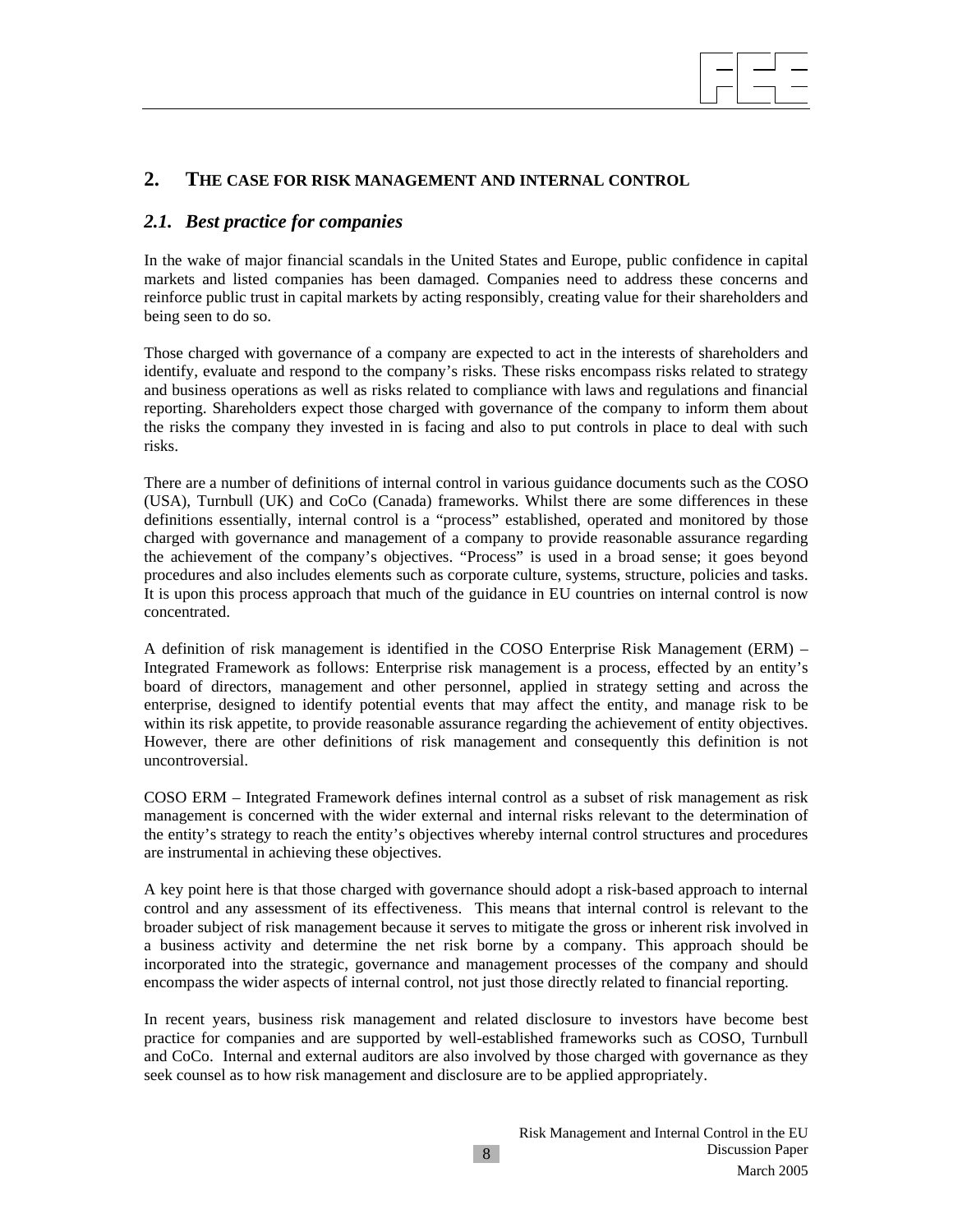

# *2.2. FEE's support for best practice*

Introduction of a risk-based approach to internal control and the assessment of its effectiveness by the people within the business is a major challenge for management and those charged with governance. It takes time, effort and costs and requires cultural and behavioural changes. FEE believes that the benefits of doing so make the effort worthwhile.

In July 2003, FEE stated in its *Discussion Paper on the Financial Reporting and Auditing Aspects of Corporate Governance* that "Systems of internal control and risk management are fundamental to the successful operation of any company, not only for financial reporting purposes but also for the day-today running of the company to help it achieve its business objectives."

The Discussion Paper continues: "As the risks facing a company are continually changing, the board should ensure a thorough and regular evaluation of the nature and extent of the risks to which the company is exposed and the controls to manage them. Since profits are, in part, the reward for successful risk taking in business, the purpose of internal control is to help manage and control risk appropriately rather than to eliminate it. It is important to embed risk management into a business. The board of a company, its management and the company's internal audit function are concerned with the management of all the significant risks facing a company, some of which may be directly related to financial reporting."

# *2.3. From best practice to public policy*

Regulators, governments and others have been keen to endorse good risk management practices. For example, the OECD Principles of Corporate Governance published in April 2004:

- Identify a key function of those charged with governance as "ensuring the integrity of the corporation's accounting and financial reporting systems, including the independent audit, and that appropriate systems of control are in place, in particular, systems for risk management, financial and operational control, and compliance with the law and relevant standards (Principle VI.D.7);
- State that disclosure should include material information on "foreseeable risk factors" (Principle V.A.6).

Section 5 of this paper sets out certain EU Member State, European and US regulatory requirements. In the United States, the Sarbanes-Oxley Act of 2002 established new regulatory requirements for internal control for SEC registrants. In the EU, the European Commission is proposing new requirements for listed companies and other public interest entities. Certain national initiatives are set out in the Appendices IV to XXII. Countries for which no appendix has been included may have risk management and internal control requirements for financial institutions and other sectors, but not for companies generally.

As announced in its Action Plan on modernising company law and enhancing corporate governance in the European Union, the European Commission formally established the European Corporate Governance Forum in October 2004 to encourage the coordination and convergence of national codes of corporate governance through regular high-level meetings. The Forum met for the first time in January 2005 and is expected to meet once or twice a year. It comprises representatives from Member States, European regulators, issuers and investors and other market participants and academics.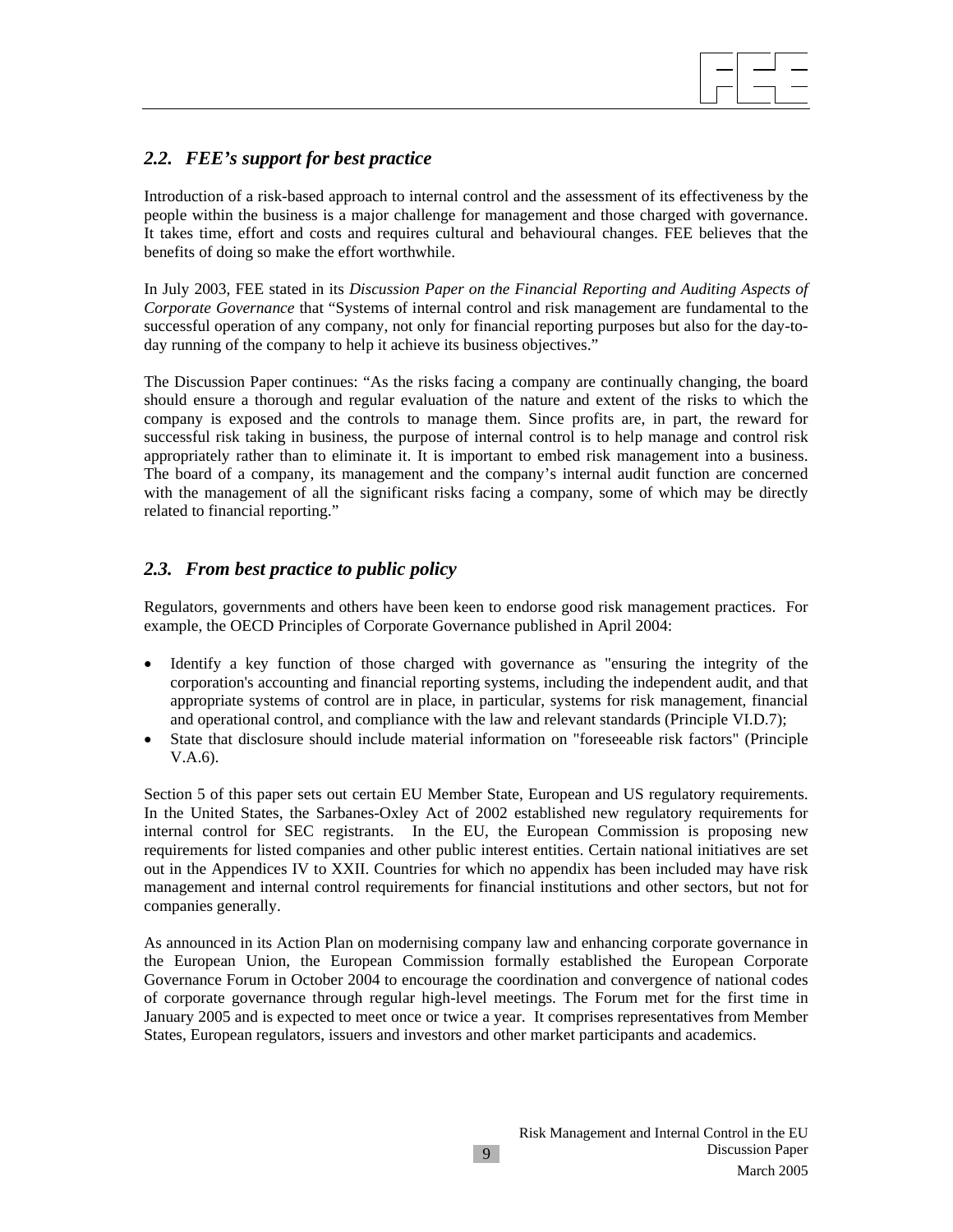Regulatory requirements are often imposed on companies as a response to financial scandals and business failures where those charged with governance are perceived to have fallen short. They are seen as a means of consolidating the best practices pioneered by leading companies, forcing others to raise their game and building public trust. However, improvements in business risk management and related disclosure have not been and should not be driven by regulatory requirements alone. Moreover, the introduction of regulatory requirements should be based on proper evidence about the likely costs and benefits.

Emphasis should be placed on the overall need for more research and learning from experience to direct developments in risk management and internal control appropriately.

There is also a need for principles to underpin regulatory developments and Section 3 of this paper sets out overriding principles which are relevant to the introduction of any requirements on risk management and internal control. Many EU Member States have taken initiatives. However, there is a risk that such national initiatives will work against the integration of capital markets within Europe. Therefore, FEE supports discussion of risk management and internal control at the European Corporate Governance Forum and believes it is desirable that work is done on a European level to develop common overriding principles.

#### *2.4. Questions for commentators*

- **1. Do you agree with FEE that there is a need to promote discussion and evidence gathering to encourage coordination and convergence of the development of risk management and internal control at EU level? If not, please explain.**
- **2. Do you consider it appropriate for public policy on risk management and internal control in the EU to focus on listed entities and the needs of their shareholders? Alternatively, do you think that there is a pressing need to deal with issues relevant to a wider range of entities and stakeholders? If so, please explain.**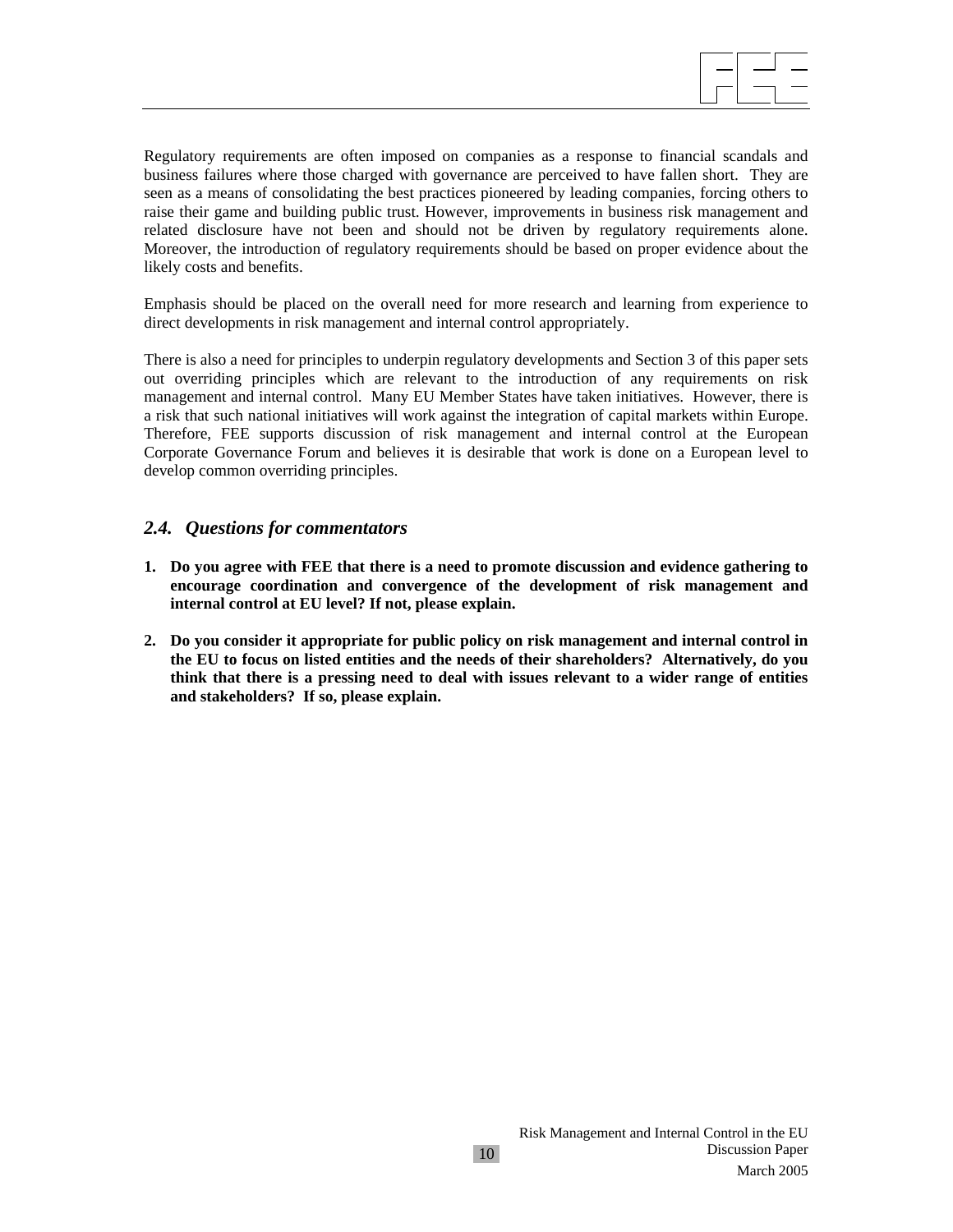# **3. OVERRIDING PRINCIPLES**

#### *3.1. The business case for risk management*

Company-wide risk management and internal control are a fundamental basis for the successful running of a business to help it define and achieve its objectives. Consequently, risk management and internal control requirements should seek to reflect sound business practice, remain relevant over time in the continually evolving business environment and enable each company to respond to the specific needs of the business of the company.

It also needs to be widely recognised that profits are, in large part, the reward for successful risktaking. To negate any tendency for risk management and internal control to make management and those charged with governance too risk averse, they should be seen as enabling companies to take risks with more confidence and also to seize and benefit from opportunities that are not part of their business plan. Therefore, the purpose of risk management and internal control is to manage risk, including upside risk or 'the risk of lost opportunities', appropriately rather than to eliminate it. The strong business case for risk management and internal control supports the argument for principlesbased requirements which allow for the use of judgement in discharging responsibilities.

# *3.2. Advantages of principles-based requirements*

Recognition that risk management and internal control need to be responsive to the nature and needs of the business also means that any requirements should be framed in terms of the high-level objectives or outcomes to be achieved. Requirements should not comprise rigid rules that prescribe how those outcomes are achieved.

If risk management and internal control are seen as ends in themselves there is a danger of 'one size fits all' solutions which ignore the unique aspects of each business and impose bureaucratic requirements whose costs exceed the benefits and which do not enhance confidence. The use of codes and the 'comply or explain' approach are ways of promoting principles rather than detailed rules. Agreement on principles is also important in an EU context because it allows for national variations whilst building confidence across a single market.

The advantages of principles-based or objectives-oriented requirements can be summarised as follows:

- They provide necessary flexibility in a multi-cultural, multi-lingual and multi-jurisdictional environment;
- The changing needs of the public interest can be achieved in a more responsive and effective way through achievement of objectives than through technical compliance with required procedures;
- Internal control and risk management are highly judgemental processes that have to adapt to an infinite range of circumstances. A principles-based approach allows for the use of judgement;
- An approach based on robust principles and objectives allows for responsiveness in complex situations and in the light of new developments;
- For processes to continue to develop there must be room for innovation. Innovation is restricted if people are required to follow procedures which have become out of date.

11

 $\overline{\phantom{a}}$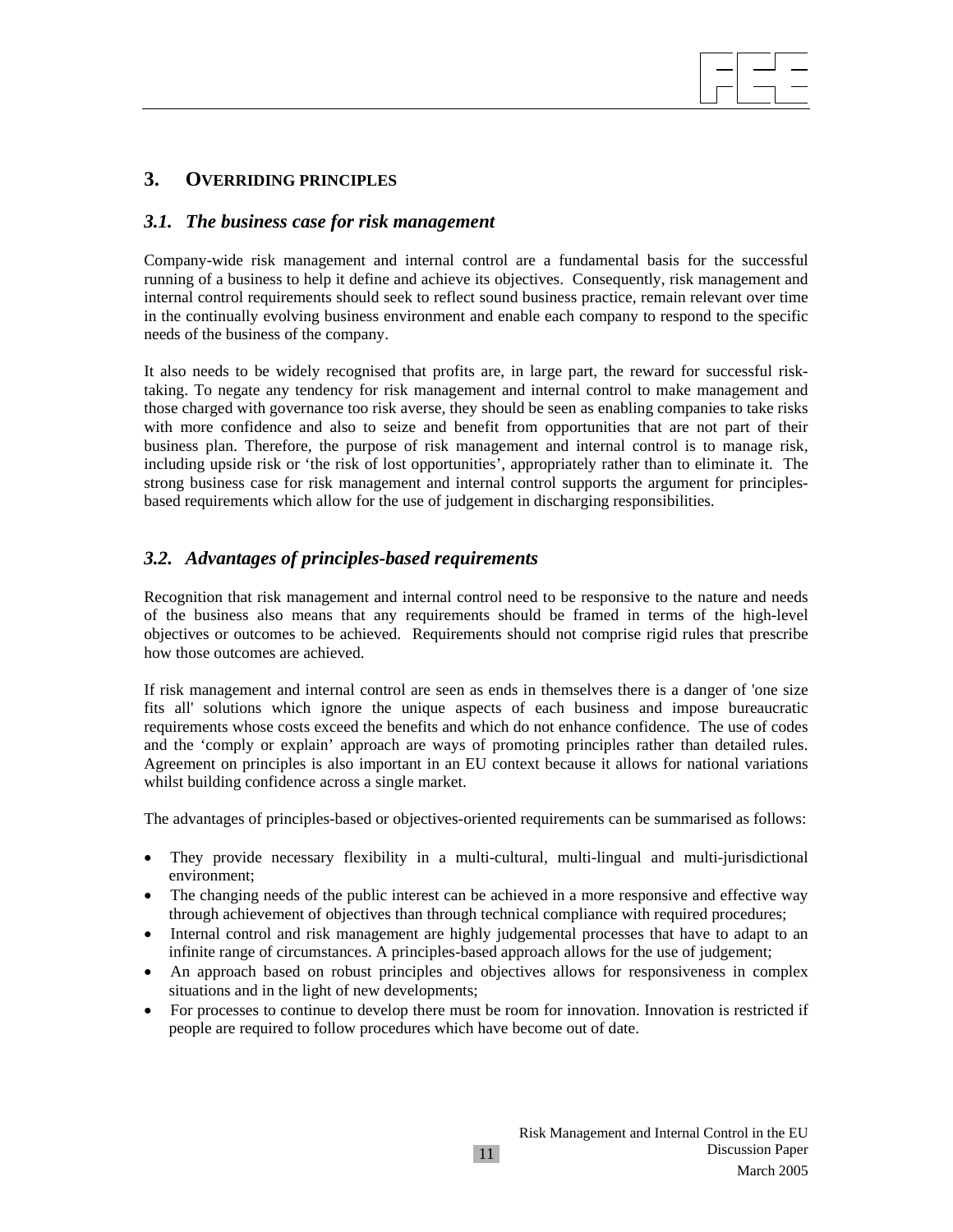

# *3.3. Distinctive features of listed companies*

Risk management and internal control are vital to the governance of any organisation. However, there is a presumption that some regulatory requirements in relation to risk management and internal control would need to apply to all listed companies because they necessarily expose the public to the residual risks borne by equity shareholders. Moreover, concentrating on listed companies does not imply either an unwillingness to 'think small first' or a narrow view of governance.

On the first count, it is recognised that many listed companies are small and medium sized entities (SMEs) and that excessive regulatory requirements should not be allowed to drive them from public capital markets or deter such entities from entering capital markets. An emphasis on principle-based requirements should mitigate this risk and FEE supports principle-based standards.

Turning to governance, a focus on listed companies does not imply that FEE is concerned solely with the governance arrangements, including internal control, that support price-sensitive disclosures and financial reports. Whilst this is the focus of US federal securities market legislation such as the Sarbanes-Oxley Act, FEE is interested in the wider issues of accountability covered by company law.

# *3.4. Primacy of those charged with governance*

Risk management and internal control are the responsibility of those charged with governance in the company and should be embedded in the business and the actions of its management and employees including the internal audit function. As external auditors of a company are not charged with its governance, the scope of external auditors' responsibilities cannot exceed the responsibilities assumed by those charged with governance. Consequently, questions about the role of external auditors cannot and should not be addressed before those of the boards and management of companies.

Difficult scope issues, such as how to deal with joint ventures and outsourced activities, should also be dealt with from the point of view of what it is reasonable to expect of those charged with governance of the entity concerned. The presumption is that responsibility needs to be exercised at a group and not just at an individual entity level. However, companies need to be consulted on such issues so that any related requirements are seen as responses to reasonable shareholder expectations rather than as regulatory burdens.

# *3.5. Reasonable liability*

Carrying on a business necessarily involves taking risks and returns reflect rewards for taking risks. Any regulatory requirements need to recognise that there are balances to be struck in terms of the degree to which the risks faced by investors can be managed and the extent of the liability borne by those charged with governance and other parties.

Recent scandals have revealed situations in which it appears that investors were not informed about disproportionate levels of risk. However, there is a danger of an overreaction which might discourage the risk-taking that is essential to wealth creation. Wealth creation is about considered risk-taking from the company's point of view and about informed risk-taking from the shareholders' point of view.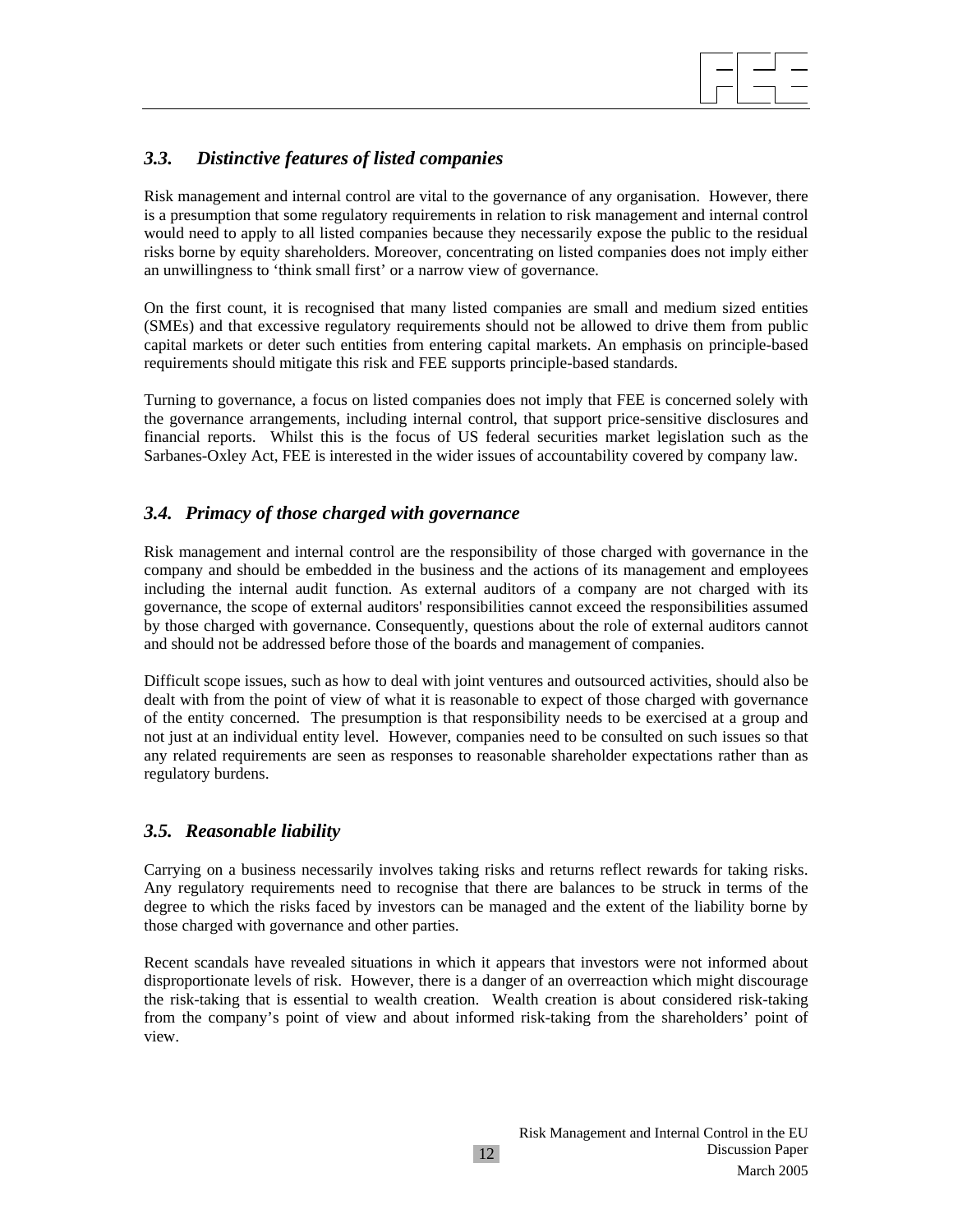$\overline{\phantom{a}}$ 

Therefore there needs to be an overall evaluation by regulators and investors of the combined effect of internal control requirements, including related standards and guidance, and the liability of those involved. Liability should be appropriately aligned to the level of responsibility taken and should encourage the use of reasonable judgement, useful disclosure and fair enforcement.

#### *3.6. Questions for commentators*

- **3. Do you agree with FEE that the case for introducing any regulation related to risk management and internal control should have regard to: the business case for risk management; the advantages of principles-based requirements; the distinctive features of listed companies; the primacy of those charged with governance; and reasonable liability? If not, please provide details.**
- **4. Are there overriding principles additional to those identified by FEE in Sections 3.1 to 3.5 that are relevant to risk management and internal control? If so, please explain.**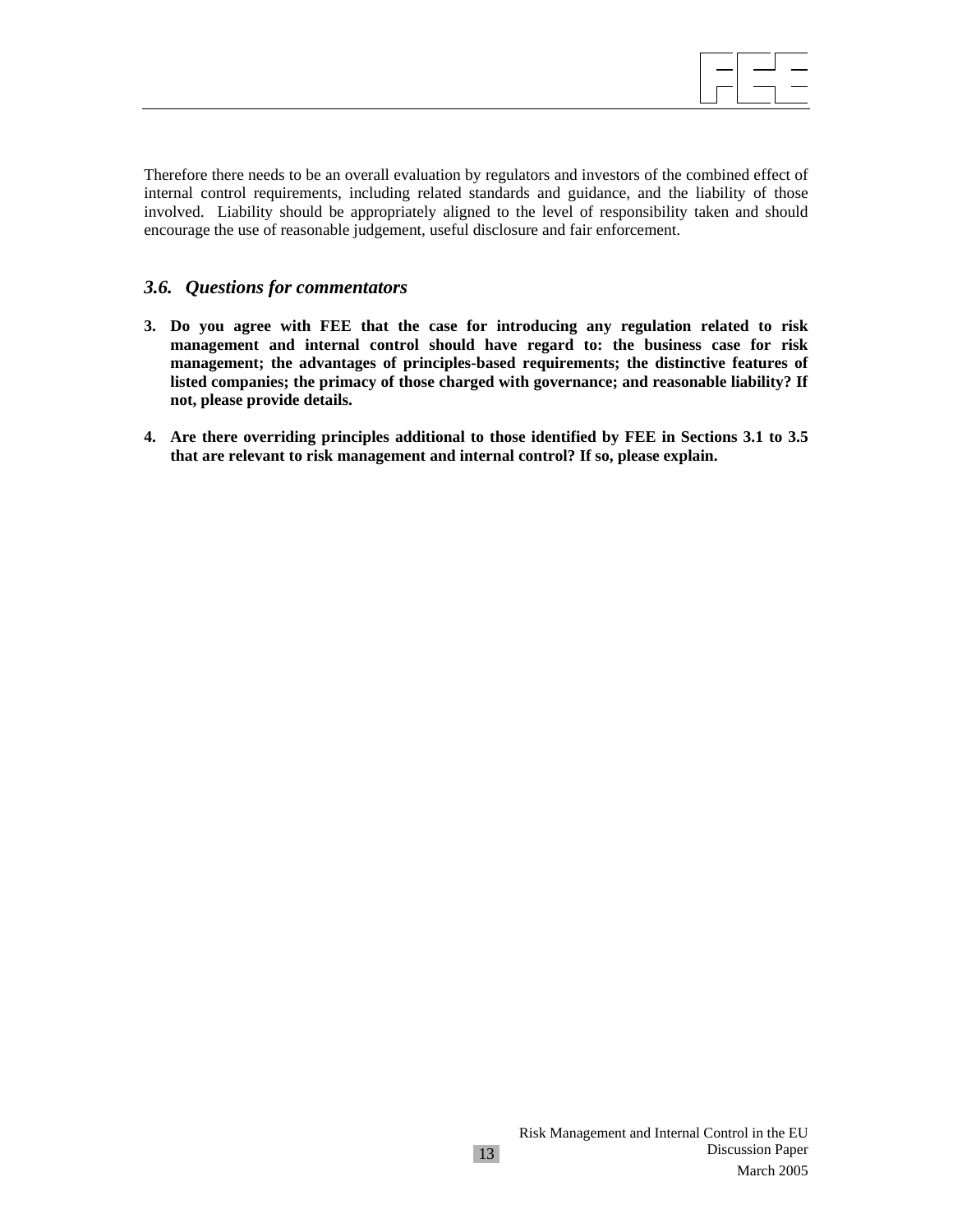# **4. ISSUES TO BE ADDRESSED**

#### *4.1. Matrix for analysis*

The risk management and internal control activities of a company may be characterised in two ways: firstly by reference to the type of risk involved; and secondly by reference to the type of risk management and internal control activity. This is reflected in the matrix for analysis shown in Figure 1 below.

#### **Figure 1: Matrix for analysis with respect to companies**

|          |                 |                                 | Types of risk          |            |                              |  |
|----------|-----------------|---------------------------------|------------------------|------------|------------------------------|--|
|          |                 |                                 | Financial<br>reporting | Compliance | Operational<br>and strategic |  |
|          | Manage risks    | Identify and<br>evaluate        |                        |            |                              |  |
|          |                 | Respond                         |                        |            |                              |  |
| Types of |                 | Conclude on<br>effectiveness    |                        |            |                              |  |
| activity | <b>Disclose</b> | Overall process                 |                        |            |                              |  |
|          |                 | Management of<br>specific risks |                        |            |                              |  |
|          |                 | Effectiveness<br>conclusion     |                        |            |                              |  |

Types of risk are distinguished between those relating to financial reporting objectives, those relating to compliance with laws and regulations affecting the business and those relating to operations and strategy. The latter category is wide and combines external risks relevant to the determination of strategy with operational risks relevant to the execution of strategy. In practice it will often be appropriate to distinguish operational and strategic risks but they are treated together in the current paper.

Principles for each of the two main types of activity identified above – manage risks and disclose - are identified in Sections 4.2 and 4.3 respectively. The potential provision of assurance and audit opinions related to risk management and internal control is separately considered and further explained in Section 6.

 $\overline{\phantom{a}}$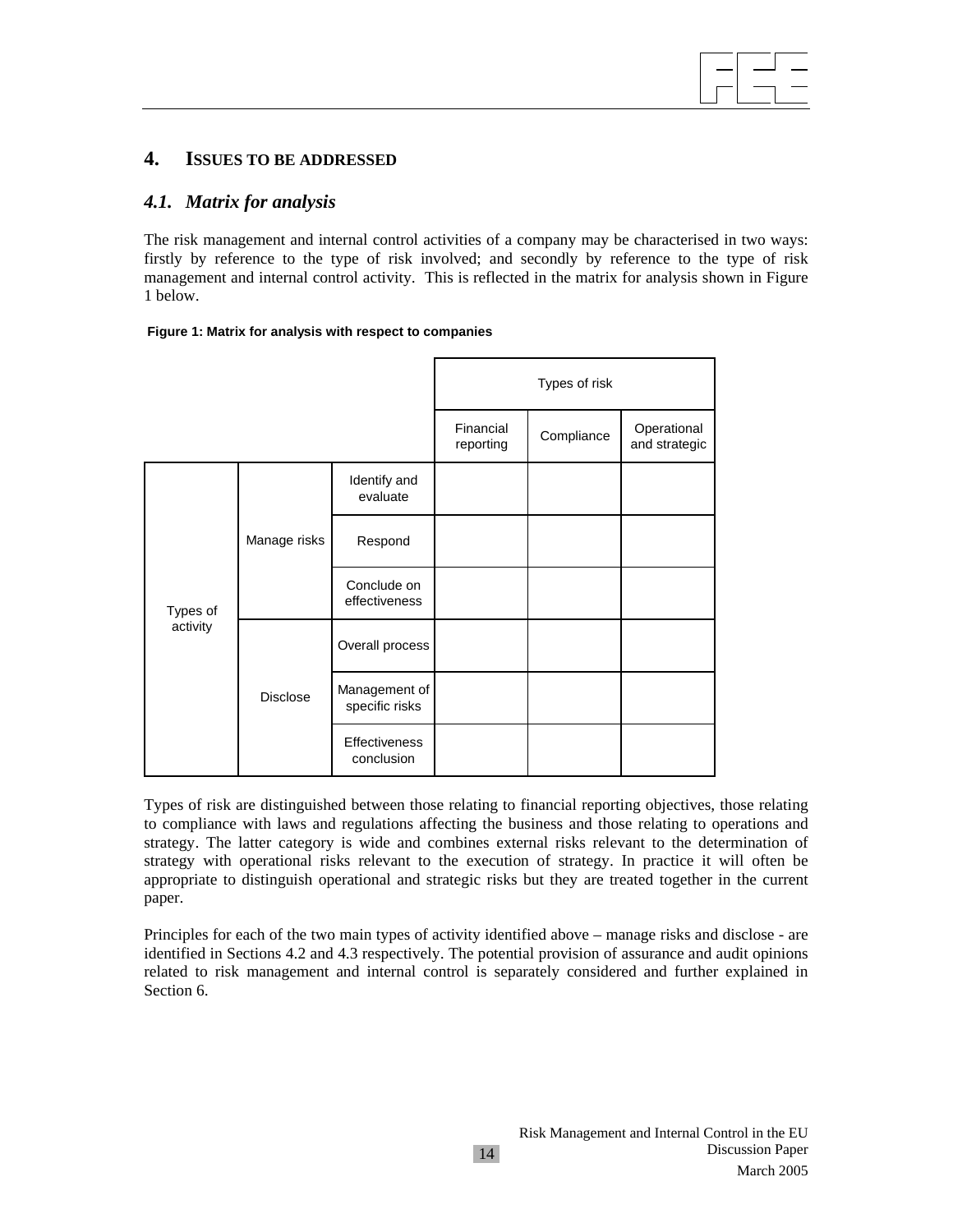

#### *4.2. Risk management and internal control principles*

As a practical matter, activities related to identifying, evaluating and responding to risks and concluding on the effectiveness of risk management or internal control will need to have regard to an appropriate framework. One of the resultant benefits is that it helps to establish a common language for risk management and internal control and prevents people from talking at cross purposes. An example of a framework is the COSO Framework for internal control represented below. This covers some but not all of the matters included in the matrix shown in Figure 1 above.

#### **Figure 2: COSO Framework**



Under the COSO Framework for internal control, there is a direct relationship between objectives, which are what an entity strives to achieve, and the components of internal control, which represent what is needed to achieve the objectives. The process of evaluating an entity's risk management should also take into account the timescale required to perform such a process. The relationship between objectives and components can be depicted by the cube shown above:

- The three COSO objectives categories operations, financial reporting and compliance are represented by the vertical columns;
- The five COSO components monitoring, information and communication, control activities, risk assessment and control environment - are represented by horizontal rows; and
- Business units or activities of the entity are depicted by the third dimension of the matrix.

Other frameworks which build on the COSO framework for internal control are the Canadian CoCo framework and the UK's Turnbull guidance. In September 2004 COSO also published its *Enterprise Risk Management – Integrated Framework* which extends the COSO Framework for internal control to cover risk management and strategic risks.

The US Securities and Exchange Commission (SEC) has recently requested that COSO perform work as a matter of urgency with the aim of issuing a lighter version of its internal control framework for smaller entities. FEE understands that the Canadian Institute of Chartered Accountants (CICA) has no plans to amend or update CoCo.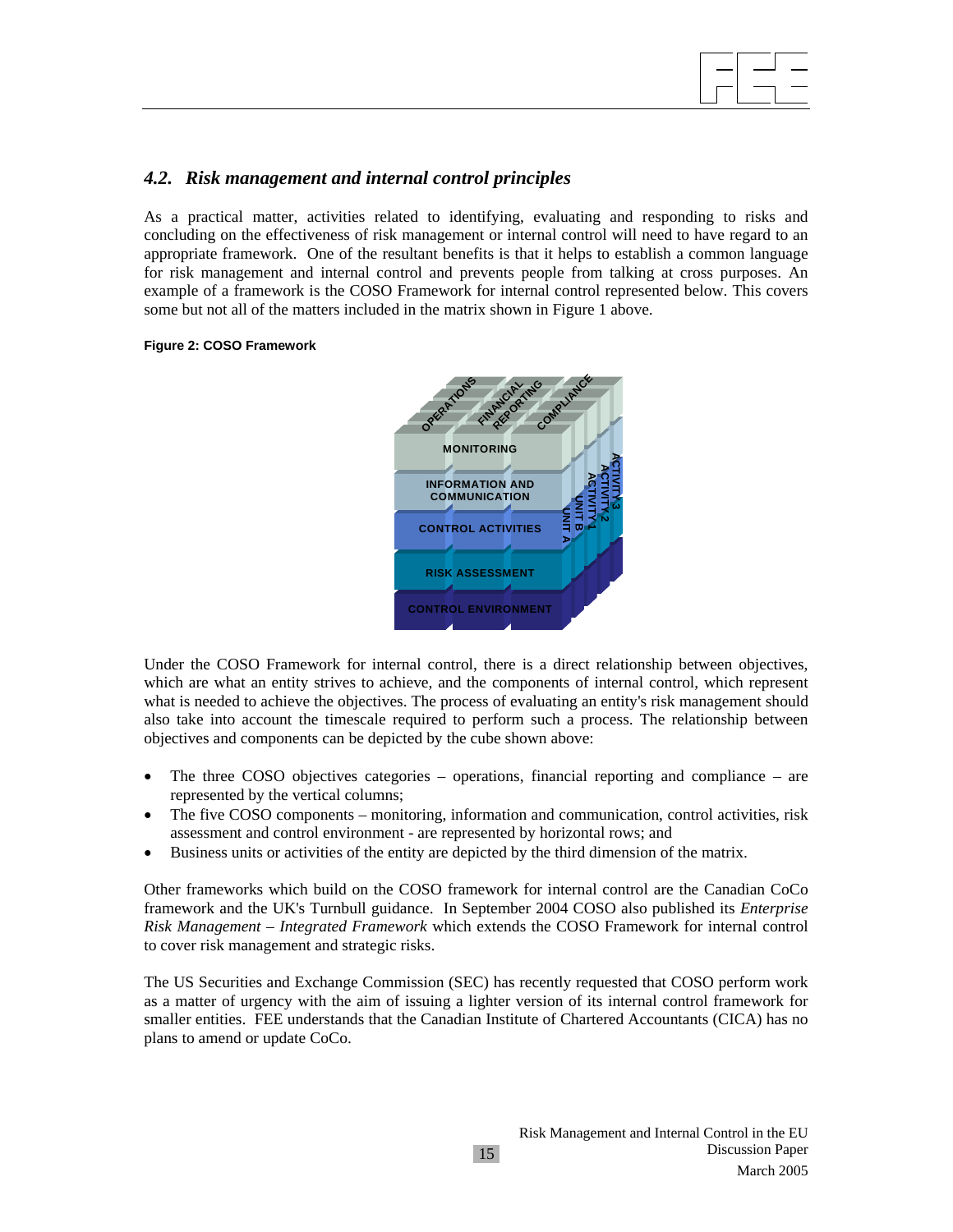In the UK, a Review Group set up by the Financial Reporting Council is engaged in a review of the Turnbull guidance issued in 1999. A Consultation Paper was published in December 2004 as part of a wide-ranging evidence gathering phase involving investors and companies and proposals are expected to be exposed for comment in mid-2005 for implementation in 2006.

 $\overline{\phantom{a}}$ 

An appropriate framework is designed to help those charged with governance to analyse their company's risk management and internal control and to provide guidance to management to implement related systems. Frameworks also help management and those charged with governance to reach conclusions on the effectiveness of risk management and internal control systems. Conclusions on effectiveness are useful for promoting improvements, establishing priorities and enforcing accountability. However, the ability of those charged with governance to assess whether a risk management system or specific controls are effective or not is a major challenge.

An issue facing EU regulators and interested parties is whether a common framework should be developed for general application by EU companies in addition to existing frameworks including the three (COSO, Turnbull and CoCo) so far recognised by the SEC for the purposes of compliance with the requirements of Section 404 of the Sarbanes-Oxley Act. A framework would generally only be considered suitable for widespread adoption if it was established following a transparent due process and was kept up to date. It would also be expected to provide:

- Consistency, in the sense that broadly similar risks, tests and conclusions are identified each time the assessment is performed by another individual under similar circumstances with the same sufficient amount of effort; and
- A trail relating to the performance of the assessment which somebody who had not been previously involved in the assessment would be able to follow.

FEE has the following concerns with regards to developing an EU framework for risk management and internal control:

- The resources required to develop and maintain a framework which satisfies appropriate criteria are substantial;
- It is not clear what benefits a new framework would add to the existing frameworks developed by COSO, Turnbull and CoCo; and
- In general, FEE is committed to global rather than European solutions.

# *4.3. Disclosure principles*

It is possible to disclose specific risks faced by an entity without making any disclosure of how risks are managed and controlled. Indeed as explained later, European directives currently require the disclosure of a company's principal risks but not how they are managed and controlled. As represented in the matrix in Figure 1, this discussion paper considers potential additional disclosure of:

- The overall process of risk management and internal control;
- The management of specific risks; and
- Conclusions about the effectiveness of risk management and internal control or aspects of them.

Disclosure of information about risk management and internal control needs to be useful for decisionmaking by shareholders exercising rights as shareholders. Specific qualitative characteristics of useful information are generally recognised to include understandability, relevance, materiality, reliability and comparability. The benefits of information displaying these characteristics also need to be balanced against the cost of providing the information.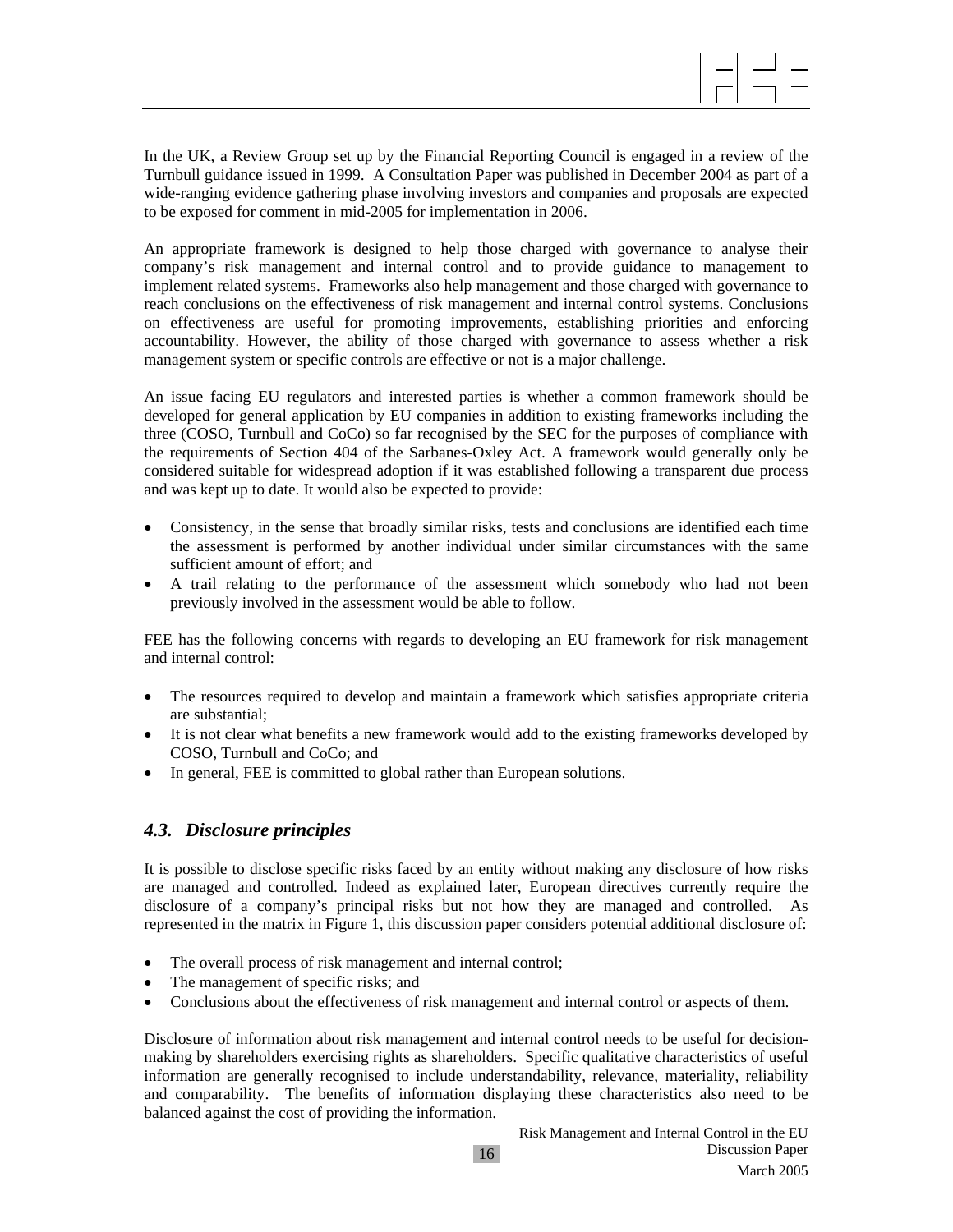FEE supports the following disclosure principles for risk management and internal control based on the qualitative characteristics of useful information referred to above:

- Disclosure should be useful to shareholders and the benefits derived from the disclosed information should exceed the cost of providing it;
- The disclosure should be understandable to an informed intelligent person and not only meaningful to professional investors or those inside the company;
- The disclosure of risk management and control information should avoid overlap with information in the financial statements and other disclosures and should make clear the implications of issues identified including the impact on the financial statements of the entity, if any;
- The performance of risk management and internal control should be reported against stated criteria;
- There should be consistency of reporting between years, to promote continuous improvement of the performance of risk management and control and disclosure of measures taken by the entity to address issues or problems that have arisen, if any; and
- Disclosures should link risks to the entity's general business strategy.

The Sarbanes-Oxley Act requires published opinions about the effectiveness of internal control over financial reporting. The Sarbanes-Oxley Act, as an initiative to improve risk management and internal control, results from the US federal securities market legislation system which focuses on financial reporting and disclosures to markets. It does not stem from a company law system empowering shareholders to use disclosures to influence companies to adopt more demanding, but proportionate and cost-effective standards of risk management. This is not envisioned in US state corporation law but is in European company law. A key question facing EU companies, shareholders, regulators and other stakeholders is therefore whether the external disclosure of such effectiveness conclusions provides useful information to shareholders the benefits of which exceed the costs.

Decisions about risk and controls are difficult to communicate succinctly and fairly because they reflect differing risk appetites and involve complex and subjective judgements, for example about the strength of the control environment that is the foundation of internal control. There are also subtle differences between effectiveness statements that depend on whether they relate to the design or operating effectiveness of internal controls and whether they also cover the assessment of risk.

#### *4.4. Questions for commentators*

- **5. Is the matrix for analysis presented in Figure 1 in Section 4.1 clear and useful? If not, please explain why not.**
- **6. Is there any need to develop an EU framework for risk management and internal control? If so, how would you address the concerns about resources and benefits identified by FEE in Section 4.2?**
- **7. Do you agree with FEE's disclosure principles for risk management and internal control set out in Section 4.3? If not, why not and are there additional factors that should be considered?**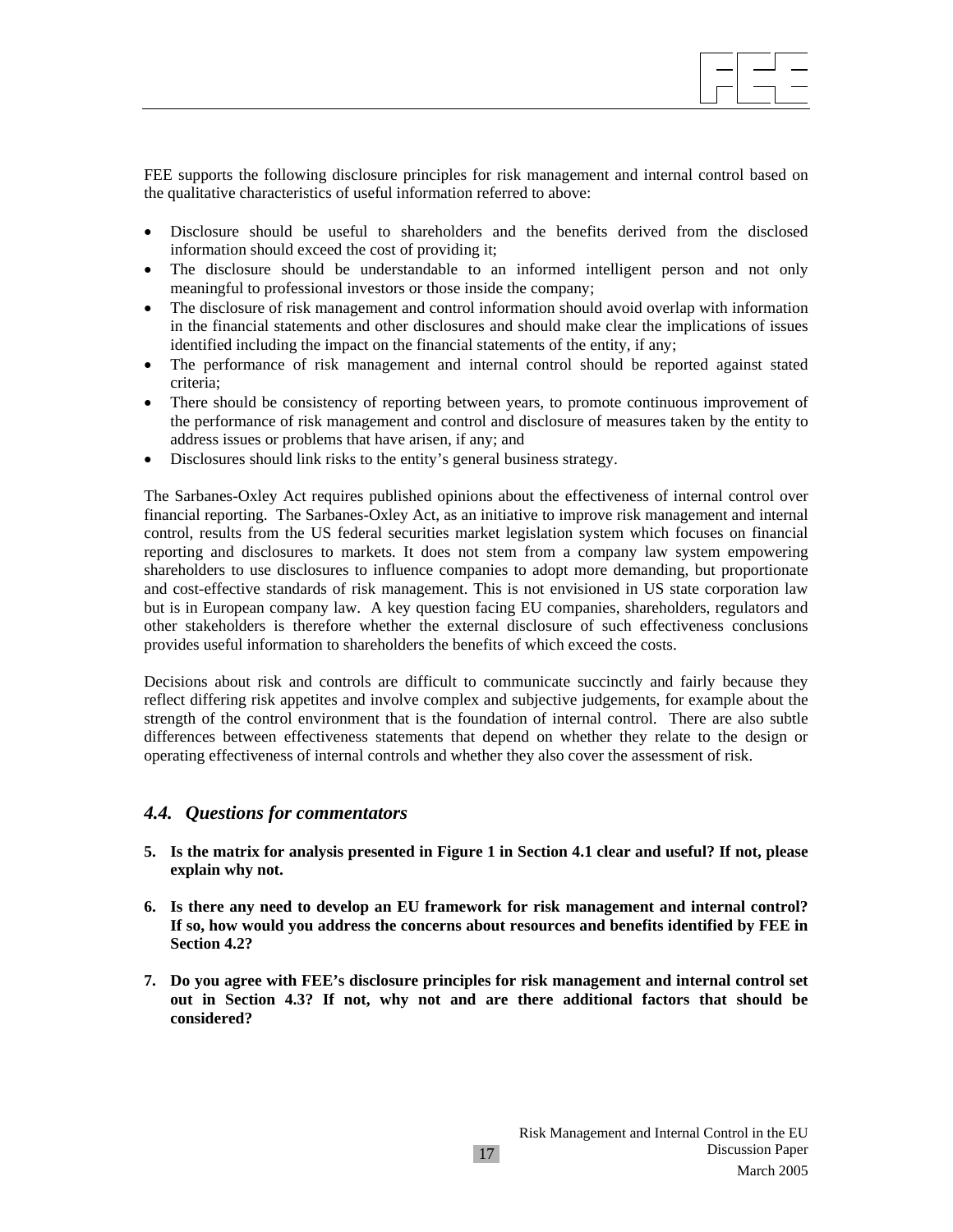# $\overline{\phantom{a}}$

# **5. REGULATORY OPTIONS AND PROPOSALS**

# *5.1. Existing EU and Member State requirements*

There are no existing EU requirements related to risk management and internal control. There are however some requirements related to the disclosure of specific risks.

EU directives regulate the contents of the annual report. As a result of the Modernisation Directive, the annual report (referred to as the directors' report in some Member States) must include a fair review of the development and performance of the company's business and of its position, together with a description of the "principal risks and uncertainties" that it faces. The review shall be a balanced and comprehensive analysis consistent with the size and complexity of the business. To the extent necessary for an understanding of the company's development, performance or position, the analysis shall include both financial and, where appropriate, non-financial key performance indicators relevant to the particular business, including information relating to environmental and employee matters.

The Fourth and Seventh Company Law Directives implicitly require companies across the EU to maintain accounting records to enable them to prepare financial statements. Nonetheless, explicit requirements about accounting records and related external reporting obligations for external auditors are left to Member State legislation.

Currently, country requirements for companies to support information for publication in their financial statements and annual reports vary. Different European countries have different regimes to keep accounting records and external auditors are variously required to report explicitly, implicitly or by exception as to whether proper accounting records have been kept or not.

In FEE's view there is a need for a modernised but explicit and broadly stated requirement at EU level to maintain accounting records that support information included in published financial statements. Whilst this would provide a proper foundation for shareholder confidence in financial reporting which is currently lacking at the EU level, it would not represent a requirement related to risk management and internal control over financial reporting.

As is explained further in Section 5.5 there are alternatives to hard and fast legal requirements which can be more efficient in bringing about changes in behaviour, particularly where shareholders have effective powers. Some Member States, such as Cyprus, Germany, Italy and the United Kingdom, already had a variety of mechanisms in place to encourage wider risk management and internal control before recent US scandals. Others, such as Austria, Belgium, Finland, France, Greece, Hungary, Ireland, the Netherlands, Spain, and Sweden are considering or implementing new requirements. European requirements are summarised in Appendices III to XXI.

There is currently a very wide variety of European national regimes for companies and differences in the external auditor's involvement add to the diversity. Such diversity gives rise to additional unproductive costs for those who trade and invest across borders. It will always be necessary to acknowledge national differences in approaches to corporate governance. However, FEE is keen to consider how the matrix for analysis presented in Figure 1 in Section 4.1 could be used to compare requirements for risk management and internal control to identify possible ways to promote an integrated European capital market.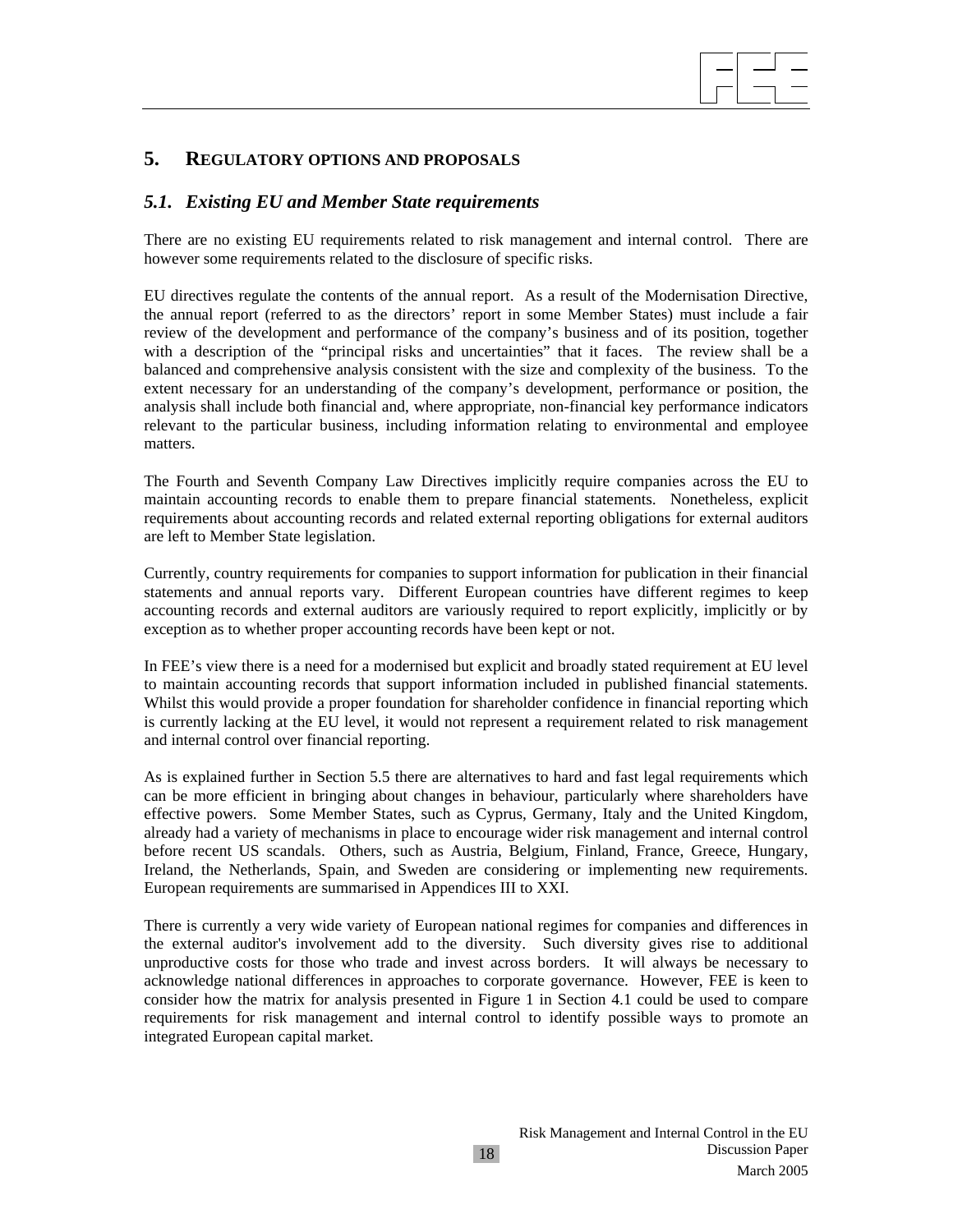# *5.2. Sarbanes-Oxley Act requirements*

In the United States the response to recent financial scandals has resulted in requirements on listed companies to maintain and report on their evaluation of disclosure controls and procedures and to implement, assess and report on systems of internal control over financial reporting. The requirements of Sections 302 and 404 of the Sarbanes-Oxley Act and the related Auditing Standard No. 2 of the Public Company Accounting Oversight Board (PCAOB) are summarised in Appendix XXII. These developments raise the question of whether the EU should have similar requirements.

 $\overline{\phantom{a}}$ 

This paper is not concerned with the requirements of Section 302 of the Sarbanes-Oxley Act related to SEC-required disclosures although FEE considers that it would be appropriate to introduce an EU requirement reflecting existing Member State requirements for all companies to maintain accounting records that support the information included in published financial statements.

The Sarbanes-Oxley Act requirements of Section 404 in relation to financial reporting controls and related assessments of effectiveness are summarised in Figure 3 below. None of the existing European Member State requirements are identical to the US requirements. They include elements that are not covered by Sarbanes-Oxley. None have any legal requirements which are directly comparable to the Sarbanes-Oxley Act requirements to publicly disclose conclusions regarding effectiveness, albeit only on internal control over financial reporting.

It should be noted that effectiveness of internal control over financial reporting has a specific meaning in the US whereby effectiveness criteria are defined through Auditing Standard No.2 of the PCAOB by reference to material weaknesses.

The standard requires the issuance of an adverse opinion regarding the effectiveness of internal control over financial reporting should one or more material weaknesses arise. A material weakness is a significant deficiency, or combination of significant deficiencies, that results in more than a remote likelihood that a material financial statement misstatement will not be prevented or detected.

Circumstances presumed to be at least a significant deficiency and a strong indicator of a material weakness include identification by the external auditor of a material misstatement in the year-end financial statements that was not identified by the company's internal controls, even if management subsequently corrects the misstatement prior to issuance of the financial statements and the identification of fraud of "any magnitude on the part of senior management".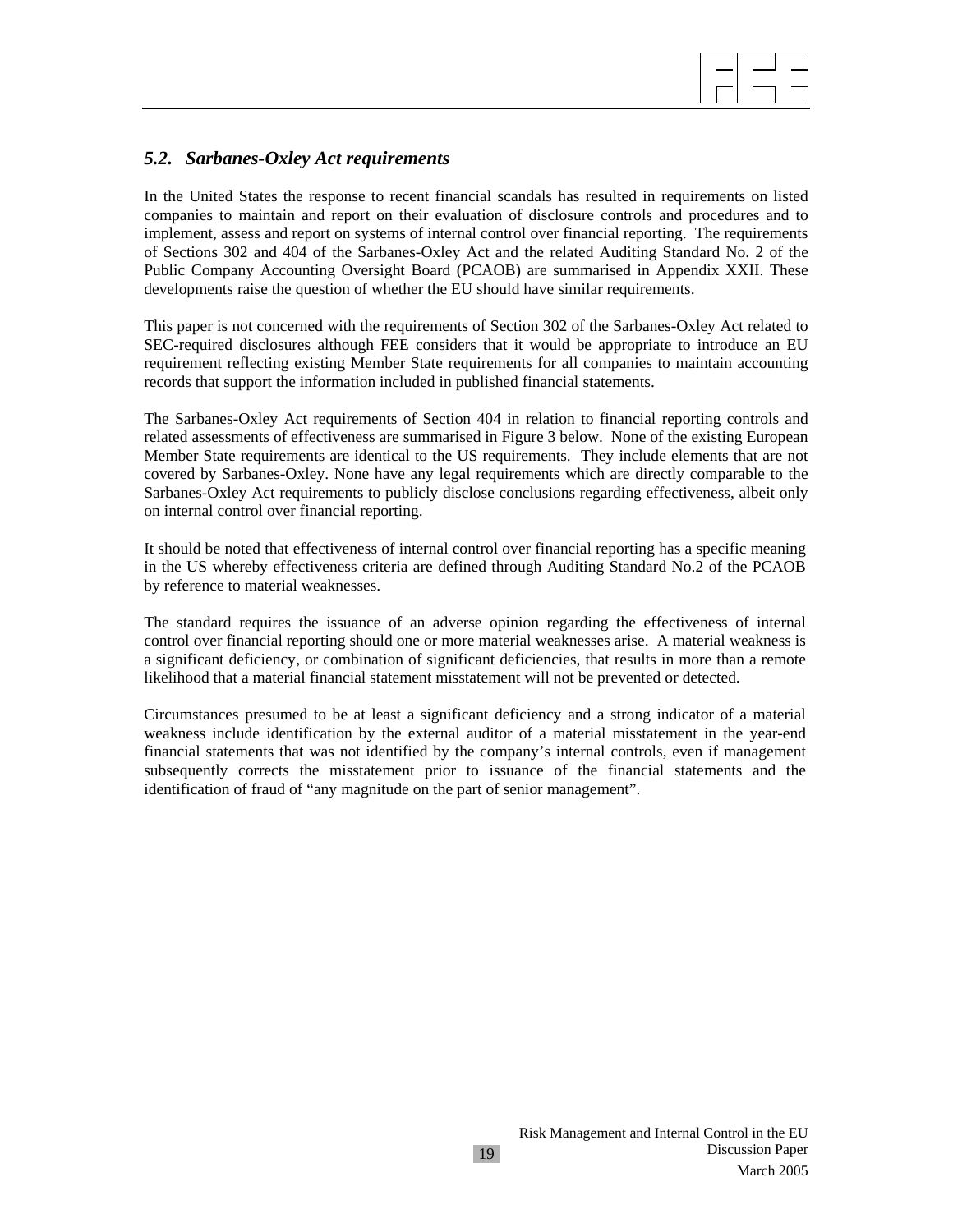**Figure 3: Sarbanes-Oxley requirements**

|          |                 |                                 | Types of risk          |            |                              |  |
|----------|-----------------|---------------------------------|------------------------|------------|------------------------------|--|
|          |                 |                                 | Financial<br>reporting | Compliance | Operational<br>and strategic |  |
|          | Manage risks    | Identify and<br>evaluate        | ✓                      |            |                              |  |
|          |                 | Respond                         |                        |            |                              |  |
| Types of |                 | Conclude on<br>effectiveness    | ✓                      |            |                              |  |
| activity | <b>Disclose</b> | Overall process                 |                        |            |                              |  |
|          |                 | Management of<br>specific risks |                        |            |                              |  |
|          |                 | Effectiveness<br>conclusion     |                        |            |                              |  |

It should be noted that disclosures of specific risks faced by an entity are covered by SEC Management Discussion and Analysis (MD&A) requirements rather than the Sarbanes-Oxley Act.

# *5.3. Proposed European Directives*

#### *Proposals in the Directive on Statutory Audit*

The European Commission published proposals for EU requirements on risk management and internal control in 2004 in the form of the proposed Directive on Statutory Audit and proposed amendments to the Fourth and Seventh Directives. These proposals are summarised below, whilst their antecedents in the EC Communication on Company Law and Corporate Governance of May 2003 and the report of the High Level Group of Experts are summarised in Appendix I.

The proposed Eighth European Union Company Law Directive on "the Statutory Audit of Annual Accounts and Consolidated Accounts" (proposed Directive on Statutory Audit) published by the EC on 16 March 2004 and by the Council of the European Union on 7 December 2004 contains proposed requirements for the audit committee of a public interest entity to monitor the effectiveness of the company's internal control, internal audit where applicable, and risk management systems. Overall responsibility for all three remains with the company's management and those charged with governance.

The explanatory memorandum to and Recital (20) of the proposed Directive on Statutory Audit state "that an effective internal control system minimises financial, operational and compliance risks, and enhances the quality of financial reporting."

20

 $\overline{\phantom{a}}$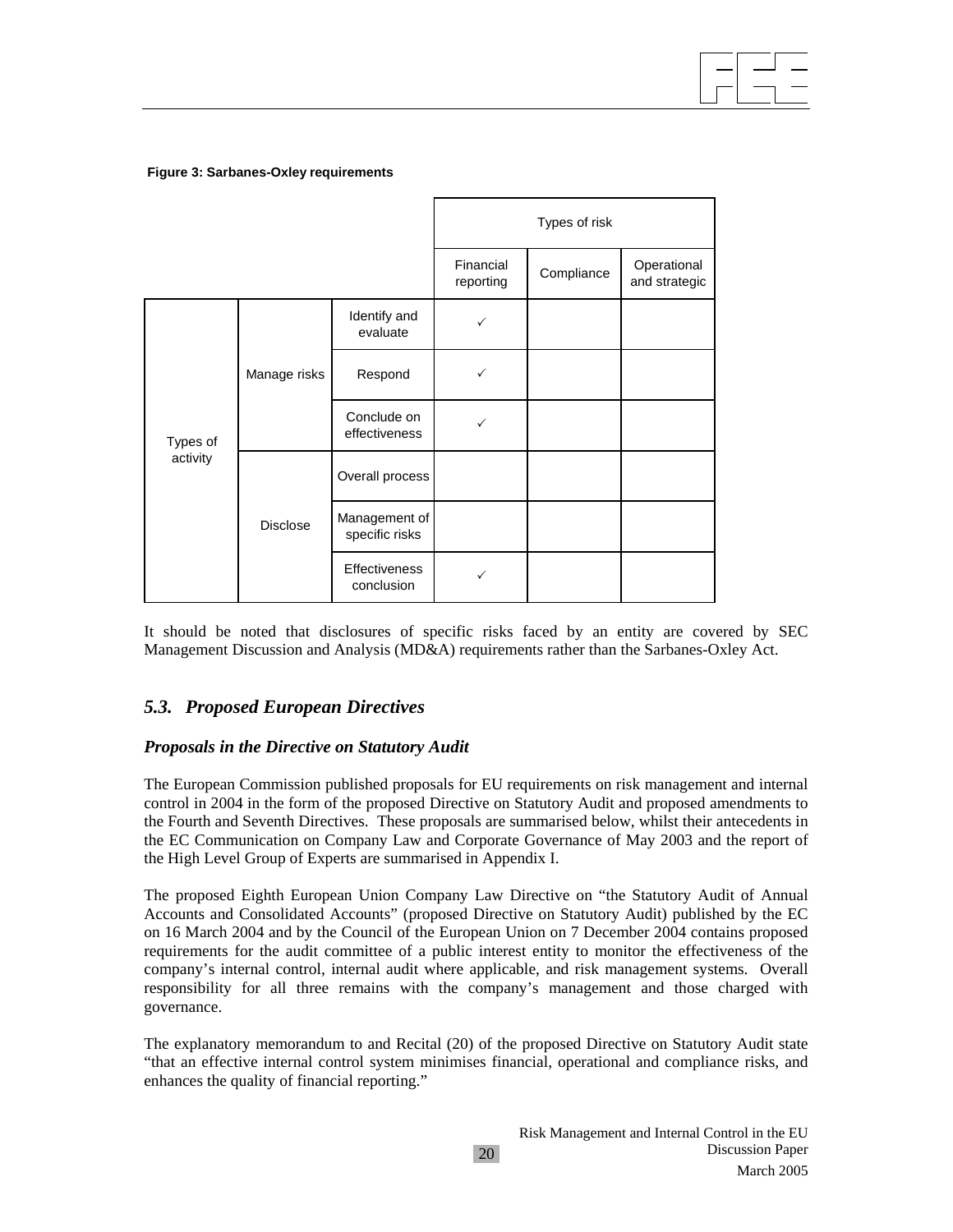The memorandum goes on to say that "Such a system requires the maintenance of appropriate policies and processes that ensure a prompt dissemination of reliable information and compliance with applicable laws and regulations, and safeguard the proper use of the company's assets" and that "the function of the audit committee is to monitor that control activities are performed and communication and reporting processes are in place for breaches of internal control policies and applicable laws and regulations. This should by no means undermine the fact that the responsibility for the operation, review and disclosure of the internal control system lies with the board of directors collectively."

The proposed Directive on Statutory Audit contains a requirement for the audit committee of a public interest entity to monitor the effectiveness of the company's internal control, internal audit where applicable, and risk management systems. In view of the references to operational and compliance risks in the explanatory memorandum, it seems as if the audit committee is not only intended to monitor financial reporting risks. On the basis that the requirement to monitor appears to require procedures to have been put in place, the implied matrix for the proposed Directive on Statutory Audit is as shown below:

|          |                 |                                 | Types of risk          |              |                              |  |
|----------|-----------------|---------------------------------|------------------------|--------------|------------------------------|--|
|          |                 |                                 | Financial<br>reporting | Compliance   | Operational<br>and strategic |  |
|          | Manage risks    | Identify and<br>evaluate        | $\checkmark$           | ✓            | ✓                            |  |
|          |                 | Respond                         | ✓                      | ✓            |                              |  |
| Types of |                 | Conclude on<br>effectiveness    | ✓                      | $\checkmark$ |                              |  |
| activity | <b>Disclose</b> | Overall process                 |                        |              |                              |  |
|          |                 | Management of<br>specific risks |                        |              |                              |  |
|          |                 | Effectiveness<br>conclusion     |                        |              |                              |  |

**Figure 4: Proposed Directive on Statutory Audit requirements**

#### *Proposed amendments to the Fourth and Seventh Directives*

On 27 October 2004, the European Commission presented a proposal to amend the Fourth and Seventh Company Law Directives. This includes a requirement for all listed EU companies to provide a corporate governance statement in their annual report which would contain "a description of the company's internal control and risk management systems." The recitals to the proposals appear to limit the scope of the requirements to financial reporting, rather than compliance, operational and strategic matters.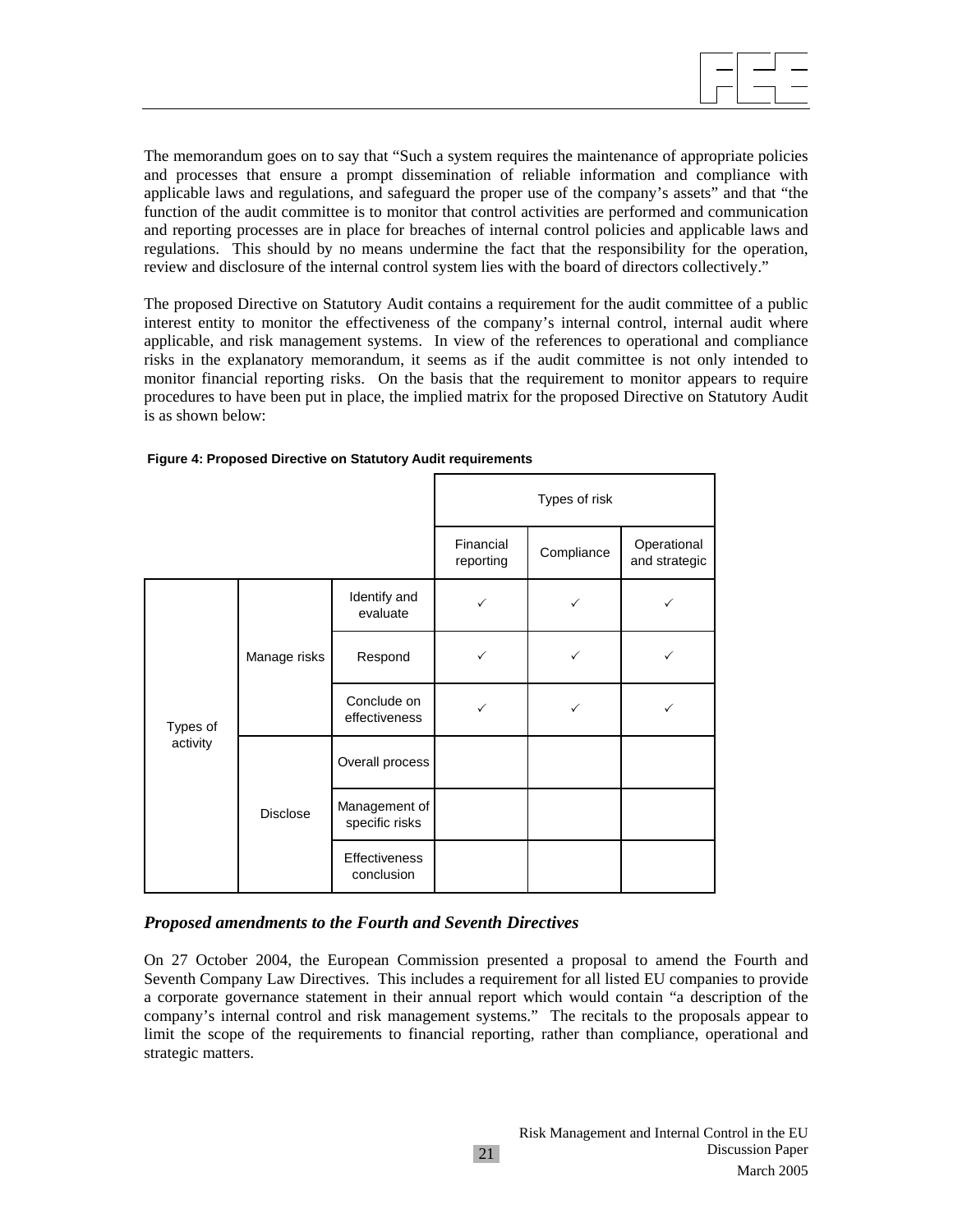

Where a listed company prepares a consolidated annual report there would be an additional requirement for a "description of the group's internal control and risk management systems in relation to the process for preparing consolidated accounts."

Bearing in mind the high level nature of the proposed requirements to provide descriptions of internal control and risk management systems, the implied matrix for the proposal to amend the Fourth and Seventh Directives is as set out below:

|          |                 |                                    |                        | Types of risk |                              |
|----------|-----------------|------------------------------------|------------------------|---------------|------------------------------|
|          |                 |                                    | Financial<br>reporting | Compliance    | Operational<br>and strategic |
|          | Manage risks    | Identify and<br>evaluate           |                        |               |                              |
|          |                 | Respond                            |                        |               |                              |
| Types of |                 | Conclude on<br>effectiveness       |                        |               |                              |
| activity | <b>Disclose</b> | Overall<br>process                 | $\checkmark$           |               |                              |
|          |                 | Management<br>of specific<br>risks |                        |               |                              |
|          |                 | Effectiveness<br>conclusion        |                        |               |                              |

**Figure 5: Proposed Fourth and Seventh Directives requirements**

The Modernisation Directive of 18 June 2003 establishes a requirement to disclose risks but does not go as far as to require disclosure of how they are managed.

# *5.4. FEE proposals in response to EU initiatives*

FEE broadly supports the European Commission approach to introducing requirements in relation to risk management and internal control systems. In particular, FEE broadly welcomes the relevant aspects of the proposed Directive on Statutory Audit and the proposals to amend the Fourth and Seventh Directives and, in particular, the fact that the Commission:

- Is supporting and reinforcing existing best practice amongst listed companies;
- Recognises the importance of disclosure and the monitoring role of the audit committee in bringing about improvements;
- Has refrained from introducing explicit requirements relating to the management of risk which would be at variance with the approach to corporate governance adopted in many Member States; and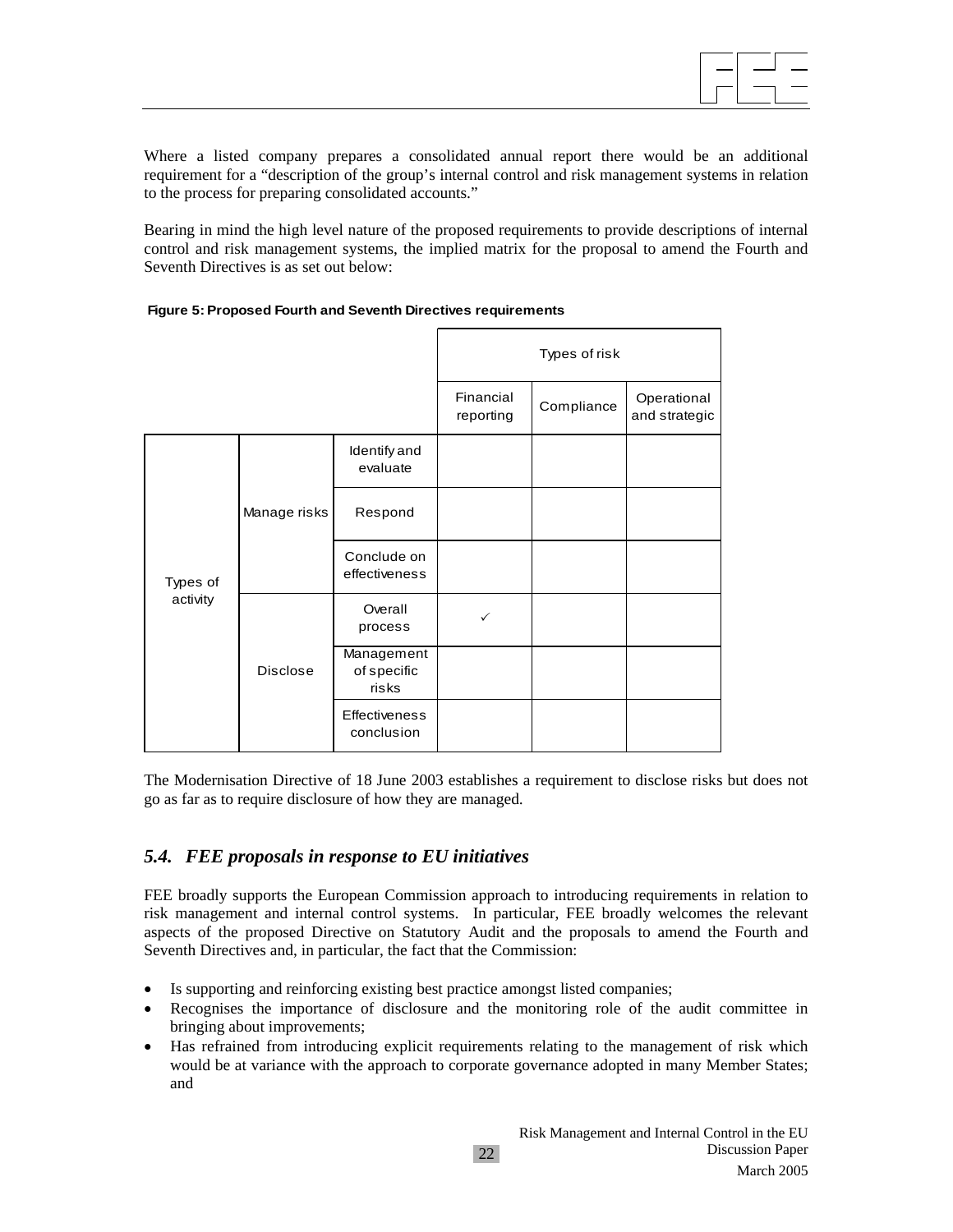

• Has not introduced requirements for the disclosure of the management of specific risks which, if not properly debated beforehand, might lead to bland standardised reporting.

FEE has also commented on the proposal to amend the Fourth and Seventh Directives and stated that there is a need to clarify the audit requirements for the corporate governance statement, including any reporting on risk management and internal control, due to the implications of positioning the corporate governance statement in the annual report. FEE has also expressed support for the Commission's recognition that companies themselves are the first line of defence in reporting and auditors the second. The auditor should not provide assurance services in respect of risk management and internal control which are wider in scope than the relevant responsibility of members of a company's administrative, management and supervisory bodies.

However, FEE's support is qualified by the following observations.

- It would be appropriate to reflect existing Member State requirements by introducing a basic EU requirement for all companies to maintain accounting records that support information included in published financial statements. Whilst this would not represent a requirement related to risk management and internal control over financial reporting, it would provide a proper foundation for shareholder confidence in financial reporting.
- Phasing of the introduction of the proposed internal control-related requirements in the Eighth and the Fourth and Seventh Directives would be sensible to recognise that some companies and some Member States may face implementation challenges that will take time to resolve.
- Proposals as included in the Fourth and Seventh Directives amendments for a description of internal control and risk management systems presuppose the identification of high-level criteria for use by companies in order to facilitate consistent reporting. These might, for example, clarify whether those charged with governance of the company should disclose the process by which they assess the effectiveness of risk management and internal control.

# *5.5. Issues for further consideration*

The basis for a possible evolutionary path to be followed by companies is set out below in Figure 6. This recognises the increasing difficulty and challenges faced by management and those charged with governance as they seek to:

- Manage financial reporting, then compliance and then operational and strategic risks; and
- Disclose first their overall process of risk management and internal control, then their management of risks and finally conclusions on effectiveness.

It is against this backdrop that any regulatory requirements will always need to be foreshadowed by pioneers of best practice.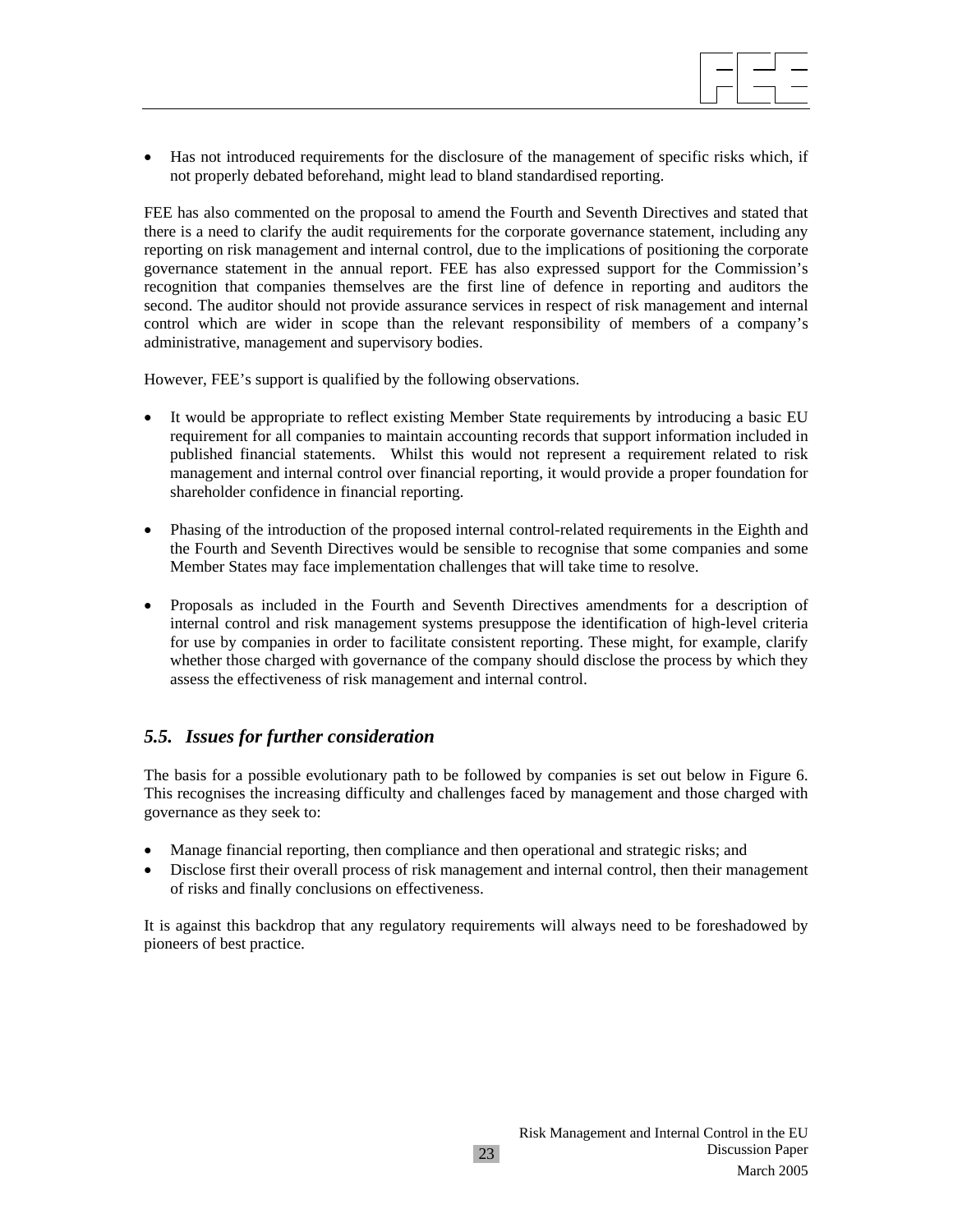

#### **Figure 6: Charting an evolutionary path**



In improving risk management and internal control, companies should follow an evolutionary path over a number of years that recognises the challenges that are involved. In proposing an evolutionary path for listed companies to follow over a number of years, FEE is not presuming that there would be any relentless increase in legal requirements at the European level.

Listed companies operate in securities markets where pressure to adopt more demanding standards of risk management and disclosure can be reflected through various mechanisms that are proportionate and cost-effective and that can be effective in bringing about real changes in behaviour. Detailed and prescriptive legal requirements may be less appropriate for this aspect of corporate governance. These mechanisms include:

- Policies adopted voluntarily by companies;
- The demands of retail customers of investment institutions;
- Dialogue with shareholders;
- Voluntary or required 'comply or explain' reporting against voluntary codes; and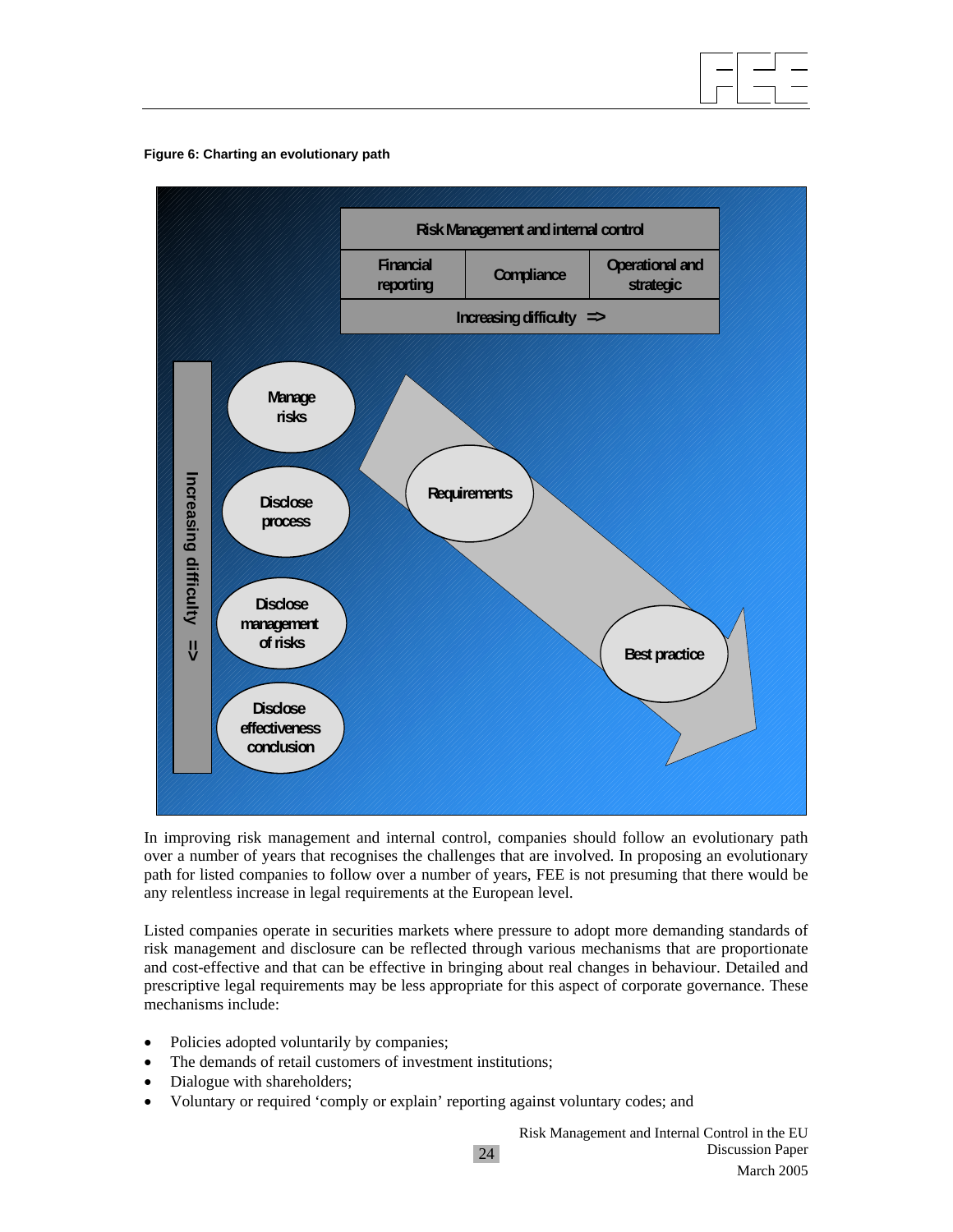• Ratings applied by external organisations.

It should also be noted that such mechanisms will be viable in regimes where shareholders have effective power through company law to bring about change and influence those charged with governance. Company law in Europe generally already gives shareholders powers to act which are not generally available to US shareholders under US state corporation law and the strengthening of shareholders' rights is high on the European Commission's agenda.

 $\overline{\phantom{a}}$ 

European shareholders do not necessarily need to look to a European equivalent of US federal securities legislation, such as the Sarbanes-Oxley Act, to bring about improvements in risk management and internal control. Accordingly, FEE welcomes the fact that the European Commission has not rushed to implement an EU equivalent of the requirement in Section 404 of the Sarbanes-Oxley Act for an audited statement from management and an auditor's statement as to whether or not internal control over financial reporting is effective.

It is on the foregoing basis that FEE identifies a number of issues for consideration by listed companies and regulators using the matrix of analysis first introduced in Figure 1 in Section 4.1.

|                 |                 |                                    | Types of risk          |                |                              | References                                                                 |
|-----------------|-----------------|------------------------------------|------------------------|----------------|------------------------------|----------------------------------------------------------------------------|
|                 |                 |                                    | Financial<br>reporting | Compliance     | Operational<br>and strategic |                                                                            |
|                 |                 | Identify and<br>evaluate           | 1                      |                |                              |                                                                            |
|                 | Manage risks    | Respond                            | 4                      | 1              | 1                            | See 1. Issues related to<br>managing risks                                 |
| <b>Types of</b> |                 | Conclude on<br>effectiveness       | 1                      |                |                              |                                                                            |
| activity        |                 | <b>Overall process</b>             | $\overline{2}$         | $\overline{2}$ | $\overline{2}$               | See 2. Issues related to<br>disclosures of overall<br>process              |
|                 | <b>Disclose</b> | Management of<br>specific risks    | 3                      | 3              | 3                            | See 3. Issues related to<br>disclosures of management<br>of specific risks |
|                 |                 | <b>Effectiveness</b><br>conclusion | 4                      | 4              | 4                            | See 4. Issues related to<br>disclosure of effectiveness<br>conclusions     |

#### **Figure 7: FEE issues for consideration by listed companies and regulators**

#### *1. Issues related to managing risks*

It is widely recognised as best practice for companies to establish systems of risk management and internal control and to strive to extend the scope of these systems across the whole of the business and to reach conclusions on their effectiveness internally within the company. The proposed Directive on Statutory Audit would also require the audit committees of listed companies to monitor such systems.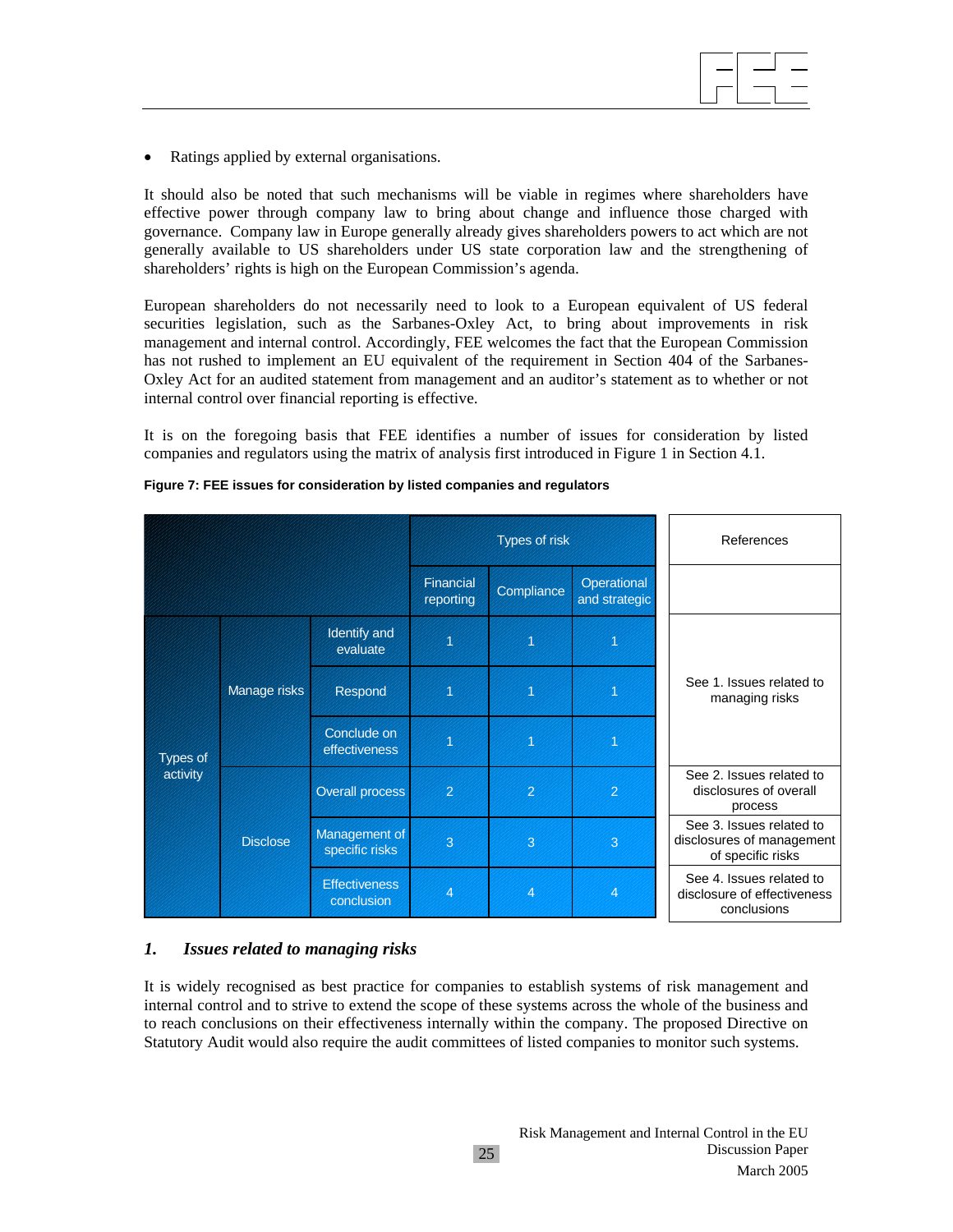$\overline{\phantom{a}}$ The significant practical challenges and change management issues that face companies should not be underestimated. It should be recognised that it might be inefficient and ineffective to try to superimpose risk management and internal control on top of existing business practices and that it might be preferable to 'embed' them in business processes and behaviour. This means that major organisational change will often be required before a company will be able to support a statement that it manages its financial reporting, compliance, operational and strategic risks.

One aspect of organisational change that is likely to be a prerequisite for any formal systems of risk management and internal control will be the company-wide adoption of a framework and language for considering risk and control issues.

#### *2. Issues related to disclosures of overall process*

The proposed amendments to the Fourth and Seventh Directives would require listed companies to disclose their overall process of risk management and internal control over financial reporting. Whilst it would be open to companies to disclose that they have no such process, the expectation is that companies would be forced to address the issues raised under item 1 above. Additional issues that arise include the following:

- The apparent desirability of developing high level criteria for the contents of disclosures to enhance usefulness;
- The need for clarity about whether disclosures relate to the process as designed or as operating in practice; and
- How to avoid lengthy disclosures which change little from year to year; and
- The potential commercial sensitivity of disclosures related to operational and strategic risks in particular.

#### *3. Issues related to disclosures of management of specific risks*

Whilst there are some requirements in financial reporting standards to disclose how specific financial risks are managed, the extension of disclosures related to the management of specific risks is subject to major concern about commercial sensitivity and potential liability and reputational damage for directors. In practical terms it can also be very difficult to communicate meaningfully a company's risk tolerances and various risk responses.

#### *4. Issues related to disclosure of effectiveness conclusions*

Given that best practice risk management and internal control involves reaching conclusions internally within the company on effectiveness, it might appear straightforward to disclose these conclusions publicly. A particular benefit of published effectiveness conclusions is that they provide a strong incentive to make better disclosures of overall process and the management of specific risks where there are problems in reaching a positive conclusion. However, implementation of Section 404 of the Sarbanes-Oxley Act illustrates the problems that arise when effectiveness conclusions are required to be reported publicly, even in the relatively narrow area of internal control over financial reporting.

A requirement to publish 'black or white' conclusions raises major potential liability and reputational issues for directors and appears to lead inexorably to detailed criteria and rules which set out what is required by way of support for a 'clean' conclusion on effectiveness. In the absence of such detailed rules, it is likely that statements will be subject to such caveats and carve-outs as to severely reduce their usefulness.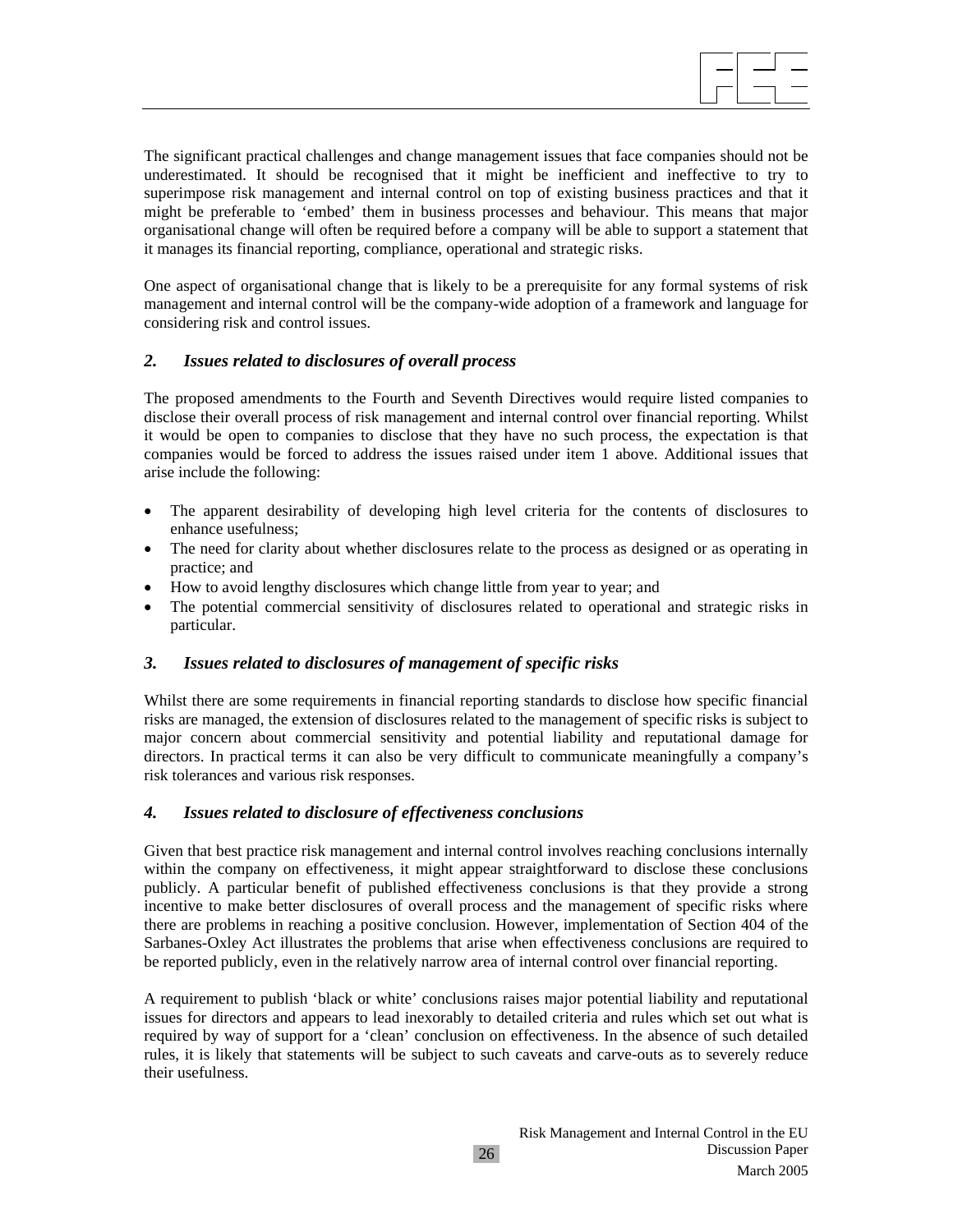It might nonetheless be possible for those charged with governance to produce meaningful effectiveness opinions in relation to narrower aspects of financial reporting. Such opinions are also only likely to relate to the past, whether at a point in time or for a past period. It will be important for participants in the European discussion of these issues to learn from experience and investor reactions in the United States and current debates in Member States (including the UK, France and Sweden) to see if workable or alternative solutions can be found.

In relation to effectiveness statements, a phased implementation might be considered whereby those charged with governance first acknowledge their responsibility for effectiveness. This could be followed by the preparation and publication of an effectiveness policy statement and processes and procedures to achieve effectiveness and finally the issuance of an annual conclusion on effectiveness.

It might never be reasonable to publish effectiveness opinions in relation to broader types of strategic and operational issues where risk appetites and industry risks differ and cannot reasonably be reduced to a common level.

#### *5.6. Questions for commentators*

- **8. Do you agree with FEE's proposal that there should be a basic EU requirement for all companies to maintain accounting records that support information for published financial statements? If not, why not?**
- **9. Do high-level criteria need to be developed to promote meaningful descriptions of internal control and risk management as envisaged by the proposal to amend the Fourth and Seventh Directives? If so, who should develop the criteria and if not, why not?**
- **10. What role should regulatory requirements play in promoting improvement in risk management and internal control?**
- **11. Do you agree with FEE's identification of the issues for consideration by listed companies and regulators set out in Figure 7 in Section 5.5? Are there any other matters which should be dealt with?**
- **12. What views do you have on the issues for consideration discussed in Section 5.5?**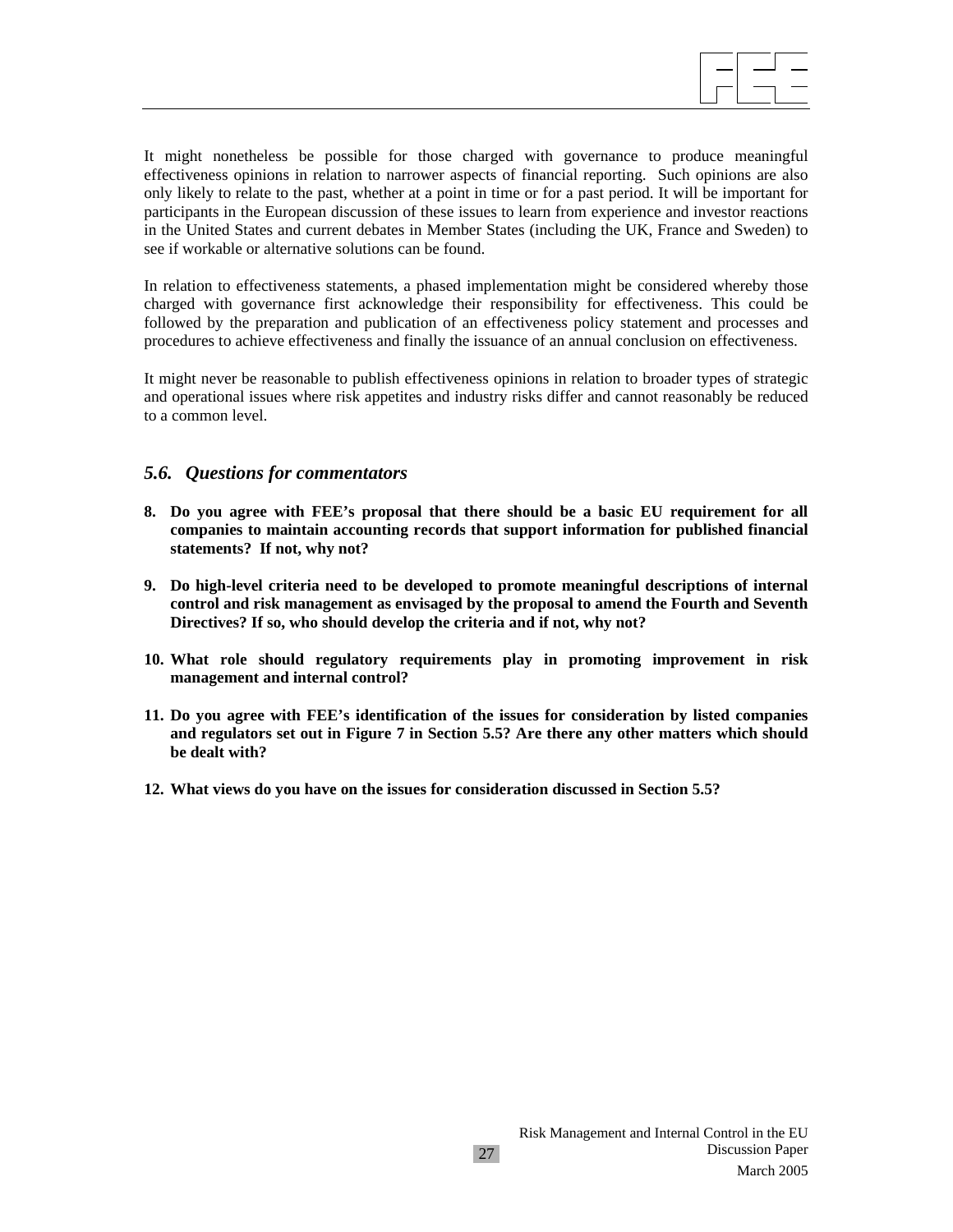# **6. EXTERNAL ASSURANCE**

#### *6.1. Principles for providing assurance services*

In this section, assurance is to be understood in the context of an assurance engagement as defined by the International Auditing and Assurance Standards Board (IAASB) and is further explained in Appendix II. The possible scope of assurance engagements related to risk management and internal control can be thought of using the matrix for analysis presented in Figure 1 in Section 4.1.

The overriding principles set out in this paper state that external auditors' provision of assurance services in respect of risk management and internal control can not exceed the responsibilities assumed by those charged with governance as referred to in Section 3.4. This means that external auditors cannot and should not provide assurance services on disclosures beyond those made by companies. It does not necessarily mean that external auditors should obtain assurance and report in relation to all the risk management and internal control activities and disclosures for which those charged with governance are responsible. Ultimately, the perceived benefit of any assurance in enhancing the credibility of company risk management and disclosure needs to exceed the costs.

It is essential that auditors' liability fairly and reasonably relates to the consequences of unsatisfactory audit and assurance performance. The Commission Communication of September 2004 on *Preventing and Combating Corporate and Financial Malpractice* indicates that the first line of defence is the internal control in a company, in particular by board members. The second line of defence is primarily the external auditors. External auditors have to audit the accounts or provide assurance on internal control systems prepared or approved by members of the administrative, management and supervisory bodies of the company. It should be made clear that the group of stakeholders to whom the external auditor is responsible cannot be wider than the group to whom those bodies are themselves responsible.

Currently, the external auditor generally performs work on internal controls in order to be able to issue an opinion on the financial statements of a company. In December 2004, IAASB issued its new ISA 700 (Revised), *The Independent Auditor's Report on a Complete Set of General Purpose Financial Statements*. This requires the auditor's report to state that "the procedures selected depend on the auditor's judgement, including the assessment of the risks of material misstatement of the financial statements, whether due to fraud or error. In making those risk assessments, the auditor considers internal control relevant to the entity's preparation and fair presentation of the financial statements in order to design audit procedures that are appropriate in the circumstances, but not for the purpose of expressing an opinion on the effectiveness of the entity's internal control". A financial statement audit opinion therefore does not provide any assurance either on disclosures of risk management and internal control not given in financial statements or on the effectiveness of risk management and internal control.

If external auditors' assurance work is to be extended in relation to risk management and internal control then it would be most natural first to extend their existing work on internal financial control in relation to the audit of the financial statements. Indeed, what is currently expected of auditors of financial statements in relation to risks and internal control will be further increased by ISA 315 *Understanding the Entity and its Environment and Assessing the Risks of Material Misstatement* and ISA 330 *The Auditor's Procedures in Response to Assessed Risks*, issued by the IAASB.

28

 $\overline{\phantom{a}}$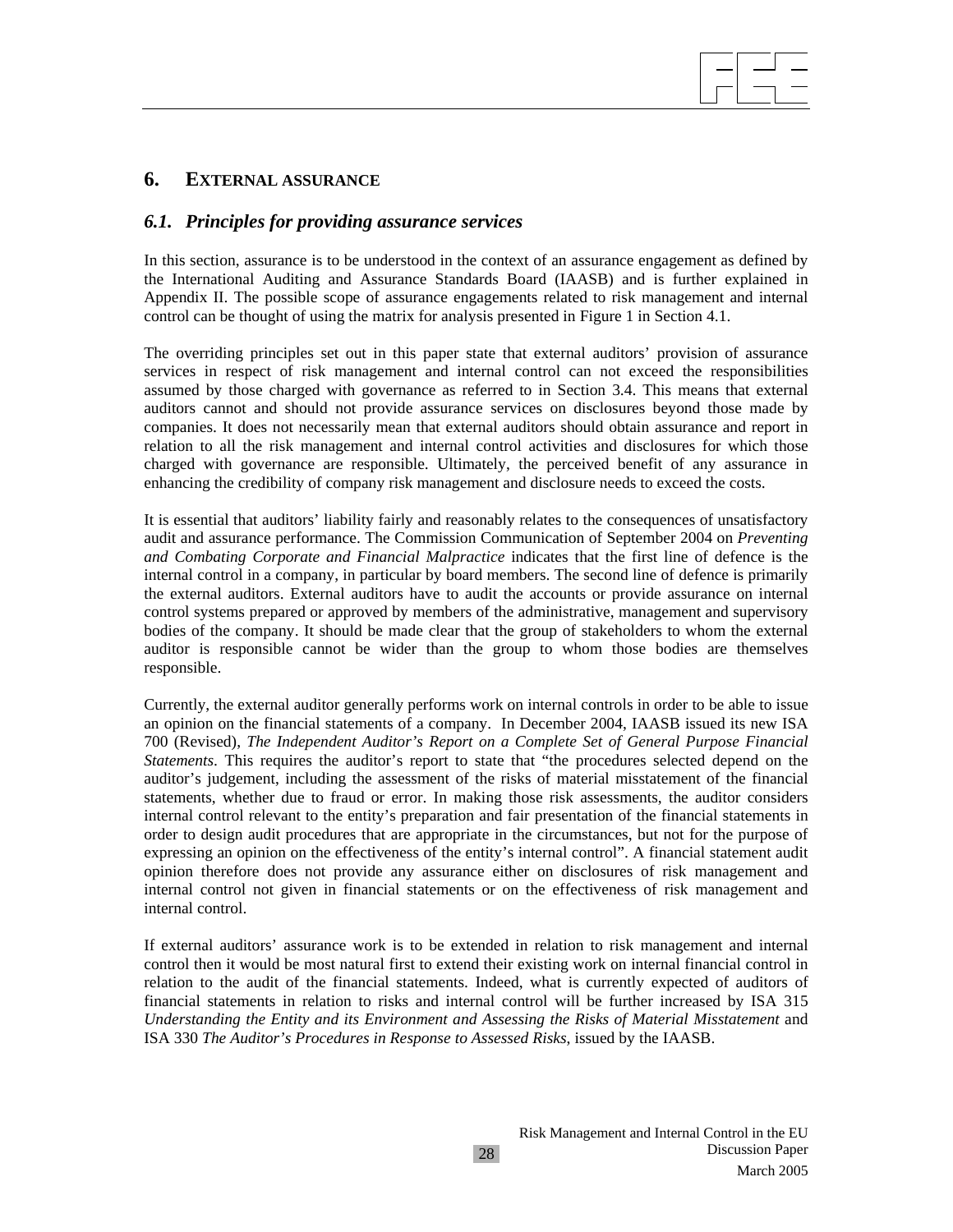# *6.2. Role of the external auditor in the proposed Directive on Statutory Audit*

 $\overline{\phantom{a}}$ 

As far as external auditors are concerned, the explanatory memorandum to the proposed Directive on Statutory Audit published by the EC and Article 39.4 of the proposed Directive published by the Council of the European Union states that there is an obligation for the external auditor to report to the audit committee on key matters arising from the statutory audit, in particular on material weaknesses of the internal control system in relation to the financial reporting process.

The memorandum also says that the external auditor and the audit committee "should co-operate in the fields of audit and of the financial reporting process. To this extent, the auditor should communicate on a timely basis with the audit committee on those matters of governance interest that arose from the audit of the financial statements." There then follows a list of matters arising from their work on the financial statements which auditors communicate to the audit committee. The list includes:

- Significant risks and exposures facing the company; and
- Material weaknesses in internal control in relation to the financial reporting process.

# *6.3. Proposed amendments to the Fourth and Seventh Directives*

Proposals to amend the Fourth and Seventh Directives to require listed companies to provide a corporate governance statement include a requirement for a description of internal control and risk management systems. The consequences for auditors of the positioning of this statement call for careful consideration.

The proposals to amend the Fourth and Seventh Directives require that for listed companies a corporate governance statement is included as a separate part of the annual report. Inclusion in the annual report will require auditors to verify that the annual report is consistent with the annual accounts for the same financial year.

Some Member States have gone beyond this requirement and made the annual report, which would include the corporate governance statement, subject to a full audit requirement. This is of concern because not all elements of such a statement are objectively verifiable and because this would expand the scope and cost of the statutory financial statement audit. If a full audit requirement is inadvertently imposed as a result of the positioning of the corporate governance statement in the annual report, there will be resistance to further development of corporate governance codes to cover judgemental areas that are important to stakeholders.

As FEE understands that it is not the intention of the European Commission to make the corporate governance statement subject to a full audit requirement but only to consistency verification, this should at least be explained in the recitals to the Directives. This would nevertheless allow Member States that wish to do so to impose full audit requirements for the objectively verifiable parts of the corporate governance statement.

It is advisable that the proposal should also be less prescriptive about the location of the corporate governance statement, only requiring that the corporate governance statement should be submitted to the shareholders together with the annual accounts and the annual report. This would allow those Member States that require the annual report to be subject to full audit to find a solution that suits their reporting and auditing arrangements.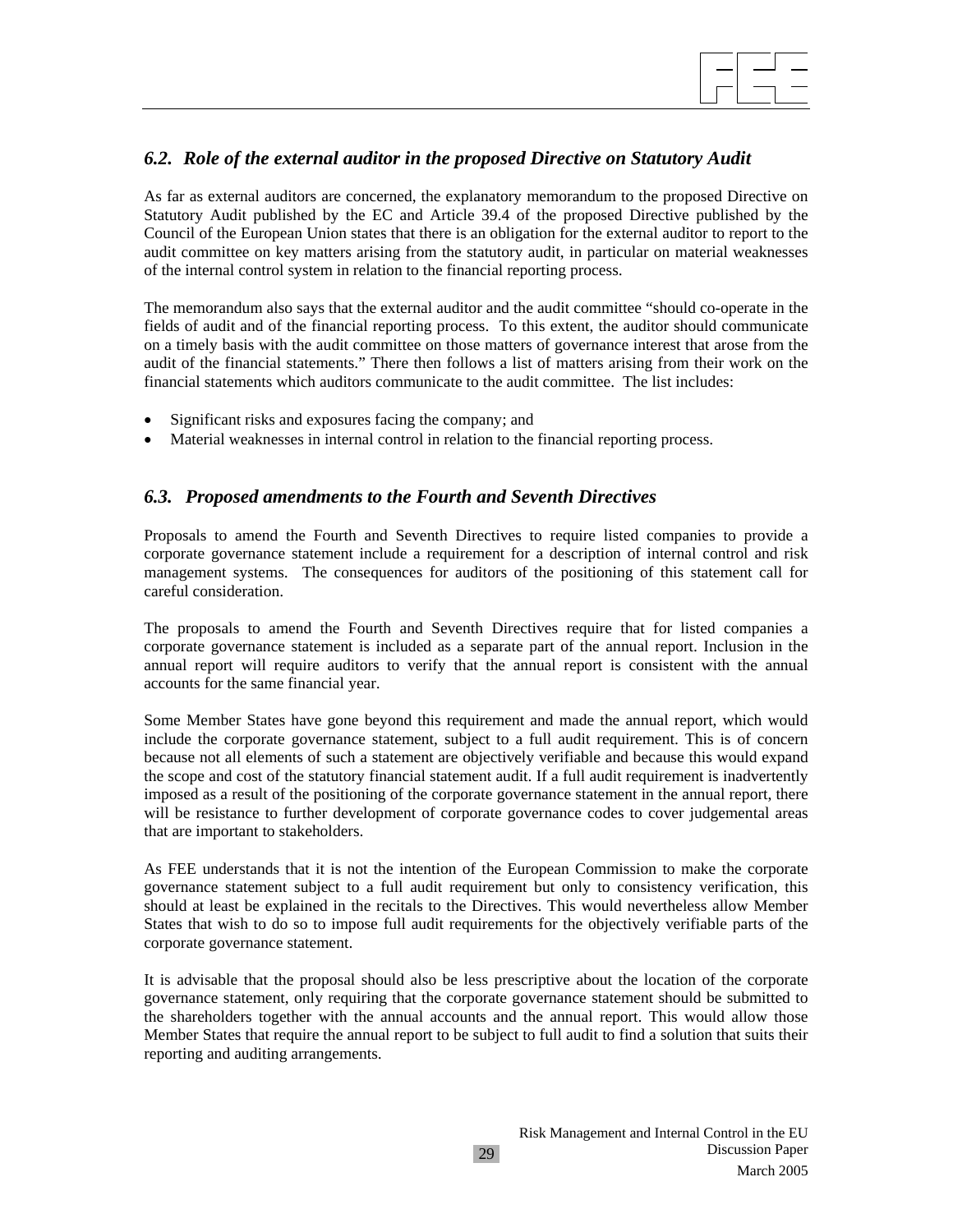

# *6.4. Relevant international standards*

In order for an external auditor to provide assurance services in relation to company reporting requirements on risk management and internal control, standards other than auditing standards are required. In FEE's view, assurance standards issued by the IAASB are suitable for this purpose. The IAASB issued in January 2004 its International Standard on Assurance Engagements, ISAE 3000 *Assurance Engagements on Subject Matters Other than Historical Financial Information*, in conjunction with the *International Framework for Assurance Engagements*.

The subject matter of an assurance engagement as defined in ISAE 3000 can take many forms including systems and processes (e.g. internal controls and IT systems), behaviours (e.g. compliance with corporate governance codes) and non-financial performance information (e.g. indicators of efficiency and effectiveness). Suitable criteria or benchmarks should be set to evaluate or measure the subject matter of an assurance engagement. For example, when reporting on internal control, the criteria may be an established internal control framework or individual control objectives specifically designed for the engagement.

Under ISAE 3000 the external auditor provides a written assurance report containing a conclusion that conveys the assurance obtained as to whether the subject matter conforms in all material respects with the identified criteria. This form of expression conveys reasonable assurance and indicates that the external auditor has obtained sufficient appropriate evidence to reduce assurance engagement risk to an acceptably low level. In broad terms, this is comparable in thoroughness to a financial statement audit.

ISAE 3000 can alternatively be applied to limited assurance engagements where the engagement risk is reduced to a level that is greater than for a reasonable assurance engagement. The result is comparable to a review of interim numbers.

ISAE 3000 reaffirms the importance of company reporting criteria as a prerequisite for assurance engagements and provides a solid base for an open debate about the desirable level of required external auditor involvement and related liability issues. Nevertheless, any debate will inevitably be influenced by recent US developments and pre-ISAE 3000 experience in the EU.

# *6.5. Alternative assurance approaches*

Section 404 of the Sarbanes-Oxley Act requires the SEC to prescribe rules requiring each annual report required by the Securities Exchange Act of 1934 to contain an internal control report, which shall:

- State the responsibility of management for establishing and maintaining an adequate internal control structure and procedures for financial reporting; and
- Contain an assessment, as of the end of the most recent fiscal year of the issuer, of the effectiveness of the internal control structure and procedures of the issuer for financial reporting.

With respect to this required internal control assessment, each registered public accounting firm that prepares or issues the audit report for the issuer shall attest to, and report on, the assessment made by the management of the issuer. Such attestation shall be made in accordance with standards for attestation engagements issued or adopted by the PCAOB. Any such attestation shall not be the subject of a separate engagement from the related financial statement audit. By definition, the level of assurance provided in such an integrated audit is reasonable assurance as is the case in all financial statement audits.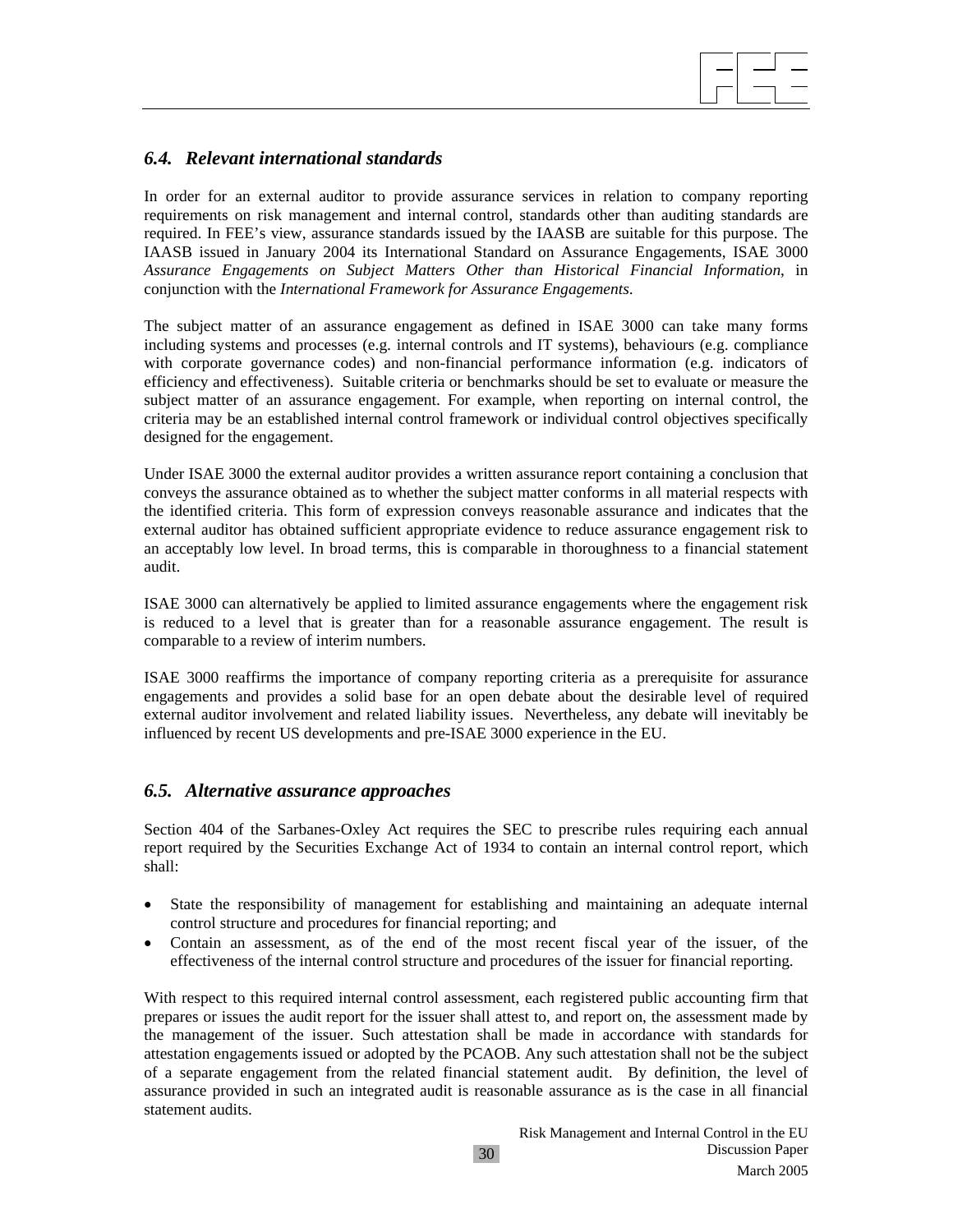

The legislative requirement for an integrated audit does not allow consideration of limited assurance engagements, standalone engagements on internal control or engagements to address broader issues of internal control related to compliance, operational or strategic risks.

European experience would also support considering assurance work on internal control as being a part of an audit of financial statements. Currently under national laws and standards governing the financial statement audit there is often either a separate reasonable assurance opinion on control matters or an explicit or implicit limited assurance opinion that is purely a by-product of the work performed for the financial statement audit.

However, the exacting standards that underpin the US integrated triple audit of the financial statements, internal control over financial reporting and management's statement on such internal control are widely seen as making a US-style audit uneconomic for the vast majority of entities that are currently subject to statutory audit in the European Union. If the external assurance work is to be extended to provide a separate opinion on risk management and internal control, then it would be appropriate to do so under a separate assurance engagement including appropriate contractual terms.

Adopting in principle ISAE 3000 would have the advantage that it could be applied to enable external auditors to discharge responsibilities in respect of any of the possibilities envisaged in the matrix for analysis presented in Figure 1 in Section 4.1. A reasonable or limited assurance engagement could be performed on a company's risk management and internal controls, or related disclosures, or effectiveness conclusions. It could also be performed in relation either to financial reporting, compliance or wider operational matters.

The principal constraints would be practical ones that might arise, for example, because of:

- Lack of a framework and of adequate and 'auditable' criteria (e.g. for assessing effectiveness);
- Liability concerns;
- Lack of related requirements on companies; and
- A perceived need for additional standards and guidance.

ISAE 3000 envisages that further ISAEs might be required to deal with specific subject matters such as internal control. For example, further material might deal with the evaluation of criteria and working with specialists especially in areas outside financial reporting.

#### *6.6. FEE proposals*

It is important for the auditing profession to take a lead, for example in facilitating the development of criteria for the management of risk, including assessing effectiveness. Nevertheless, it is also important for audit practitioners and standard setters to bring other parties with them and recognise the need for benefits to exceed cost. There is little point in having criteria for the evaluation of internal control and related assurance standards if shareholders do not believe that there is a case for assurance, if companies are not required to apply the criteria and if auditors and those charged with governance of companies face an onerous liability regime.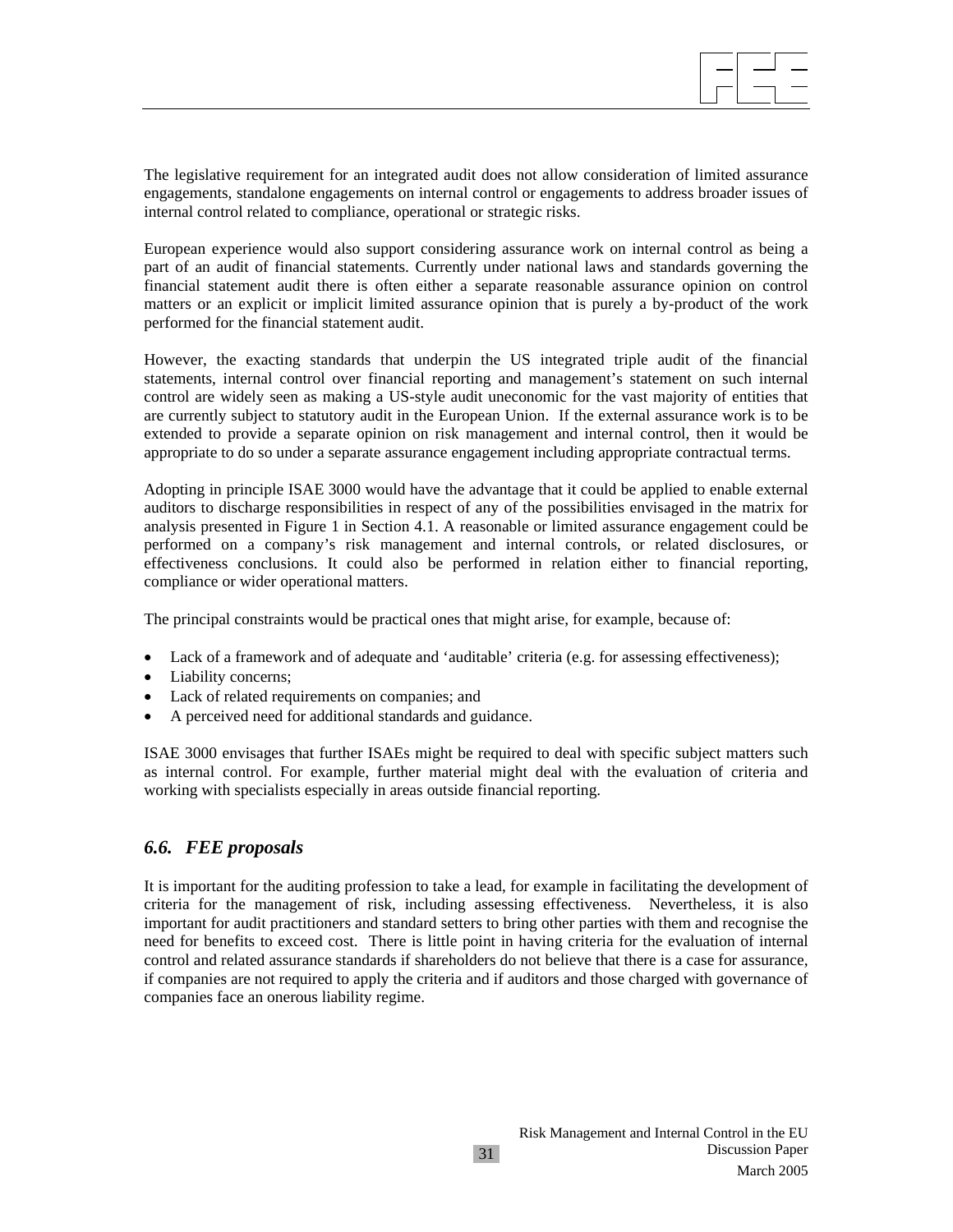$\overline{\phantom{a}}$ 

In summary, FEE makes the following proposals:

- Auditors should initially work with those charged with governance to identify useful forms of private assurance reporting on risk management and internal control.
- In line with FEE's proposed formalisation of the requirement to maintain accounting records that support financial information, auditors carrying out a statutory financial statement audit should be able to conclude from the audit of the financial statements that such records have been maintained.
- Further work should be done by the auditing profession to consider how to apply ISAE 3000 to provide external assurance on internal control reporting separate from the financial statement audit.
- It is essential that auditors' liability fairly and reasonably relates to the consequences of unsatisfactory audit and assurance performance.

#### *6.7. Questions for commentators*

- **13. Do you consider that the current financial statement audit provides adequate assurance to investors in respect of internal controls over financial reporting? Please explain your response.**
- **14. Should new disclosures related to risk management and internal control be subject to external assurance? If so, why, and should this be as part of an integrated financial statement audit as in the United States?**
- **15. What do you see as the principal priorities in the possible development of new forms of assurance related to risk management and internal control?**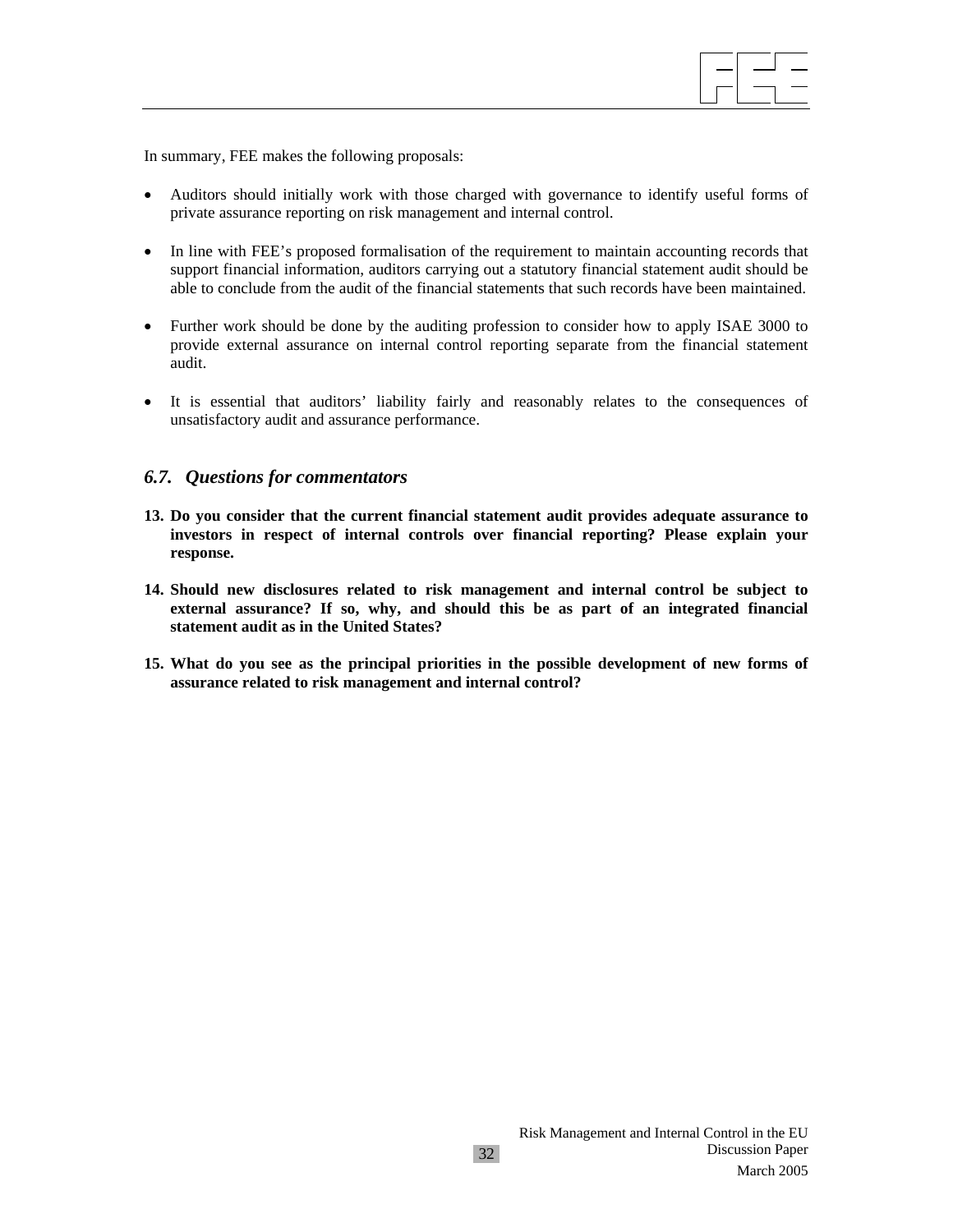

#### **INVITATION TO COMMENT**

Answers are invited to the following questions with supporting arguments and examples:

- **1. Do you agree with FEE that there is a need to promote discussion and evidence gathering to encourage coordination and convergence of the development of risk management and internal control at EU level? If not, please explain. (Section 2.4)**
- **2. Do you consider it appropriate for public policy on risk management and internal control in the EU to focus on listed entities and the needs of their shareholders? Alternatively, do you think that there is a pressing need to deal with issues relevant to a wider range of entities and stakeholders? If so, please explain. (Section 2.4)**
- **3. Do you agree with FEE that the case for introducing any regulation related to risk management and internal control should have regard to: the business case for risk management; the advantages of principles-based requirements; the distinctive features of listed companies; the primacy of those charged with governance; and reasonable liability? If not, please provide details. (Section 3.6)**
- **4. Are there overriding principles additional to those identified by FEE in Sections 3.1 to 3.5 that are relevant to risk management and internal control? If so, please explain. (Section 3.6)**
- **5. Is the matrix for analysis presented in Figure 1 in Section 4.1 clear and useful? If not, please explain why not. (Section 4.4)**
- **6. Is there any need to develop an EU framework for risk management and internal control? If so, how would you address the concerns about resources and benefits identified by FEE in Section 4.2? (Section 4.4)**
- **7. Do you agree with FEE's disclosure principles for risk management and internal control set out in Section 4.3? If not, why not and are there additional factors that should be considered? (Section 4.4)**
- **8. Do you agree with FEE's proposal that there should be a basic EU requirement for all companies to maintain accounting records that support information for published financial statements? If not, why not? (Section 5.6)**
- **9. Do high-level criteria need to be developed to promote meaningful descriptions of internal control and risk management as envisaged by the proposal to amend the Fourth and Seventh Directives? If so, who should develop the criteria and if not, why not? (Section 5.6)**
- **10. What role should regulatory requirements play in promoting improvement in risk management and internal control? (Section 5.6)**
- **11. Do you agree with FEE's identification of the issues for consideration by listed companies and regulators set out in Section 5.5? Are there any other matters which should be dealt with?**
- **12. What views do you have on the issues for consideration discussed in Section 5.5? (Section 5.6)**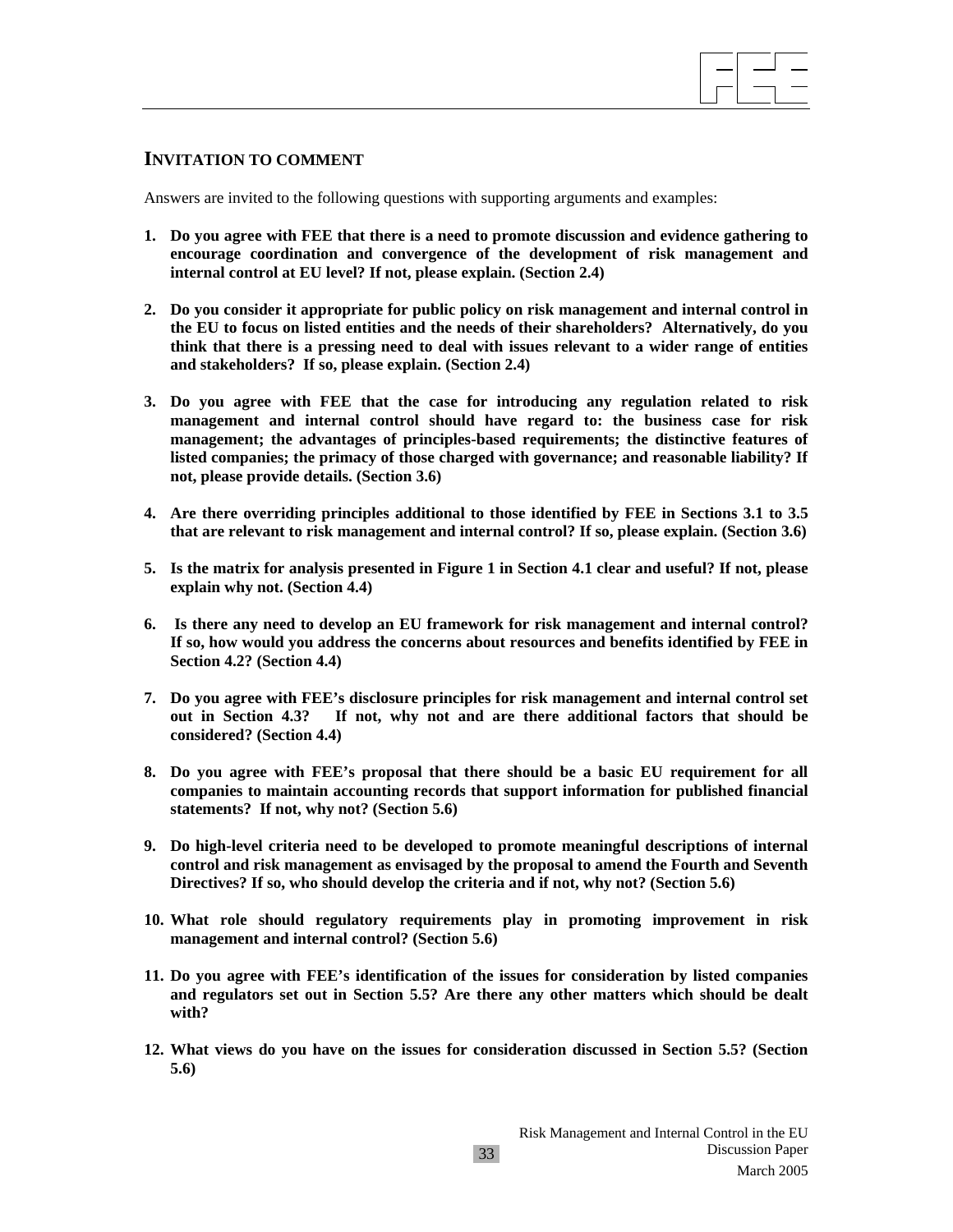

- **13. Do you consider that the current financial statement audit provides adequate assurance to investors in respect of internal controls over financial reporting? Please explain your response. (Section 6.7)**
- **14. Should new disclosures related to risk management and internal control be subject to external assurance? If so, why, and should this be as part of an integrated financial statement audit as in the United States? (Section 6.7)**
- **15. What do you see as the principal priorities in the possible development of new forms of assurance related to risk management and internal control? (Section 6.7)**

**In addition, do you have any other comments on this discussion paper not covered by the specific questions reproduced above?** 

Unless otherwise stated, responses will be regarded as being on the public record. Consultees should indicate specifically when their responses should be treated as confidential. Standard disclosures in responses received by e-mail will be disregarded for this purpose.

34

Comments received will be analysed and used by FEE as a basis for decisions on FEE's next steps.

Comments should be sent by 31 July 2005 by e-mail to hilde.blomme@fee.be or post to:

Hilde Blomme Director of Practice Regulation Fédération des Experts Comptables Européens Avenue d'Auderghem 22-28 B - 1040 Brussels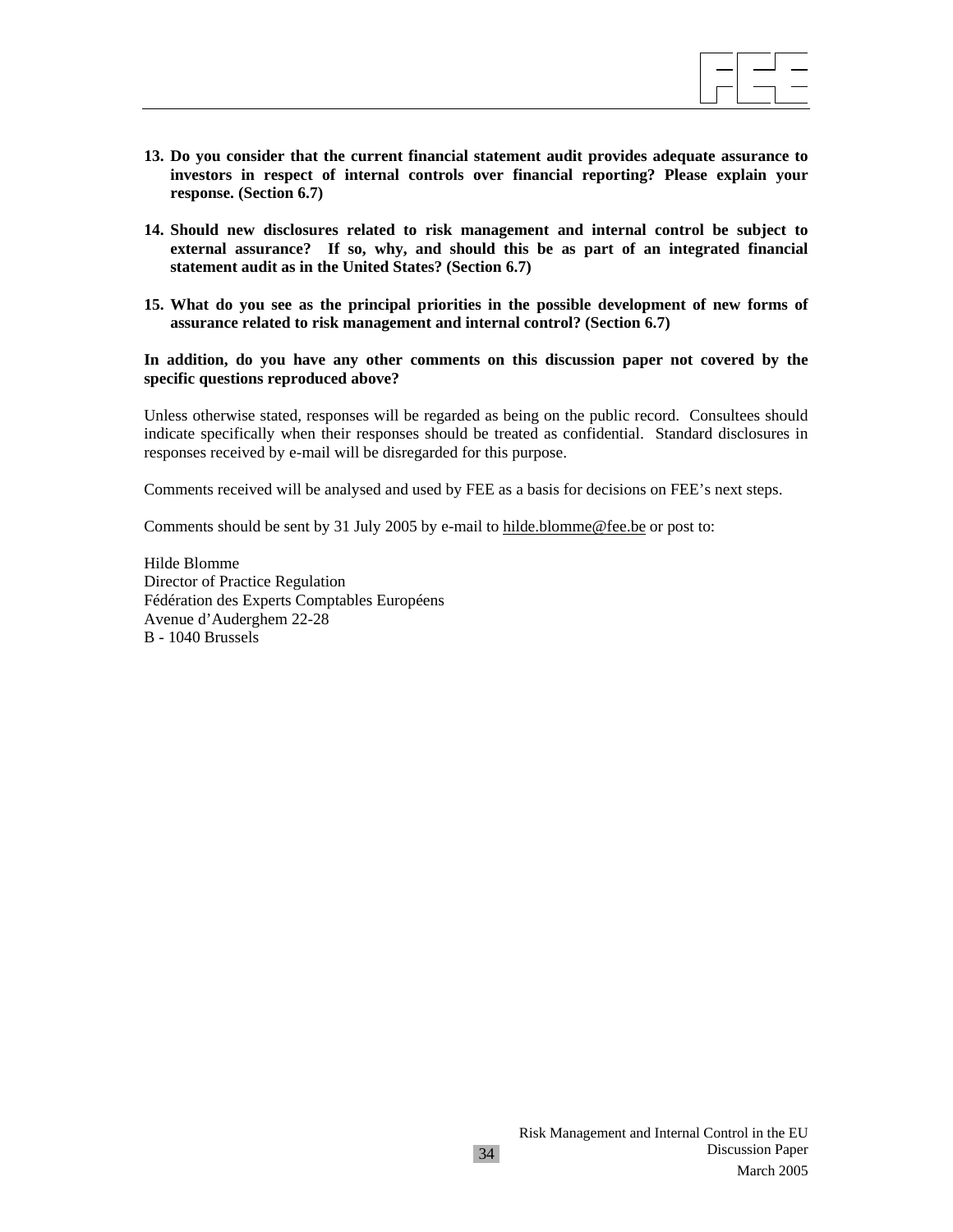# **APPENDIX I – DEVELOPMENT OF EUROPEAN COMMISSION PROPOSALS**

This appendix provides additional background information on the development and origins of the European Commission's 2004 proposals in relation to risk management and internal control.

 $\overline{\phantom{a}}$ 

The European Commission Communication on Company Law and Corporate Governance of May 2003 took over the recommendation in the report of the High Level Group of Experts chaired by Jaap Winter ("The Winter Report") to require disclosure by listed companies in an annual corporate governance statement of "the existence and nature of a risk management system".

One of the general themes of the Winter Report is that disclosure has a pivotal role in company law. As a regulatory tool, disclosure:

- Enhances accountability for, and transparency of, governance and creates an incentive to renounce structures that are not best practice;
- Meets a key objective of securities regulation to ensure that market participants can participate in the market on an informed basis; and
- Can be more efficient than substantive regulation through more or less detailed rules.

Accordingly, the Winter Report recommended that an annual corporate governance statement should disclose the system of risk management applied by the company, describing the core strategy and activities of the company and the related risks. Where such a system does not exist, this should be disclosed. The collective responsibility of boards would cover not only financial statements but also the corporate governance statement and statements on key non-financial data, such as information on a company's risk management system.

Winter stated however, that introducing a requirement in EU law for listed companies to have a developed system of risk management needs further study. Consequently, there was an explicit commitment to disclosure requirements but not to requirements for the management of risk.

The Winter Report also focused on the internal aspects of auditing practices, in particular on the responsibility of the board for audit. The audit committee, which in practice is usually set up for these purposes, is seen as having a key role to play in the relationship between the management and the external auditor.

To this end, the audit committee should be pivotal in the internal aspects of the audit function and should:

- Monitor the company's internal audit procedures and its risk management system;
- Meet regularly with those who are responsible for the internal audit procedures and risk management system;
- Consider to what extent the findings of the risk management system should be reported in the company's financial statements; and
- Have access to all internal information relevant to performing its role.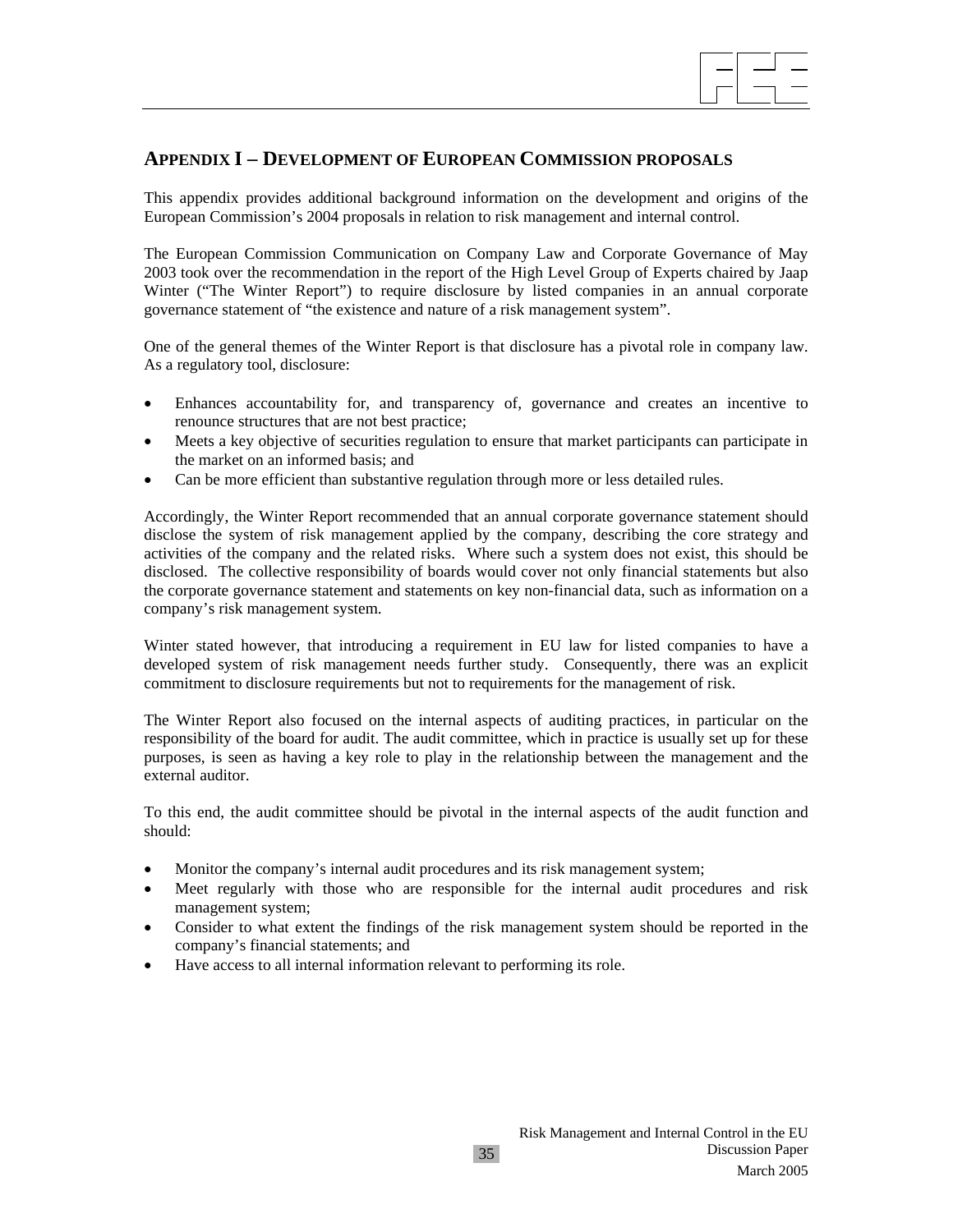

The annual corporate governance statement proposed by the European Commission Communication on Company Law and Corporate Governance of May 2003 would, in accordance with the recommendations of the Winter Report, include information on the system of risk management and where such systems do not exist, this would be disclosed under the principle of 'comply or explain'. In respect of disclosures on the composition and operation of the board and its committees, the Communication states that "…proper information is given on the way in which the company has organised itself at the highest level to establish and maintain an effective internal control system".

In addition, the EC Communication of May 2003 on Reinforcing the Statutory Audit in the EU also announced that the European Commission would examine the role that external auditors play in assessing and reporting on internal control systems to identify the need for further initiatives.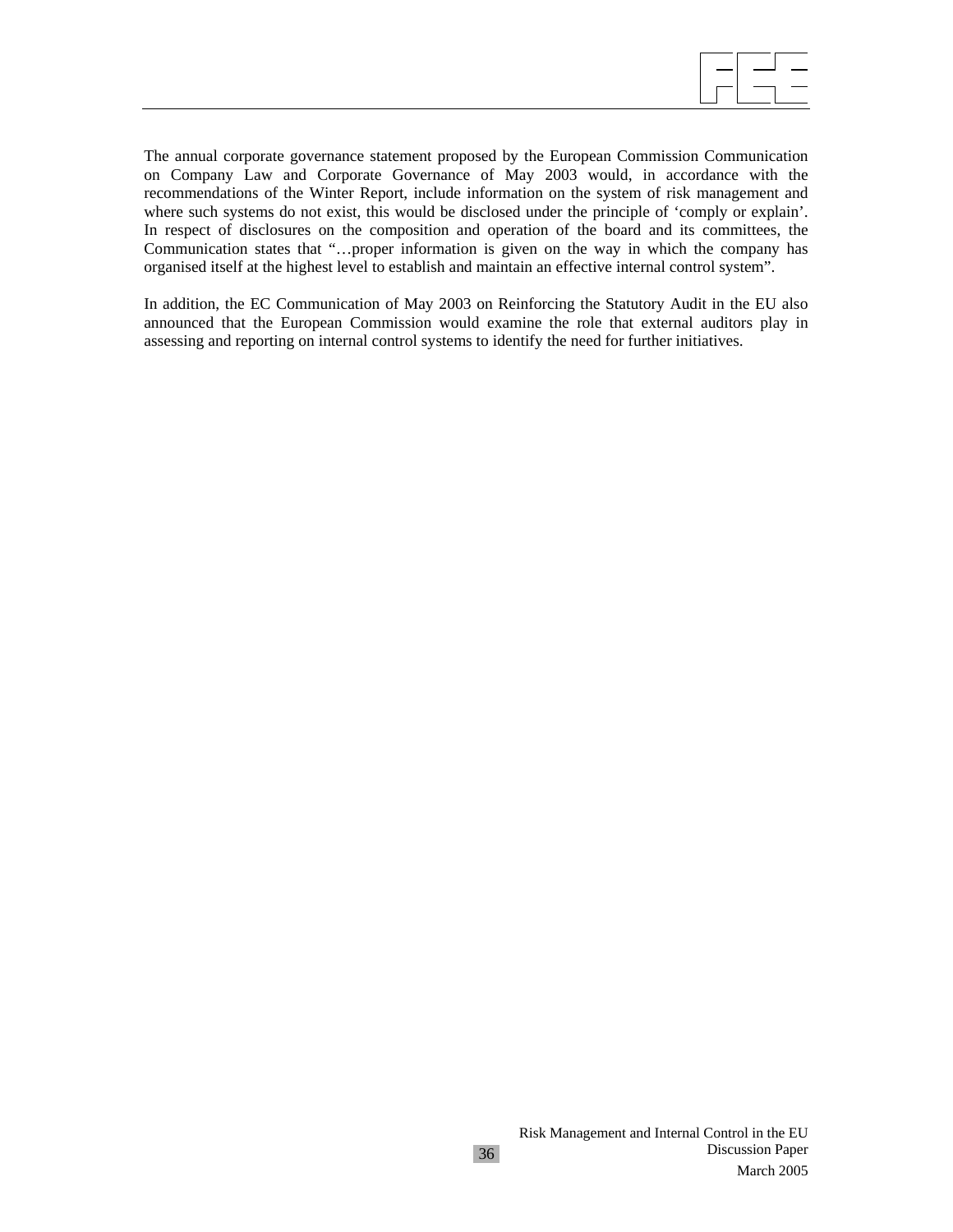# **APPENDIX II – GLOSSARY OF TERMS**

The following explanations are based on those developed by the IAASB.

*Internal control:* Internal control is the process designed and effected by those charged with governance, management, and other personnel to provide reasonable assurance about the achievement of the entity's objectives with regard to the reliability of financial reporting, effectiveness and efficiency of operations and compliance with applicable laws and regulations. It follows that internal control is designed and implemented to address identified business risks that threaten the achievement of any of these objectives.

*Management:* Management comprises those who perform senior executive managerial functions and includes persons who are not charged with governance.

*Those charged with governance:* Those charged with governance is the term used to describe the role of persons entrusted with the supervision, control and direction of an entity. Those charged with governance ordinarily are accountable for ensuring that the entity achieves its objectives, financial reporting, and reporting to interested parties. Those charged with governance include management only when it performs such functions.

In the light of the above explanations, single and two tier board structures may be represented as follows:



*Assurance engagement:* An engagement in which a practitioner expresses a conclusion designed to enhance the degree of confidence of the intended users other than the responsible party about the outcome of the evaluation or measurement of a subject matter against criteria. The outcome of the evaluation or measurement of a subject matter is the information that results from applying the criteria

37

 $\overline{\phantom{a}}$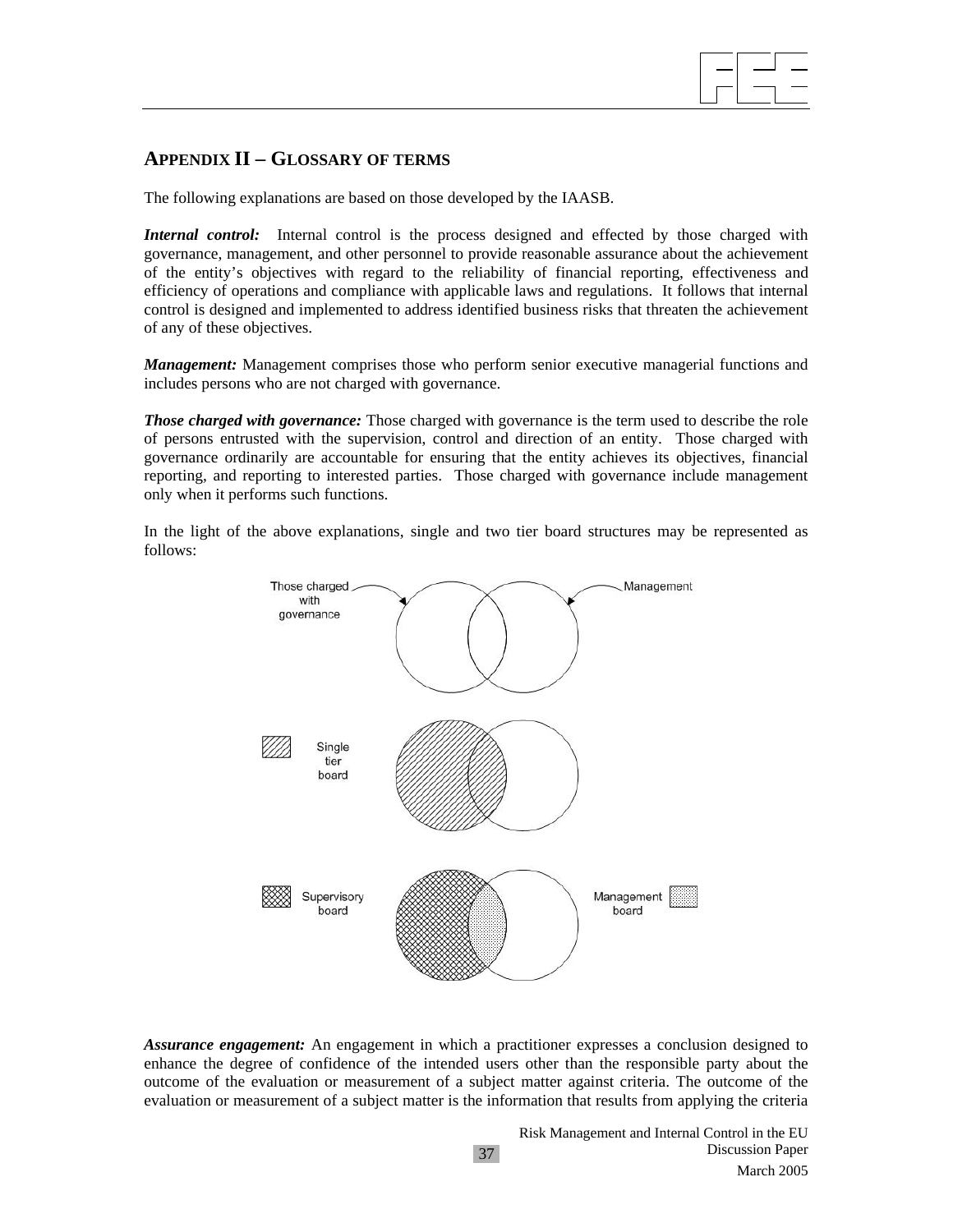

to the subject matter. For example, an assertion about the effectiveness of internal control (outcome) results from applying a framework for evaluating the effectiveness of internal control such as COSO (criteria) to internal control, a process (subject matter). Under the *International Framework for Assurance Engagements* there are two types of assurance engagement a practitioner is permitted to perform: a reasonable assurance engagement and a limited assurance engagement.

*Reasonable assurance engagement:* The objective of a reasonable assurance engagement is a reduction in assurance engagement risk to an acceptably low level in the circumstances of the engagement as the basis for a positive form of expression of the practitioner's conclusion. In an audit engagement, the auditor obtains a high, but not absolute, level of assurance, expressed positively in the auditor's report as reasonable assurance, that the information subject to audit is free of material misstatement.

*Limited assurance engagement:* The objective of a limited assurance engagement is a reduction in assurance engagement risk to a level that is acceptable in the circumstances of the engagement, but where that risk is greater than for a reasonable assurance engagement, as the basis for a negative form of expression of the practitioner's conclusion.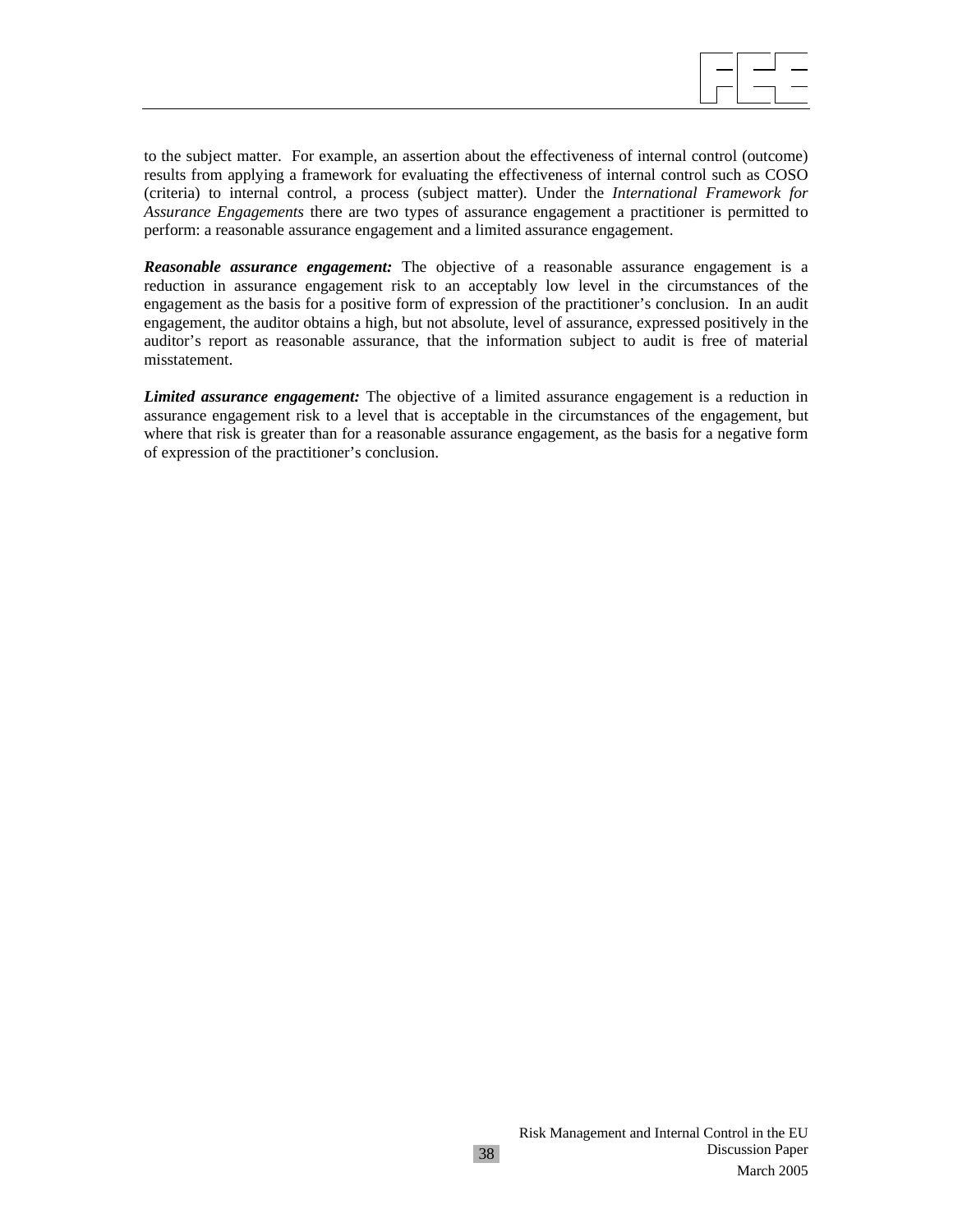|          |                                       | $\overline{\mathbf{s}}$<br>g     | <b>Where</b>                       |                        |                |                              |                             |                     | Scope of explicit requirements |                         |                                      |                                    | Hran        | Specific                        | <b>External</b>                                                              | <b>Changes</b> |
|----------|---------------------------------------|----------------------------------|------------------------------------|------------------------|----------------|------------------------------|-----------------------------|---------------------|--------------------------------|-------------------------|--------------------------------------|------------------------------------|-------------|---------------------------------|------------------------------------------------------------------------------|----------------|
|          | <b>Are there</b>                      | mpliance<br>mandatory?           | are<br>Ë                           |                        | Types of risk? |                              |                             | <b>Manage risks</b> | <b>Types of activities?</b>    |                         | <b>Disclose</b>                      |                                    | огk         |                                 | auditors'                                                                    | under          |
| Country  | requirements?                         | with re<br>$\tilde{g}$ g<br>ents | requirements?                      | reporting<br>Financial | Compliance     | Operational and<br>strategic | Identify<br>evaluate<br>pue | Respond             | Conclude on<br>effectiveness   | ${\bf Overall}$ process | Management<br>2<br>specific<br>risks | <b>Effectiveness</b><br>conclusion | required?   | sanctions?<br>legal enforcement | involv<br>ement?                                                             | consideration? |
| Austria  | $\checkmark$                          | $\boldsymbol{\mathsf{x}}$        | Code of<br>Corporate<br>Governance | $\checkmark$           |                | ✓                            | ✓                           | $\checkmark$        | $\boldsymbol{\mathsf{x}}$      | ✔                       | $\boldsymbol{\mathsf{x}}$            | $\boldsymbol{\mathsf{x}}$          | $\mathbf x$ | $\boldsymbol{\mathsf{x}}$       | $\checkmark$ Internal<br>report on<br>effectiveness<br>of risk<br>management | ×              |
| Belgium  | $\checkmark$                          | $\pmb{\times}$                   | Code of<br>Corporate<br>Governance | $\checkmark$           | $\checkmark$   | $\checkmark$                 | ✓                           | $\checkmark$        | ×                              | ×                       | $\boldsymbol{\mathsf{x}}$            | ×                                  | ×           | ×                               | $\pmb{\times}$                                                               | $\pmb{\times}$ |
| Bulgaria | Only for<br>financial<br>institutions | N/A                              | N/A                                | N/A                    | N/A            | N/A                          | N/A                         | N/A                 | N/A                            | N/A                     | N/A                                  | N/A                                | N/A         | N/A                             | N/A                                                                          | N/A            |

 $<sup>(1)</sup>$  All data included in the summary are based on information made available to FEE as at March 2005 which is likely to evolve over time. Compliance with the requirements</sup> is voluntary in a significant number of countries. For further details of the data included in the summary, reference should be made to Appendices IV to XXII.

<sup>(2)</sup> It should be noted that under 'comply or explain' regimes, compliance with specific requirements is not mandatory, but explanations of non-compliance are mandatory.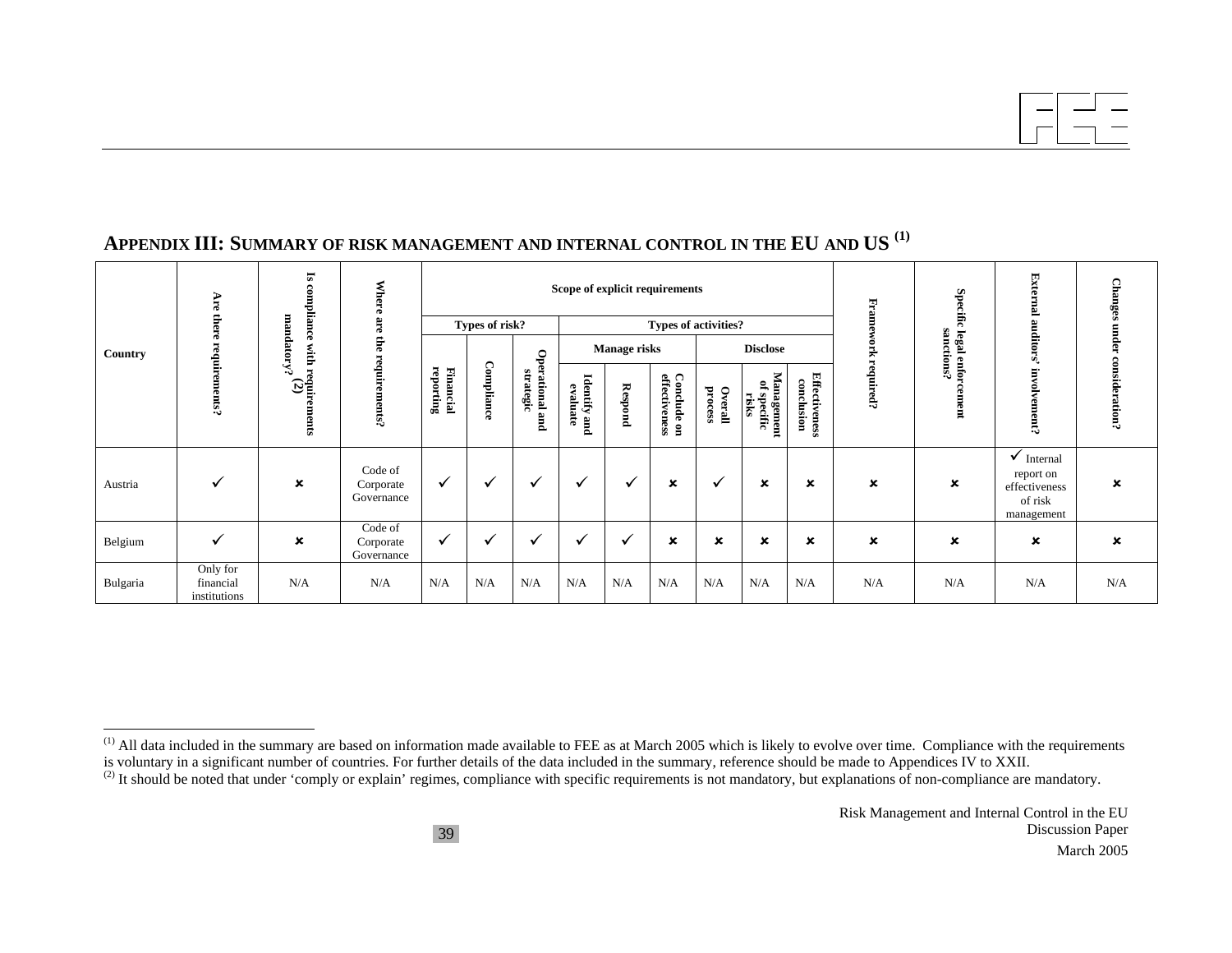|                   |                                       |                                                                        |                                                            |                        |                |                              | Scope of explicit requirements |                     |                              |                         |                                    |                                    |                     | <b>Specific</b>   | <b>Extel</b><br>E                                                                                                                                         |                                                                                            |
|-------------------|---------------------------------------|------------------------------------------------------------------------|------------------------------------------------------------|------------------------|----------------|------------------------------|--------------------------------|---------------------|------------------------------|-------------------------|------------------------------------|------------------------------------|---------------------|-------------------|-----------------------------------------------------------------------------------------------------------------------------------------------------------|--------------------------------------------------------------------------------------------|
|                   | Are there                             |                                                                        |                                                            |                        | Types of risk? |                              |                                |                     | <b>Types of activities?</b>  |                         |                                    |                                    |                     |                   |                                                                                                                                                           |                                                                                            |
| Country           |                                       | mandatory?                                                             |                                                            |                        |                |                              |                                | <b>Manage risks</b> |                              |                         | <b>Disclose</b>                    |                                    |                     | sanctions?        | auditors'                                                                                                                                                 |                                                                                            |
|                   | requirements?                         | Is compliance with requirements<br>$\begin{array}{c} \sim \end{array}$ | Where are the requirements?                                | reporting<br>Financial | Compliance     | Operational and<br>strategic | Identify and<br>evaluate       | Respond             | Conclude on<br>effectiveness | ${\bf Overall}$ process | Management<br>of specific<br>risks | <b>Effectiveness</b><br>conclusion | Framework required? | legal enforcement | involvement?                                                                                                                                              | <b>Changes under consideration?</b>                                                        |
| Cyprus            | ✓                                     | $\pmb{\times}$                                                         | Code of<br>Corporate<br>Governance                         | ✓                      | $\checkmark$   | ✓                            | ✓                              | $\checkmark$        | ✓                            | ✓                       | ×                                  | ×                                  | $\pmb{\times}$      | ×                 | $\checkmark$ Review<br>and external<br>report on<br>reasonable-<br>ness and<br>consistency<br>of<br>compliance<br>with Code of<br>Corporate<br>Governance | ✓<br>requirements<br>become<br>compulsory<br>for<br>companies<br>listed on<br>Main Market. |
| Czech<br>Republic | Only for<br>financial<br>institutions | N/A                                                                    | N/A                                                        | N/A                    | N/A            | N/A                          | N/A                            | N/A                 | N/A                          | N/A                     | N/A                                | N/A                                | N/A                 | N/A               | N/A                                                                                                                                                       | N/A                                                                                        |
| Denmark           | ✓                                     | $\boldsymbol{\mathsf{x}}$                                              | Recommend-<br>ations on<br>good<br>corporate<br>governance | $\pmb{\times}$         | ×              | ✓                            | ✓                              | ✓                   | ×                            | ✓                       | ×                                  | ×                                  | $\pmb{\times}$      | ×                 | ×                                                                                                                                                         |                                                                                            |

 $<sup>(1)</sup>$  All data included in the summary are based on information made available to FEE as at March 2005 which is likely to evolve over time. Compliance with the requirements</sup> is voluntary in a significant number of countries. For further details of the data included in the summary, reference should be made to Appendices IV to XXII.

<sup>(2)</sup> It should be noted that under 'comply or explain' regimes, compliance with specific requirements is not mandatory, but explanations of non-compliance are mandatory.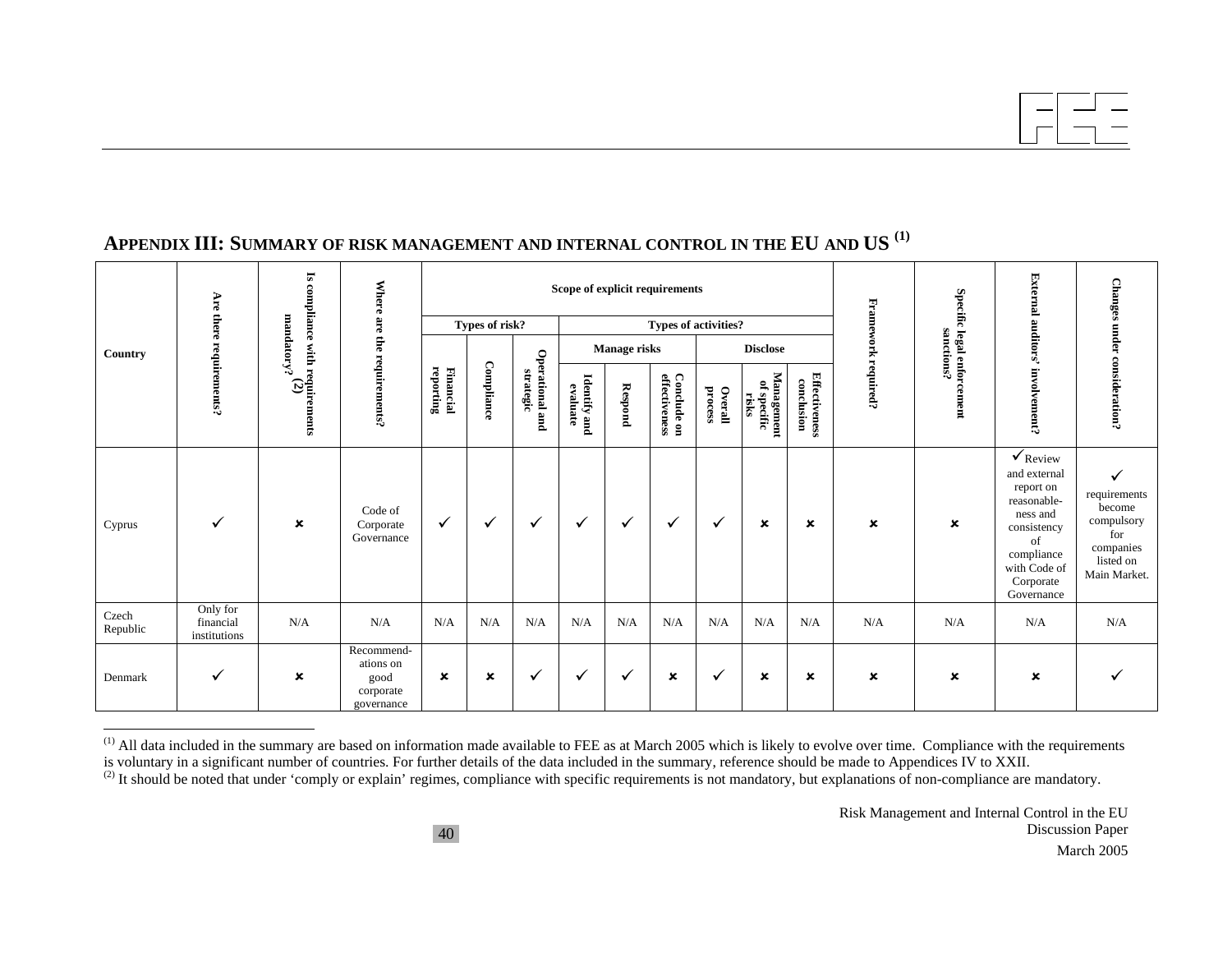| r.<br>Are there |                                       |                                                |                                                                    |                        | Scope of explicit requirements |                              |                          |         |                              |                             |                                    | <b>Specific</b>                    | Exte<br>E      |                                                                                    |                                    |                                                     |
|-----------------|---------------------------------------|------------------------------------------------|--------------------------------------------------------------------|------------------------|--------------------------------|------------------------------|--------------------------|---------|------------------------------|-----------------------------|------------------------------------|------------------------------------|----------------|------------------------------------------------------------------------------------|------------------------------------|-----------------------------------------------------|
|                 |                                       |                                                |                                                                    |                        | Types of risk?                 |                              |                          |         |                              | <b>Types of activities?</b> |                                    |                                    |                |                                                                                    |                                    |                                                     |
| Country         |                                       | mandatory?                                     |                                                                    |                        |                                |                              | Manage risks             |         |                              | <b>Disclose</b>             |                                    |                                    | Framework      | sanctions?                                                                         | auditors'                          |                                                     |
|                 | requirements?                         | compliance with requirements<br>$\binom{2}{2}$ | Where are the requirements?                                        | reporting<br>Financial | Compliance                     | Operational and<br>strategic | Identify and<br>evaluate | Respond | Conclude on<br>effectiveness | ${\bf Overall}$ process     | Management<br>of specific<br>risks | <b>Effectiveness</b><br>conclusion | required?      | legal enforcement                                                                  | involvement?                       | Changes under consideration?                        |
| Estonia         | Only for<br>financial<br>institutions | N/A                                            | N/A                                                                | N/A                    | N/A                            | N/A                          | N/A                      | N/A     | N/A                          | N/A                         | N/A                                | N/A                                | N/A            | N/A                                                                                | N/A                                | N/A                                                 |
| Finland         | ✓                                     | $\pmb{\times}$                                 | Corporate<br>Governance<br>Recommend-<br>ation                     | ✓                      | v                              | ✓                            | ✓                        | ✓       | $\boldsymbol{\mathsf{x}}$    | ✓                           | $\mathbf x$                        | ×                                  | $\pmb{\times}$ | ×                                                                                  | ×                                  | ×                                                   |
| France          | ✓                                     | ✓                                              | Code of<br>Commerce                                                | ✓                      | $\boldsymbol{\mathsf{x}}$      | ✓                            | ✓                        | ✓       | $\boldsymbol{\mathsf{x}}$    | ✓                           | ✓                                  | ×                                  | $\mathbf x$    | Civil action<br>possible and<br>AMF (market<br>regulator)<br>enforcement<br>action | $\checkmark$ external<br>report    | Changes in<br>interpretation<br>and<br>application. |
| Germany         | ✓                                     | ✓                                              | Stock<br>Corporation<br>Act and<br>Corporate<br>Governance<br>Code | ✓                      | √                              | ✓                            | ✓                        | ✓       | ×                            | ✓                           | ✓                                  | ×                                  | ×              | Liability<br>provisions<br>and<br>possibility of<br>misdemean-<br>our              | $\checkmark$ internal<br>reporting | ×                                                   |

 $<sup>(1)</sup>$  All data included in the summary are based on information made available to FEE as at March 2005 which is likely to evolve over time. Compliance with the requirements</sup> is voluntary in a significant number of countries. For further details of the data included in the summary, reference should be made to Appendices IV to XXII.

<sup>(2)</sup> It should be noted that under 'comply or explain' regimes, compliance with specific requirements is not mandatory, but explanations of non-compliance are mandatory.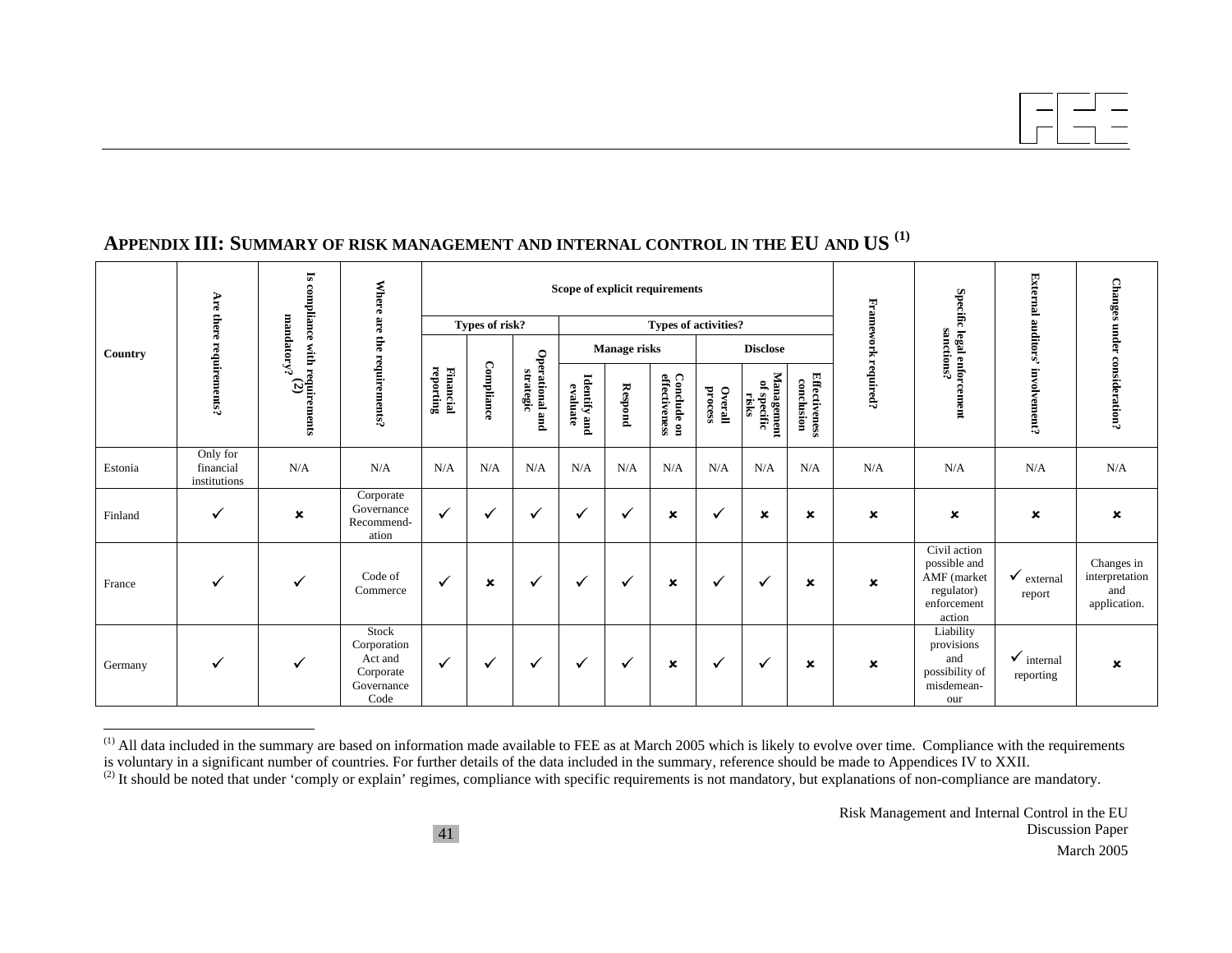|         | Are there                                           | 2<br>compliance            | <b>Where</b>                                                                             |                           |                           |                              | Scope of explicit requirements |                                        |                              |                           |                                    |                                    |                         | <b>Exter</b><br><b>Specific</b><br>힏                        |                                    | <b>Changes</b>       |
|---------|-----------------------------------------------------|----------------------------|------------------------------------------------------------------------------------------|---------------------------|---------------------------|------------------------------|--------------------------------|----------------------------------------|------------------------------|---------------------------|------------------------------------|------------------------------------|-------------------------|-------------------------------------------------------------|------------------------------------|----------------------|
|         |                                                     |                            | are the                                                                                  | Types of risk?            |                           | <b>Types of activities?</b>  |                                |                                        |                              |                           |                                    |                                    |                         |                                                             |                                    |                      |
| Country |                                                     | mandatory?                 |                                                                                          |                           |                           |                              |                                | <b>Manage risks</b><br><b>Disclose</b> |                              |                           |                                    |                                    | Framework<br>sanctions? |                                                             | auditor<br>ળું                     |                      |
|         | requirements?                                       | with requirements<br>$(2)$ | requirements?                                                                            | Financial<br>reporting    | Compliance                | Operational and<br>strategic | Identify and<br>evaluate       | Respond                                | Conclude on<br>effectiveness | ${\bf Overall}$ process   | Management<br>of specific<br>risks | <b>Effectiveness</b><br>conclusion | required?               | legal enforcement                                           | involve<br>ment?                   | under consideration? |
| Greece  | $\checkmark$                                        | $\checkmark$               | Corporate<br>Governance<br>Code                                                          | $\checkmark$              | $\boldsymbol{\mathsf{x}}$ | ×                            | ✓                              | v                                      | $\boldsymbol{\mathsf{x}}$    | $\boldsymbol{\mathsf{x}}$ | $\boldsymbol{\mathsf{x}}$          | $\boldsymbol{\mathsf{x}}$          | $\mathbf x$             | $\boldsymbol{\mathsf{x}}$                                   | $Review-no$<br>reporting           | ×                    |
| Hungary | ✓                                                   | $\pmb{\times}$             | Corporate<br>Governance<br>Recommenda<br>tions -<br><b>Budapest</b><br>Stock<br>Exchange | ✓                         | √                         | ✓                            | ✓                              | $\checkmark$                           | ×                            | $\checkmark$              | ×                                  | $\boldsymbol{\mathsf{x}}$          | $\mathbf x$             | $\mathbf x$                                                 | $\pmb{\times}$                     | ×                    |
| Ireland | $\checkmark$<br>plus listed<br>companies as<br>U.K. | $\checkmark$               | Companies<br>Acts                                                                        | $\boldsymbol{\mathsf{x}}$ | √                         | $\pmb{\times}$               | ✓                              | $\checkmark$                           | $\checkmark$                 | ✓                         | $\pmb{\times}$                     | ×                                  | $\checkmark$            | Investigation<br>by Director<br>of Corporate<br>Enforcement | $\checkmark$ external<br>reporting |                      |
| Italy   | ✓                                                   | $\boldsymbol{\mathsf{x}}$  | Corporate<br>Governance<br>Code                                                          | $\checkmark$              | $\overline{\phantom{a}}$  | $\checkmark$                 | ✓                              |                                        | ×                            | ×                         | ×                                  | ×                                  | $\pmb{\times}$          | ×                                                           | ×                                  | ×                    |

 $<sup>(1)</sup>$  All data included in the summary are based on information made available to FEE as at March 2005 which is likely to evolve over time. Compliance with the requirements</sup> is voluntary in a significant number of countries. For further details of the data included in the summary, reference should be made to Appendices IV to XXII.

<sup>(2)</sup> It should be noted that under 'comply or explain' regimes, compliance with specific requirements is not mandatory, but explanations of non-compliance are mandatory.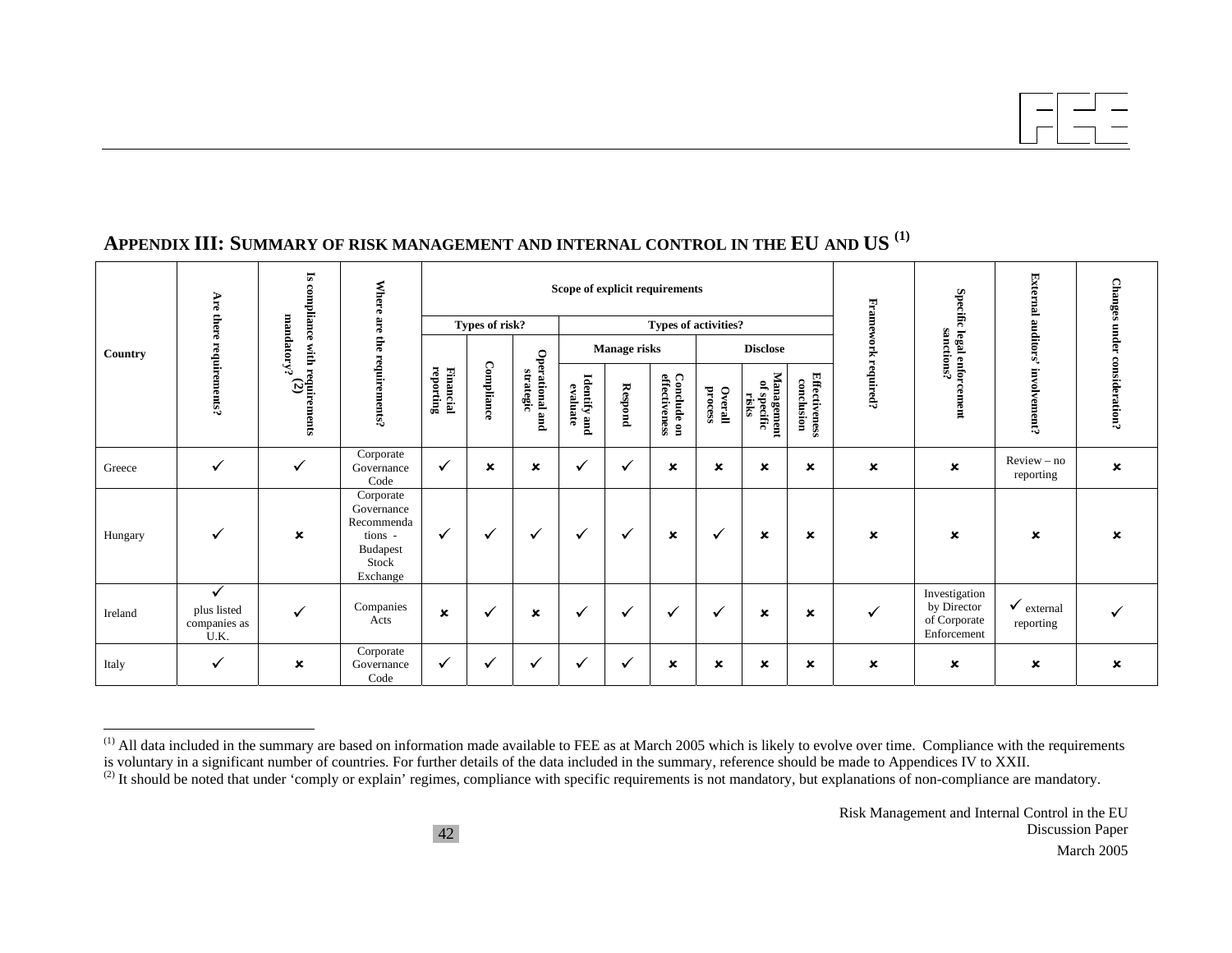#### Is compliance with requirements<br> $\limsup_{m\to\infty} (2)$ **Is compliance with requirements**  External auditors' involvement? **External auditors' involvement?**  Changes under consideration? **Changes under consideration? Where are the requirements? Scope of explicit requirements Specific legal enforcement**<br>anctions? **Specific legal enforcement Are there requirements?**  Framework required? **Framework required? Types of risk? Types of activities? strategic Manage risks Disclose Country Operational and Compliance reporting Financial**  Conclude on<br>effectiveness **conclusion Identify and** <br>evaluate **Management effectiveness Conclude on Effectiveness Identify and of specific Respond process Overall risks**  Only for Latvia  $N/A$   $N/A$   $N/A$ financial N/A N/A N/A N/A N/A N/A N/A N/A N/A N/A N/A N/A institutions Lithuania  $\vert$   $\vert$   $\star$  N/A N/A N/A N/A N/A N/A N/A N/A N/A N/A N/A N/A N/A N/A N/A Only for Luxembourg N/A N/A N/Afinancial N/A N/A N/A N/A N/A N/A N/A N/A N/A N/A N/A N/A institutions Malta **x**  N/A N/A N/A N/A N/A N/A N/A N/A N/A N/A N/A N/A N/A N/A N/A <sup>8</sup> except for **x** Corporate<br>Governance COSO reporting in Netherlands  $\checkmark$  $\checkmark$  $\mathbf{x}$  $\mathbf{x}$  $\checkmark$   $\mid$   $\checkmark$   $\mid$   $\checkmark$   $\mid$   $\checkmark$   $\mid$   $\checkmark$   $\mid$   $\mid$   $\checkmark$   $\mid$   $\checkmark$   $\mid$   $\checkmark$   $\mid$   $\checkmark$   $\mid$   $\checkmark$   $\mid$   $\checkmark$ indicated as management Code suitable letter Code of practice for Norway  $\checkmark$  x  $\checkmark$  <sup>8</sup> <sup>8</sup> 9 9 <sup>8</sup> 9 <sup>8</sup> <sup>8</sup> <sup>8</sup> <sup>8</sup> <sup>8</sup> <sup>8</sup> Corporate Governance Poland **x** N/A N/A N/A N/A N/A N/A N/A N/A N/A N/A N/A N/A N/A N/A N/A

<sup>&</sup>lt;sup>(1)</sup> All data included in the summary are based on information made available to FEE as at March 2005 which is likely to evolve over time. Compliance with the requirements is voluntary in a significant number of countries. For further details of the data included in the summary, reference should be made to Appendices IV to XXII.

<sup>&</sup>lt;sup>(2)</sup> It should be noted that under 'comply or explain' regimes, compliance with specific requirements is not mandatory, but explanations of non-compliance are mandatory.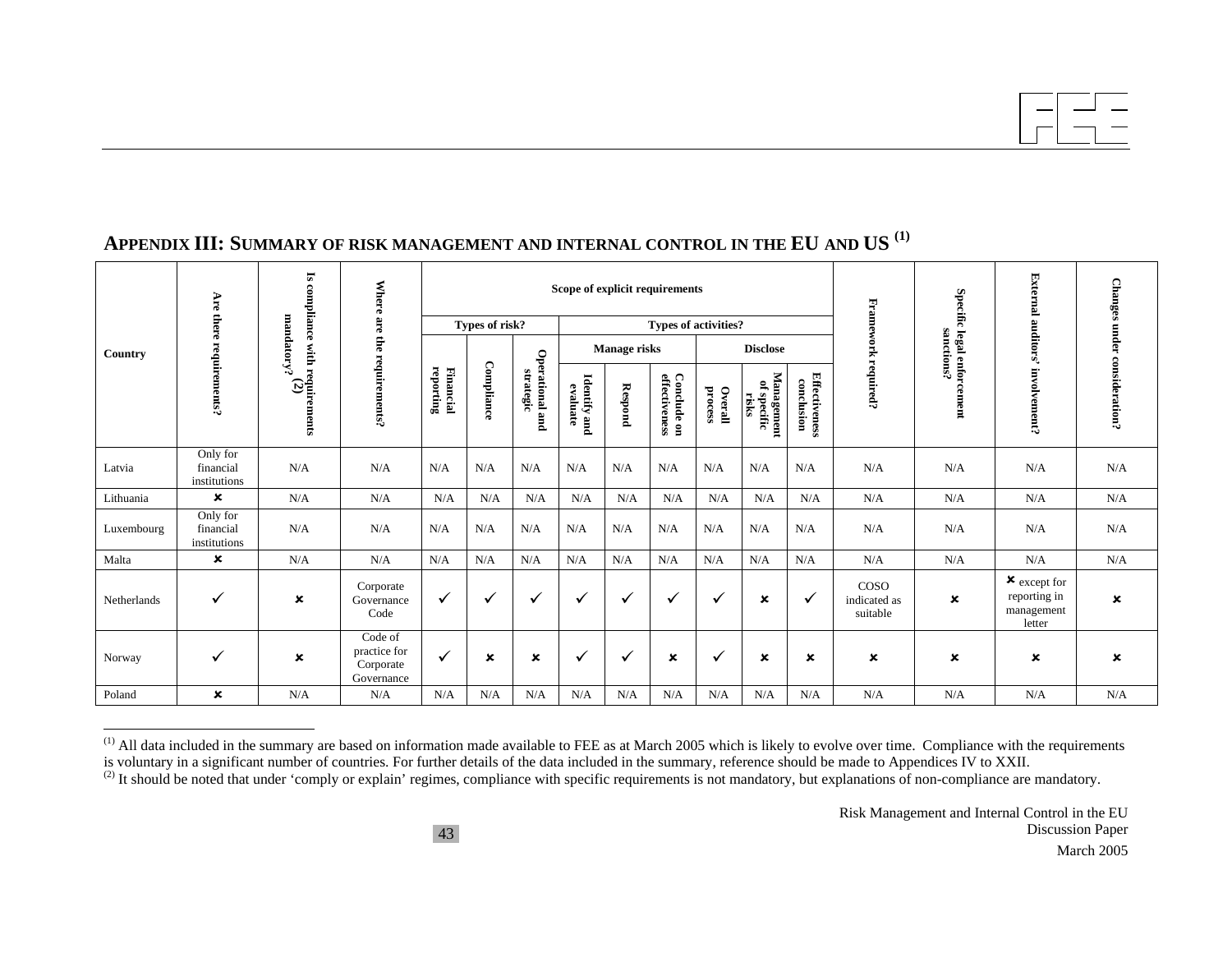|                    |                                       | $\overline{\mathbf{s}}$<br>compliance          | Where                                                                                 |                        |                |                              | Scope of explicit requirements |                           |                              |                         |                                        |                                    |                           | Specific                  | Externa                                      | <b>Changes</b> |
|--------------------|---------------------------------------|------------------------------------------------|---------------------------------------------------------------------------------------|------------------------|----------------|------------------------------|--------------------------------|---------------------------|------------------------------|-------------------------|----------------------------------------|------------------------------------|---------------------------|---------------------------|----------------------------------------------|----------------|
|                    | Are there                             |                                                | are                                                                                   |                        | Types of risk? |                              |                                |                           | <b>Types of activities?</b>  |                         |                                        |                                    | Framework                 |                           |                                              | under          |
| Country            |                                       | mandatory?                                     | Ê                                                                                     |                        |                |                              | Manage risks                   |                           |                              |                         | <b>Disclose</b>                        |                                    |                           | sanctions?<br>legal enfor | auditors                                     |                |
|                    | requirements?                         | . with require<br>$\frac{1}{\alpha}$<br>ements | requirements?                                                                         | reporting<br>Financial | Compliance     | Operational and<br>strategic | Identify and<br>evaluate       | <b>Respond</b>            | Conclude on<br>effectiveness | ${\bf Overall}$ process | Management<br>2,<br>'specific<br>risks | <b>Effectiveness</b><br>conclusion |                           | required?<br>cement       |                                              | consideration? |
| Portugal           | $\checkmark$                          | ✓                                              | Stock<br>Exchange<br>Recommenda<br>tions and<br>Corporate<br>Governance<br>Regulation | ✓                      | $\checkmark$   | ✓                            | ✓                              | ✓                         | $\checkmark$                 | ✔                       | ×                                      | ✔                                  | $\boldsymbol{\mathsf{x}}$ | Comply or<br>explain      | $\checkmark$ internal<br>reporting           | ×              |
| Romania            | ✓                                     | ✓                                              | Companies<br>Law and<br><b>Stock Market</b><br>Law                                    | $\pmb{\times}$         | $\checkmark$   | ×                            | $\checkmark$                   | $\boldsymbol{\mathsf{x}}$ | ×                            | ×                       | ×                                      | ×                                  | $\pmb{\times}$            | ✓                         | $\checkmark$ examine<br>without<br>reporting |                |
| Slovak<br>Republic | Only for<br>financial<br>institutions | N/A                                            | N/A                                                                                   | N/A                    | N/A            | N/A                          | N/A                            | N/A                       | N/A                          | N/A                     | N/A                                    | N/A                                | N/A                       | N/A                       | N/A                                          | N/A            |

 $<sup>(1)</sup>$  All data included in the summary are based on information made available to FEE as at March 2005 which is likely to evolve over time. Compliance with the requirements</sup> is voluntary in a significant number of countries. For further details of the data included in the summary, reference should be made to Appendices IV to XXII.

<sup>(2)</sup> It should be noted that under 'comply or explain' regimes, compliance with specific requirements is not mandatory, but explanations of non-compliance are mandatory.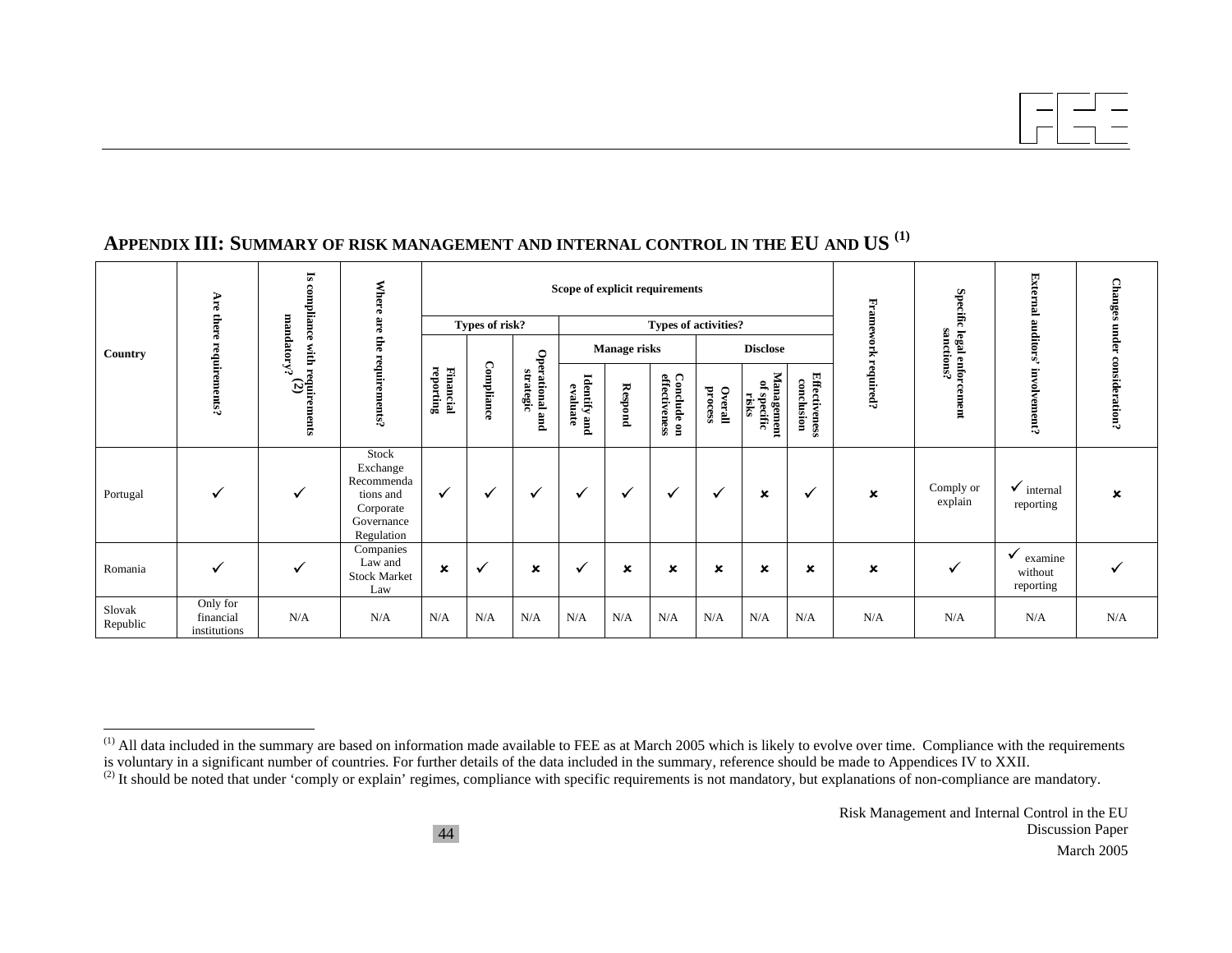| Country     | Are there<br>${\rm requirements?}$    | $\overline{\mathbf{s}}$<br>compliance<br>mandatory?<br>, with require $(2)$<br>ents | <b>Where</b><br>are<br>equirements?                   | Scope of explicit requirements |              |                              |                             |              |                              |                    |                                      | Fran                               | <b>Specific</b> | <b>External</b>           | <b>Changes</b>                     |                |
|-------------|---------------------------------------|-------------------------------------------------------------------------------------|-------------------------------------------------------|--------------------------------|--------------|------------------------------|-----------------------------|--------------|------------------------------|--------------------|--------------------------------------|------------------------------------|-----------------|---------------------------|------------------------------------|----------------|
|             |                                       |                                                                                     |                                                       | Types of risk?                 |              |                              | <b>Types of activities?</b> |              |                              |                    |                                      |                                    |                 |                           | auditors                           | under          |
|             |                                       |                                                                                     |                                                       |                                |              |                              | <b>Manage risks</b>         |              |                              | <b>Disclose</b>    |                                      |                                    | 긏               | sanctions?<br>legal enfor |                                    |                |
|             |                                       |                                                                                     |                                                       | reporting<br>Financial         | Compliance   | Operational and<br>strategic | Identify and<br>evaluate    | Respond      | Conclude on<br>effectiveness | process<br>Overall | Management<br>舃<br>specific<br>risks | <b>Effectiveness</b><br>conclusion | required?       | cement                    | Ę<br>ş,<br>/ement?                 | consideration? |
| Slovenia    | $\boldsymbol{\mathsf{x}}$             | N/A                                                                                 | N/A                                                   | N/A                            | N/A          | N/A                          | N/A                         | N/A          | N/A                          | N/A                | N/A                                  | N/A                                | N/A             | N/A                       | N/A                                | N/A            |
| Spain       | $\checkmark$                          | $\checkmark$                                                                        | Stock<br>Exchange<br>Regulations                      | $\pmb{\times}$                 | $\checkmark$ | $\checkmark$                 | $\checkmark$                | $\checkmark$ | ×                            | ✔                  | ✓                                    | ×                                  | ×               | ×                         | ×                                  | $\pmb{\times}$ |
| Sweden      | $\checkmark$ in future                | ✓                                                                                   | Corporate<br>Governance<br>Code and<br>Company<br>Law | $\checkmark$                   | $\mathbf x$  | ×                            | $\checkmark$                | $\checkmark$ | ✓                            | ✔                  | ×                                    | √                                  | ×               | $\boldsymbol{\mathsf{x}}$ | $\checkmark$ External<br>reporting | ×              |
| Switzerland | Only for<br>financial<br>institutions | N/A                                                                                 | N/A                                                   | N/A                            | N/A          | N/A                          | N/A                         | N/A          | N/A                          | N/A                | N/A                                  | N/A                                | N/A             | N/A                       | N/A                                | N/A            |

 $<sup>(1)</sup>$  All data included in the summary are based on information made available to FEE as at March 2005 which is likely to evolve over time. Compliance with the requirements</sup> is voluntary in a significant number of countries. For further details of the data included in the summary, reference should be made to Appendices IV to XXII.

<sup>(2)</sup> It should be noted that under 'comply or explain' regimes, compliance with specific requirements is not mandatory, but explanations of non-compliance are mandatory.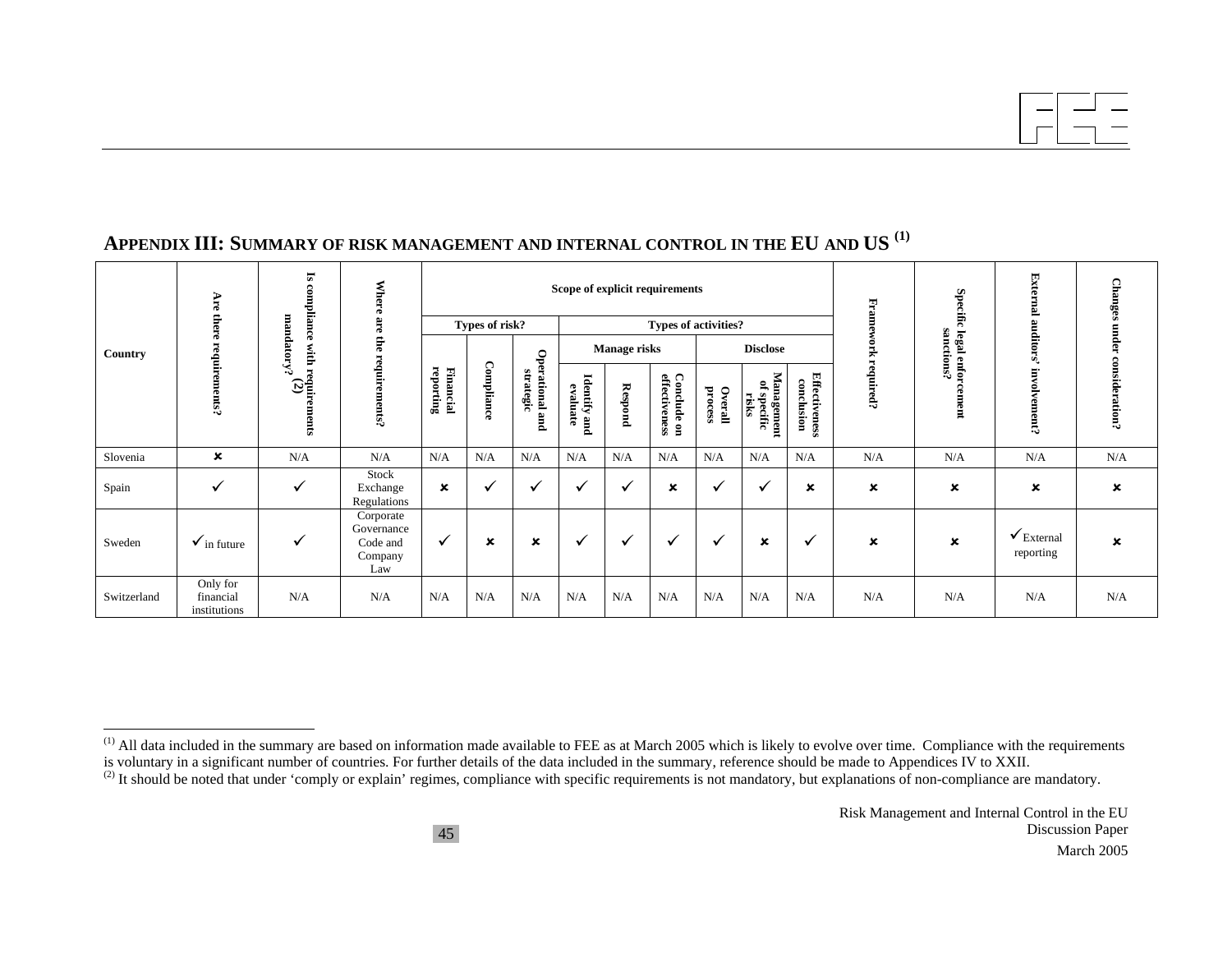#### Is compliance with requirements<br> $\limsup_{m\to\infty} (2)$ **Is compliance with requirements**  External auditors' involvement? **External auditors' involvement?**  Changes under consideration? **Changes under consideration? Where are the requirements? Scope of explicit requirements Specific legal enforcement**<br>sanctions? **Specific legal enforcement Are there requirements?**  Framework required? **Framework required? Types of risk? Types of activities? Operational and**<br>strategic **Manage risks Disclose Country Operational and Compliance reporting Financial**  Conclude on<br>effectiveness **conclusion Identify and** <br>evaluate **Management effectiveness Conclude on Effectiveness Identify and of specific Respond process Overall risks**  Combined Code and  $\checkmark$  external Listing Rules United United  $\bigvee$  **x**  $\checkmark$  $\checkmark$   $\checkmark$   $\checkmark$   $\checkmark$   $\checkmark$   $\checkmark$   $\checkmark$   $\checkmark$   $\checkmark$   $\checkmark$   $\checkmark$   $\checkmark$   $\checkmark$   $\checkmark$   $\checkmark$   $\checkmark$   $\checkmark$   $\checkmark$   $\checkmark$   $\checkmark$   $\checkmark$   $\checkmark$   $\checkmark$   $\checkmark$   $\checkmark$   $\checkmark$   $\checkmark$   $\checkmark$   $\checkmark$   $\checkmark$   $\checkmark$   $\checkmark$   $\checkmark$   $\checkmark$   $\checkmark$   $\checkmark$   $\checkmark$  $\checkmark$ exception of the UK reporting Listing Authority  $\checkmark$   $\checkmark$  Sarbanes-  $\checkmark$   $\checkmark$   $\checkmark$   $\checkmark$   $\checkmark$   $\checkmark$   $\checkmark$   $\checkmark$   $\checkmark$   $\checkmark$   $\checkmark$   $\checkmark$   $\checkmark$   $\checkmark$   $\checkmark$   $\checkmark$   $\checkmark$   $\checkmark$   $\checkmark$   $\checkmark$   $\checkmark$   $\checkmark$   $\checkmark$   $\checkmark$   $\checkmark$   $\checkmark$  external  $\checkmark$  external  $\checkmark$  external  $\checkmark$ United States  $\checkmark$

<sup>&</sup>lt;sup>(1)</sup> All data included in the summary are based on information made available to FEE as at March 2005 which is likely to evolve over time. Compliance with the requirements is voluntary in a significant number of countries. For further details of the data included in the summary, reference should be made to Appendices IV to XXII.

<sup>&</sup>lt;sup>(2)</sup> It should be noted that under 'comply or explain' regimes, compliance with specific requirements is not mandatory, but explanations of non-compliance are mandatory.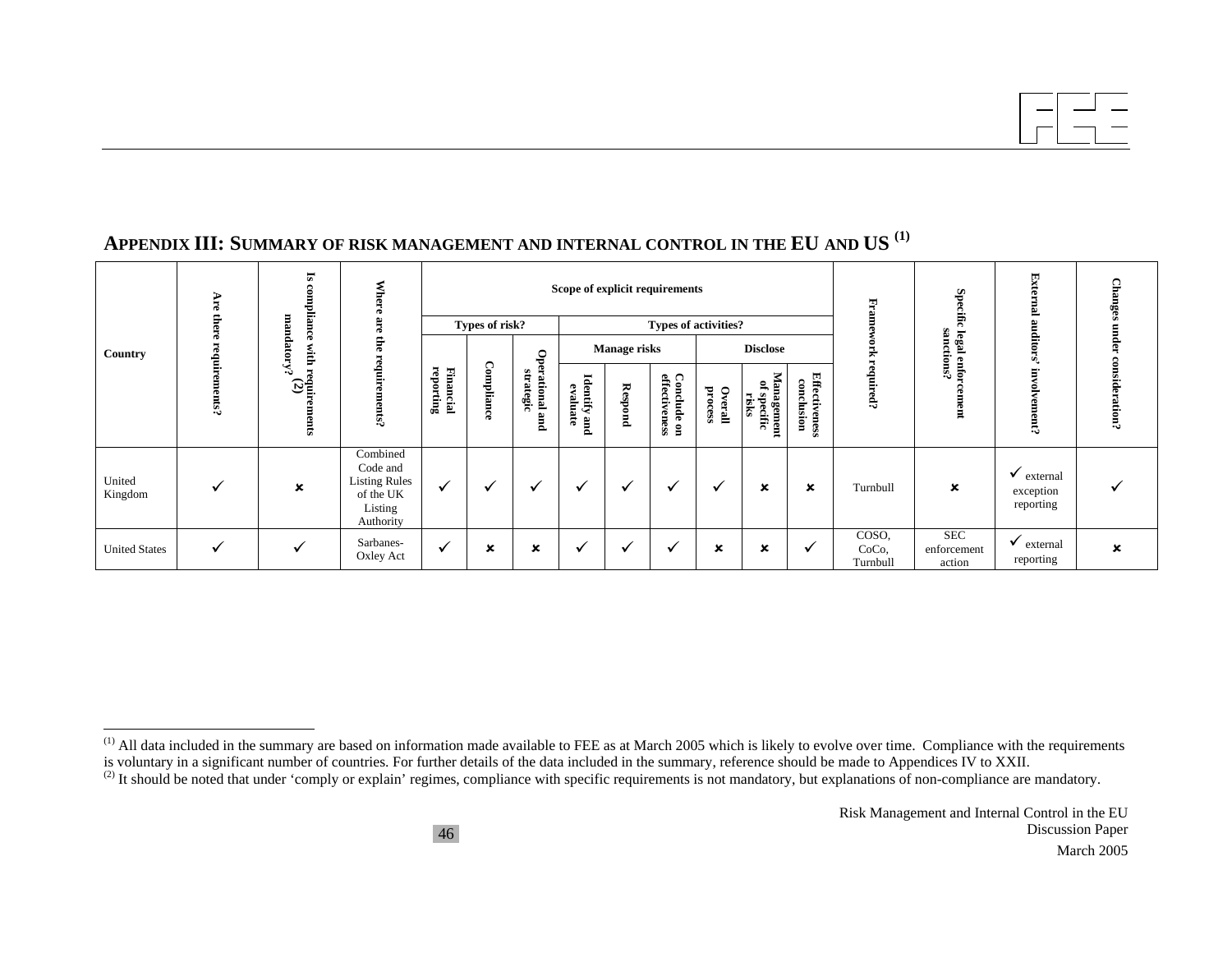

# **APPENDIX IV – AUSTRIA**

# **Risk Management and Internal Control**

### **1. If there are requirements for companies related to risk management and internal control beyond monitoring accounting systems for preparing financial statements, where are they?**

Yes, voluntary only. The requirements are set out in the Austrian Code of Corporate Governance ("the Code"). Compliance with the rules stipulated therein is voluntary. Companies listed on the Prime Market of the Vienna Stock Exchange have to publish a declaration regarding the implementation of the Code (listing requirements since autumn 2004).

### **2. What is the scope?**

# • **Subject matter / types of risk?**

If companies declare to follow the Code, then Section 66 of the Code requires them to disclose material financial and non-financial risks and the related risk management activities in the Directors' Report (annual report "Lagebericht") which is published together with the annual financial statements. There is, however, no specific reference to internal control in the Code.

No specific definition of types of non-financial risk in the Code. Hence, all non-financial risks should be covered.

#### • **Types of activities?**

Risks should be identified and disclosed. There is no explicit requirement to evaluate and comment on the assessment of the process and the management of specific risks.

# **3. Is there a framework, and if so which one?**

No specific framework.

# **4. What enforcement and specific legal or similar sanctions are there?**

The Code is a voluntary self-regulatory initiative to reinforce the confidence of investors. All listed companies are called upon:

- (a) To make a public declaration of their commitment to the Code (see 1. above); and
- (b) To adhere to the rules monitored by an external institution on a regular and voluntary basis and to report on the findings to the public.

There are no specific enforcement regulations in place for the Code.

# **5. What is the involvement of the external auditors, if any, beyond public reporting obligations on financial statements?**

 Section 78 of the Code states that the auditor shall make a report about the effectiveness of the company's risk management based on the information and documents presented and shall report the findings to the management board. The management board shall bring this report also to the attention of the chairman of the supervisory board.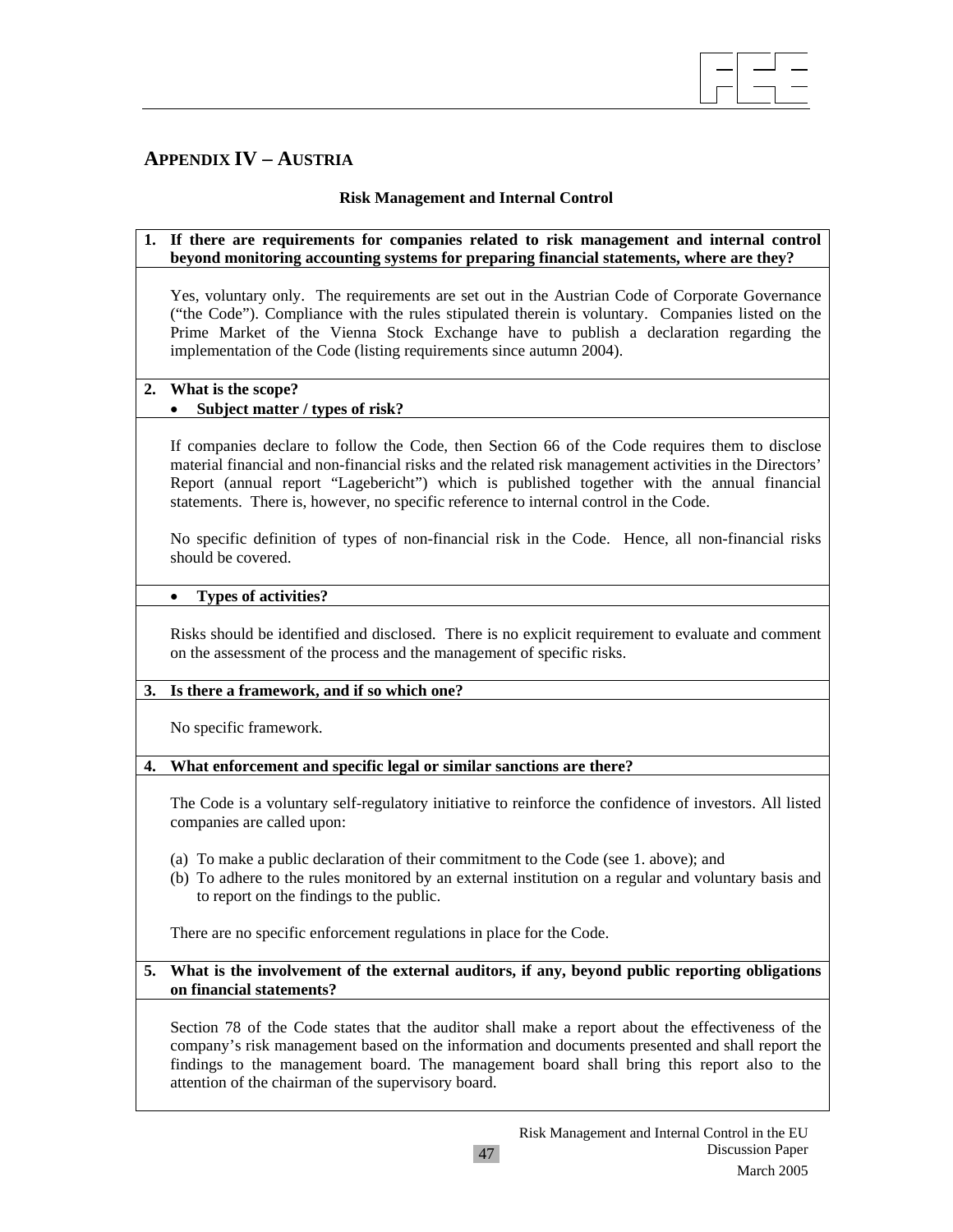

### **6. Are Member State changes under consideration?**

 A proposed new law ("Gesellschaftsrechtsänderungsgesetz 2005") has been passed to the parliament to improve corporate law and to include certain corporate governance issues in the Austrian Company Code; however there are no specific plans in connection with risk management and internal control.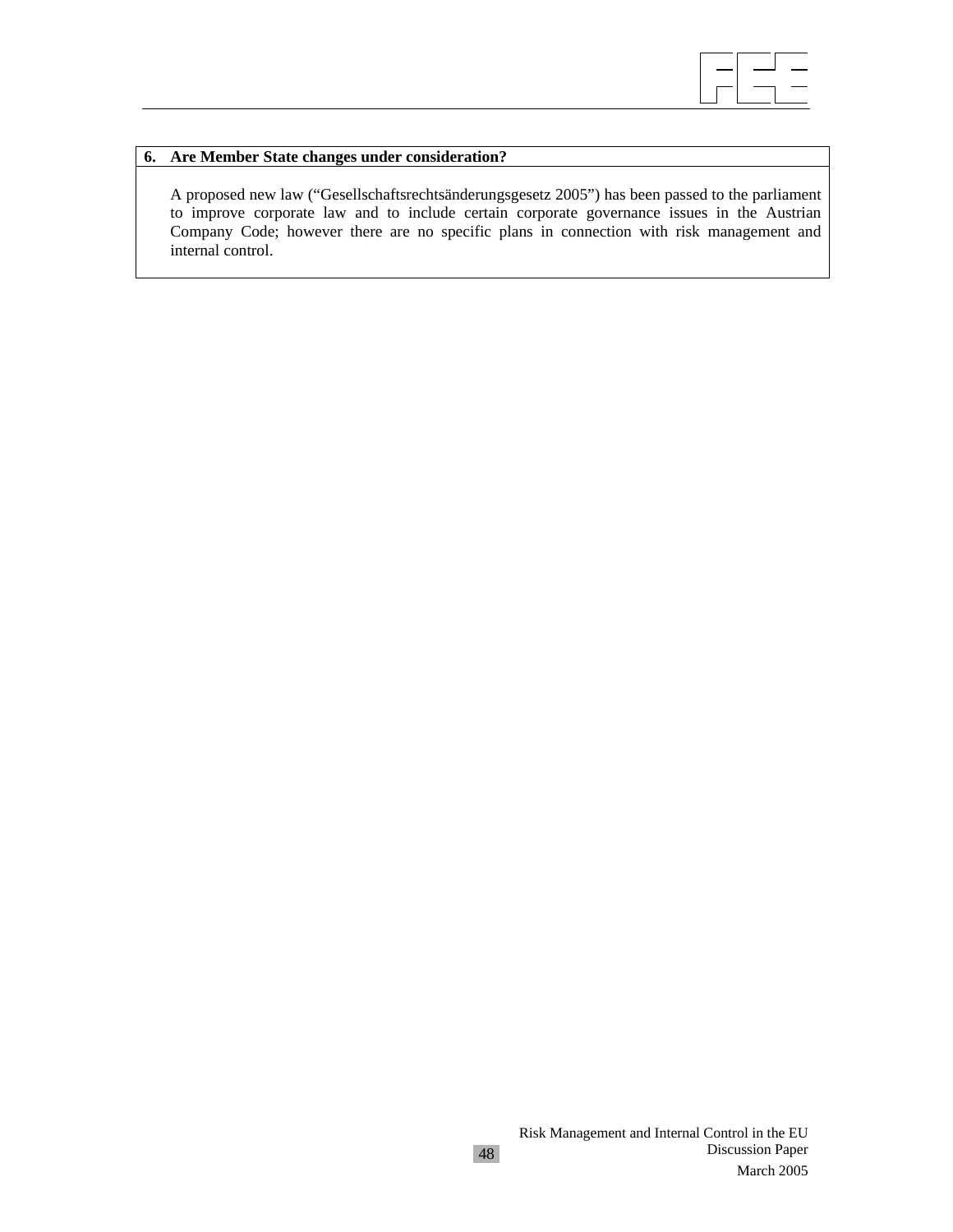

# **APPENDIX V – BELGIUM**

# **Risk Management and Internal Control**

### **1. If there are requirements for companies related to risk management and internal control beyond monitoring accounting systems for preparing financial statements, where are they?**

The requirements are included in the Corporate Governance Code which was published on 9 December 2004. The Code is applicable starting 1 January 2005 for all listed companies on a voluntary basis.

As from 1 January 2006, listed companies should have made public a Corporate Governance (CG) Charter, outlining their corporate governance structure and policies. In the annual report for the year 2005, published in 2006, listed companies will be expected to devote a specific chapter to corporate governance, describing their governance practices during that year and including explanations, where applicable, on deviations from the Code.

# **2. What is the scope?**

# • **Subject matter / types of risk?**

The principles based Code identifies the responsibilities of the Board of Directors and the Audit Committee on the level of risk management and the evaluation of the internal control systems.

With respect to its monitoring responsibilities, the Board should:

- Review the existence and functioning of a system of internal control, including adequate identification and management of risks (including those relating to compliance with existing legislation and regulations);
- Take all necessary measures to ensure the integrity of the company's financial statements;
- Review executive management performance;
- Supervise the performance of the external auditor and supervise the internal audit function

The audit committee should:

- Monitor the integrity of the financial information provided by the company, in particular by reviewing the relevance and consistency of the accounting standards used by the company and its group. This includes the criteria for the consolidation of the accounts of companies in the group;
- Review the internal control and risk management systems set up by executive management, with a view to ensuring that the main risks (including those relating to compliance with existing legislation and regulations) are properly identified, managed and disclosed;
- Review the statements included in the annual report on internal control and risk management;
- Review the specific arrangements made, by which staff of the company may, in confidence, raise concerns about possible improprieties in financial reporting or other matters;
- Review the internal auditor's work programme and the effectiveness of the internal audit;
- Monitor the external audit process and the external auditor's independence.

The company should:

- Establish a CG Charter describing all the main aspects of its corporate governance policy;
- State in its CG Charter that it follows the Corporate Governance Principles laid down in this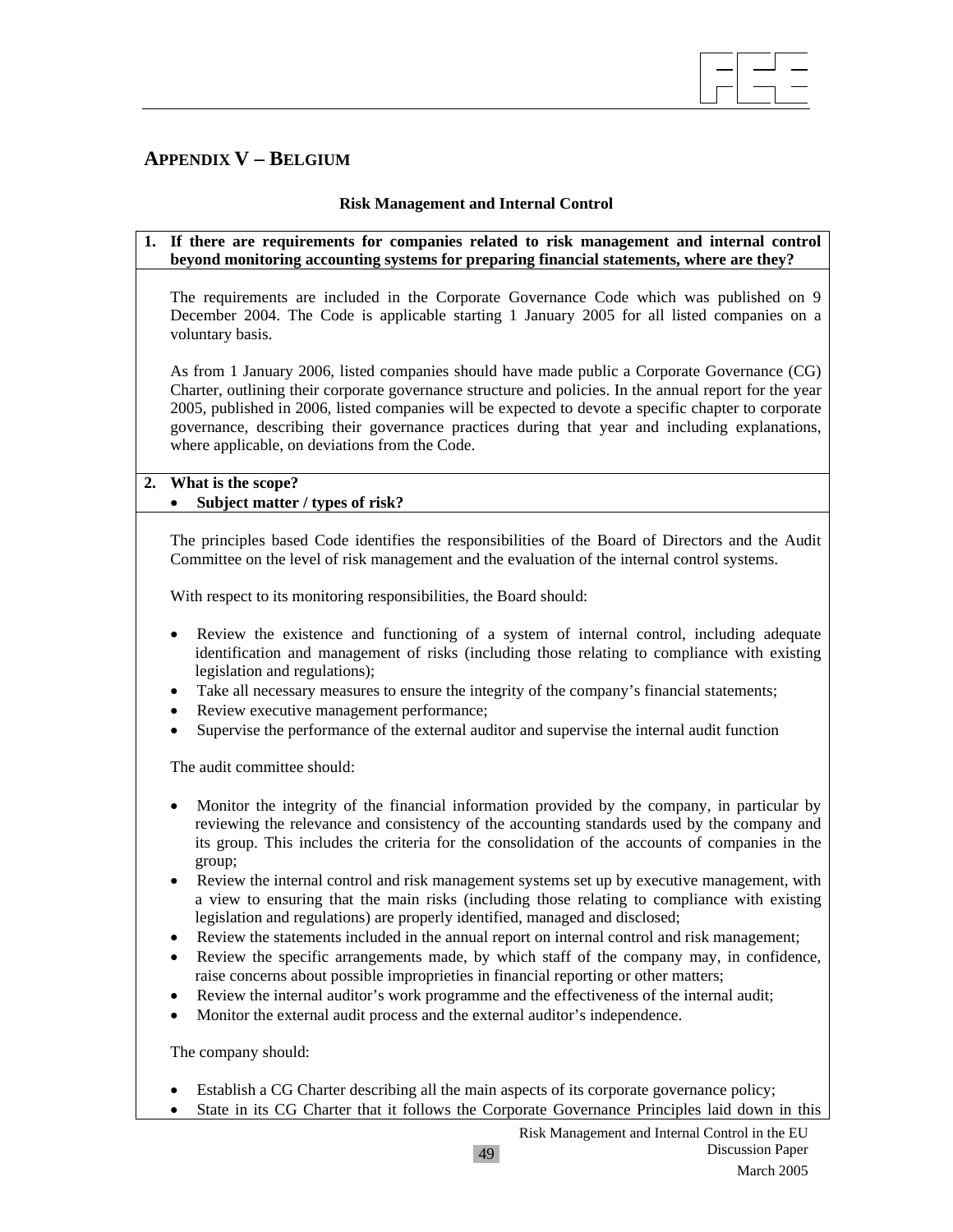

#### Code;

• Establish a CG Charter in its annual report describing all relevant corporate governance events that took place during the year under review. If the company does not fully comply with one or more provisions of this Code, it should explain why in the CG Charter of its annual report.

Based on the above, financial reporting, compliance with laws and regulations and operational and strategic risks are covered.

#### • **Types of activities?**

With respect to its monitoring responsibilities, the board of directors should:

- Review the existence and functioning of a system of internal control, including adequate identification and management of risks (including those relating to compliance with existing legislation and regulations);
- Take all necessary measures to ensure the integrity of the company's financial statements;
- Supervise the performance of the external auditor and supervise the internal audit function.

No assessment of the effectiveness of the internal control structure and/or procedures is required from management or the Board of Directors.

Based on the above, the types of activities covered are managing of risks, including identifying, evaluating and responding to risks as well as disclosure of the overall process of risks.

#### **3. Is there a framework, and if so which one?**

There is no framework, nor reference to any existing framework.

#### **4. What enforcement and specific legal or similar sanctions are there?**

A declaration on the application of the Corporate Governance Code is required following the 'comply or explain' principle.

There is no specific enforcement regulation in place for the Code.

### **5. What is the involvement of the external auditors, if any, beyond public reporting obligations on financial statements?**

No external auditor's involvement.

#### **6. Are Member State changes under consideration?**

No changes are currently under consideration.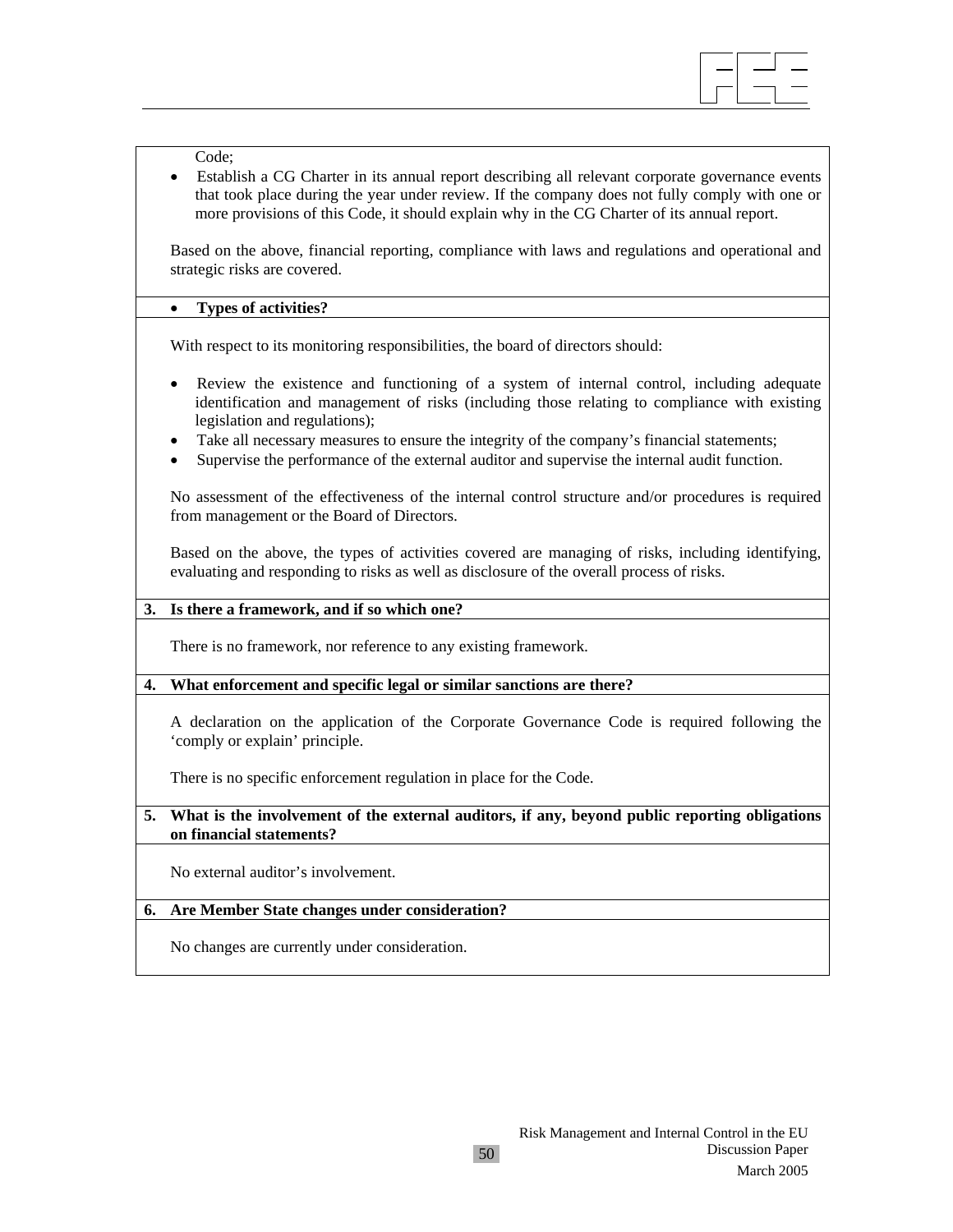

# **APPENDIX VI – CYPRUS**

# **Risk Management and Internal Control**

### **1. If there are requirements for companies related to risk management and internal control beyond monitoring accounting systems for preparing financial statements, where are they?**

The requirements are included in the Code of Corporate Governance.

# **2. What is the scope?**

# • **Subject matter / types of risk?**

Risk management covering the areas of operational, financial, compliance and IT risks. Internal audit services covering all areas of operations.

The board of directors should maintain a healthy system of internal controls including financial, operational, as well as compliance controls and risk management. Also companies are required to have audit committees. A healthy system of internal controls generally means one that addresses and minimises risks so as to safeguard shareholders' investments and the company's assets.

### • **Types of activities?**

Various activities by listed and non-listed companies.

The directors should, at least once a year, conduct a review of the effectiveness of the group's system of internal control and give assurances to shareholders *in their report on corporate governance* that they have done so. This inspection should cover all systems of internal control, including financial, operational, as well as compliance controls and risk management. They should also state in their annual report on corporate governance that the company plans to continue to function as a going concern for the next twelve months.

Based on the above, the types of activities covered are managing of risks, including identifying, evaluating and responding to risks as well as internal conclusion on effectiveness; disclosure of the overall process of risks.

# **3. Is there a framework, and if so which one?**

There is no framework, nor reference to any existing framework.

#### **4. What enforcement and specific legal or similar sanctions are there?**

Corporate Governance Code – The implementation of the Code is currently voluntary but listed companies have an obligation to include in their board of directors' annual report to shareholders, a report on corporate governance which should state whether the principles of the Code are being implemented.

In the first half of the report on corporate governance, the company is required to state whether it applies the principles of the Code. In the second half of the report the company is required to confirm that it has complied with the provisions of the Code and, if it has not, to provide an explanation.

There is no specific enforcement regulation in place for the Code.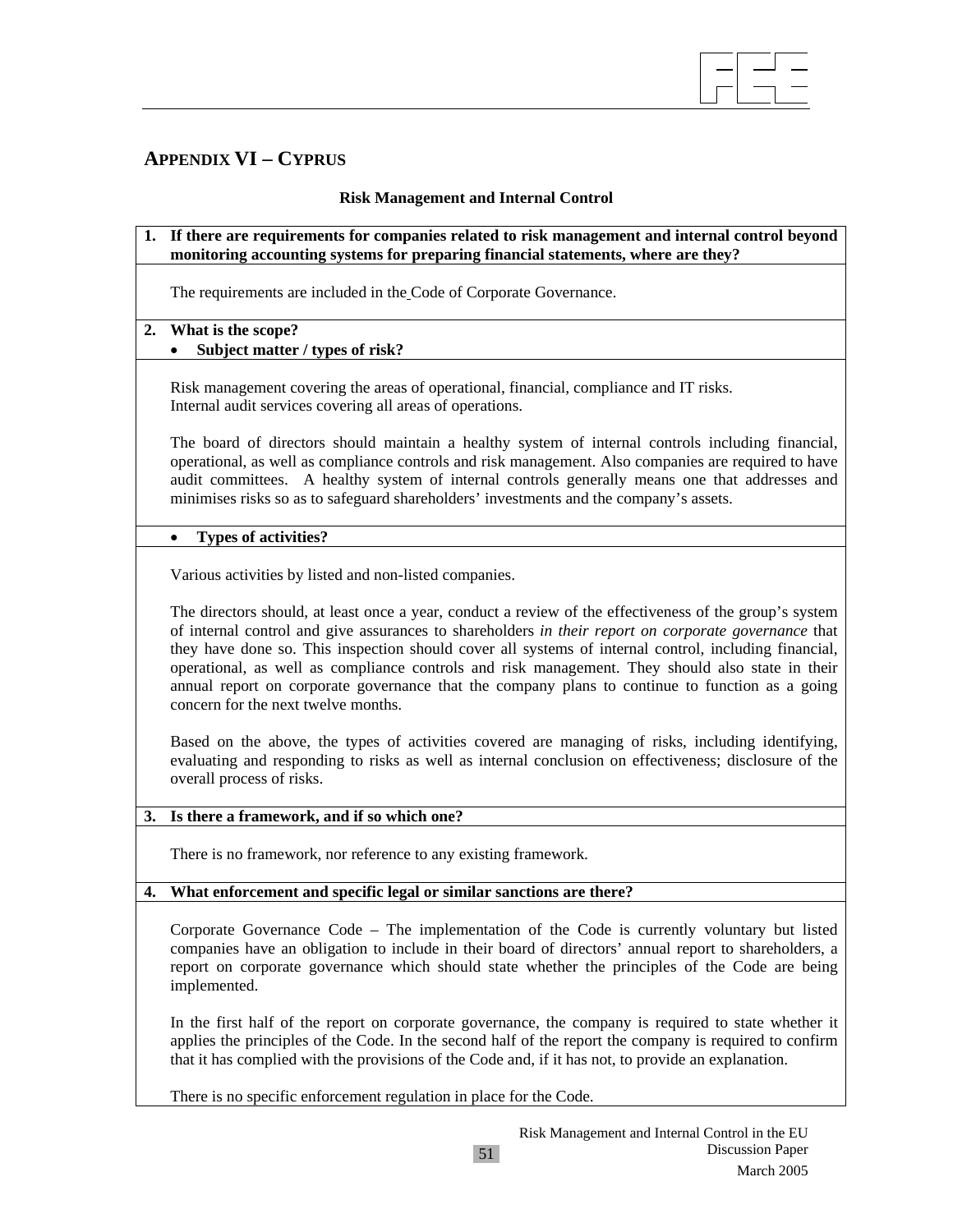

# **5. What is the involvement of the external auditors, if any, beyond public reporting obligations on financial statements?**

Generally, external auditors have no major further involvement (subject to below).

With respect to the Code of Corporate Governance, the auditor, as part of his review of the reasonableness and consistency of the directors' report, will also review the statement (paragraph) regarding compliance with the Code of Corporate Governance. The auditor is required by law to include a paragraph in the audit report to state whether the information contained therein is consistent with the financial statements.

External auditors will also review the parts of the director's report which relate to the continuation of the company as a going concern for the next twelve months.

#### **6. Are Member State changes under consideration?**

Following the Stock Exchange reforms, the Corporate Governance Code will be compulsory for companies listed on the Main Market. The provisions regarding establishment of Audit Committees will also be compulsory for companies listed on the Parallel Market.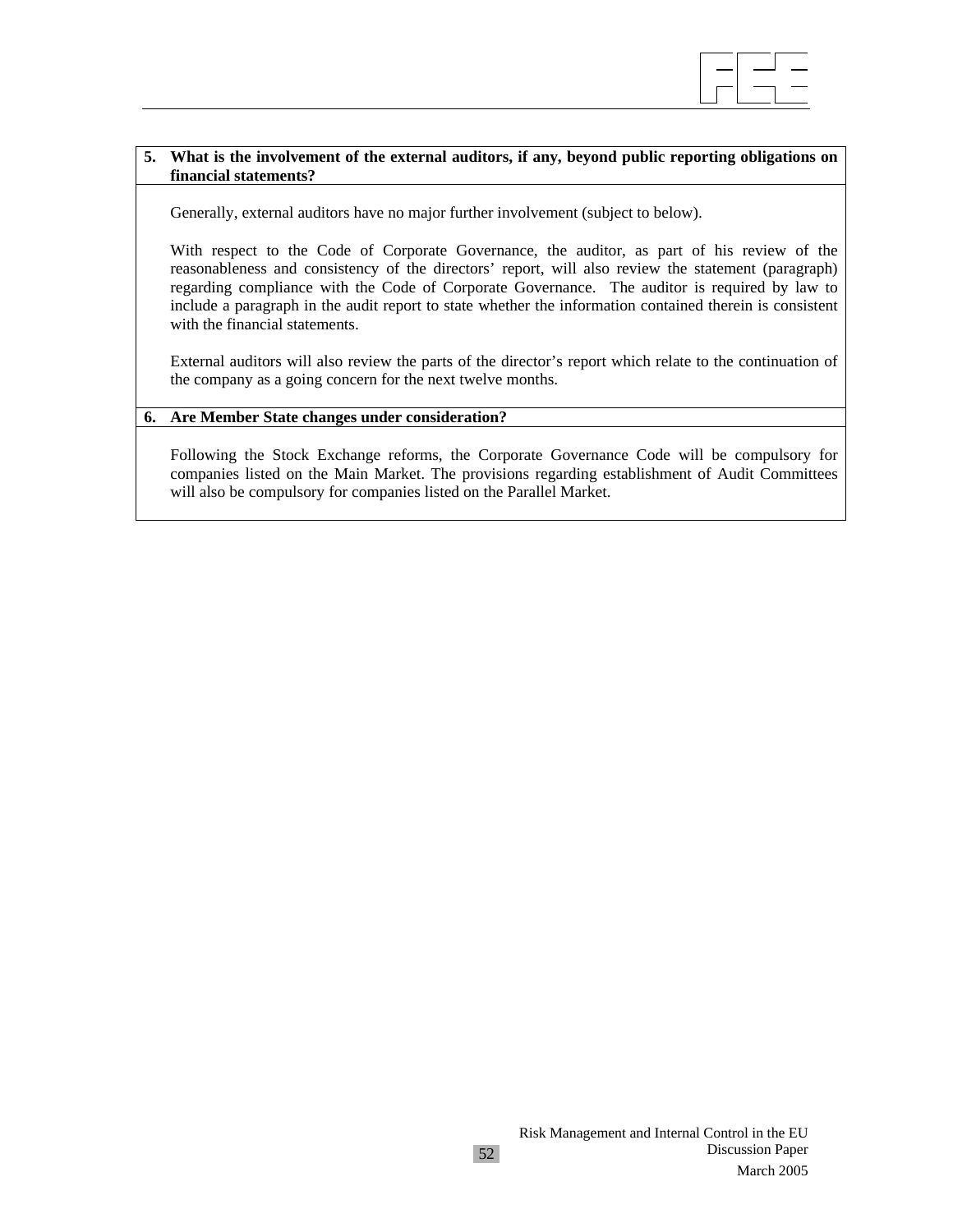

# **APPENDIX VII – DENMARK**

### **Risk Management and Internal Control**

**1. If there are requirements for companies related to risk management and internal control beyond monitoring accounting systems for preparing financial statements, where are they?** 

Recommendations on good corporate governance in Denmark issued by the "Nørby Committee" and adopted by the Copenhagen Stock Exchange, which are voluntary.

#### **2. What is the scope?**

### • **Subject matter / types of risk?**

The recommendations from the "Nørby Committee" detail the purpose of risk management as follows:

- To develop and maintain an understanding within the organisation of the company's strategic and operational goals, including identification of the critical success factors.
- To analyse these possibilities and challenges which are connected with the realisation of the above goals and to analyse the risk of these goals not being met.
- To analyse the most important activities of the company in order to identify the risks attached hereto.

Risk management also focuses on procedures for damage control, the formation of contracts, safety at work, environmental issues and safeguarding physical values. It is recommended that the board ensures that the management establishes efficient risk management systems and that the board continuously follows up on these in order to ensure that they always work efficiently in the light of the company's requirements. As required, but at least once a year, the board should evaluate the company's risk management and by establishing the risk policy, decide on the company's risktaking including insurance, currency and investment policies.

The risk management system must define the risk and describe how this risk is eliminated, controlled or hedged on a continuous basis.

Based on the above, the types of risks covered are financial reporting and strategy and operations of the company.

# • **Types of activities?**

The types of activities covered are managing risks by identifying, evaluating and responding to risks.

#### **3. Is there a framework, and if so which one?**

There is no legal reference to a particular framework.

The recommendations from the "Nørby Committee" should be read in the light of several similar codes of conduct from other countries and from international organisations, e.g. COSO and OECD.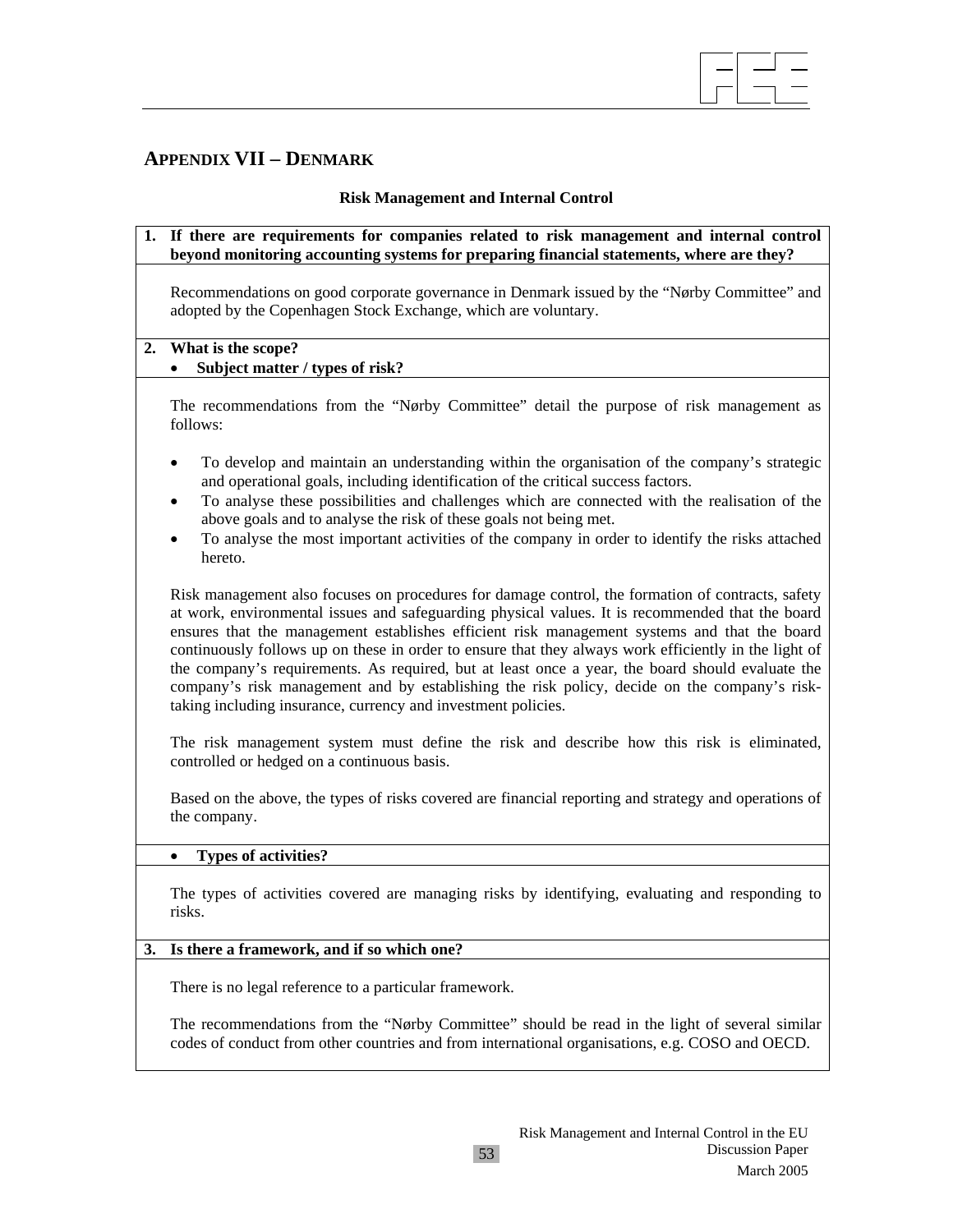#### **4. What enforcement and specific legal or similar sanctions are there?**

There are no specific legal sanctions.

#### **5. What is the involvement of the external auditors, if any, beyond public reporting obligations on financial statements?**

Following the recommendations of the Nørby Committee, the board should consider how any collaboration with the company's external audit could contribute to the risk management, and to what extent the internal audit could be part of the risk management.

 $\overline{\phantom{a}}$ 

#### **6. Are Member State changes under consideration?**

Yes. The recommendations from the "Nørby Committee" are under consideration/revision. Furthermore, some changes might be a consequence of current debate and legislative initiatives in the European Union.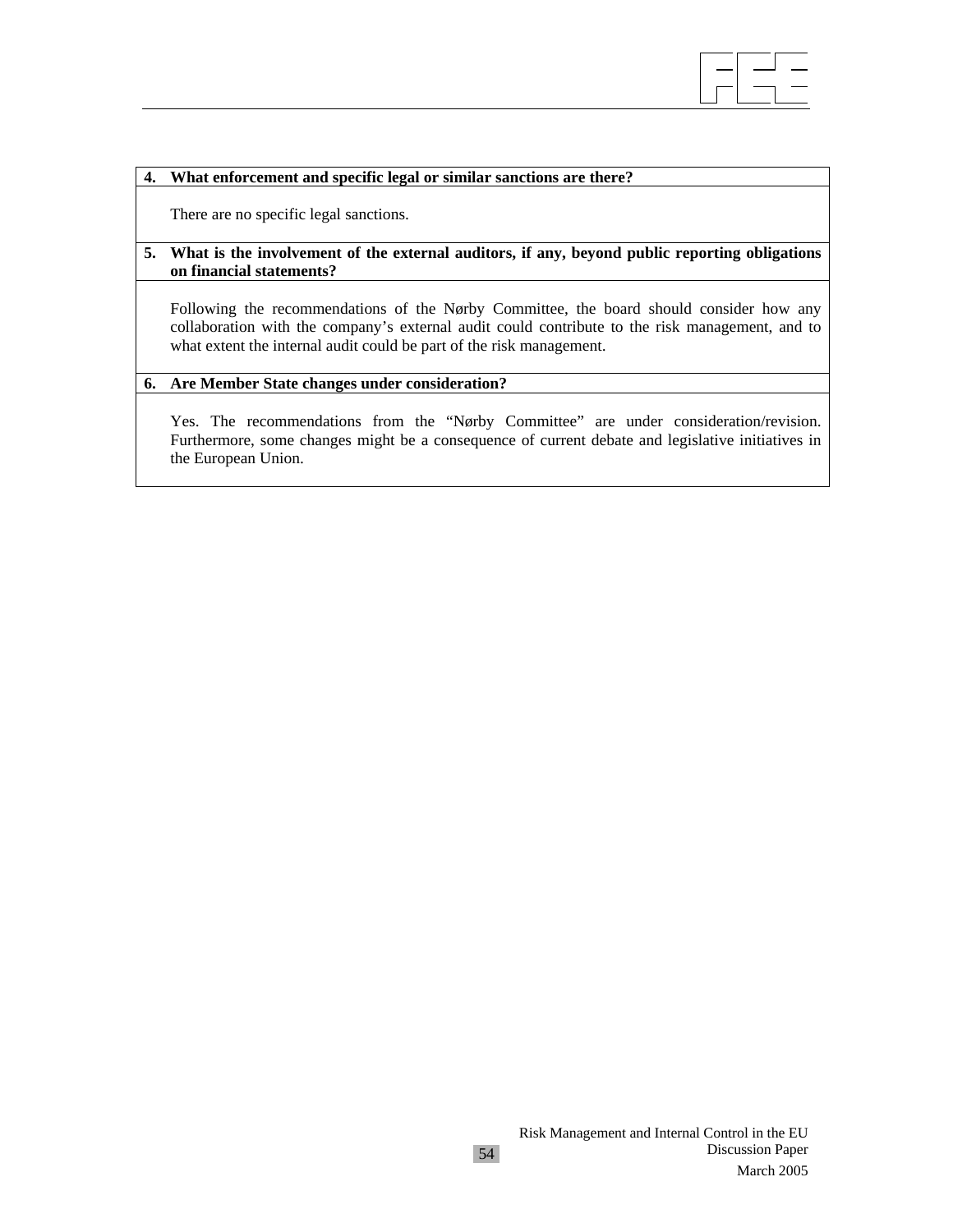

# **APPENDIX VIII – FINLAND**

### **Risk Management and Internal Control**

### **1. If there are requirements for companies related to risk management and internal control beyond monitoring accounting systems for preparing financial statements, where are they?**

The recommendations are included in the Corporate Governance Recommendation for listed companies. The Recommendation is a part of the rules of the Securities Exchange and is intended to be complied with by companies on the Helsinki Exchanges, provided that it is not in conflict with compulsory regulations applicable in the domicile of the company.

### **2. What is the scope?**

# • **Subject matter / types of risk?**

According to the Corporate Governance Recommendation for listed companies the company shall define the operating principles of internal control, describe the criteria according to which the risk management is organised and describe the manner in which the internal audit function of the company is organised.

The purpose of internal control and risk management is to ensure the effective and successful operation of the company, reliable information and compliance with the relevant regulations and operating principles. Internal control helps improve the effective fulfilment of the board's supervising obligation.

#### • **Types of activities?**

Risk management is part of the control system of the company. The purpose of risk management is to ensure that the risks related to the business operations of the company are identified and monitored. Effective risk management requires definition of the risk management guidelines. For the evaluation of the operations of the company it is important to provide shareholders with sufficient information on risk management. It is also recommended that the significant risks that have come to the knowledge of the board are described.

The types of activities covered are managing risks, including identifying, evaluation and responding to risks and the disclosure of the overall process of risk management.

#### **3. Is there a framework, and if so which one?**

There is no framework, nor reference to any existing framework.

#### **4. What enforcement and specific legal or similar sanctions are there?**

Apart from the principle of comply and explain, there is no specific enforcement regulation in place for the Recommendation.

#### **5. What is the involvement of the external auditors, if any, beyond public reporting obligations on financial statements?**

No external auditor's involvement.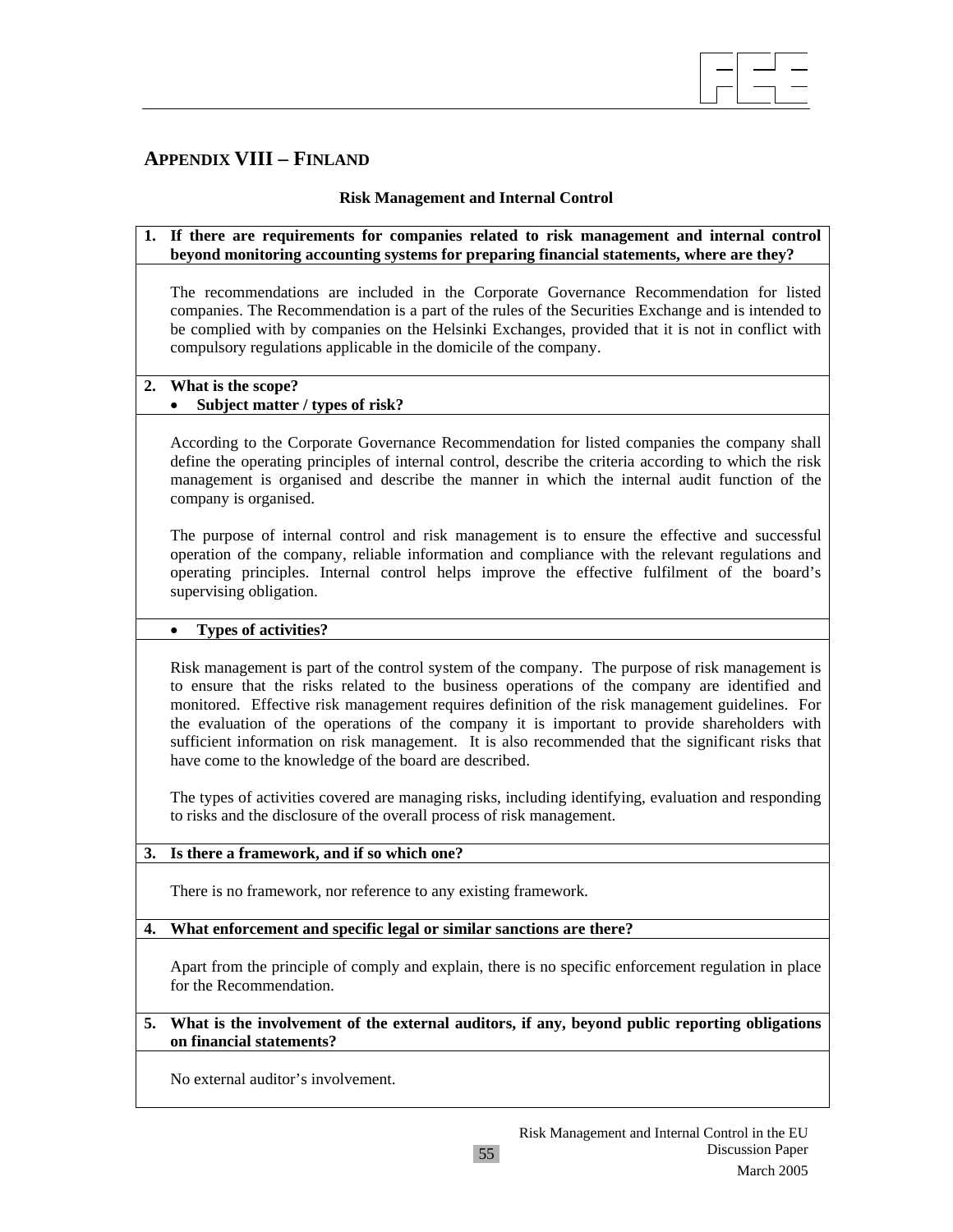

# **6. Are Member State changes under consideration?**

No changes are currently under consideration.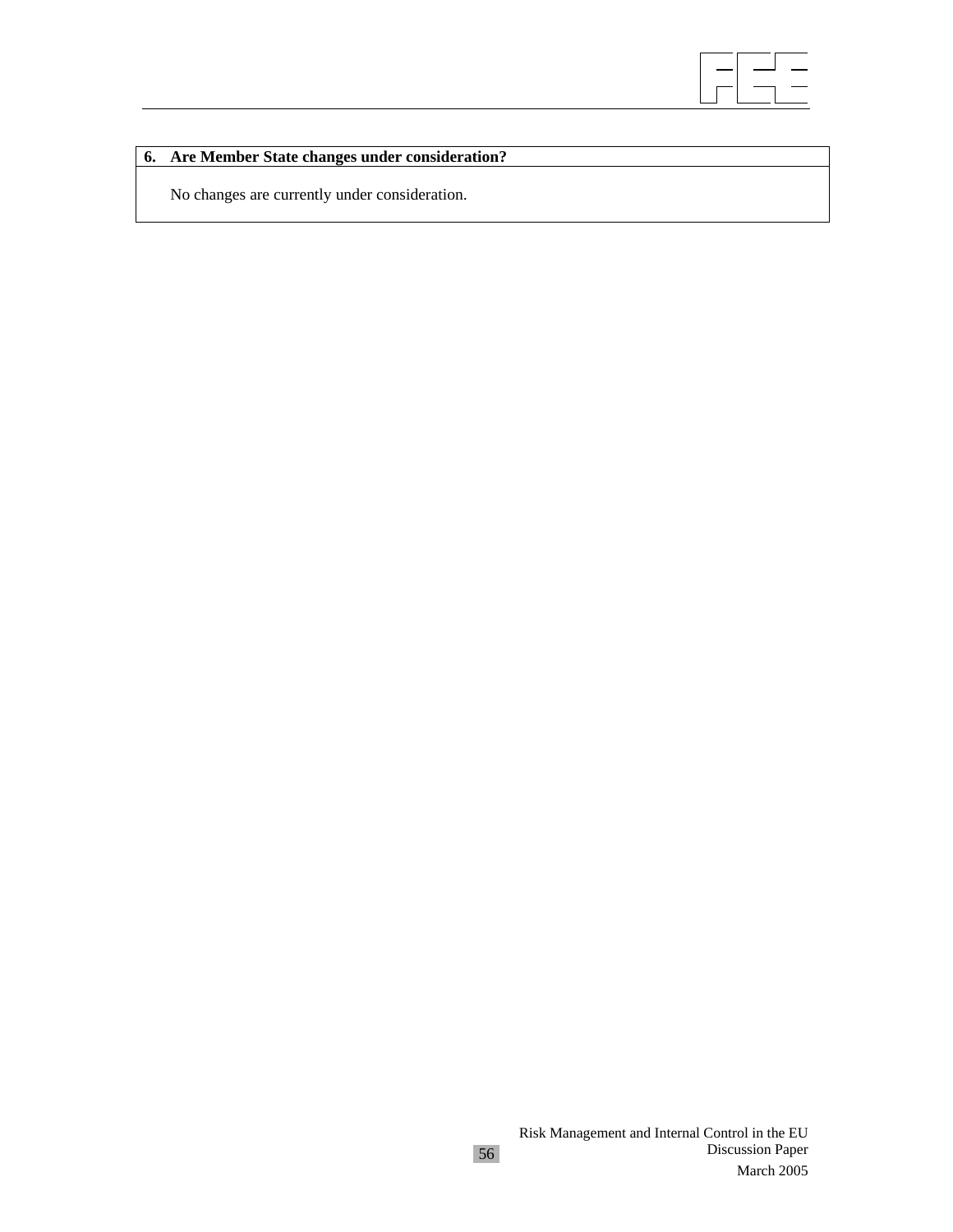

# **APPENDIX IX – FRANCE**

# **Risk Management and Internal Control**

| 1. If there are requirements for companies related to risk management and internal control<br>beyond monitoring accounting systems for preparing financial statements, where are they? |
|----------------------------------------------------------------------------------------------------------------------------------------------------------------------------------------|
| Introduced in the Code of Commerce by the "Loi de sécurité financière" of 1 August 2003 ("law on                                                                                       |

Introduced in the Code of Commerce by the "Loi de sécurité financière" of 1 August 2003 ("law on financial safeguarding"). The Code of Commerce sets the obligation for all corporations (listed or not) and other legal entities if they are listed.

### **2. What is the scope?**

# • **Subject matter / types of risk?**

The chairman of the board of directors or supervisory board, has to present an annual report to the shareholders (as an appendix to the management report of the board of directors or supervisory board) disclosing (in addition to other requirements) the internal control procedures related to financial reporting.

### • **Types of activities?**

The Chairman's report must be descriptive but does not have to be conclusive as to the effectiveness of internal control.

In a group of companies, description of procedures should relate to those in force in the consolidating entity, but not at the subsidiary level, and to those relating to the preparation of the consolidation.

The Chairman should comment on and describe procedures to "manage" the risks, but does not have to describe the risks themselves. The description of identified risks and how they are addressed is required to be given in the management report accompanying the annual financial statements.

# **3. Is there a framework, and if so which one?**

There is no framework, nor reference to any existing framework. The statutory auditors' institute only makes reference in its recommendation to the general concepts of internal control.

# **4. What enforcement and specific legal or similar sanctions are there?**

Failure to present the annual report (or inadequate information contained therein) constitutes an "irregularity" (not compliance with law) that the statutory auditors must report to the shareholders.

A civil action can always be engaged before a court by a shareholder (or investor) who could claim that not producing this report has caused him damage.

The market regulator might also engage enforcement actions when a company produces documents for filing.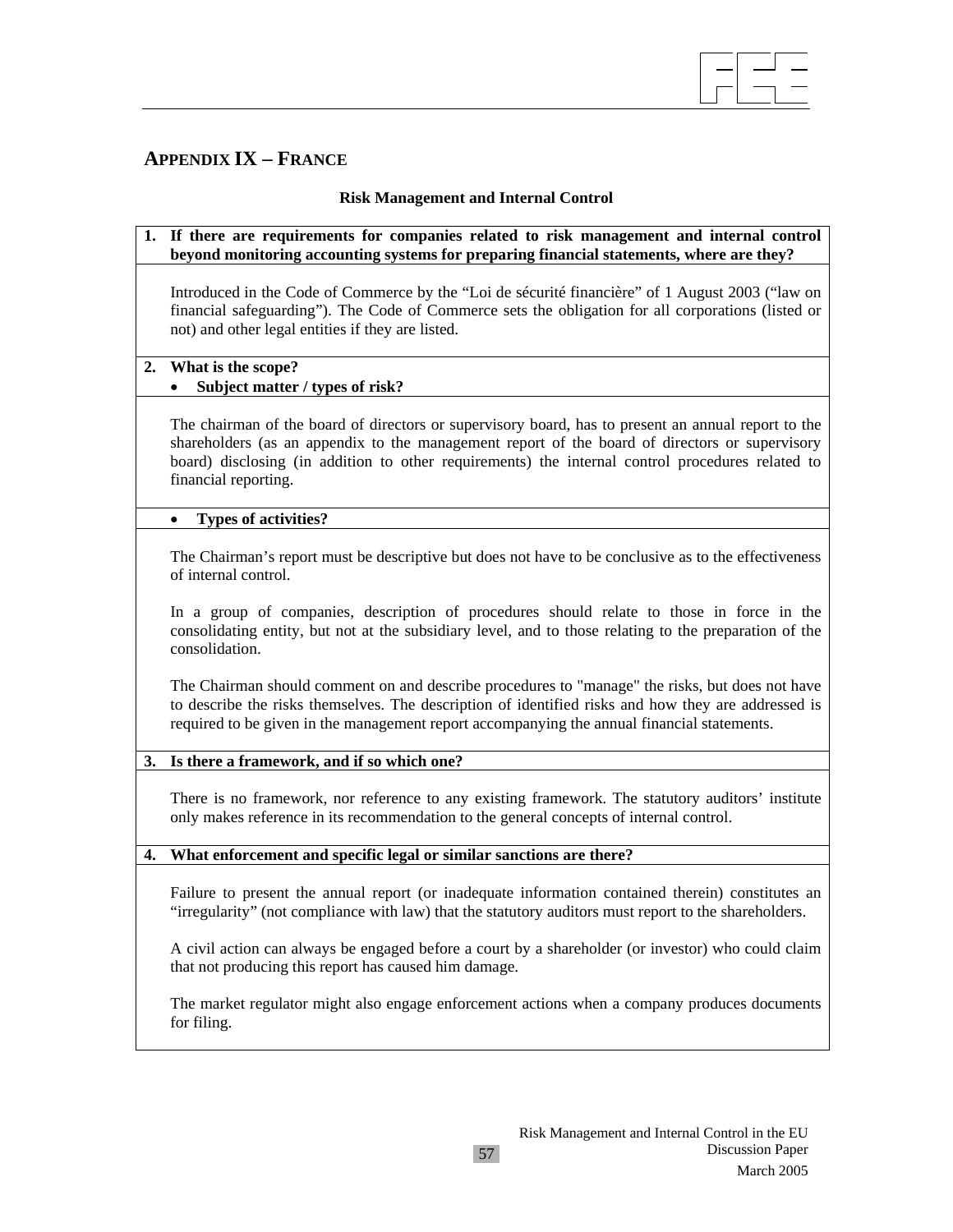

#### **5. What is the involvement of the external auditors, if any, beyond public reporting obligations on financial statements?**

Statutory auditors have to present annually a report to the shareholders (as an appendix to their report on financial statements) stating whether the information contained in the chairman's report is fairly stated, but only for that part of the report dealing with accounting procedures and systems of internal control relating to the preparation of financial statements.

#### **6. Are Member State changes under consideration?**

There is no change under consideration in the obligations set by the Code of Commerce stated in very broad terms, but changes might be introduced in their interpretation and thus in their application. Major points under discussion relate to:

- whether the chairman's report should conclude on the effectiveness of procedures and internal control measures,
- whether the chairman's report should also be descriptive of procedures and internal control measures in subsidiary companies.

Those interpretations may change also the content of the statutory auditors' report on internal control.

The AMF (the French regulator) undertook a survey of reports on risk management and internal control issued by listed companies during the last year as a result of the new requirements. The main conclusions of that survey which were made known recently in a public report indicate that for the first year the companies made good efforts to describe in their report the internal control systems and procedures in place, but that there is a great disparity in the way they have reported on the subject and on the content of the reports. The AMF's report further indicates that one of the reasons for this is the absence of a recognized internal control framework which is, on the short term, a handicap for companies to reach a conclusion on the effectiveness of internal control. As a consequence, the AMF is proposing the creation of a working group between the issuers, the auditors and the regulator to work on this subject but also propose to raise this issue at the European level as soon as practicable.

At the present time, and because of those uncertainties and possible changes, the statutory auditors' institute only released a "recommendation" (not a standard) on this subject.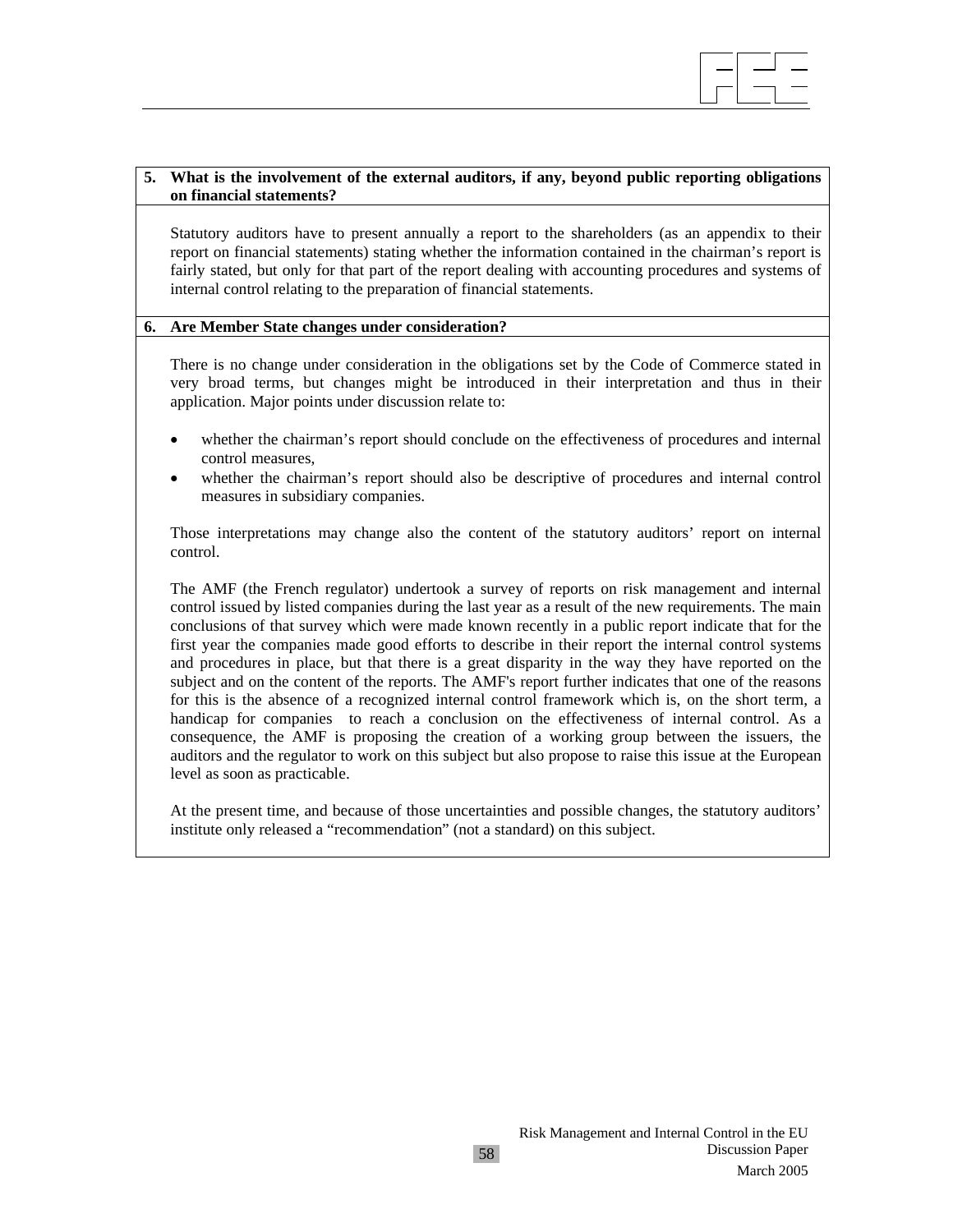

# **APPENDIX X – GERMANY**

### **Risk Management and Internal Control**

#### **1. If there are requirements for companies related to risk management and internal control beyond monitoring accounting systems for preparing financial statements, where are they?**

In the law - German Stock Corporation Act (AktG); further clarification in the German Corporate Governance Code (GCGC) , Sec. 4.1.4 for listed companies.

### **2. What is the scope?**

# • **Subject matter / types of risk?**

Pursuant to § 91(2) AktG there is an explicit legal requirement for the Management Board of a corporation to take suitable measures – in particular, by establishing a monitoring system – so that developments that may endanger an entity as a going concern are detected early (Risk Early Recognition System).

The GCGC clarifies the overall responsibility of the company to establish a risk management system. This relates to all types of risks affecting the company including financial reporting, compliance and operations.

#### • **Types of activities?**

Requirement for the Management Board to **implement a risk management system**, especially a risk early recognition system as an important part of the overall risk management of an entity. Risk management should ensure that existing risks are identified, analyzed and evaluated and that riskrelated information is systematically forwarded (communicated) to enable the responsible decisionmakers within the entity to respond to the identified risks.

The **disclosure** requirements in the German Commercial Code (HGB) – which are specified in the Institut der Wirtschaftsprüfer *(IDW) Accounting Principle 1* – include that the risks of future development be addressed in the **Management Report** (going concern risks and other risks with a material influence on the net assets, financial position and results of operations). The German Accounting Standard GAS 5 "Risk Reporting" - which is, according to § 342 (2) HGB, to be presumed to represent proper accounting principles for consolidated financial reporting - further provides:

- That individual risks and the possible consequences of such risks should be described and  $-$  if possible – quantified.
- That the risk management system including the policies, procedures and organisation should be described adequately.

There is no requirement for the entity to publish an explicit **conclusion on the effectiveness** of the risk management system. However, according to the German comply-and-explain approach, the Management Board and Supervisory Board of German listed companies are legally required to declare once a year that the German Corporate Governance Code has been and is being adhered to or which of the Code's recommendations have not been or are not being applied. The declaration must be made accessible to stockholders permanently (§ 161 AktG). As the Code states for example, that "*The Management Board ensures appropriate risk management and risk controlling in the enterprise*", a shareholder might deduce only – if at all - an implicit conclusion on effectiveness from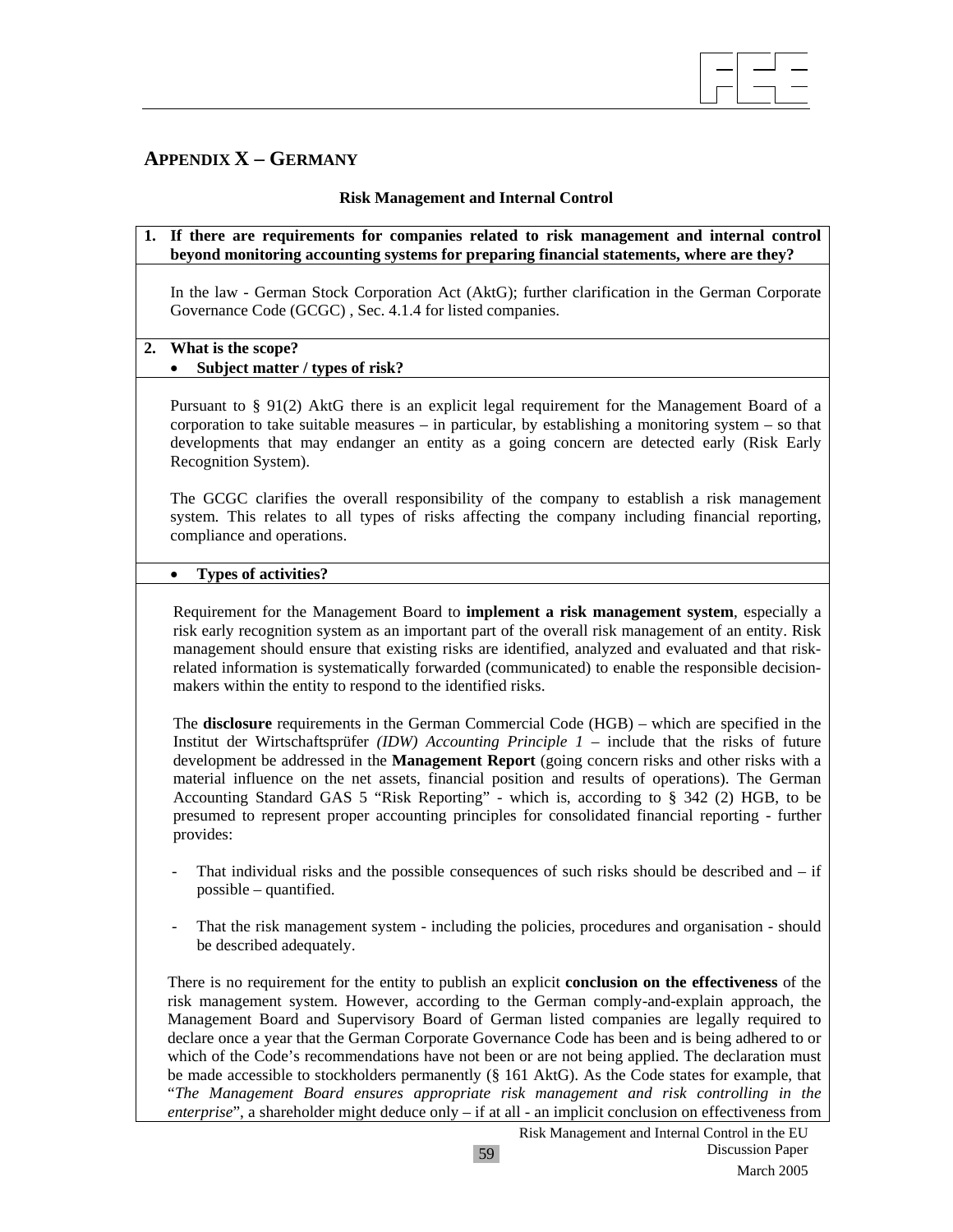

a company's declaration of compliance.

#### **3. Is there a framework, and if so which one?**

There is no legal reference to a particular framework. However, the corresponding IDW auditing standard concerning the audit of internal control systems is based on COSO I.

#### **4. What enforcement and specific legal or similar sanctions are there?**

Legal provision for liability of the Management Board for damages to the entity. Possibility of misdemeanour ["Ordnungswidrigkeit"] if an insufficient risk early recognition system leads to incomplete or incorrect disclosures in the Management Report.

#### **5. What is the involvement of the external auditors, if any, beyond public reporting obligations on financial statements?**

The scope of external auditor's involvement comprises – in addition to the assessment of the compliance of the bookkeeping system – the description of risks in the Management Report and for listed companies the Risk Early Recognition System as part of the Risk Management System as specified below:

- According to German law (§ 316ff. HGB), the Management Report is also subject to the financial statements audit. The statutory auditor should assess whether the Management Report is consistent with the financial statements and with knowledge obtained by the auditor during the audit, and whether the Management Report as a whole provides a suitable understanding of the position of the enterprise. This includes the assessment whether the risks of future development have been suitably presented.
- For listed stock corporations there is a legal requirement to include the Risk Early Recognition System in the audit of the financial statements and to report thereon in a separate section of the long-form audit report which is addressed primarily to the Supervisory Board (not to the public) to support its governance function. Deficiencies in the measures taken by the Management Board have – as such – no effect on the (short-form) auditor's report. According to  $\S 317 (4)$ HGB the auditor has to assess whether the Management Board has taken the measures required by law in suitable form and whether the required monitoring system established in accordance therewith is capable of carrying out its functions. These requirements are specified in *IDW Auditing Standard 340*.

#### **6. Are Member State changes under consideration?**

The requirements of the EU accounting Directives with respect to financial instruments (inclusion of financial risk management objectives and policies in the annual report) have recently been implemented in German Commercial law. No further changes are currently under consideration.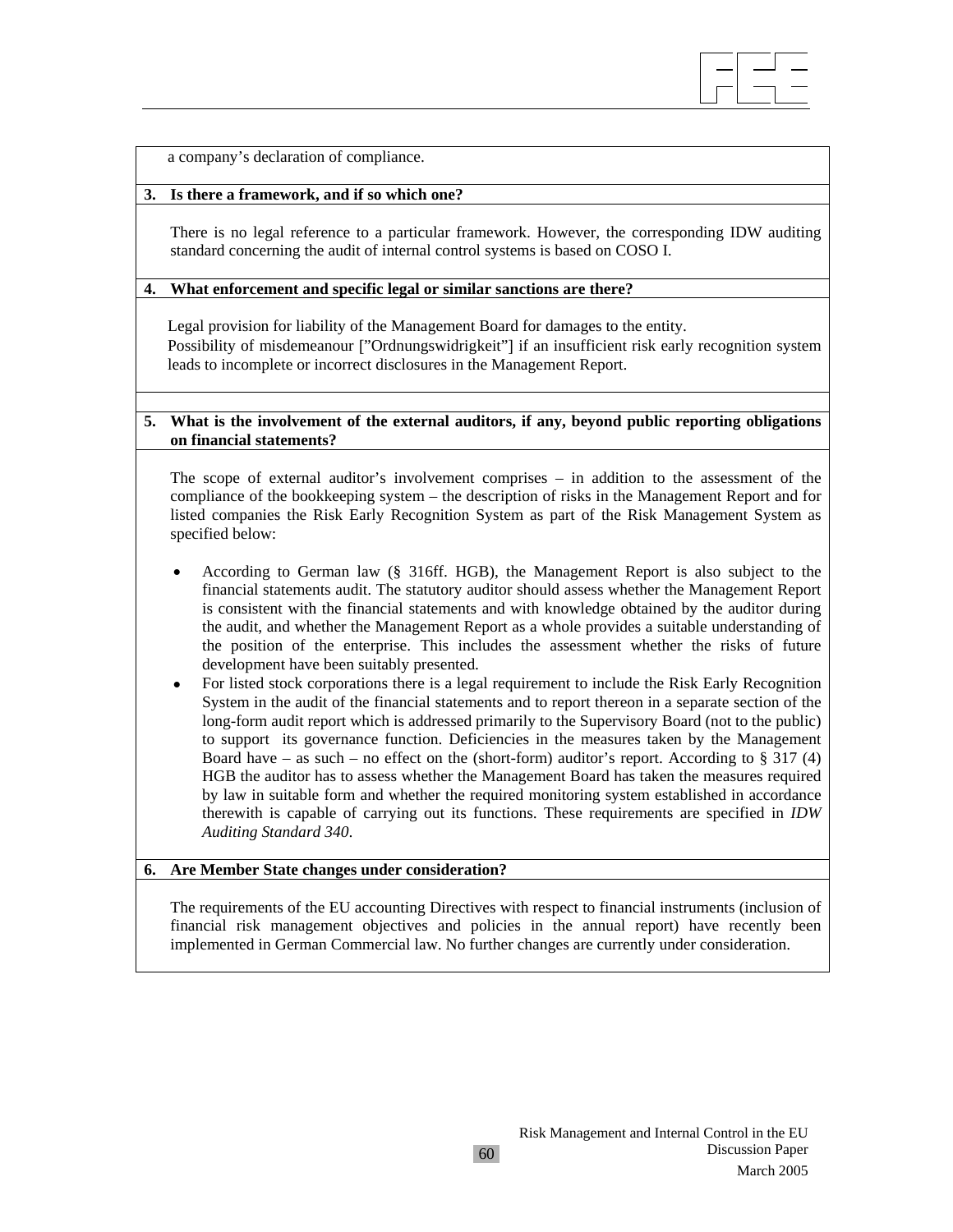

# **APPENDIX XI – GREECE**

# **Risk Management and Internal Control**

### **1. If there are requirements for companies related to risk management and internal control beyond monitoring accounting systems for preparing financial statements, where are they?**

In law number 3016/2002 on Corporate Governance, articles 6, 7 and 8.

# **2. What is the scope?**

# • **Subject matter / types of risk?**

All listed companies must have organized an independent internal control system, supervised by non executive members of their board of directors.

The types of risks covered relate to financial reporting.

### • **Types of activities?**

See above in 2.

The types of activities covered are managing risks, including identifying, evaluating and responding to risks.

#### **3. Is there a framework, and if so which one?**

There is no framework, nor reference to any existing framework.

# **4. What enforcement and specific legal or similar sanctions are there?**

There are no specific legal sanctions.

### **5. What is the involvement of the external auditors, if any, beyond public reporting obligations on financial statements?**

In the legislation regarding the auditors and the auditing profession it is mentioned that the auditor investigates whether there is an internal control system, adequately operating, according to the Presidential Decree 226/1993 article 16.2a.

# **6. Are Member State changes under consideration?**

No changes are currently under consideration.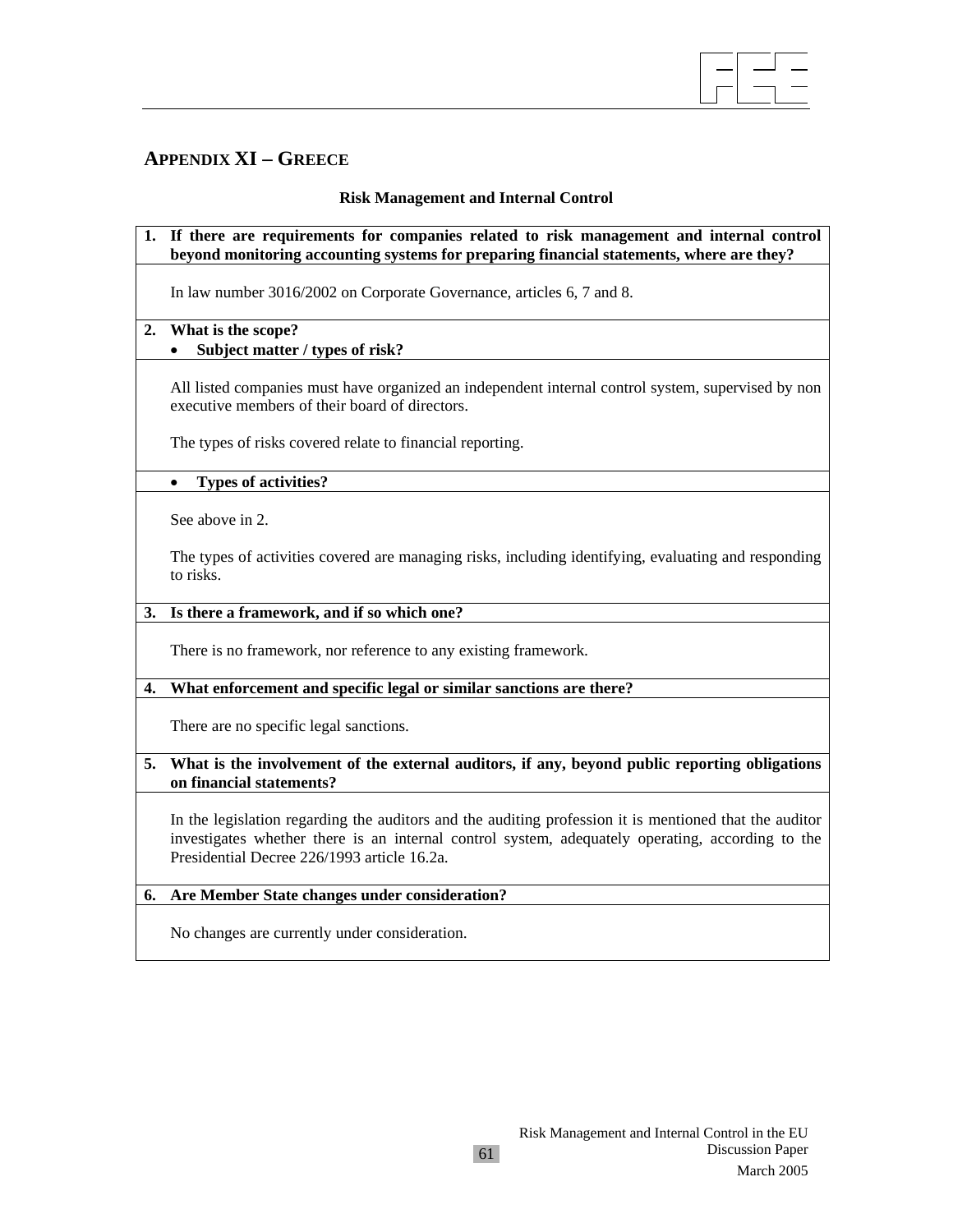

# **APPENDIX XII – HUNGARY**

# **Risk Management and Internal Control**

### **1. If there are requirements for companies related to risk management and internal control beyond monitoring accounting systems for preparing financial statements, where are they?**

In February 2004 the Budapest Stock Exchange issued its Corporate Governance Recommendations. Compliance with the recommendations is recommended but not mandatory for companies listed on the stock exchange.

Listed companies, however, will be required to publish a declaration on their corporate governance practices, comparing those to the Recommendations. Companies listed in category A will be required to make the declaration for their 2004 business year for the first time. For category B companies the first declaration is due after their 2005 business year.

### **2. What is the scope?**  • **Subject matter / types of risk?**

The board of directors shall ensure the integrity of financial and accounting reports and define guidelines for ensuring transparency of operations and for disclosure of corporate information.

The board of directors shall disclose the risk management guidelines ensuring that all risks of essential internal and external operations, financial and legal compliance and other risks are evaluated and managed adequately by a stable internal mechanism. The disclosure shall include the review of adopted risk management policy and main areas of risk management. It is the Board of Director's responsibility to provide information to shareholders, at least once a year in the annual report, on the risk factors relevant to the Company's operations and business activities."

Based on the above, the risks covered are financial reporting, compliance and operations.

# • **Types of activities?**

The board of directors is responsible for defining risk management guidelines to ensure that risk factors are identified and that internal control mechanisms are in place to manage (identify and evaluate) those risks.

The board shall also ensure that management sets up a system of internal controls which ensures that the company's objectives are met.

An independent internal audit group shall be established which reports to either the board of directors or to the supervisory board on areas of risk management, internal control and corporate governance.

The audit committee supervises effectiveness of risk management, of the operations of the system of internal controls and of the activities of internal audit.

The board shall disclose its risk management policies (overall process only).

#### **3. Is there a framework, and if so which one?**

There is no framework, nor reference to any existing framework.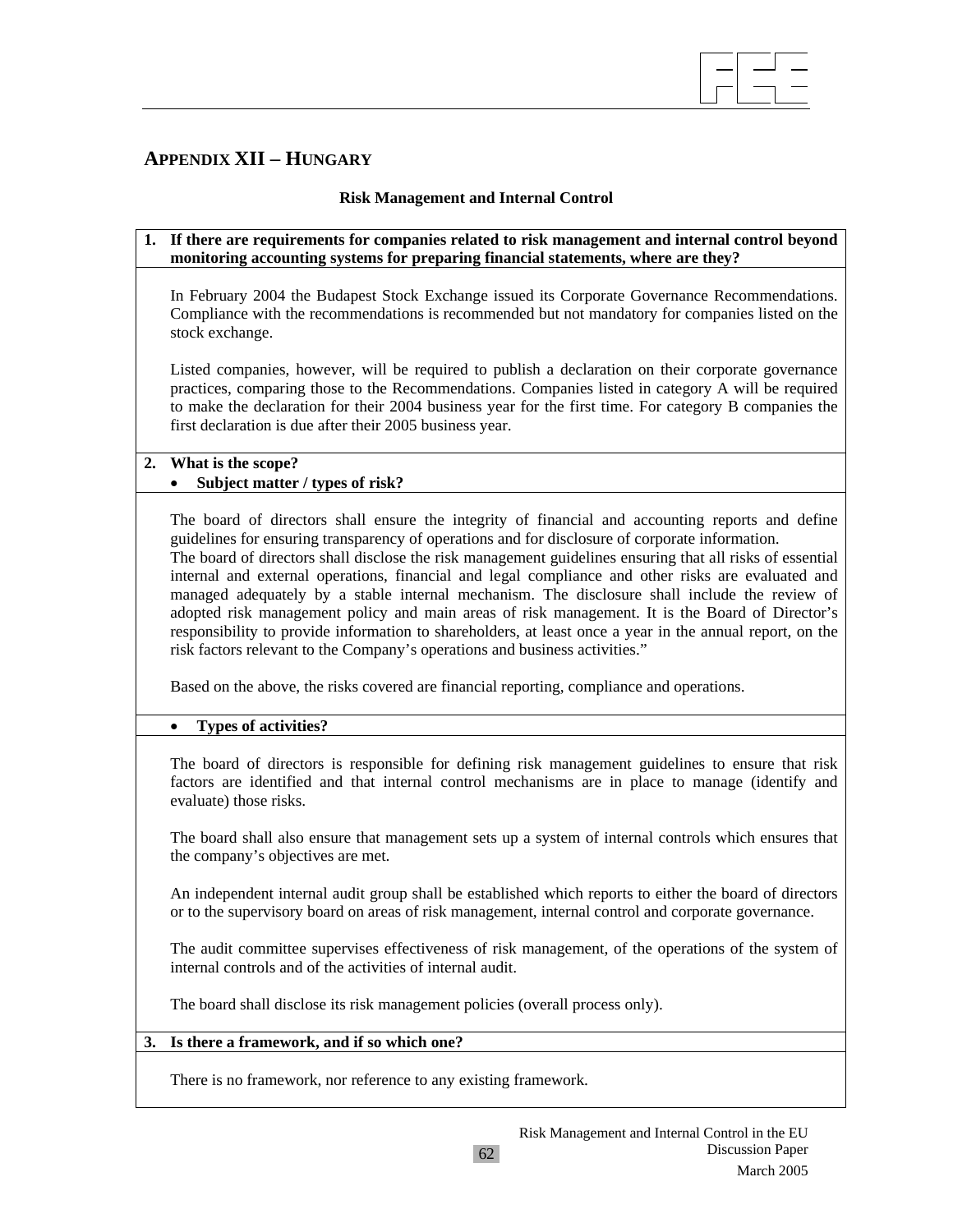

### **4. What enforcement and specific legal or similar sanctions are there?**

Companies will have to apply the 'comply or explain' principle with respect to the issues covered by the Corporate Governance Recommendations.

There is no specific enforcement regulation in place for the Code.

#### **5. What is the involvement of the external auditors, if any, beyond public reporting obligations on financial statements?**

No external auditor's involvement.

#### **6. Are Member State changes under consideration?**

No changes are currently under consideration.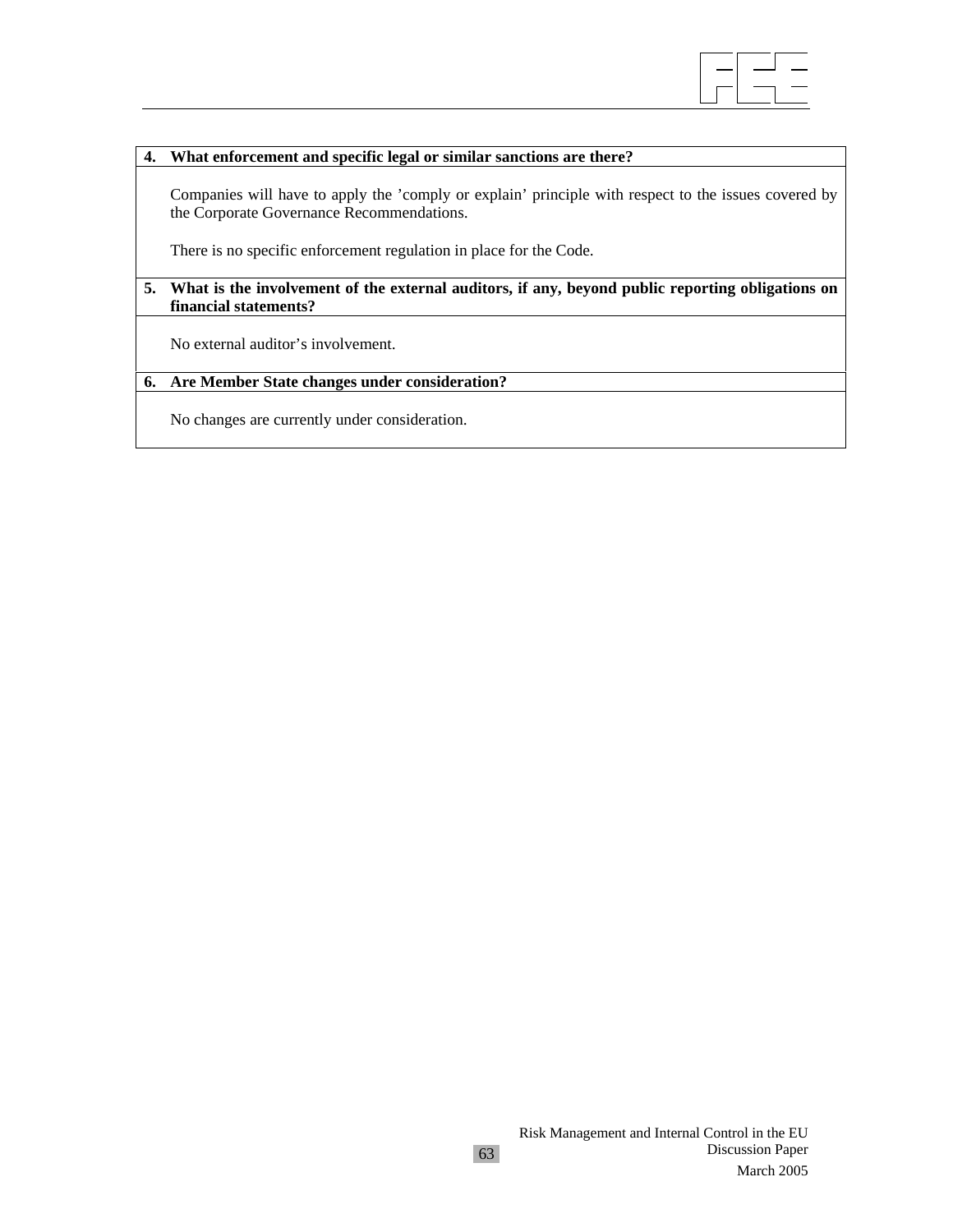

# **APPENDIX XIII – IRELAND**

# **Risk Management and Internal Control**

### **1. If there are requirements for companies related to risk management and internal control beyond monitoring accounting systems for preparing financial statements, where are they?**

Listed companies – Combined Code on Corporate Governance ("Code")

Listed companies and private companies - with the exception of a private limited liability company whose balance sheet total does not exceed  $\epsilon$ 7.618 million and whose turnover does not exceed €15.237 million (two of the three criteria used in determining medium-sized companies). Section 205E, Companies Act, 1990 ("1990 Act") – Not yet in force, see 6 below.

# **2. What is the scope?**

# • **Subject matter / types of risk?**

Code – System of internal controls.

1990 Act:

- Policies in relation to compliance with obligations under law.
- Internal financial and other procedures in place to secure this compliance.

• **Types of activities?** 

Code - The Code's main principle in relation to internal control states

"The board should, at least annually, conduct a review of the effectiveness of the group's system of internal controls and should report to shareholders that they have done so."

1990 Act **-** A directors' compliance statement, approved by the Board and to be reviewed at least triennially, shall specify:

- The company's policies in relation to compliance with its obligations under the Companies Acts, tax law, and "…any other enactments…that may materially affect the company's financial statements."
- The internal financial and other procedures in place to secure such compliance.
- The arrangements for implementing and reviewing the effectiveness of such policies and procedures.

A further statement must be included in the Directors' Report annually:

- Acknowledging directors' responsibility for securing the company's compliance with its relevant obligations,
- Confirming that the company has internal financial and other procedures in place that are designed to secure compliance there with or, if not, why, and
- Confirming that the directors have reviewed the effectiveness of the procedures referred to above during the financial year, and, if not, why.
- Specifying whether, based on the foregoing procedures and their review of them, the directors are of the opinion "that they used all reasonable endeavours to secure the company's compliance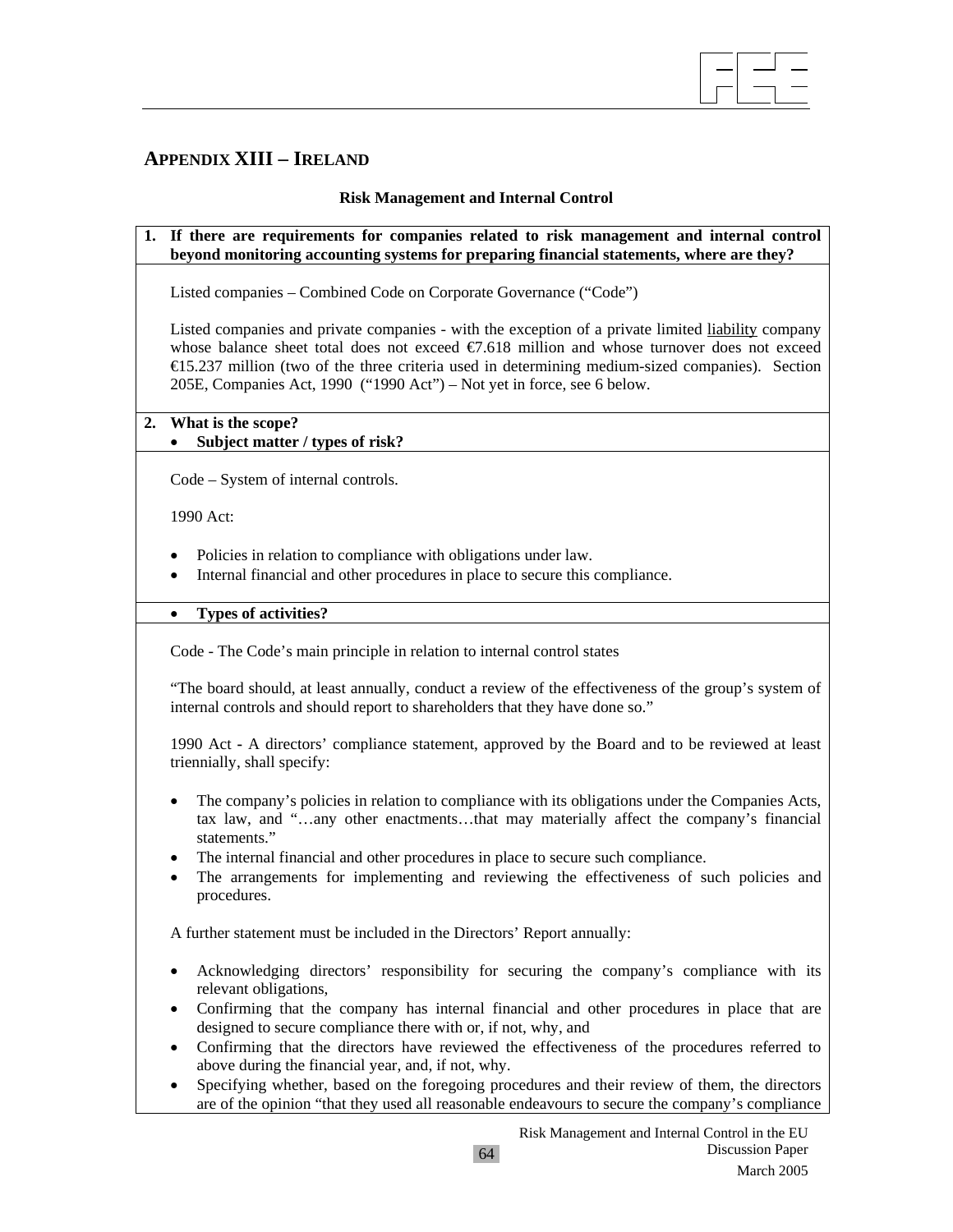

with its relevant obligations in the financial year to which the annual report relates". If not, the statement must give the reasons.

• The overall process and risk management is discussed within the Compliance Policy Statement which must be reviewed at least every three years and, if then necessary, revised.

### **3. Is there a framework, and if so which one?**

Code **–** Internal Control: Guidance for Directors on the Combined Code ("Turnbull")

1990 Act **–** No reference to a framework. However, the Act clarifies that procedures are considered to be designed so as to secure compliance and to be effective if they provide reasonable assurance of compliance in all material respects.

#### **4. What enforcement and specific legal or similar sanctions are there?**

Code **–** Non-compliance can be enquired into by the Irish Stock Exchange

1990 Act **–** Non-compliance can be investigated by the Director of Corporate Enforcement

### **5. What is the involvement of the external auditors, if any, beyond public reporting obligations on financial statements?**

Code **-** The APB Bulletin 'The Combined Code: requirements of auditors under the Listing Rules of the Irish Stock Exchange', revised in December 2004, states that the objective of the external auditors' review is to assess whether the company's summary of the process the board has adopted in reviewing the effectiveness of the system of internal control, is both supported by the documentation prepared by or for the directors and appropriately reflects that process.

1990 Act - The auditors are required by Section 205 F, Companies Act, 1990 to review both directors' compliance statements referred to above and

"…to determine whether, in the auditor's opinion, each statement is fair and reasonable having regard to information obtained by the auditor, or by an affiliate of the auditor within the meaning of section 205D, in the course of and by virtue of having carried out audit work, audit-related work or non-audit work for the company.".

The review report issued by the external auditor is a public report.

# **6. Are Member State changes under consideration?**

#### **Directors**

Revised guidance on the ramifications of these statutory obligations has been developed by a group organised by the Director of Corporate Enforcement and issued under the title "Guidance on the Obligation of Company Directors to Prepare Compliance Policy and Annual Compliance Statements under the Companies (Auditing and Accounting) Act 2003"

The Director of Corporate Enforcement has indicated that the relevant sections of the 2003 Act are likely to be brought into force (his recommendation which is subject to Ministerial decision) for accounting periods commencing on or after 1 July 2005. The related statutory requirements covering auditors reporting on those compliance statements and corporate governance matters, such as establishment of audit committees, are likely to be brought into force at the same time.

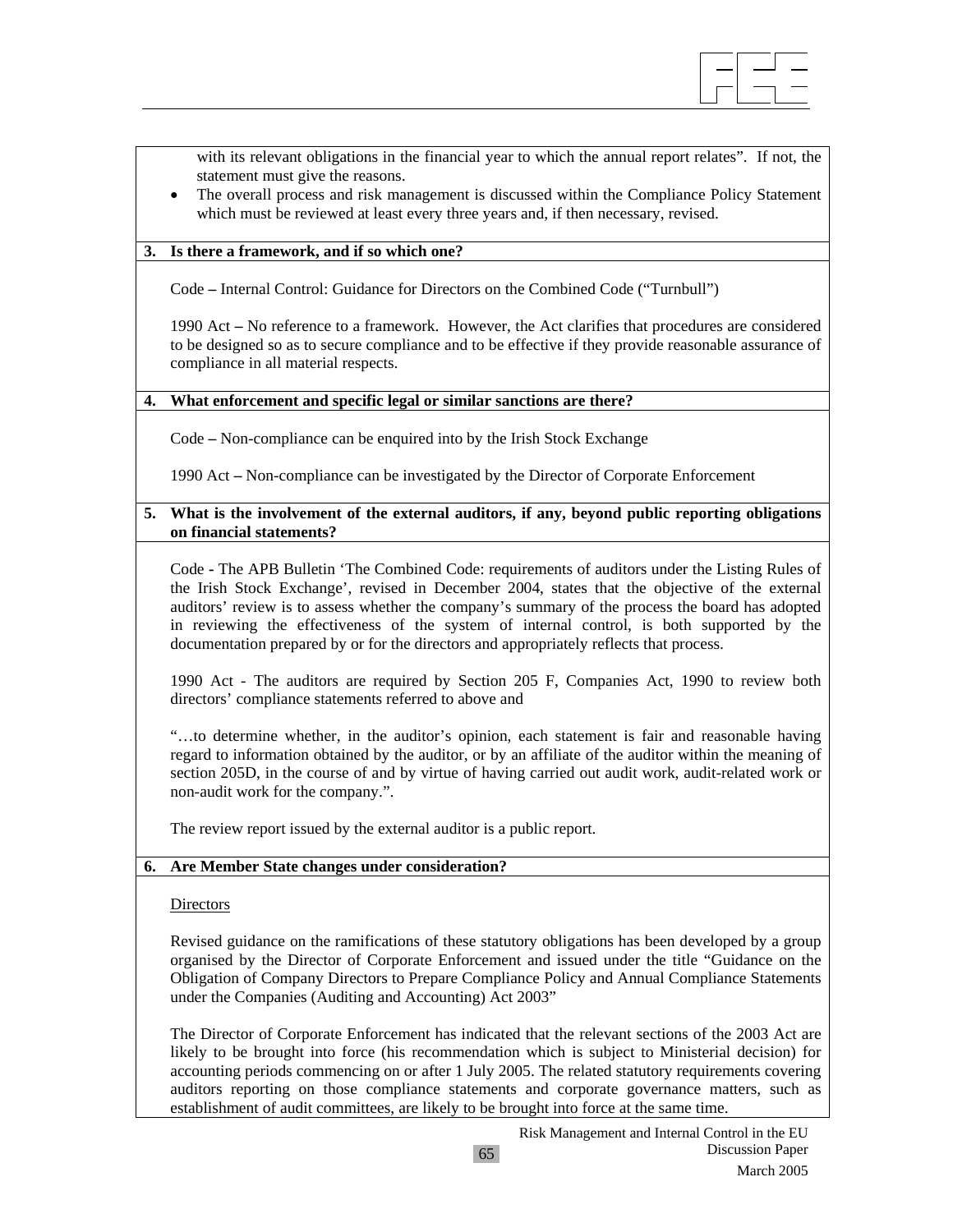

# **Auditors**

Auditors of companies subject to these statutory provisions must undertake an annual review of the Compliance Policy Statement and the Annual Compliance Statement. A proposed Bulletin giving guidance on how auditors would carry out the review of both compliance statements has been prepared by the Auditing Practices Board in conjunction with the Consultative Committee of Accountancy Bodies – Ireland and the Office of the Director of Corporate Enforcement. Finalisation and publication of this guidance must await movement/decision on the "directors' guidance" referred to above.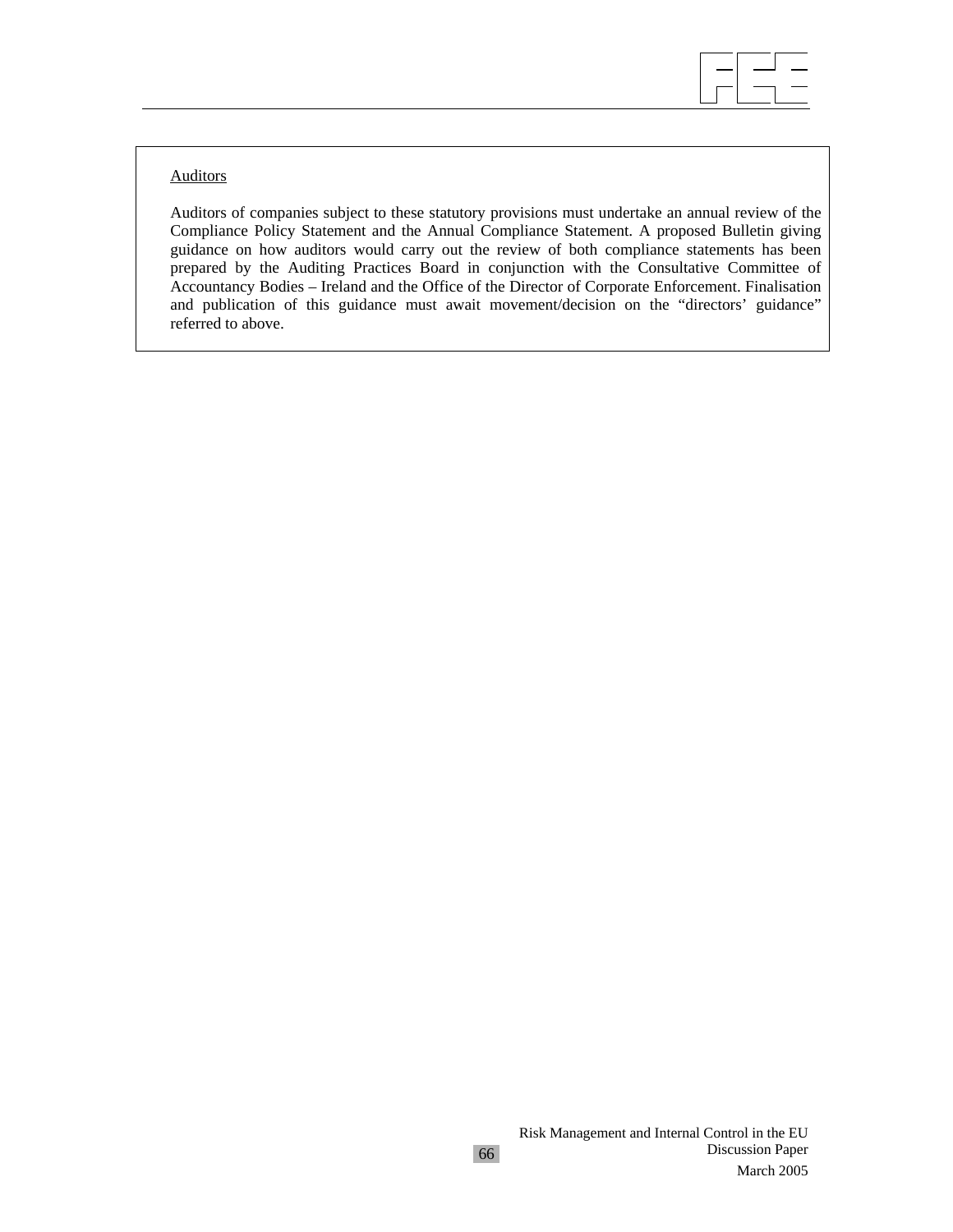

# **APPENDIX XIV – ITALY**

# **Risk Management and Internal Control**

### **1. If there are requirements for companies related to risk management and internal control beyond monitoring accounting systems for preparing financial statements, where are they?**

The Corporate Governance Code was issued in October 1999 by Borsa Italiana SPA and is also known as the "Preda Code". It was revised in 2002. The code is voluntary for listed Companies.

In 2001, some fundamental corporate governance rules of the "Preda Code" became compulsory for companies listed in the "S.T.A.R. segment" (Segmento Titoli Alti Requisiti – high qualified security segment).

### **2. What is the scope?**

# • **Subject matter / types of risk?**

In the "Preda Code" there is a general reference to risk management and internal control in articles 9.1 and 9.2 (internal control):

"The internal control system is the set of processes serving to monitor the efficiency of the company's operations, the reliability of financial information, compliance with laws and regulations, and the safeguarding of the company's assets.

The board of directors is responsible for the internal control system; it shall lay down the guidelines for the system, periodically check that it is adequate and working properly, and verify that the main risks facing the company are identified and managed appropriately."

#### • **Types of activities?**

In the "Preda Code" there is a general reference to the activities which must be carried out by the Board of Directors in articles 9.3 and 9.4 (internal control):

"The managing directors:

• Shall identify the main risks the company is exposed to and submit them to the board of directors for its examination;

• They shall implement the guidelines laid down by the board of directors for the planning, operation and monitoring of the internal control system and;

• Shall assign one or more persons to be in charge of the internal control system and provide them with appropriate resources.

The persons assigned to be in charge of the internal control system:

Shall not be placed hierarchically under a person responsible for operations and;

• Shall report on their activity to the managing directors and to the internal control committee (provided for in Article 10 of the Preda Code) and the members of the board of auditors (Collegio Sindacale)".

The internal control committee is the formally constituted body able to make autonomous and independent assessments vis-à-vis both:

- The managing directors, for issues concerning the safeguarding of the company's integrity, and;
- The auditing firm, for the results set out in the auditors' report and their letter of suggestions.

This explains the composition of the committee, which must be made up of a majority of independent directors and, where the company is controlled by another listed company, exclusively of independent directors.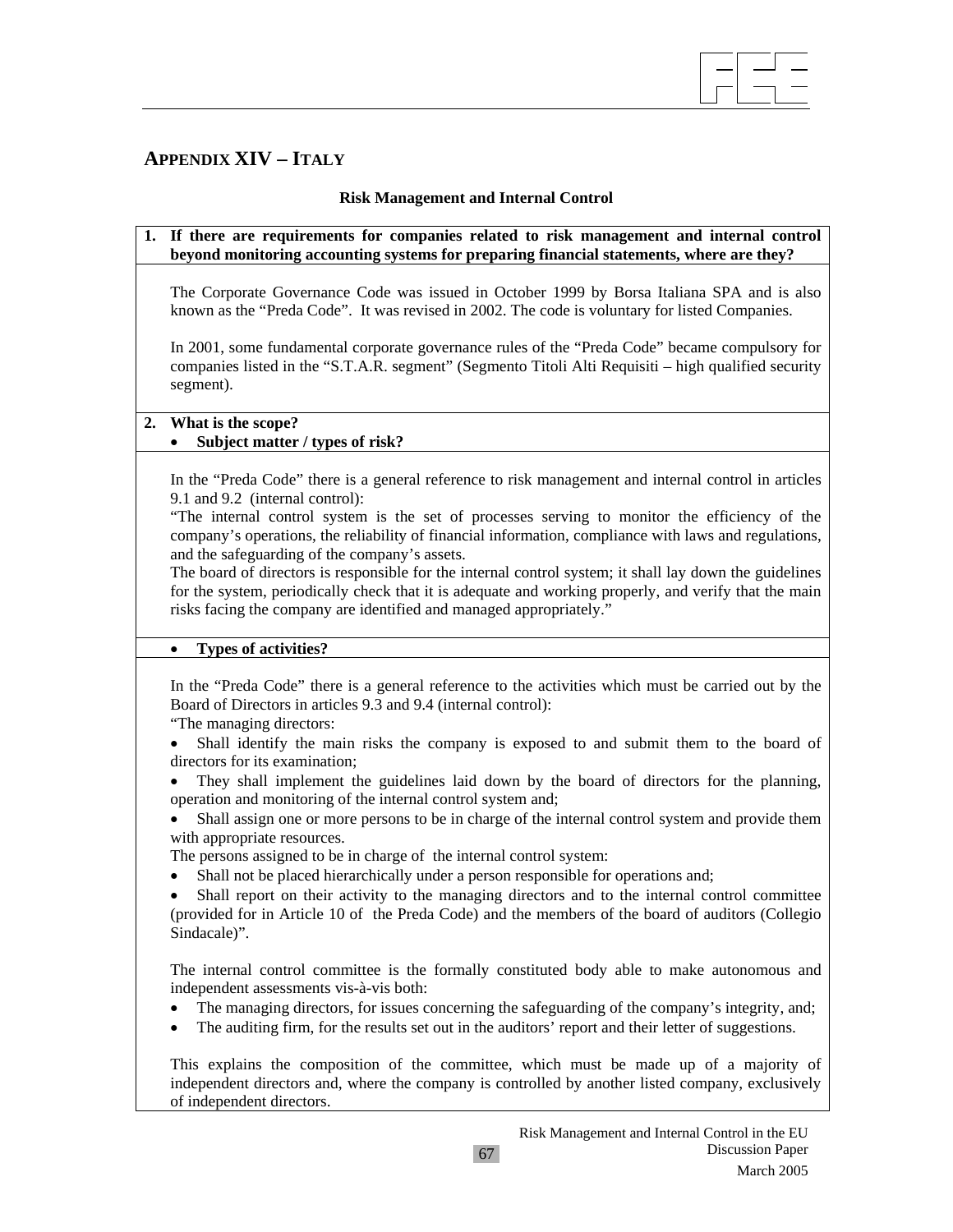

Consistently with the functions of the committee, provision is also made for the chairman of the board of statutory auditors (Collegio Sindacale) or another auditor appointed by the same to participate in its meetings in representation of the control body provided for in the bylaws.

The managing directors may also participate in the internal control committee since they are empowered to intervene in the matters examined and to identify adequate measures to tackle potentially critical situations.

The list of the committee's tasks is not exhaustive since the board of directors may decide, in the light of the company's nature and the particular types of risk incurred in its entrepreneurial activity (consider banks and insurance companies), to entrust other tasks to the committee.

For listed companies, the board of statutory auditors (Collegio Sindacale) is in general terms required to oversee the following:

The adequacy of the corporate structure for matters falling within its scope of responsibilities, such as the systems of internal control, the accounting system, and the reliability of these systems to properly record and reflect transactions in the accounting system.

The separation of the audit of accounts function was accompanied by the attribution to the Board of a more strategic and qualified function – that of assessing the general adequacy of the internal structure and accounting system to reflect the companies' acts, facts and assets. However, there is no direct reference to risk management.

Based on the above, the types of activities covered are managing of risks, including identifying, evaluating and responding to risks.

#### **3. Is there a framework, and if so which one?**

There is no framework, nor reference to any existing framework.

#### **4. What enforcement and specific legal or similar sanctions are there?**

There are no specific legal sanctions.

#### **5. What is the involvement of the external auditors, if any, beyond public reporting obligations on financial statements?**

There is no external auditor's involvement. External auditor for listed companies is an independent external audit firm registered on the special roll of the Italian regulator CONSOB which is involved in the audit of accounts of listed companies.

#### **6. Are Member State changes under consideration?**

No changes are currently under consideration.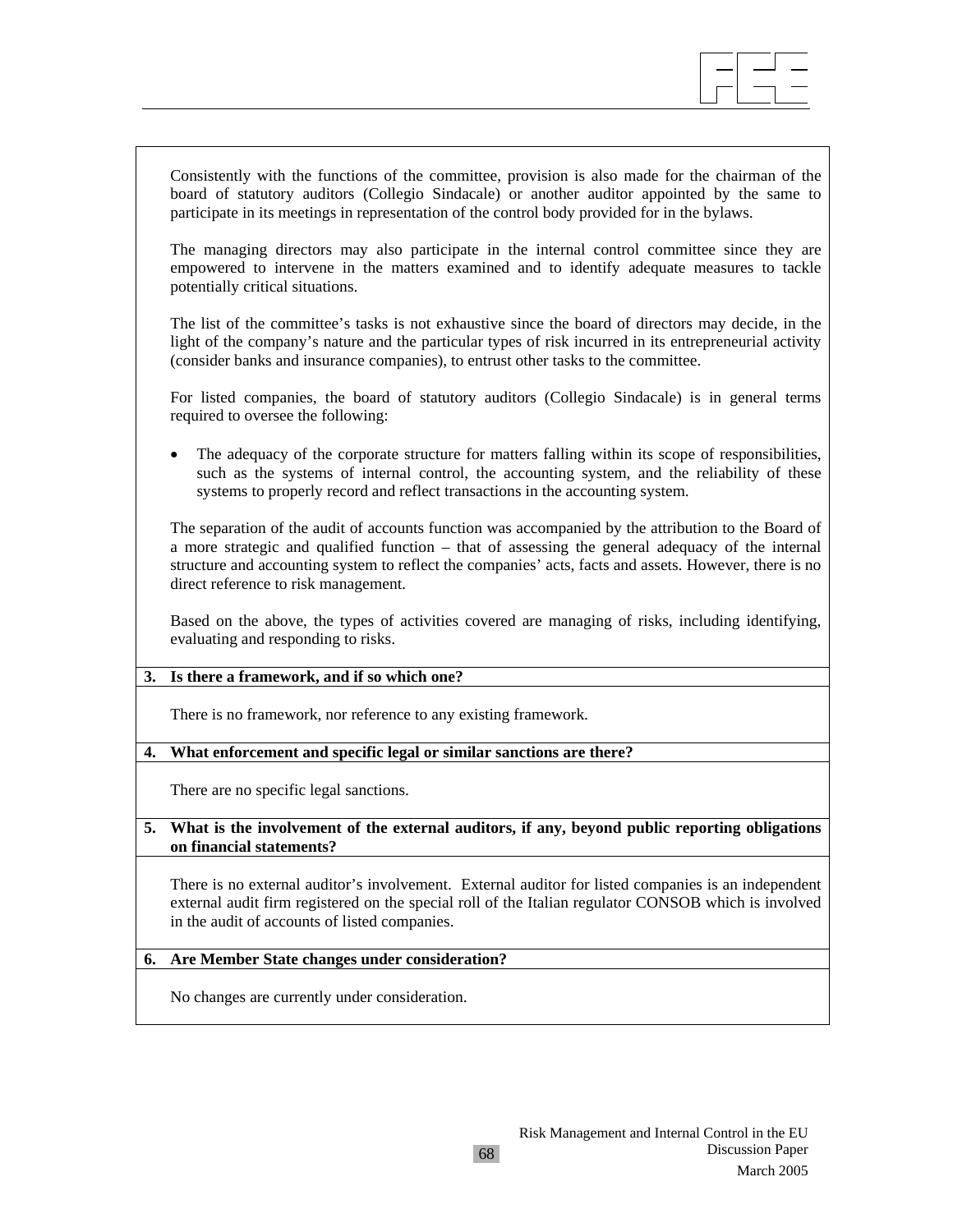

# **APPENDIX XV – THE NETHERLANDS**

#### **Risk Management and Internal Control**

**1. If there are requirements for companies related to risk management and internal control beyond monitoring accounting systems for preparing financial statements, where are they?** 

Within the Corporate Governance Code.

# **2. What is the scope?**

# • **Subject matter / types of risk?**

The company shall have an internal risk management and control system that is suitable for the company. It shall, in any event, employ as instruments of the internal risk management and control system:

- (a) Risk analyses of the operational and financial objectives of the company;
- (b) A code of conduct which should, in any event, be published on the company's website;
- (c) Guides for the layout of the financial reports and the procedures to be followed in drawing up the reports; and
- (d) A system of monitoring and reporting.

The types of risks covered are financial reporting, operations and also implicitly compliance with laws and regulations as this is a management responsibility.

#### • **Types of activities?**

The management board shall declare in the annual report that the internal risk management and control systems are adequate and effective and shall provide clear substantiation of this. In the annual report, the management board shall report on the operation of the internal risk management and control system during the year under review. In doing so, it shall describe any significant changes that have been made and any major improvements that are planned, and shall confirm that they have been discussed with the audit committee and the supervisory board. The management board shall, in the annual report, set out the sensitivity of the results of the company to external factors and variables.

Based on the above, the types of activities covered are managing of risks, including identifying, evaluating and responding to risks as well as internal conclusion on effectiveness; disclosure of the overall process of risk management and external effectiveness conclusions.

#### **3. Is there a framework, and if so which one?**

COSO is indicated as a suitable framework, other frameworks would be possible as well.

### **4. What enforcement and specific legal or similar sanctions are there?**

Companies should comply or explain.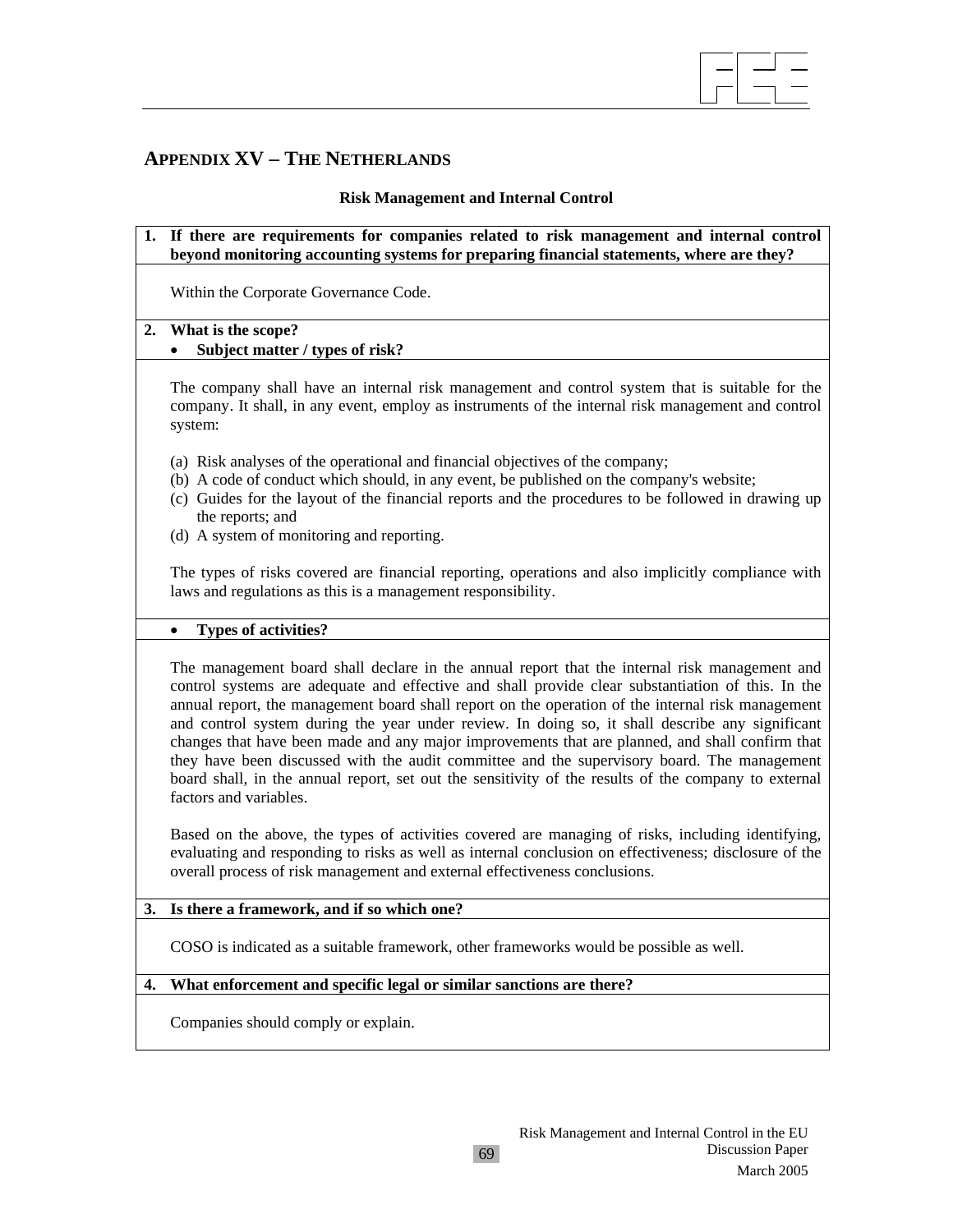

### **5. What is the involvement of the external auditors, if any, beyond public reporting obligations on financial statements?**

No external auditor's involvement required except for reporting on internal control to the audit committee and the supervisory board included in the management letter.

### **6. Are Member State changes under consideration?**

No changes are currently under consideration.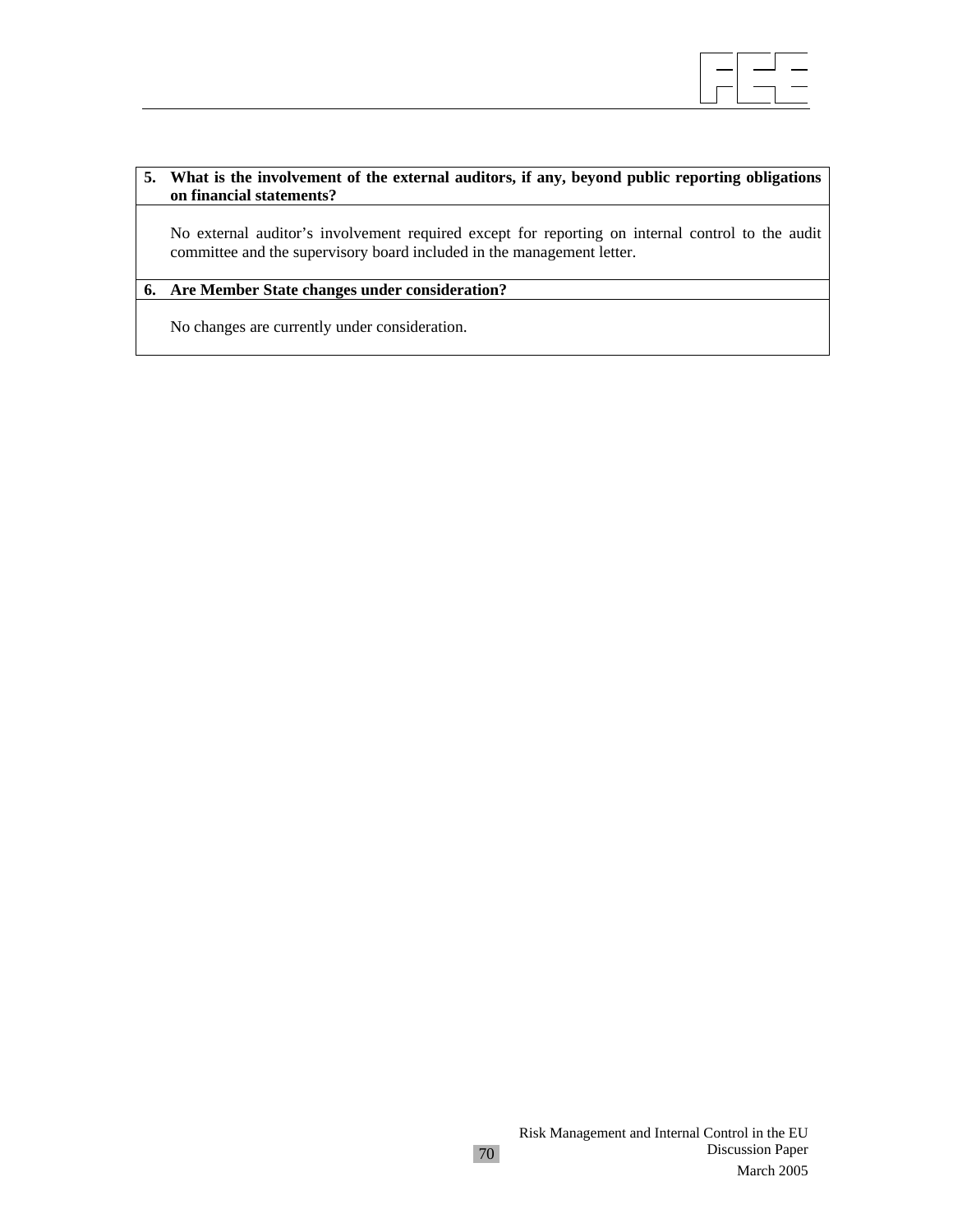

# **APPENDIX XVI- NORWAY**

# **Risk Management and Internal Control**

|    | 1. If there are requirements for companies related to risk management and internal control<br>beyond monitoring accounting systems for preparing financial statements, where are they?                                                                              |
|----|---------------------------------------------------------------------------------------------------------------------------------------------------------------------------------------------------------------------------------------------------------------------|
|    | In the Norwegian Code of Practice for Corporate Governance which was issued on 7 December<br>2004. Listed companies are expected to apply the Code of Practice with effect from the 2005<br>financial year.                                                         |
| 2. | What is the scope?<br>Subject matter / types of risk?                                                                                                                                                                                                               |
|    | The Code of Practice clarifies the responsibilities of the board of directors in respect of internal<br>control. A listed company's internal control arrangements must at the very least address the<br>organisation and implementation of its financial reporting. |
|    | <b>Types of Activities?</b><br>$\bullet$                                                                                                                                                                                                                            |
|    | The board of directors of a listed company must ensure that the company has good internal control<br>in accordance with the regulations that apply to its activities, including the company's own corporate<br>values and ethical guidelines.                       |
|    | The board of directors of a listed company should provide information in the Corporate Governance<br>Statement on how the company's internal control procedures are organised.                                                                                      |
| 3. | Is there a framework, and if so which one?                                                                                                                                                                                                                          |
|    | There is no framework, nor reference to any existing framework.                                                                                                                                                                                                     |
| 4. | What enforcement and specific legal or similar sanctions are there?                                                                                                                                                                                                 |
|    | Adherence to the Code of Practice is based on the "comply or explain" principle whereby listed<br>companies will be expected to either comply with the Code of Practice or explain why they have<br>chosen an alternative approach.                                 |
|    | There is no specific enforcement regulation in place for the Code.                                                                                                                                                                                                  |
| 5. | What is the involvement of the external auditors, if any, beyond public reporting obligations<br>on financial statements?                                                                                                                                           |
|    | No external auditor's involvement.                                                                                                                                                                                                                                  |
| 6. | Are national changes under consideration?                                                                                                                                                                                                                           |
|    | No changes are currently under consideration.                                                                                                                                                                                                                       |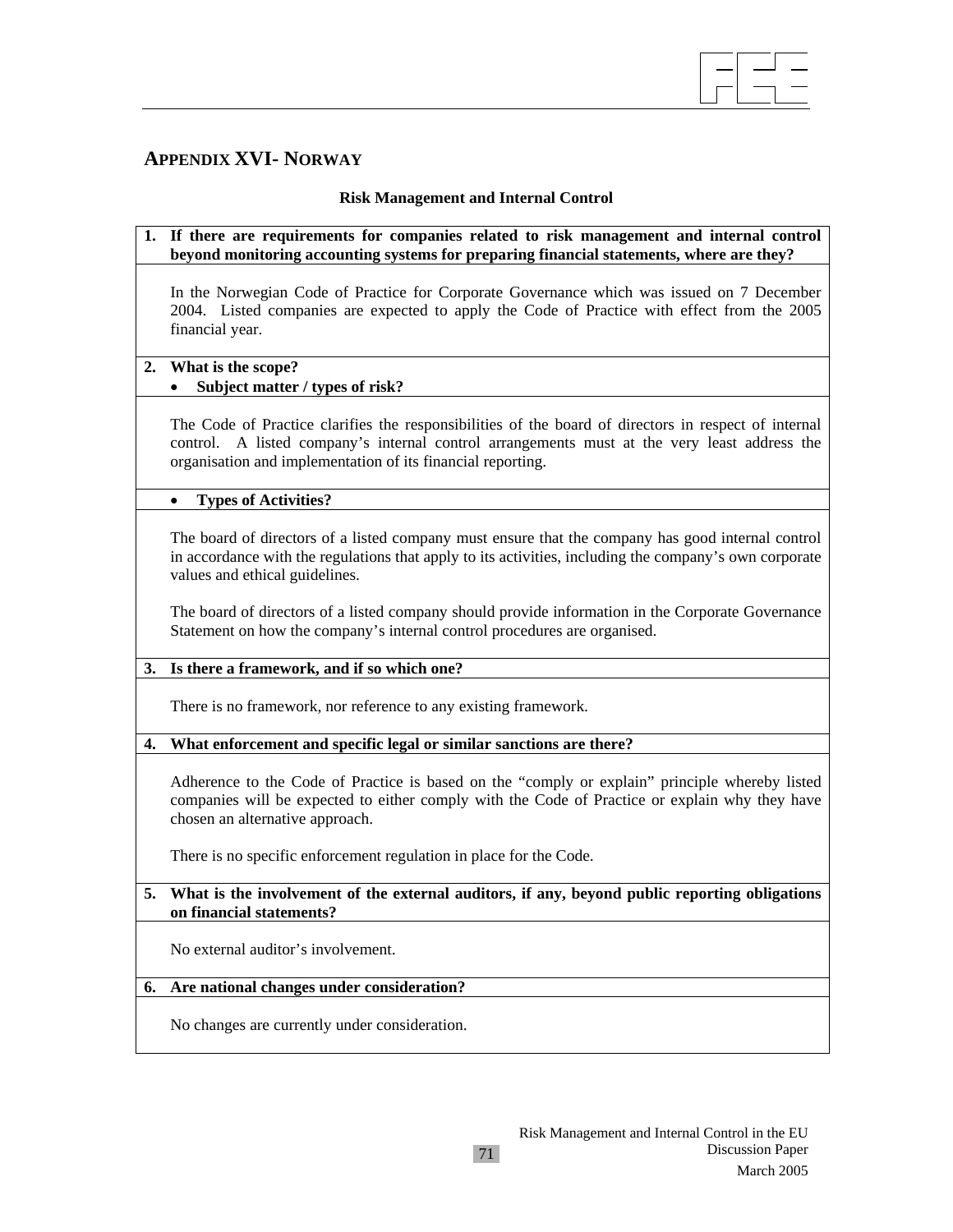

# **APPENDIX XVII – PORTUGAL**

### **Risk Management and Internal Control**

### **1. If there are requirements for companies related to risk management and internal control beyond monitoring accounting systems for preparing financial statements, where are they?**

The CMVM (stock-exchange regulator for the listed entities) has issued some standards and recommendations, insisting on the establishment of tight internal control mechanisms for detection of risks.

CMVM – Corporate Governance Regulation 07/2001

# **2. What is the scope?**

# • **Subject matter / types of risk?**

For listed entities, the Corporate Governance Regulation recommends the implementation of an internal control system for an effective detection of risks (financial, environmental, legal or others connected to the company's activity and safeguard of its property).

More specifically, the board of directors should maintain an effective system of internal controls including financial, operational, as well as compliance of controls and risk management. All listed companies are required to be audited by a statutory auditor.

### • **Types of activities?**

All listed entities have to issue annually a Corporate Governance Report where the risk control systems are explained in a general way (Regulation of CMVM 07/2001). The Corporate Governance Report has to include a description of the internal procedures adopted for risk control in the activity of the entity, namely the existence of internal units dedicated to internal audit and risk management.

The types of activities covered are managing of risks, including identifying, evaluating and responding to risks as well as internal conclusion on effectiveness; disclosure of the overall process of risk management and external effectiveness conclusions.

### **3. Is there a framework, and if so which one?**

No specific framework is mentioned.

#### **4. What enforcement and specific legal or similar sanctions are there?**

No specific enforcement measures are in place. The regulation is built on the principles of comply or explain.

### **5. What is the involvement of the external auditors, if any, beyond public reporting obligations on financial statements?**

There are the general audit standards (DRA 400 – Risk Assessment and DRA 410 – Internal Control) that cover all types of entities and that require the auditor to make a risk assessment of the company and also to report internally to the company on the weaknesses in the internal control system.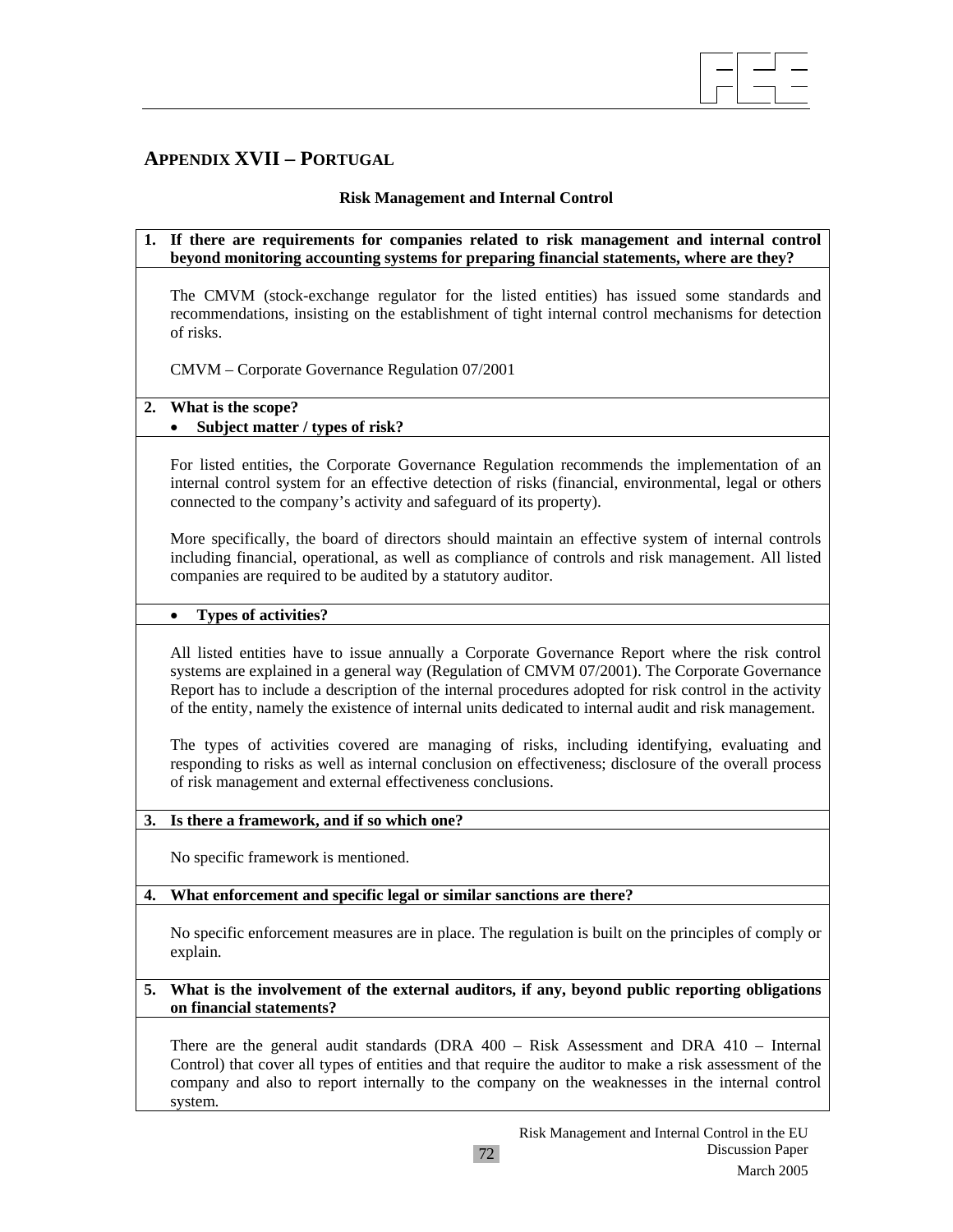

# **6. Are Member State changes under consideration?**

No changes are currently under consideration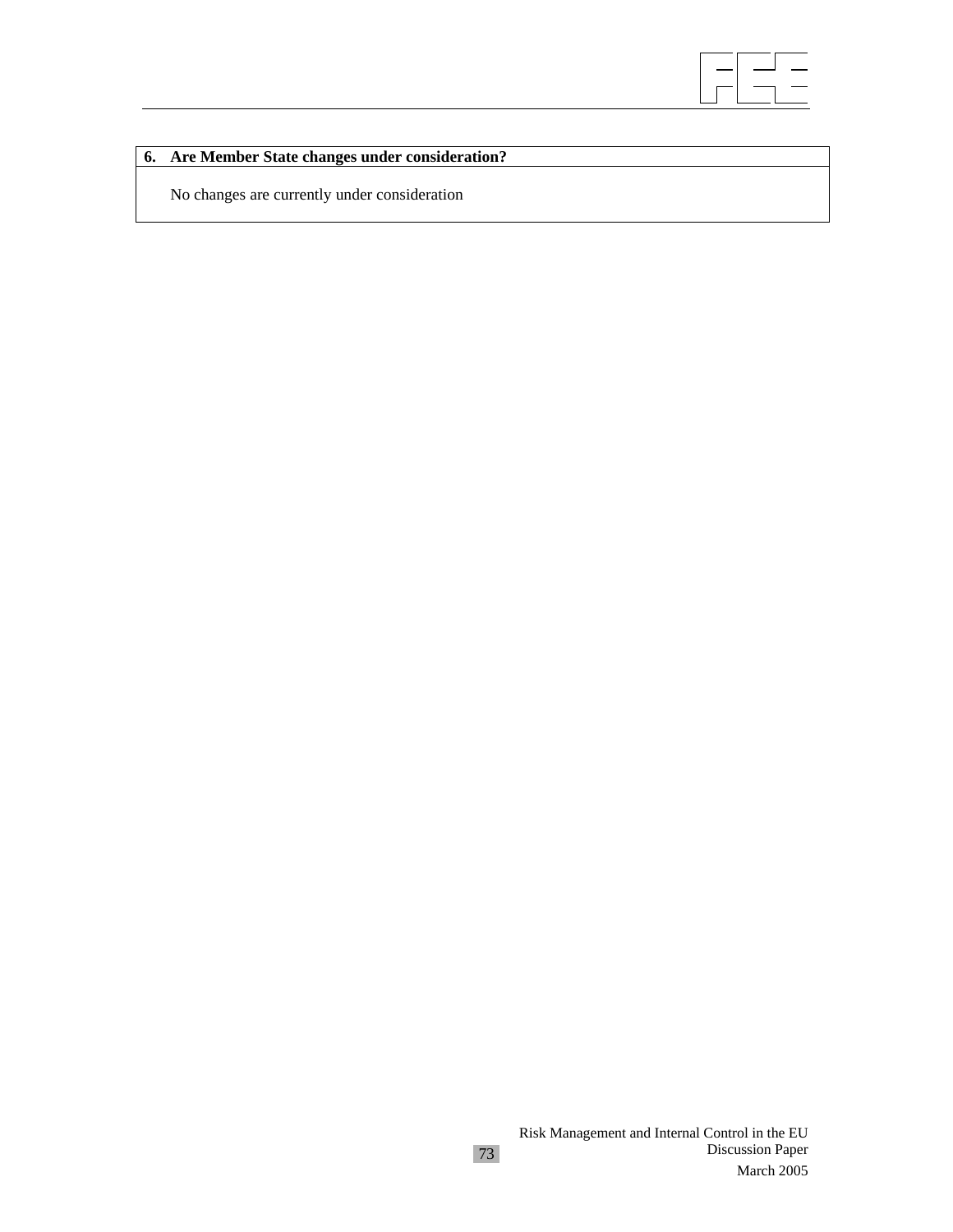

# **APPENDIX XVIII – ROMANIA**

### **Risk Management and Internal Control**

- **1. If there are requirements for companies related to risk management and internal control beyond monitoring accounting systems for preparing financial statements, where are they?** 
	- Companies Law no. 31
	- Law 297 regarding Stock Markets in Romania

### **Listed Companies and Stock Market Intermediaries**

Obligation by the Stock Market Law (29 June 2004) to have a specially designed internal control department with the specific task of identifying the risks associated with the Company and any departures from the provisions of the special regulations governing listed companies.

#### **Other (than banks and insurance) Companies**

The Companies Law expresses the obligation for administrators to ensure that procedures are put in place to protect the assets and to exercise control over the activities and transactions made by the entity. Statutory auditors should ensure also such provision through audit controls. However, a special internal control department is not specially mentioned.

#### **2. What is the scope?**

# • **Subject matter / types of risk?**

The types of risks covered are mainly compliance with laws and regulations. More specifically, it is mainly risks related to legality of the activities and transactions performed by the entity and protection of assets.

#### • **Types of activities?**

The type of activity covered is identifying and evaluating risks.

#### **3. Is there a framework, and if so which one?**

There is no framework, nor reference to any existing framework.

# **4. What enforcement and specific legal or similar sanctions are there?**

Through the respective laws and regulations (see 1).

**5. What is the involvement of the external auditors, if any, beyond public reporting obligations on financial statements?** 

For Stock Exchange Companies, the external auditors should examine the internal control department activity and supplementary reports.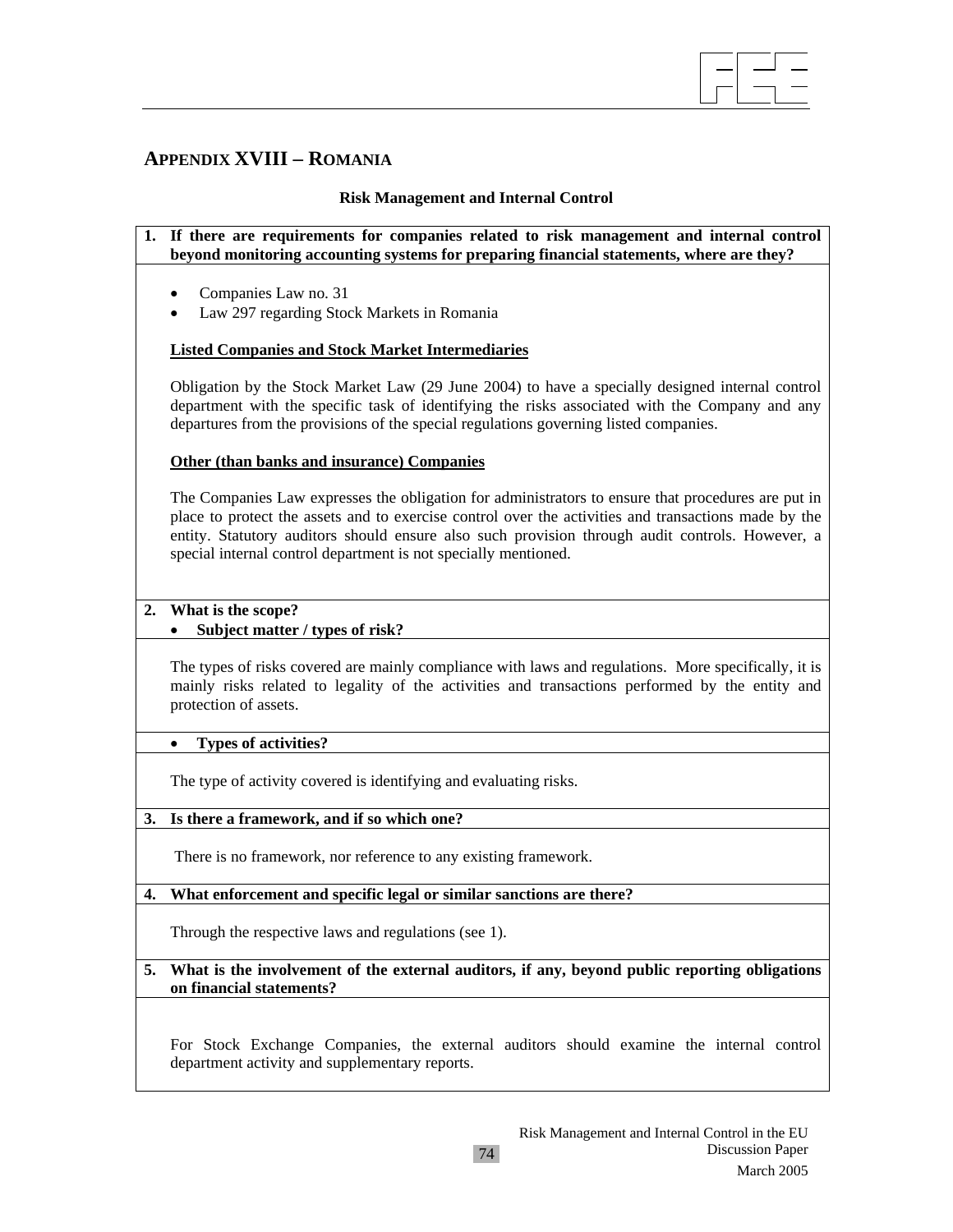

# **6. Are national changes under consideration?**

Further regulations are expected which should be designed to regulate internal control.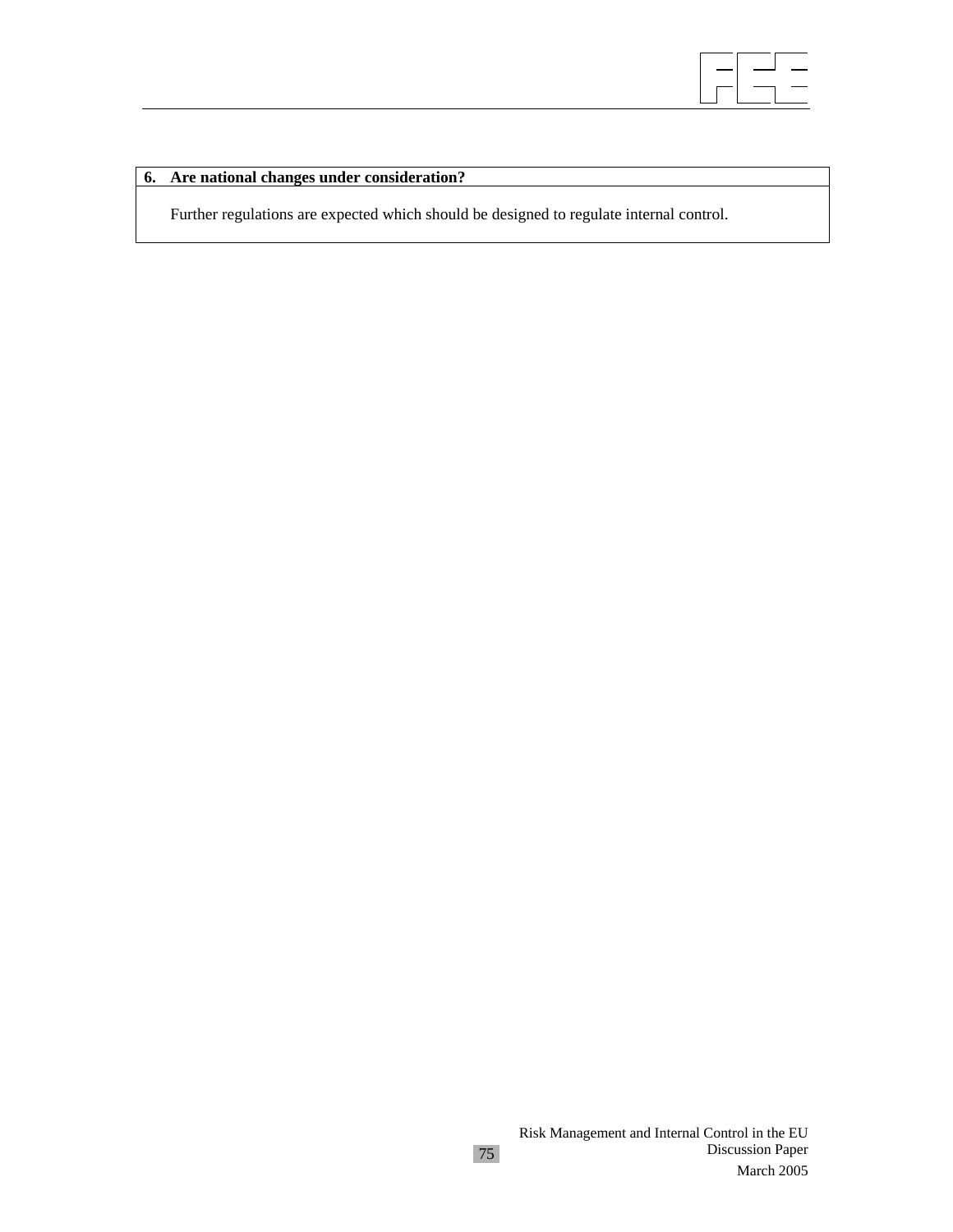

# **APPENDIX XIX – SPAIN**

## **Risk Management and Internal Control**

**1. If there are requirements for companies related to risk management and internal control beyond monitoring accounting systems for preparing financial statements, where are they?** 

All listed companies have to issue annually a Corporate Governance Report (Orden ECO3722/2003 updated and modified by the Circular 2/2004 March 2004 of the CNMV (the stock exchange regulator))

### **2. What is the scope?**

# • **Subject matter / types of risk?**

The Corporate Governance Report explains the risk control systems in a general way, mainly covering business operations, and the degree of adherence to existing recommendations on Corporate Governance (i.e. Aldama Report). That means a brief explanation on the systems to control the activities developed by the Company as well as identification and description of processes designed to guarantee compliance with laws and regulations.

### • **Types of activities?**

Information required on risk control system is as follows:

- Generic description of the risk policy of the company, identifying and evaluating which risks are being converted by the system and the adequacy of these systems to the risk profile.
- Control Systems established to evaluate, mitigate or reduce main risks.
- Circumstances that have motivated the existence of risks and if the systems to mitigate them have worked effectively.
- In case of existence of a committee or other group in charge of establishing and monitoring the controls, detail of their activities.
- Identification and description of processes designed to guarantee compliance with laws and regulations.

Based on the above, the types of activities covered are managing of risks including identifying, evaluating and responding to risks as well as the disclosure of the overall process and management of specific business risks.

# **3. Is there a framework, and if so which one?**

There is no framework, nor reference to any existing framework.

# **4. What enforcement and specific legal or similar sanctions are there?**

There are no specific legal sanctions except for economic sanctions.

#### **5. What is the involvement of the external auditors, if any, beyond public reporting obligations on financial statements?**

76

No external auditors' involvement required.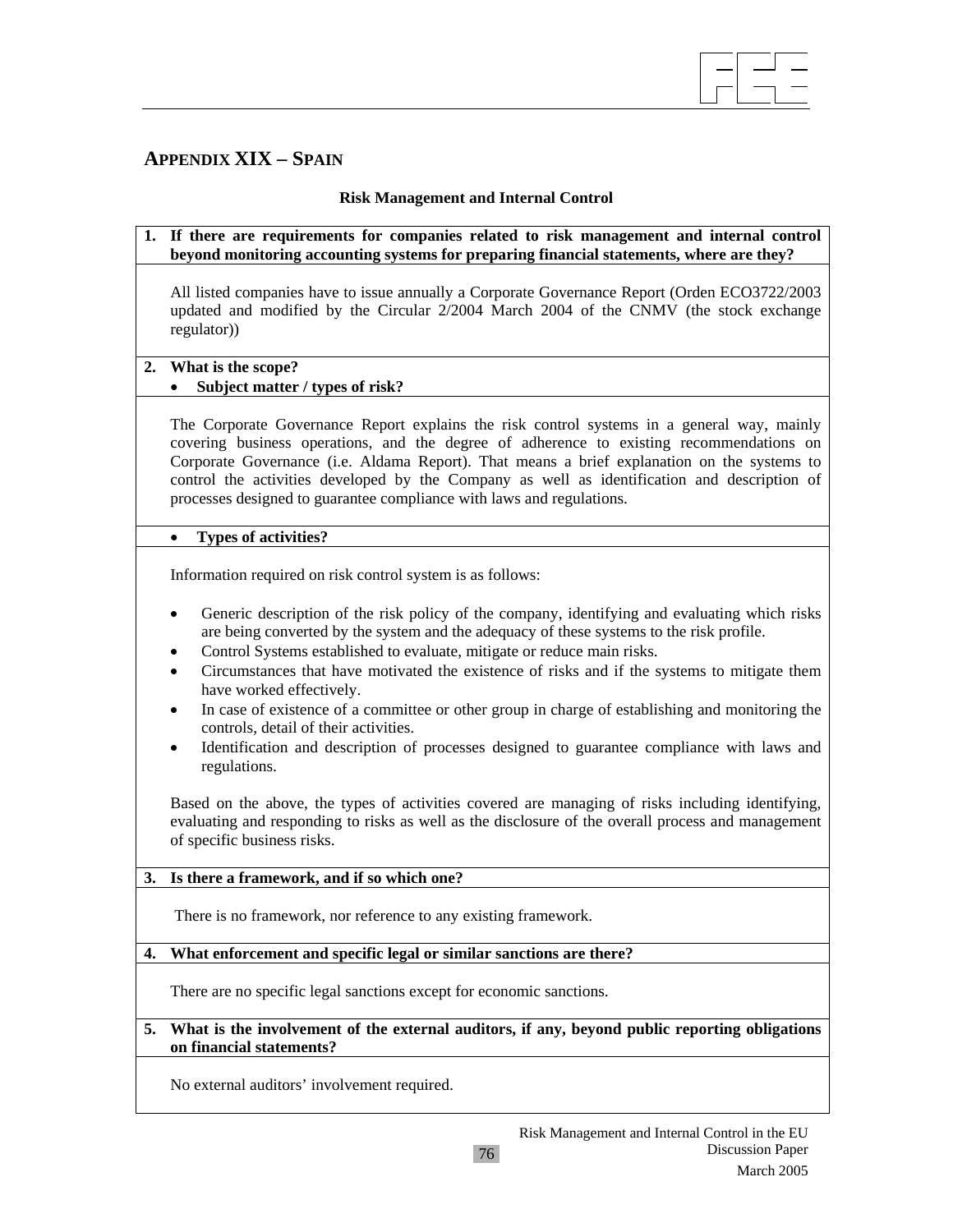

# **6. Are Member State changes under consideration?**

No changes are currently under consideration.

77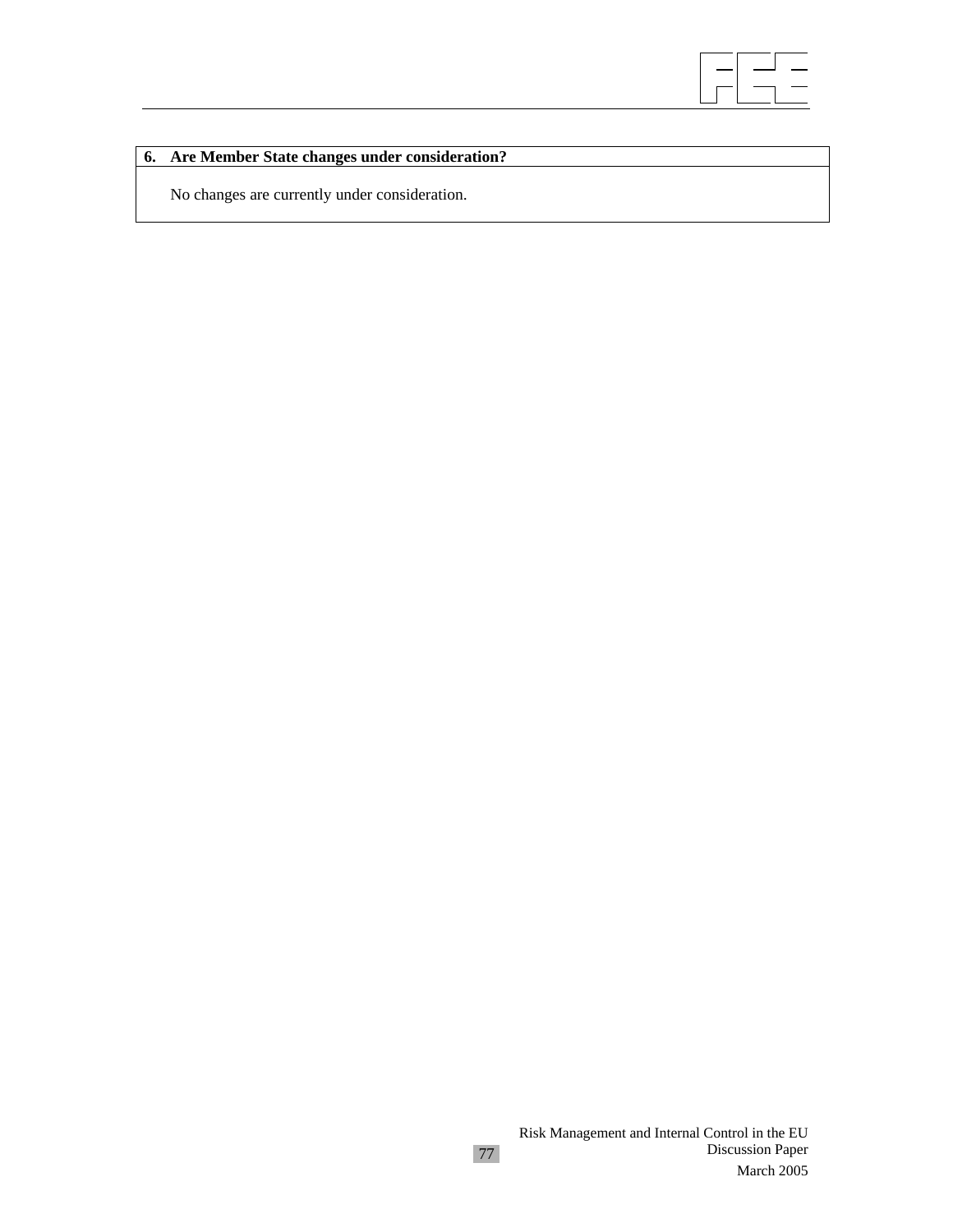# **APPENDIX XX – SWEDEN**

## **Risk Management and Internal Control**

 $\overline{\phantom{a}}$ 

# **1. If there are requirements for companies related to risk management and internal control beyond monitoring accounting systems for preparing financial statements, where are they?**  A new Corporate Governance Code (the Code) finalized and issued in December 2004 requires the Board of listed companies to compile a special report on internal control. The Code will be binding for all listed companies through their contracts with the Stockholm Stock Exchange. It is expected that the Code will be implemented on July 1, 2005 starting with the larger listed companies. As a next step the Code is expected to be in force for all listed companies regardless of size. The detailed implementation plan is yet to be decided. The Code is built on the principles of comply or explain and includes many other measures apart from the requirements regarding internal control. **2. What is the scope?**  • **Subject matter / types of risk?**  The report on internal control by the Board should cover: i) How the internal control relating to the financial reporting is organized, and ii) The effectiveness of the internal controls for the most recent fiscal year (related to financial reporting). • **Types of activities?**  The report from the Board is to be issued annually. The Code (self regulation) states that it is the responsibility of the Board to make sure that the Company has good internal controls, and to be informed on and evaluate the status of the system of internal controls. The Companies Act (law) states that it is the responsibility of the Board to make sure that the bookkeeping, the management of funds, and other financial aspects of the Company is under sufficient control. **3. Is there a framework, and if so which one?**  No specific framework for the internal control or the reporting is mentioned in the Code. Special guidance is to be produced as a joint effort between listed companies and the Swedish Institute (FAR). **4. What enforcement and specific legal or similar sanctions are there?**

The Code is built on the principles of comply or explain. It is expected that the market forces will make this work. Currently no specific enforcement measures have been decided. There is no planned regulatory intervention if inadequate controls are reported.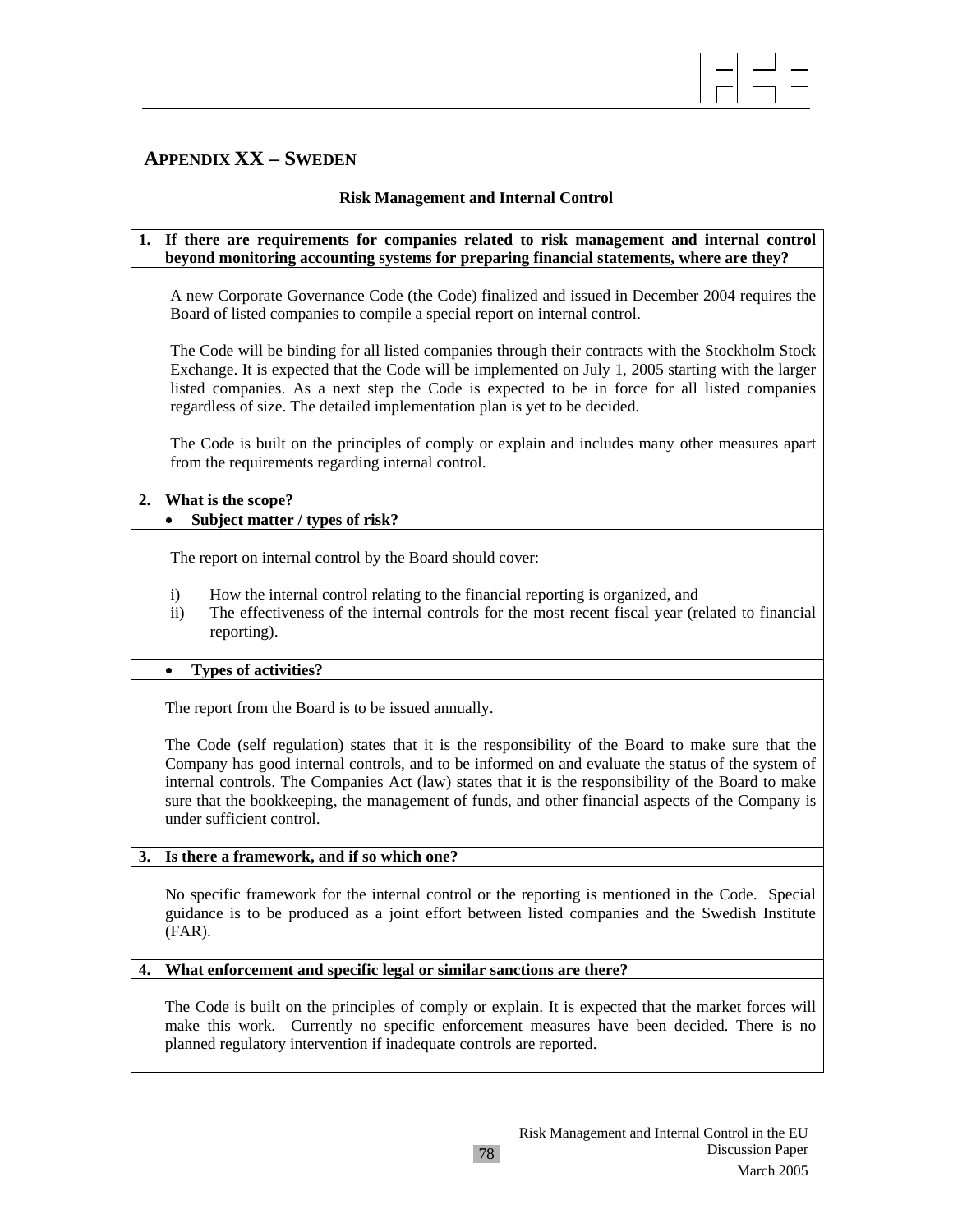

#### **5. What is the involvement of the external auditors, if any, beyond public reporting obligations on financial statements?**

The external auditors have to review the Board's report on internal control and issue a separate report. Guidance for this reporting will be developed by the Swedish Institute, FAR.

Both the Board's and the auditors´ report on internal control have to be made public, either together with the annual report document (note that they are not a formal part of the statutory annual report) or separately.

# **6. Are Member State changes under consideration?**

No other changes are currently under consideration.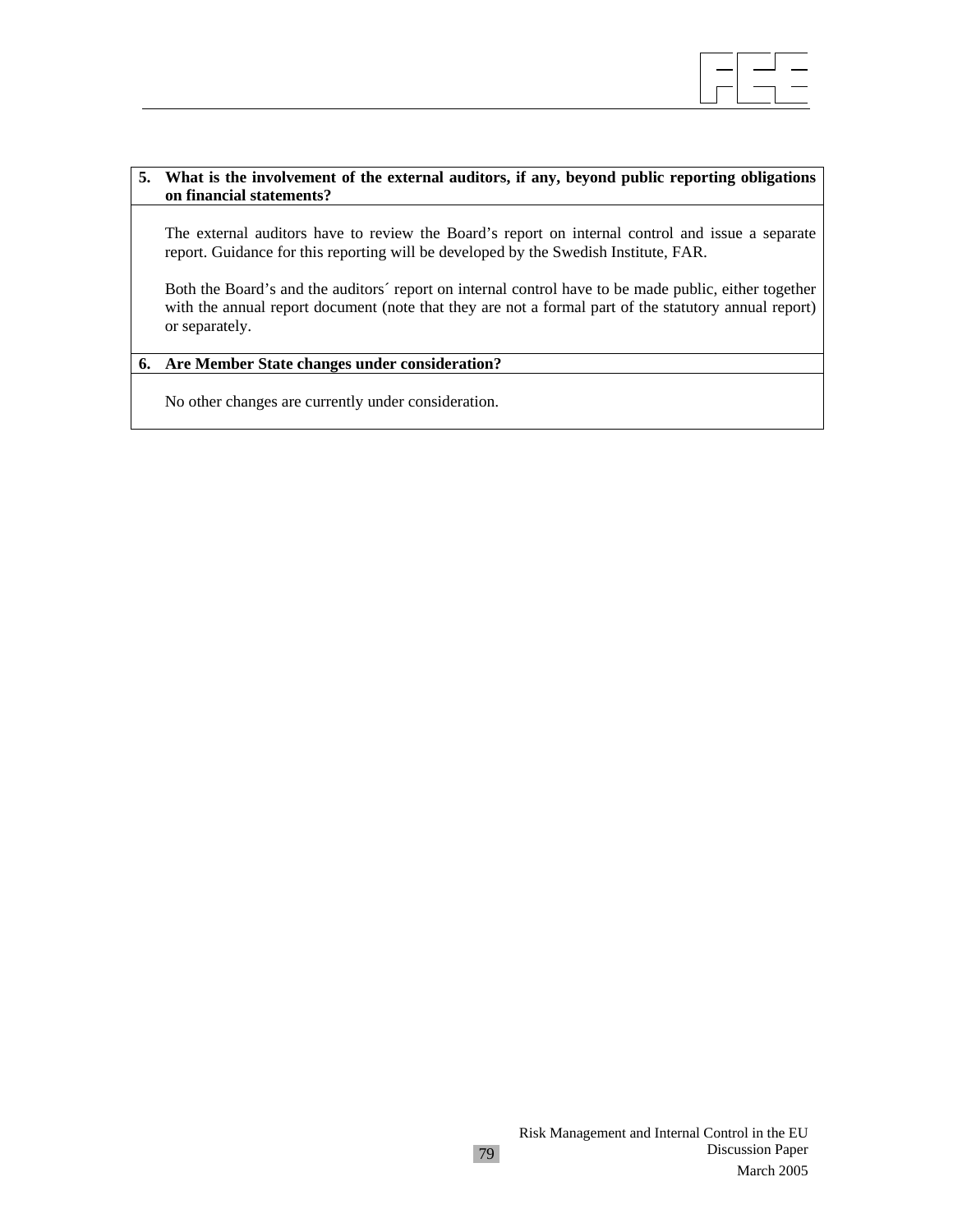# **APPENDIX XXI – UNITED KINGDOM**

### **Risk Management and Internal Control**

 $\overline{\phantom{a}}$ 

#### **1. If there are requirements for companies related to risk management and internal control beyond monitoring accounting systems for preparing financial statements, where are they?**

Appended to the Listing Rules of the UK Listing Authority (which apply to companies that are on the 'official list' of the London Stock Exchange) is the Combined Code on Corporate Governance. Companies have to state how they have applied the Code principles and whether or not they have complied with Code provisions. It they do not comply, they have to explain why not ('comply or explain').

# **2. What is the scope?**

# • **Subject matter / types of risk?**

Code principle C.2 states that "The board [of directors] should maintain a sound system of internal control to safeguard shareholders' investment and the company's assets."

All types of risk. Code provision C.2.1 states that "the board should, at least annually, conduct a review of the effectiveness of the group's system of internal controls and should report to shareholders that they have done so. The review should cover all material controls, including financial, operational and compliance controls and risk management systems."

#### • **Types of activities?**

Boards, senior management and other employees have to identify, evaluate and manage the risks to the achievement of a company's objectives. The management of risks includes having effective systems of internal control in place within the company. This is a continuous process and should be part of the normal management and business procedures within a company.

Reporting: Annually boards have to disclose that there is an ongoing process for identifying, evaluating and managing the significant risks faced by the company, that it has been in place for the year under review and up to the date of approval of the annual report, that it is regularly reviewed by the board and, most significantly, that it accords with the Turnbull guidance. Boards have to conclude on the effectiveness of their systems of internal control. There is, however, no requirement to make a public statement on their conclusions. Boards may wish to provide additional information to assist understanding of the company's risk management processes and system of internal control.

#### **3. Is there a framework, and if so which one?**

The Turnbull guidance issued in September 1999. The official title of the report is 'Internal Control – Guidance to Directors on the Combined Code'. The Turnbull guidance is intended to be an aid to better performance by companies as well as being used to demonstrate compliance with the requirements of the Combined Code.

#### **4. What enforcement and specific legal or similar sanctions are there?**

There are legal sanctions under the Companies Act for failure to keep proper accounting records. Listed companies are required to follow the rules of the Listing Authority and the comply or explain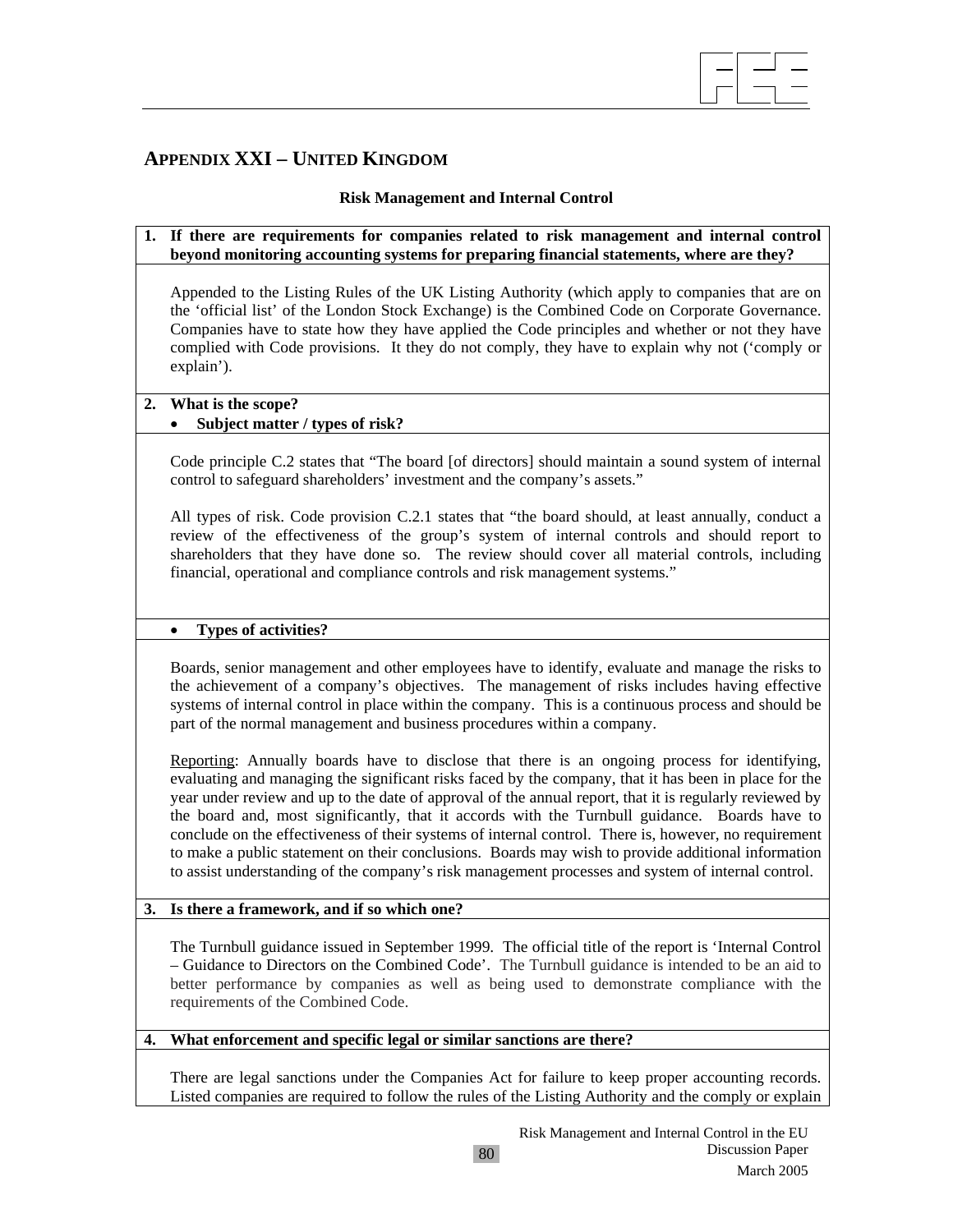

requirements of the Combined Code. The internal control aspects of the Combined Code do not attract specific legal sanctions.

### **5. How are external auditors involved beyond public reporting obligations on financial statements?**

Yes. Auditing Practices Board (APB) Bulletin 2004/3 requires external auditors to assess (by way of a review not an audit) whether the disclosures of the board's summary of the process it has applied in reviewing the effectiveness of the system of internal control is both supported by documentation and appropriately reflects the auditors' understanding of the process undertaken by the board. They will relate the statement made by the board to their knowledge of the company obtained during their audit of the financial statements. The scope of the board's review is wider than that of the external auditors.

Reporting by exception: If the auditors conclude:

(a) That the board's summary of the process it has applied in reviewing the effectiveness of internal control is either not supported by or does not appropriately reflect the auditors' understanding of the process undertaken.

(b) That the processes disclosed to deal with material internal control aspects of significant problems disclosed in the annual report and accounts do not appropriately reflect the auditors' understanding of the process undertaken.

(c) That no disclosure has been made by the board that it has failed to conduct a review of the effectiveness of internal control.

(d) Where the board discloses that it has not reviewed the effectiveness of internal control, that its explanation is not consistent with the auditors' understanding; or

(e) That no disclosure has been made by the board that a material joint venture or associated company has not been dealt with as part of the group

Then they report this in the opinion section of their external report on the financial statements.

However, as this does not give rise to a qualified audit opinion on the financial statements the APB recommends that the auditors' comments be included under the heading 'other matter'.

# **6. Are Member State changes under consideration?**

Yes, for directors. No, for external auditors.

On 13 July 2004, the Financial Reporting Council (FRC) announced a review of the continued appropriateness of the Turnbull guidance. Details can be found at www.frc.org.uk/corporate. The Turnbull Review Group (TRG) is chaired by Douglas Flint (Group Finance Director of HSBC Holdings plc). The first phase of the review will first gather evidence from investors, companies and others and the second phase will be the publication of proposals for the revised guidance. Both phases will be the subject of a public consultation process. The first evidence gathering consultation ended on 2 March 2005.

The TRG wants to ensure that the resulting guidance and disclosures provide a framework that is effective and proportionate. When considering possible changes to the current guidance, the Review Group will pay particular attention to the potential impact of such changes on:

The ability of companies to achieve better their business objectives;

The ability of investors to make better informed decisions;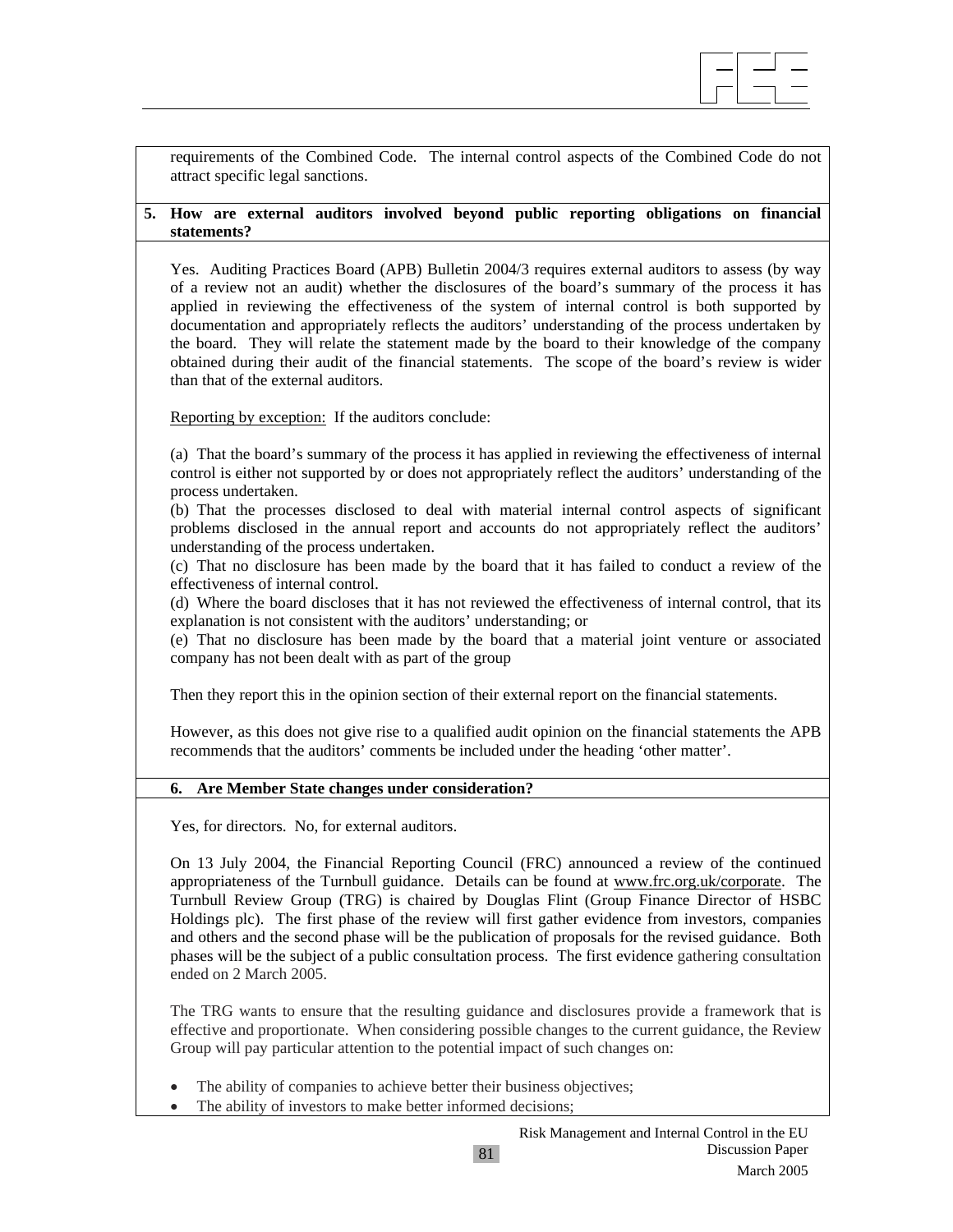

- Improving confidence in corporate reporting and governance;
- The balance of costs and benefits; and
- The perceived impact on litigation risk and liability.

The TRG will also be mindful of broader concerns such as the ability of companies to recruit directors and the overall regulatory burden, particularly on smaller listed companies.

The second consultation paper will be issued in mid-2005. The FRC intends that revised guidance will take effect for accounting periods commencing on or after 1 January 2006.

The mandatory Operating and financial Review (OFR) that comes into effect from 1 April 2005 will require listed companies to make disclosures on the principal risks facing the company (or group). The TRG will also be considering how the proposals for the OFR will link with its work.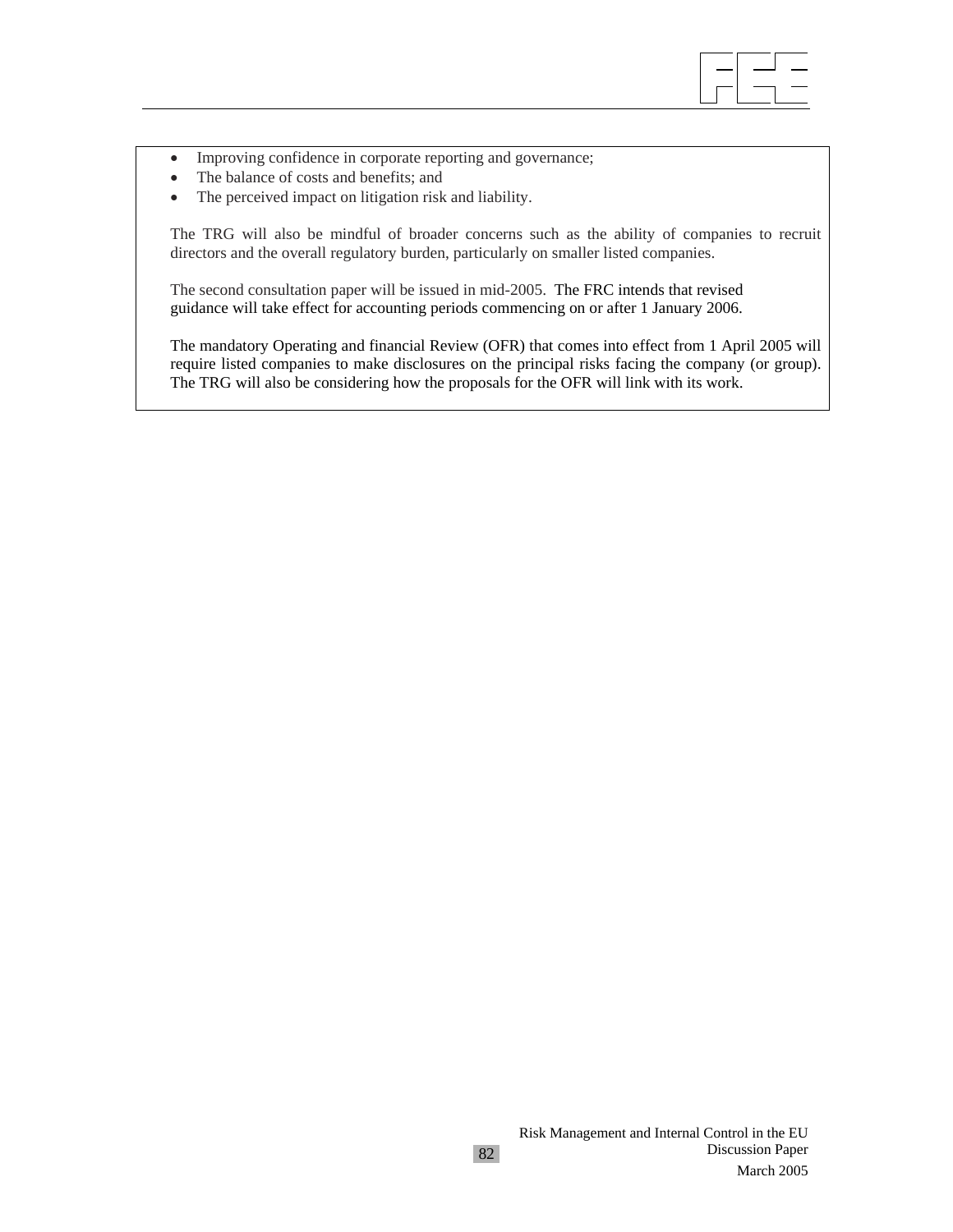

# **APPENDIX XXII – UNITED STATES**

#### **Risk Management and Internal Control**

**1. If there are requirements for companies related to risk management and internal control beyond monitoring accounting systems for preparing financial statements, where are they?** 

In the law – Sarbanes-Oxley Act, together with associated SEC and PCAOB rules.

### **2. What is the scope?**

# • **Subject matter / types of risk?**

Two sections of the Act are relevant:

- s302 covers disclosure controls i.e. those over disclosures in SEC filings, which will include financial reporting controls and compliance with certain other sections of Securities Acts and SEC rules.
- s404 covers financial reporting controls.

### • **Types of activities?**

s302 requires CEOs and CFOs to certify on a quarterly (for domestic registrants) or annual (foreign private issuers) basis their responsibility for disclosure controls which they have designed to ensure that material information is known to them and evaluated for effectiveness, presenting their conclusions in the filing with details of significant changes and disclosing to the audit committee and auditors any significant deficiencies / fraudulent acts.

s404 requires management to state in their annual report their responsibility for establishing and maintaining adequate controls over financial reporting together with an assessment of effectiveness (and the framework used in accordance with that framework).

# **3. Is there a framework, and if so which one?**

s302 makes no reference to a framework. The SEC rule on s404 specifies an "appropriate" framework, indicating COSO, CoCo and Turnbull are appropriate. However, the auditing standard suggests that COSO is currently the only "auditable" framework.

#### **4. What enforcement and specific legal or similar sanctions are there?**

Failure to comply with s302 / s404 is subject to enforcement action by the SEC. There is no regulatory intervention if inadequate controls are reported.

### **5. What is the involvement of the external auditors, if any, beyond public reporting obligations on financial statements?**

Section 404 of the Sarbanes-Oxley Act:

PCAOB Auditing Standard No. 2 requires auditors to carry out an integrated audit of internal control with the audit of the financial statements and to express an opinion as to whether (a) management's assessment is fairly stated and (b) the company has maintained effective internal control over financial reporting as of a specified date.